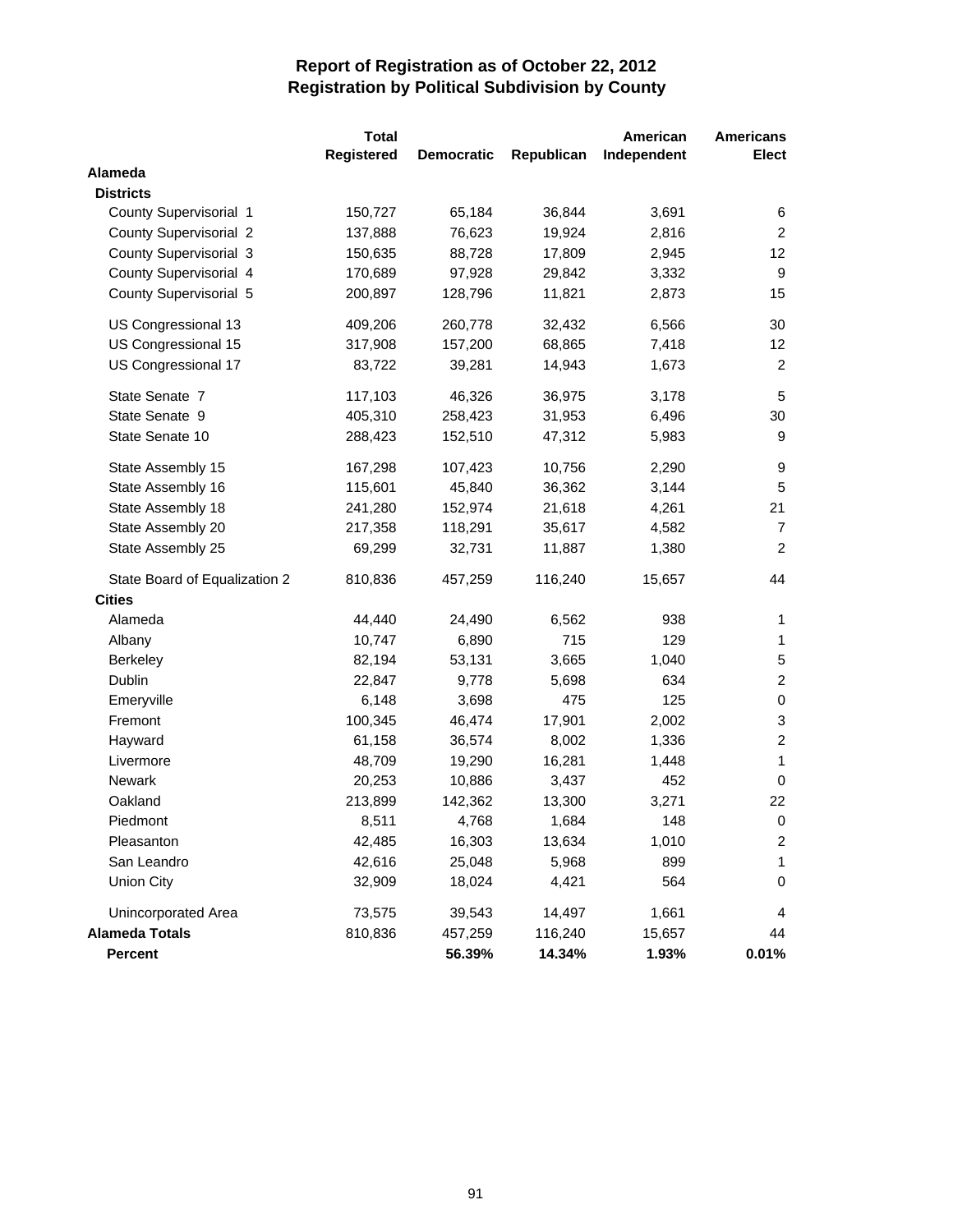|                               | Peace and |             |                |        |            |
|-------------------------------|-----------|-------------|----------------|--------|------------|
|                               | Green     | Libertarian | <b>Freedom</b> | Other  | Preference |
| Alameda                       |           |             |                |        |            |
| <b>Districts</b>              |           |             |                |        |            |
| County Supervisorial 1        | 688       | 744         | 286            | 8,416  | 34,868     |
| County Supervisorial 2        | 685       | 563         | 483            | 6,797  | 29,995     |
| County Supervisorial 3        | 1,697     | 654         | 636            | 7,392  | 30,762     |
| County Supervisorial 4        | 1,476     | 758         | 514            | 7,252  | 29,578     |
| County Supervisorial 5        | 5,408     | 935         | 958            | 13,800 | 36,291     |
| US Congressional 13           | 7,907     | 1,720       | 1,856          | 23,317 | 74,600     |
| US Congressional 15           | 1,655     | 1,583       | 835            | 15,422 | 64,918     |
| US Congressional 17           | 392       | 351         | 186            | 4,918  | 21,976     |
| State Senate 7                | 479       | 685         | 183            | 5,944  | 23,328     |
| State Senate 9                | 7,887     | 1,704       | 1,839          | 23,144 | 73,834     |
| State Senate 10               | 1,588     | 1,265       | 855            | 14,569 | 64,332     |
| State Assembly 15             | 4,588     | 818         | 693            | 10,969 | 29,752     |
| State Assembly 16             | 466       | 680         | 182            | 5,895  | 23,027     |
| State Assembly 18             | 3,316     | 898         | 1,159          | 12,316 | 44,717     |
| State Assembly 20             | 1,267     | 965         | 680            | 10,420 | 45,529     |
| State Assembly 25             | 317       | 293         | 163            | 4,057  | 18,469     |
| State Board of Equalization 2 | 9,954     | 3,654       | 2,877          | 43,657 | 161,494    |
| <b>Cities</b>                 |           |             |                |        |            |
| Alameda                       | 574       | 240         | 137            | 2,108  | 9,390      |
| Albany                        | 307       | 44          | 32             | 567    | 2,062      |
| Berkeley                      | 2,525     | 425         | 404            | 6,384  | 14,615     |
| Dublin                        | 81        | 133         | 35             | 1,497  | 4,989      |
| Emeryville                    | 100       | 45          | 19             | 447    | 1,239      |
| Fremont                       | 488       | 417         | 218            | 6,118  | 26,724     |
| Hayward                       | 333       | 255         | 269            | 2,851  | 11,536     |
| Livermore                     | 220       | 286         | 84             | 2,073  | 9,026      |
| Newark                        | 89        | 99          | 58             | 883    | 4,349      |
| Oakland                       | 4,078     | 784         | 1,110          | 11,745 | 37,227     |
| Piedmont                      | 64        | 28          | 10             | 281    | 1,528      |
| Pleasanton                    | 155       | 248         | 62             | 2,284  | 8,787      |
| San Leandro                   | 255       | 150         | 140            | 1,753  | 8,402      |
| <b>Union City</b>             | 141       | 99          | 103            | 1,720  | 7,837      |
| Unincorporated Area           | 544       | 401         | 196            | 2,946  | 13,783     |
| <b>Alameda Totals</b>         | 9,954     | 3,654       | 2,877          | 43,657 | 161,494    |
| Percent                       | 1.23%     | 0.45%       | 0.35%          | 5.38%  | 19.92%     |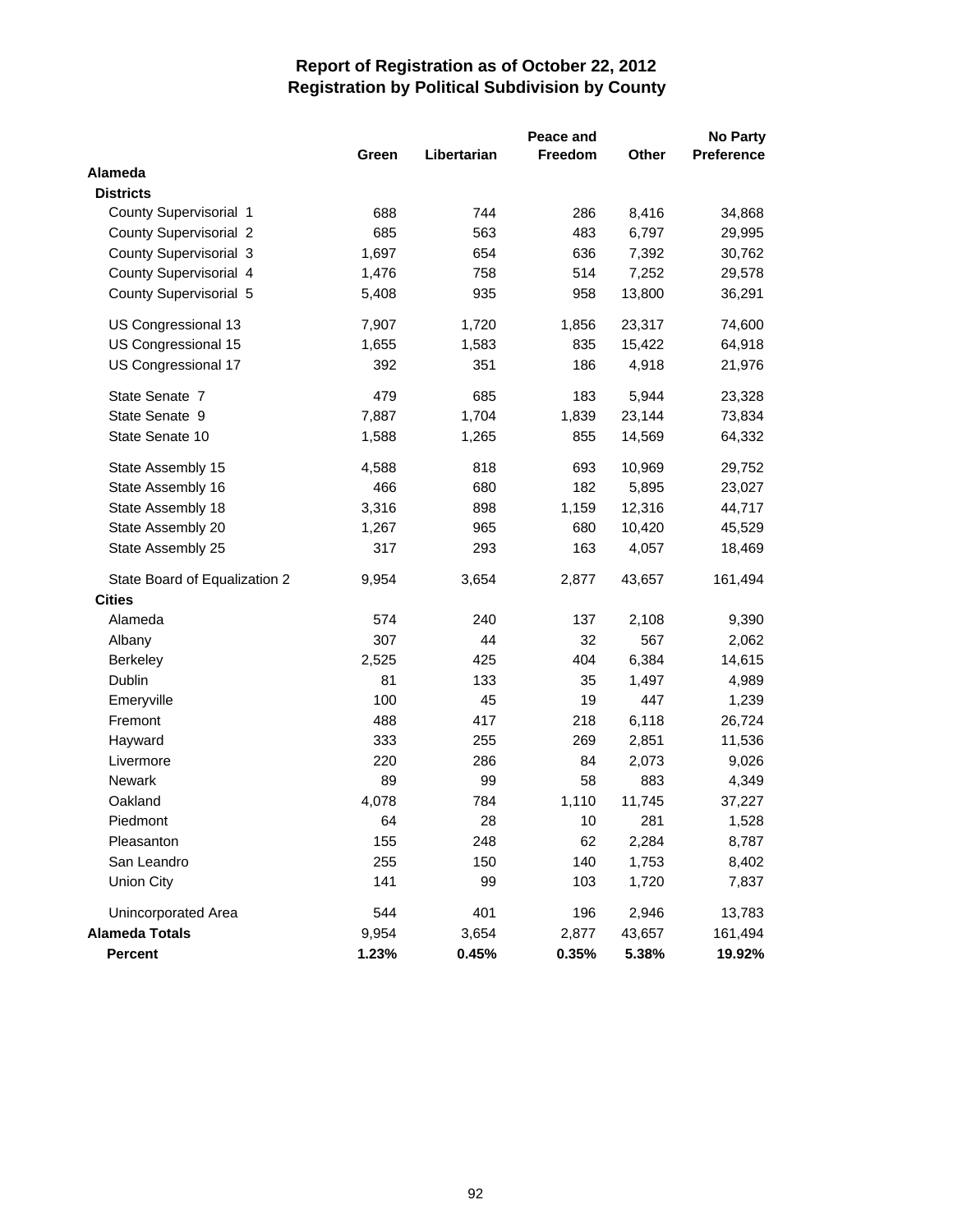|                                                | <b>Total</b> |                   |            | American    | <b>Americans</b> |
|------------------------------------------------|--------------|-------------------|------------|-------------|------------------|
|                                                | Registered   | <b>Democratic</b> | Republican | Independent | <b>Elect</b>     |
| <b>Alpine</b>                                  |              |                   |            |             |                  |
| <b>Districts</b>                               |              |                   |            |             |                  |
| County Supervisorial 1                         | 142          | 56                | 50         | 7           | 0                |
| <b>County Supervisorial 2</b>                  | 153          | 65                | 47         | 1           | 0                |
| County Supervisorial 3                         | 110          | 47                | 19         | 9           | 0                |
| County Supervisorial 4                         | 200          | 78                | 52         | 4           | $\mathbf 0$      |
| County Supervisorial 5                         | 168          | 45                | 69         | 8           | $\mathbf 0$      |
| US Congressional 4                             | 773          | 291               | 237        | 29          | 0                |
| State Senate 1                                 | 773          | 291               | 237        | 29          | $\pmb{0}$        |
| State Assembly 5                               | 773          | 291               | 237        | 29          | 0                |
| State Board of Equalization 1<br><b>Cities</b> | 773          | 291               | 237        | 29          | 0                |
| Unincorporated Area                            | 773          | 291               | 237        | 29          | 0                |
| <b>Alpine Totals</b>                           | 773          | 291               | 237        | 29          | 0                |
| <b>Percent</b>                                 |              | 37.65%            | 30.66%     | 3.75%       | 0.00%            |
| <b>Amador</b><br><b>Districts</b>              |              |                   |            |             |                  |
| County Supervisorial 1                         | 4,107        | 1,317             | 1,814      | 160         | 0                |
| <b>County Supervisorial 2</b>                  | 4,642        | 1,286             | 2,279      | 209         | 0                |
| County Supervisorial 3                         | 3,988        | 1,365             | 1,699      | 158         | 0                |
| County Supervisorial 4                         | 4,348        | 1,435             | 1,965      | 175         | $\pmb{0}$        |
| County Supervisorial 5                         | 4,418        | 1,438             | 1,968      | 154         | 0                |
| US Congressional 4                             | 21,503       | 6,841             | 9,725      | 856         | 0                |
| State Senate 8                                 | 21,503       | 6,841             | 9,725      | 856         | $\mathbf 0$      |
| State Assembly 5                               | 21,503       | 6,841             | 9,725      | 856         | 0                |
| State Board of Equalization 1<br><b>Cities</b> | 21,503       | 6,841             | 9,725      | 856         | 0                |
| Amador                                         | 128          | 42                | 54         | 5           | 0                |
| lone                                           | 2,273        | 616               | 1,129      | 98          | 0                |
| Jackson                                        | 2,581        | 843               | 1,094      | 111         | 0                |
| Plymouth                                       | 520          | 163               | 203        | 26          | 0                |
| <b>Sutter Creek</b>                            | 1,707        | 616               | 714        | 70          | 0                |
| Unincorporated Area                            | 14,294       | 4,561             | 6,531      | 546         | 0                |
| <b>Amador Totals</b>                           | 21,503       | 6,841             | 9,725      | 856         | 0                |
| Percent                                        |              | 31.81%            | 45.23%     | 3.98%       | $0.00\%$         |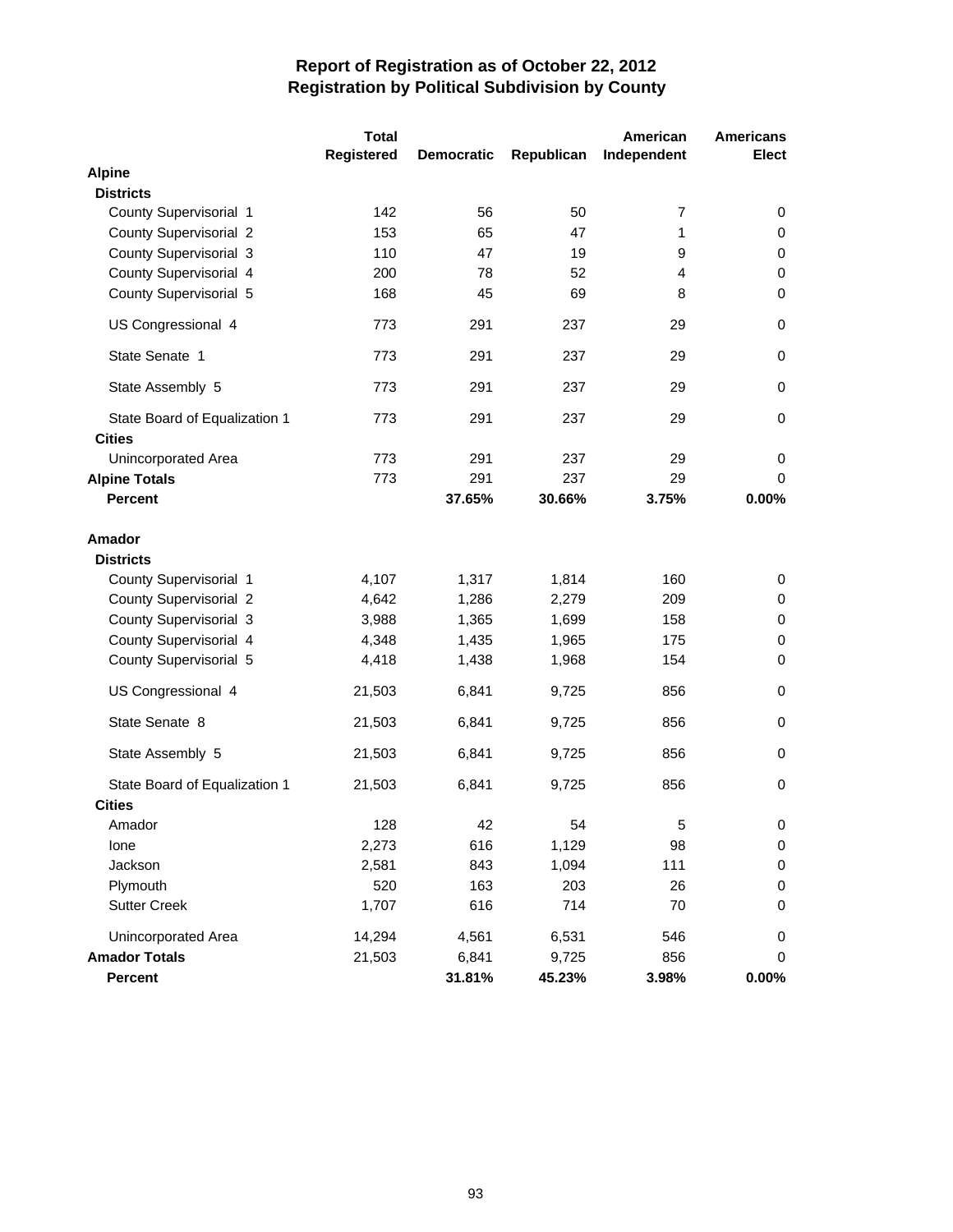|                                                |                |             | Peace and      |                | <b>No Party</b>   |
|------------------------------------------------|----------------|-------------|----------------|----------------|-------------------|
|                                                | Green          | Libertarian | <b>Freedom</b> | <b>Other</b>   | <b>Preference</b> |
| <b>Alpine</b>                                  |                |             |                |                |                   |
| <b>Districts</b>                               |                |             |                |                |                   |
| County Supervisorial 1                         | $\overline{2}$ | 0           | 0              | $\overline{c}$ | 25                |
| County Supervisorial 2                         | $\overline{c}$ | $\pmb{0}$   | 1              | $\mathbf 0$    | 37                |
| County Supervisorial 3                         | $\mathbf{1}$   | 0           | 1              | 1              | 32                |
| County Supervisorial 4                         | $\overline{2}$ | 3           | 0              | $\overline{2}$ | 59                |
| County Supervisorial 5                         | 5              | 0           | 0              | 0              | 41                |
| US Congressional 4                             | 12             | 3           | 2              | 5              | 194               |
| State Senate 1                                 | 12             | 3           | 2              | 5              | 194               |
| State Assembly 5                               | 12             | 3           | $\overline{c}$ | 5              | 194               |
| State Board of Equalization 1<br><b>Cities</b> | 12             | 3           | $\overline{c}$ | 5              | 194               |
| Unincorporated Area                            | 12             | 3           | $\overline{c}$ | 5              | 194               |
| <b>Alpine Totals</b>                           | 12             | 3           | $\overline{2}$ | 5              | 194               |
| <b>Percent</b>                                 | 1.55%          | 0.39%       | 0.26%          | 0.65%          | 25.10%            |
| Amador<br><b>Districts</b>                     |                |             |                |                |                   |
| County Supervisorial 1                         | 14             | 37          | $\overline{7}$ | 10             | 748               |
| County Supervisorial 2                         | 19             | 38          | 13             | 18             | 780               |
| County Supervisorial 3                         | 35             | 30          | 10             | 17             | 674               |
| County Supervisorial 4                         | 20             | 28          | 6              | 9              | 710               |
| County Supervisorial 5                         | 32             | 39          | 9              | 20             | 758               |
| US Congressional 4                             | 120            | 172         | 45             | 74             | 3,670             |
| State Senate 8                                 | 120            | 172         | 45             | 74             | 3,670             |
| State Assembly 5                               | 120            | 172         | 45             | 74             | 3,670             |
| State Board of Equalization 1<br><b>Cities</b> | 120            | 172         | 45             | 74             | 3,670             |
| Amador                                         | 1              | 2           | 0              | 1              | 23                |
| lone                                           | 9              | 22          | 5              | 5              | 389               |
| Jackson                                        | 12             | 30          | 3              | 10             | 478               |
| Plymouth                                       | 3              | 8           | $\overline{c}$ | $\pmb{0}$      | 115               |
| <b>Sutter Creek</b>                            | 10             | 9           | $\overline{c}$ | $\overline{c}$ | 284               |
| Unincorporated Area                            | 85             | 101         | 33             | 56             | 2,381             |
| <b>Amador Totals</b>                           | 120            | 172         | 45             | 74             | 3,670             |
| Percent                                        | 0.56%          | 0.80%       | 0.21%          | 0.34%          | 17.07%            |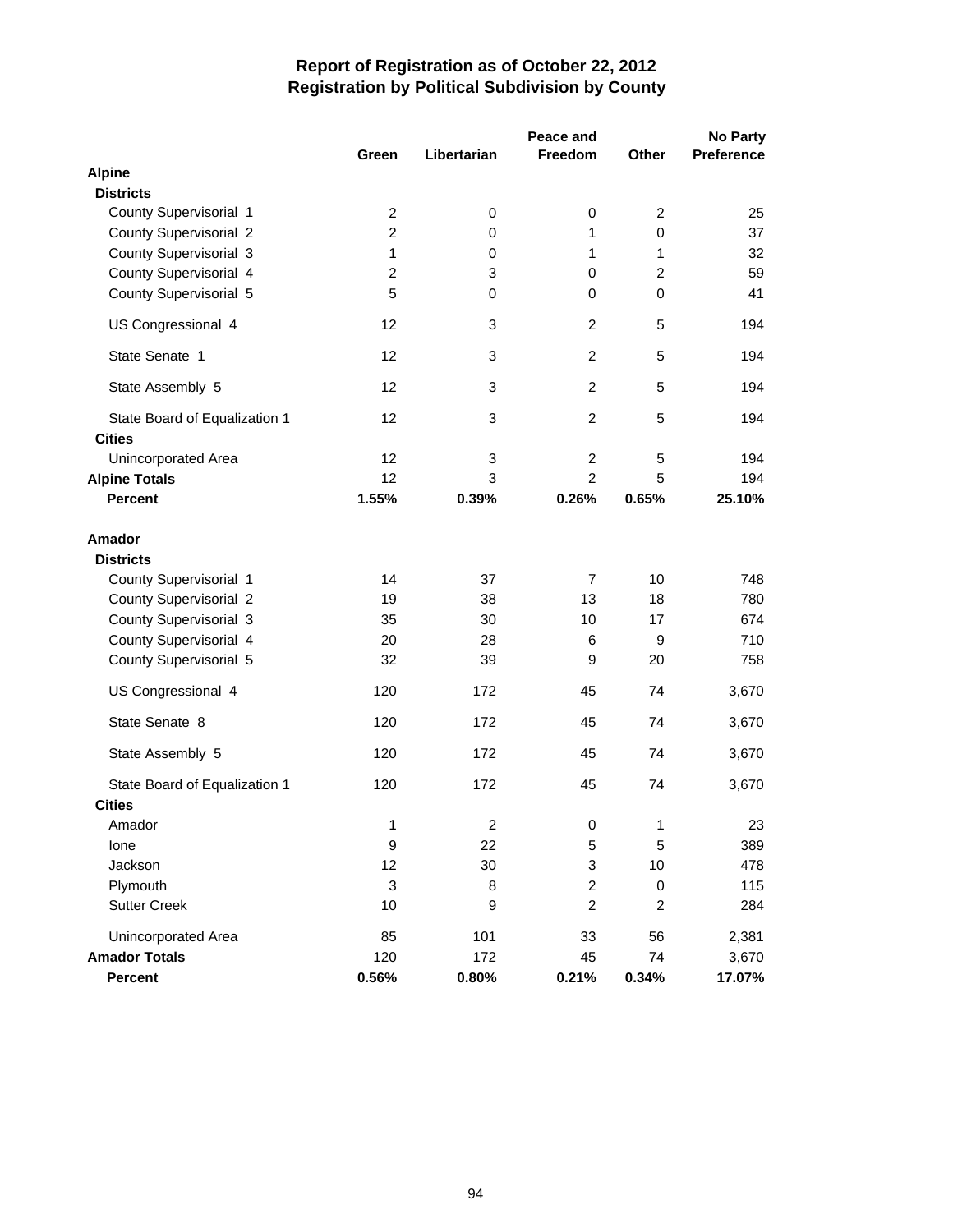|                               | <b>Total</b> |                   |            | American    | <b>Americans</b> |
|-------------------------------|--------------|-------------------|------------|-------------|------------------|
|                               | Registered   | <b>Democratic</b> | Republican | Independent | <b>Elect</b>     |
| <b>Butte</b>                  |              |                   |            |             |                  |
| <b>Districts</b>              |              |                   |            |             |                  |
| County Supervisorial 1        | 22,275       | 6,794             | 8,810      | 919         | $\overline{2}$   |
| <b>County Supervisorial 2</b> | 25,420       | 9,656             | 8,281      | 710         | 0                |
| County Supervisorial 3        | 25,242       | 9,560             | 8,657      | 699         | 1                |
| County Supervisorial 4        | 21,954       | 7,513             | 8,322      | 710         | $\mathbf 0$      |
| County Supervisorial 5        | 27,663       | 8,631             | 11,369     | 1,070       | 0                |
| US Congressional 1            | 122,554      | 42,154            | 45,439     | 4,108       | 3                |
| State Senate 4                | 122,554      | 42,154            | 45,439     | 4,108       | 3                |
| State Assembly 1              | 12,156       | 3,758             | 4,815      | 498         | 0                |
| State Assembly 3              | 110,398      | 38,396            | 40,624     | 3,610       | 3                |
| State Board of Equalization 1 | 122,554      | 42,154            | 45,439     | 4,108       | 3                |
| <b>Cities</b>                 |              |                   |            |             |                  |
| <b>Biggs</b>                  | 750          | 278               | 286        | 24          | 0                |
| Chico                         | 47,744       | 19,082            | 14,456     | 1,362       | $\mathbf{1}$     |
| Gridley                       | 2,613        | 990               | 916        | 92          | $\,0\,$          |
| Oroville                      | 6,397        | 2,020             | 2,320      | 265         | $\overline{c}$   |
| Paradise                      | 16,448       | 5,127             | 6,738      | 629         | $\mathbf 0$      |
| Unincorporated Area           | 48,602       | 14,657            | 20,723     | 1,736       | 0                |
| <b>Butte Totals</b>           | 122,554      | 42,154            | 45,439     | 4,108       | 3                |
| <b>Percent</b>                |              | 34.40%            | 37.08%     | 3.35%       | 0.00%            |
| <b>Calaveras</b>              |              |                   |            |             |                  |
| <b>Districts</b>              |              |                   |            |             |                  |
| County Supervisorial 1        | 5,569        | 1,585             | 2,572      | 254         | 2                |
| <b>County Supervisorial 2</b> | 5,549        | 1,917             | 2,039      | 255         | 0                |
| County Supervisorial 3        | 6,280        | 2,134             | 2,557      | 250         | 0                |
| County Supervisorial 4        | 6,279        | 1,842             | 2,734      | 292         | 1                |
| County Supervisorial 5        | 5,337        | 1,474             | 2,468      | 255         | 0                |
| US Congressional 4            | 29,014       | 8,952             | 12,370     | 1,306       | 3                |
| State Senate 8                | 29,014       | 8,952             | 12,370     | 1,306       | 3                |
| State Assembly 5              | 29,014       | 8,952             | 12,370     | 1,306       | 3                |
| State Board of Equalization 1 | 29,014       | 8,952             | 12,370     | 1,306       | 3                |
| <b>Cities</b>                 |              |                   |            |             |                  |
| Angels                        | 2,396        | 758               | 1,029      | 93          | 0                |
| Unincorporated Area           | 26,618       | 8,194             | 11,341     | 1,213       | 3                |
| <b>Calaveras Totals</b>       | 29,014       | 8,952             | 12,370     | 1,306       | 3                |
| <b>Percent</b>                |              | 30.85%            | 42.63%     | 4.50%       | 0.01%            |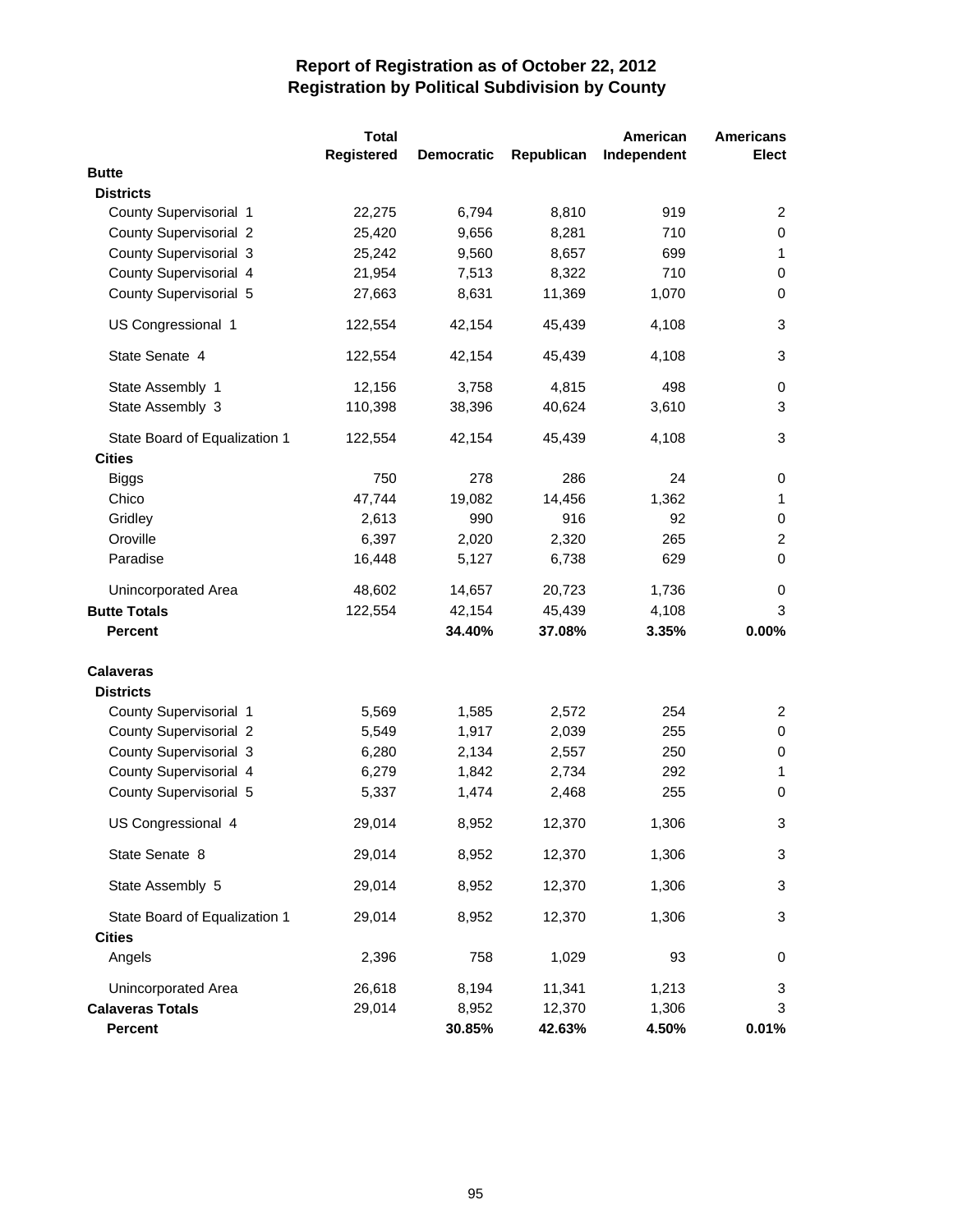|                               | Peace and      |             |                |       |                   |
|-------------------------------|----------------|-------------|----------------|-------|-------------------|
|                               | Green          | Libertarian | <b>Freedom</b> | Other | <b>Preference</b> |
| <b>Butte</b>                  |                |             |                |       |                   |
| <b>Districts</b>              |                |             |                |       |                   |
| County Supervisorial 1        | 147            | 159         | 96             | 227   | 5,121             |
| <b>County Supervisorial 2</b> | 394            | 207         | 94             | 247   | 5,831             |
| County Supervisorial 3        | 391            | 236         | 85             | 301   | 5,312             |
| County Supervisorial 4        | 239            | 200         | 74             | 246   | 4,650             |
| County Supervisorial 5        | 266            | 221         | 99             | 389   | 5,618             |
| US Congressional 1            | 1,437          | 1,023       | 448            | 1,410 | 26,532            |
| State Senate 4                | 1,437          | 1,023       | 448            | 1,410 | 26,532            |
| State Assembly 1              | 137            | 96          | 51             | 137   | 2,664             |
| State Assembly 3              | 1,300          | 927         | 397            | 1,273 | 23,868            |
| State Board of Equalization 1 | 1,437          | 1,023       | 448            | 1,410 | 26,532            |
| <b>Cities</b>                 |                |             |                |       |                   |
| <b>Biggs</b>                  | $\overline{7}$ | 4           | 3              | 3     | 145               |
| Chico                         | 752            | 454         | 159            | 551   | 10,927            |
| Gridley                       | 17             | 17          | 11             | 25    | 545               |
| Oroville                      | 44             | 60          | 31             | 55    | 1,600             |
| Paradise                      | 157            | 135         | 65             | 256   | 3,341             |
| Unincorporated Area           | 460            | 353         | 179            | 520   | 9,974             |
| <b>Butte Totals</b>           | 1,437          | 1,023       | 448            | 1,410 | 26,532            |
| <b>Percent</b>                | 1.17%          | 0.83%       | 0.37%          | 1.15% | 21.65%            |
| <b>Calaveras</b>              |                |             |                |       |                   |
| <b>Districts</b>              |                |             |                |       |                   |
| County Supervisorial 1        | 25             | 55          | 10             | 36    | 1,030             |
| <b>County Supervisorial 2</b> | 99             | 71          | 21             | 43    | 1,104             |
| County Supervisorial 3        | 79             | 68          | 18             | 42    | 1,132             |
| County Supervisorial 4        | 36             | 106         | 26             | 46    | 1,196             |
| County Supervisorial 5        | 24             | 39          | 14             | 48    | 1,015             |
| US Congressional 4            | 263            | 339         | 89             | 215   | 5,477             |
| State Senate 8                | 263            | 339         | 89             | 215   | 5,477             |
| State Assembly 5              | 263            | 339         | 89             | 215   | 5,477             |
| State Board of Equalization 1 | 263            | 339         | 89             | 215   | 5,477             |
| <b>Cities</b>                 |                |             |                |       |                   |
| Angels                        | 14             | 51          | 8              | 13    | 430               |
| Unincorporated Area           | 249            | 288         | 81             | 202   | 5,047             |
| <b>Calaveras Totals</b>       | 263            | 339         | 89             | 215   | 5,477             |
| <b>Percent</b>                | 0.91%          | 1.17%       | 0.31%          | 0.74% | 18.88%            |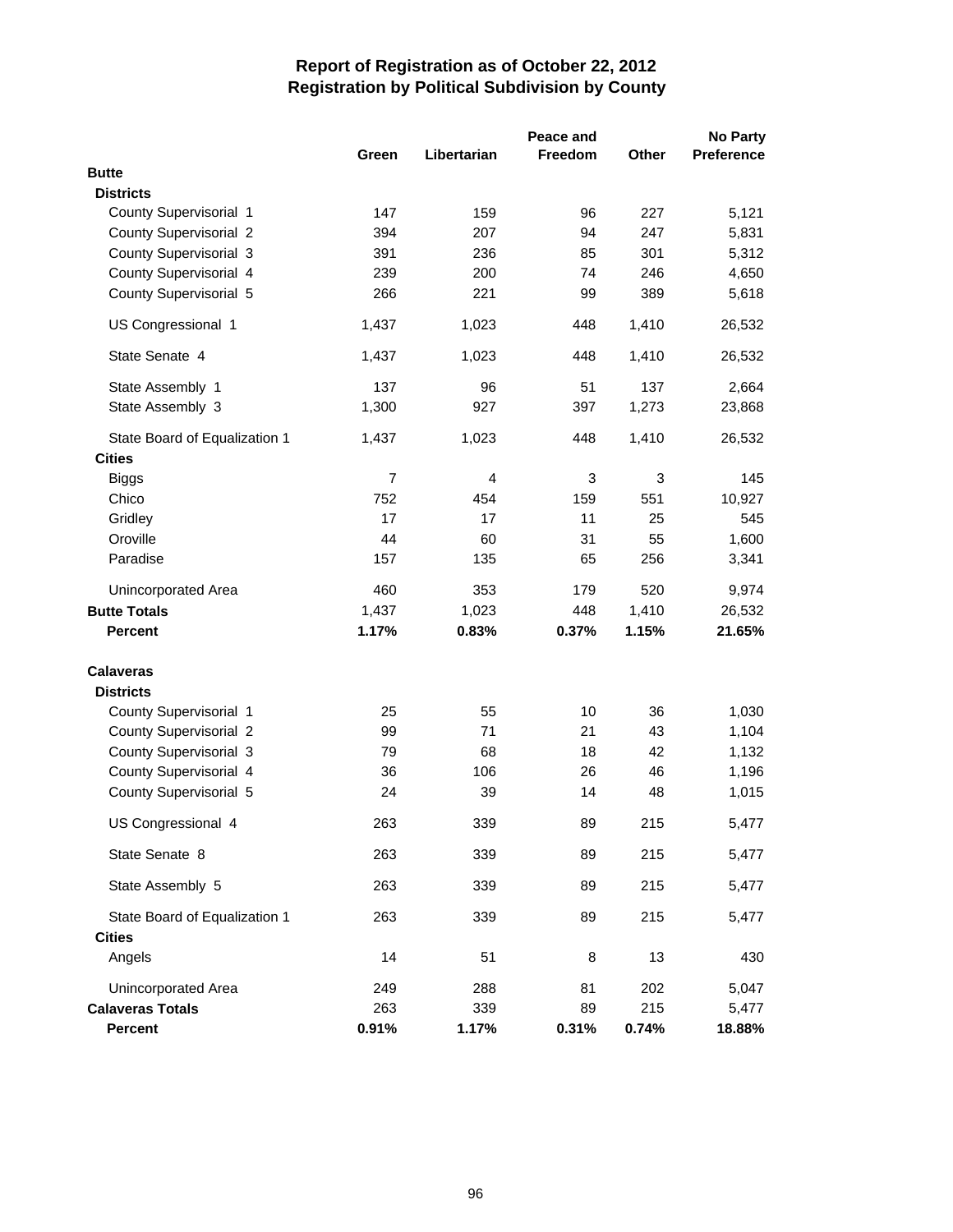|                               | <b>Total</b> |                   |            | American    | <b>Americans</b> |
|-------------------------------|--------------|-------------------|------------|-------------|------------------|
|                               | Registered   | <b>Democratic</b> | Republican | Independent | <b>Elect</b>     |
| Colusa                        |              |                   |            |             |                  |
| <b>Districts</b>              |              |                   |            |             |                  |
| County Supervisorial 1        | 1,630        | 570               | 719        | 36          | 0                |
| <b>County Supervisorial 2</b> | 1,696        | 604               | 768        | 42          | 0                |
| County Supervisorial 3        | 1,242        | 446               | 528        | 18          | 0                |
| County Supervisorial 4        | 1,338        | 462               | 593        | 34          | 0                |
| County Supervisorial 5        | 1,859        | 594               | 928        | 42          | $\pmb{0}$        |
| US Congressional 3            | 7,765        | 2,676             | 3,536      | 172         | 0                |
| State Senate 4                | 7,765        | 2,676             | 3,536      | 172         | $\mathbf 0$      |
| State Assembly 3              | 4,339        | 1,422             | 2,098      | 108         | $\pmb{0}$        |
| State Assembly 4              | 3,426        | 1,254             | 1,438      | 64          | $\mathbf 0$      |
| State Board of Equalization 2 | 7,765        | 2,676             | 3,536      | 172         | 0                |
| <b>Cities</b>                 |              |                   |            |             |                  |
| Colusa                        | 2,272        | 816               | 1,009      | 56          | 0                |
| Williams                      | 1,157        | 498               | 373        | 13          | $\pmb{0}$        |
| Unincorporated Area           | 4,336        | 1,362             | 2,154      | 103         | 0                |
| <b>Colusa Totals</b>          | 7,765        | 2,676             | 3,536      | 172         | 0                |
| <b>Percent</b>                |              | 34.46%            | 45.54%     | 2.22%       | 0.00%            |
| <b>Contra Costa</b>           |              |                   |            |             |                  |
| <b>Districts</b>              |              |                   |            |             |                  |
| County Supervisorial 1        | 91,691       | 60,064            | 8,832      | 1,627       | 4                |
| <b>County Supervisorial 2</b> | 140,139      | 55,880            | 47,480     | 3,346       | 0                |
| County Supervisorial 3        | 104,546      | 49,488            | 29,816     | 3,172       | 6                |
| County Supervisorial 4        | 122,192      | 56,094            | 33,084     | 3,435       | $\overline{c}$   |
| County Supervisorial 5        | 97,783       | 54,231            | 17,813     | 2,579       | $\overline{4}$   |
| US Congressional 5            | 49,151       | 27,534            | 8,414      | 1,235       | 4                |
| US Congressional 9            | 90,623       | 44,348            | 24,505     | 2,811       | 5                |
| US Congressional 11           | 378,473      | 189,100           | 92,547     | 9,131       | $\overline{7}$   |
| US Congressional 15           | 38,104       | 14,775            | 11,559     | 982         | 0                |
| State Senate 3                | 48,496       | 23,281            | 11,863     | 1,439       | $\mathbf{1}$     |
| State Senate 7                | 393,366      | 178,900           | 113,105    | 10,626      | 10               |
| State Senate 9                | 114,489      | 73,576            | 12,057     | 2,094       | 5                |
| State Assembly 11             | 108,511      | 54,866            | 27,574     | 3,340       | 7                |
| State Assembly 14             | 167,135      | 81,931            | 40,385     | 4,774       | 3                |
| State Assembly 15             | 109,788      | 70,727            | 11,344     | 1,988       | 5                |
| State Assembly 16             | 170,917      | 68,233            | 57,722     | 4,057       | 1                |
| State Board of Equalization 2 | 556,351      | 275,757           | 137,025    | 14,159      | 16               |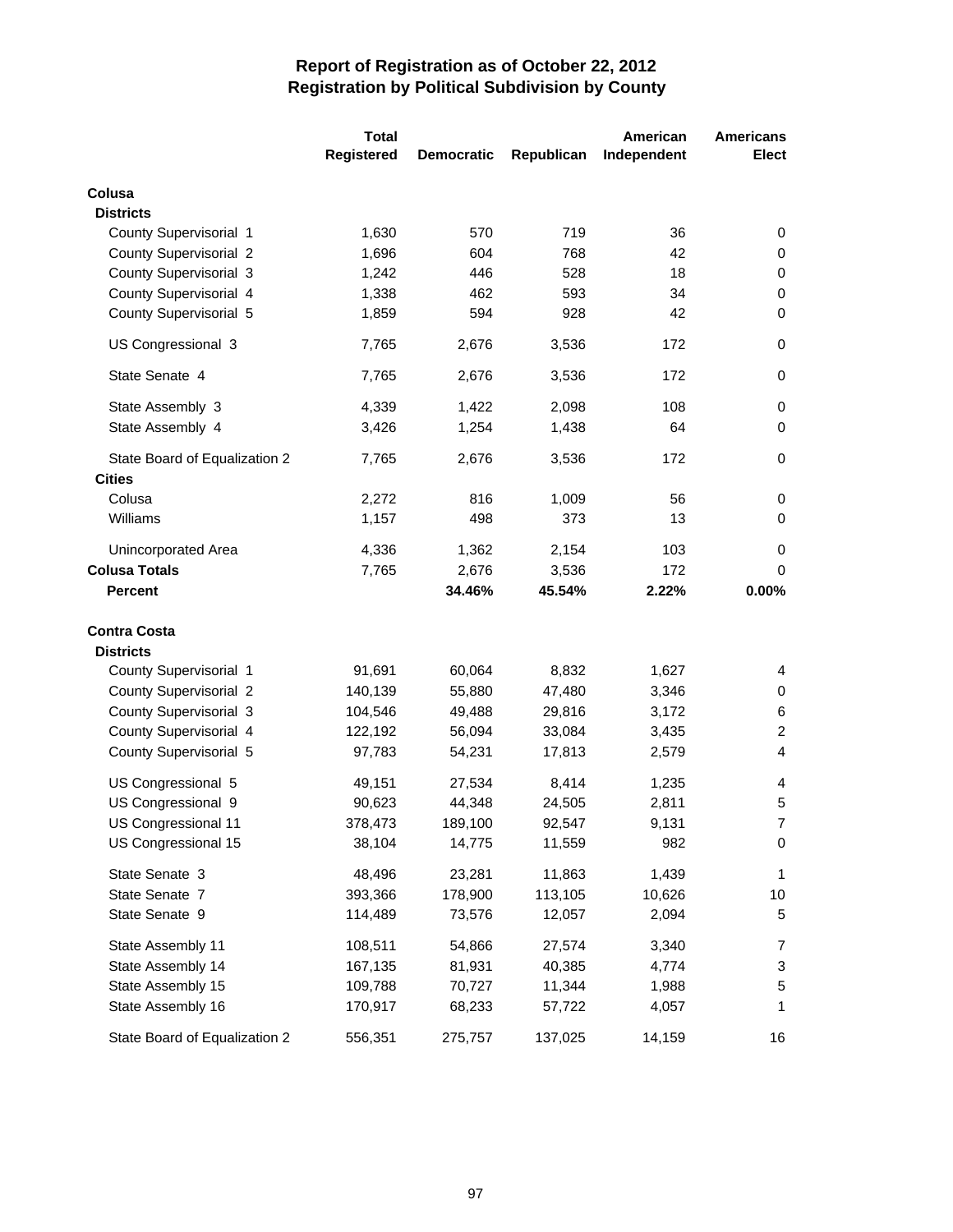|                               |                |                |                | <b>No Party</b> |                   |
|-------------------------------|----------------|----------------|----------------|-----------------|-------------------|
|                               | Green          | Libertarian    | Freedom        | Other           | <b>Preference</b> |
| Colusa                        |                |                |                |                 |                   |
| <b>Districts</b>              |                |                |                |                 |                   |
| County Supervisorial 1        | 5              | $\overline{7}$ | 2              | 0               | 291               |
| <b>County Supervisorial 2</b> | 1              | $\overline{4}$ | 1              | 0               | 276               |
| County Supervisorial 3        | 5              | $\overline{7}$ | 0              | 1               | 237               |
| County Supervisorial 4        | 4              | $\overline{4}$ | 0              | 1               | 240               |
| County Supervisorial 5        | 4              | 9              | 7              | 0               | 275               |
| US Congressional 3            | 19             | 31             | 10             | $\overline{c}$  | 1,319             |
| State Senate 4                | 19             | 31             | 10             | $\overline{c}$  | 1,319             |
| State Assembly 3              | 6              | 16             | 8              | 1               | 680               |
| State Assembly 4              | 13             | 15             | $\overline{2}$ | 1               | 639               |
| State Board of Equalization 2 | 19             | 31             | 10             | $\overline{2}$  | 1,319             |
| <b>Cities</b>                 |                |                |                |                 |                   |
| Colusa                        | $\overline{c}$ | 7              | 7              | 0               | 375               |
| Williams                      | 3              | 6              | 0              | 1               | 263               |
| Unincorporated Area           | 14             | 18             | 3              | 1               | 681               |
| <b>Colusa Totals</b>          | 19             | 31             | 10             | 2               | 1,319             |
| <b>Percent</b>                | 0.24%          | 0.40%          | 0.13%          | 0.03%           | 16.99%            |
| <b>Contra Costa</b>           |                |                |                |                 |                   |
| <b>Districts</b>              |                |                |                |                 |                   |
| County Supervisorial 1        | 1,172          | 371            | 351            | 255             | 19,015            |
| County Supervisorial 2        | 586            | 751            | 126            | 347             | 31,623            |
| County Supervisorial 3        | 308            | 494            | 194            | 223             | 20,845            |
| County Supervisorial 4        | 833            | 745            | 272            | 363             | 27,364            |
| County Supervisorial 5        | 607            | 508            | 325            | 285             | 21,431            |
| US Congressional 5            | 375            | 235            | 143            | 149             | 11,062            |
| US Congressional 9            | 275            | 419            | 172            | 203             | 17,885            |
| US Congressional 11           | 2,745          | 2,028          | 914            | 1,046           | 80,955            |
| US Congressional 15           | 111            | 187            | 39             | 75              | 10,376            |
| State Senate 3                | 480            | 329            | 129            | 176             | 10,798            |
| State Senate 7                | 1,725          | 2,091          | 732            | 983             | 85,194            |
| State Senate 9                | 1,301          | 449            | 407            | 314             | 24,286            |
| State Assembly 11             | 346            | 508            | 240            | 251             | 21,379            |
| State Assembly 14             | 1,137          | 1,022          | 468            | 500             | 36,915            |
| State Assembly 15             | 1,269          | 431            | 391            | 299             | 23,334            |
| State Assembly 16             | 754            | 908            | 169            | 423             | 38,650            |
| State Board of Equalization 2 | 3,506          | 2,869          | 1,268          | 1,473           | 120,278           |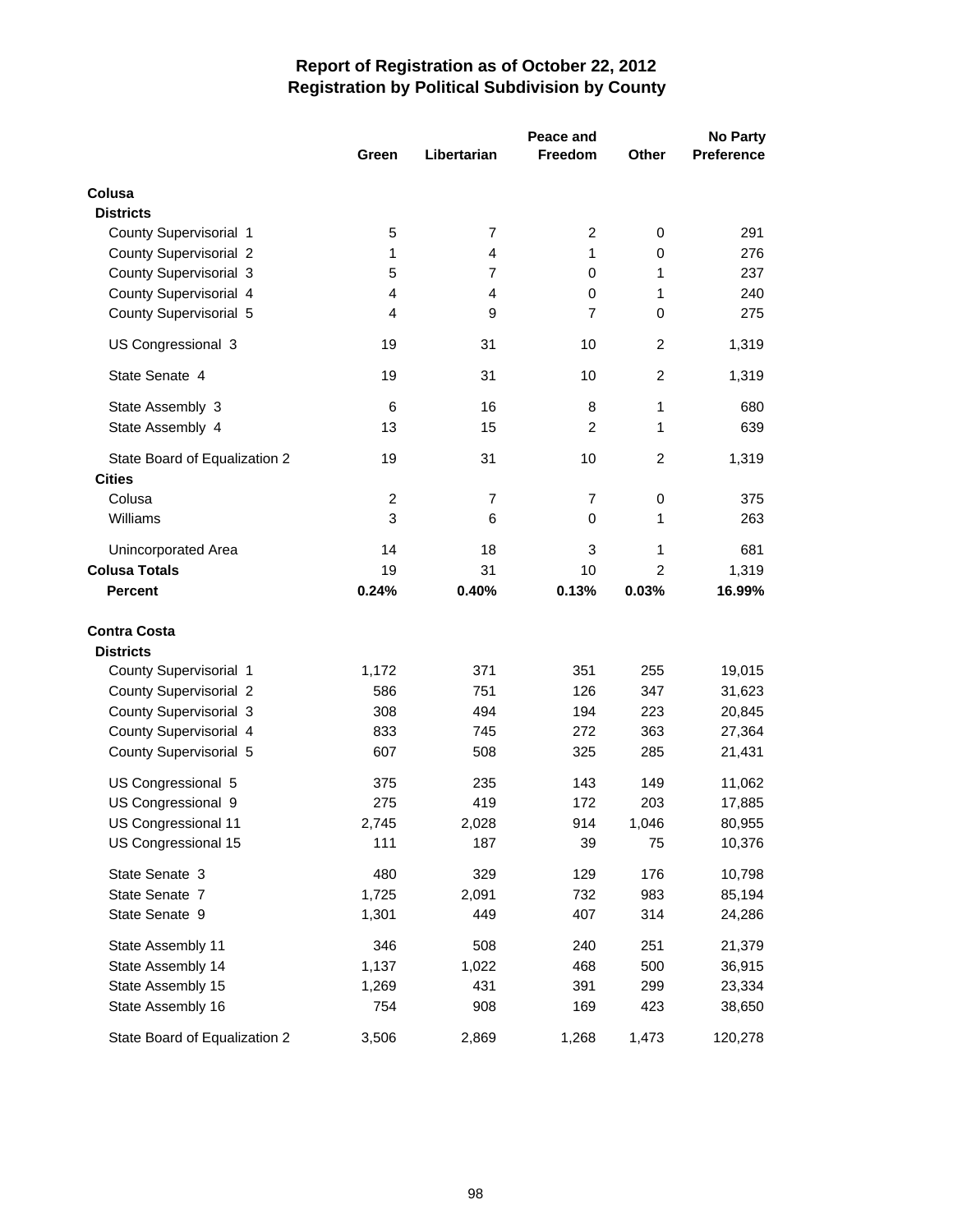|                               | <b>Total</b>      |                   |            | American    | <b>Americans</b> |
|-------------------------------|-------------------|-------------------|------------|-------------|------------------|
|                               | <b>Registered</b> | <b>Democratic</b> | Republican | Independent | <b>Elect</b>     |
| <b>Cities</b>                 |                   |                   |            |             |                  |
| Antioch                       | 46,473            | 25,741            | 9,274      | 1,371       | 3                |
| Brentwood                     | 27,290            | 11,850            | 8,857      | 861         | 1                |
| Clayton                       | 7,527             | 2,860             | 2,879      | 234         | 0                |
| Concord                       | 59,924            | 28,751            | 14,930     | 1,803       | 1                |
| Danville                      | 28,577            | 9,631             | 12,007     | 704         | $\,0\,$          |
| El Cerrito                    | 14,620            | 9,292             | 1,339      | 170         | $\,0\,$          |
| <b>Hercules</b>               | 13,038            | 7,705             | 1,784      | 245         | $\,0\,$          |
| Lafayette                     | 17,111            | 7,570             | 5,236      | 382         | $\,0\,$          |
| Martinez                      | 22,281            | 10,858            | 5,496      | 662         | $\,0\,$          |
| Moraga                        | 10,546            | 4,272             | 3,458      | 206         | $\,0\,$          |
| Oakley                        | 17,147            | 9,194             | 4,090      | 544         | 1                |
| Orinda                        | 13,349            | 6,001             | 4,047      | 259         | $\,0\,$          |
| Pinole                        | 10,389            | 5,948             | 1,802      | 240         | 1                |
| Pittsburg                     | 27,256            | 16,495            | 3,904      | 653         | $\overline{c}$   |
| Pleasant Hill                 | 19,956            | 9,299             | 4,964      | 561         | $\mathbf 0$      |
| Richmond                      | 43,689            | 29,792            | 3,457      | 805         | $\mathbf{1}$     |
| San Pablo                     | 8,701             | 5,736             | 713        | 145         | $\,0\,$          |
| San Ramon                     | 36,024            | 14,037            | 10,679     | 924         | $\,0\,$          |
| <b>Walnut Creek</b>           | 43,794            | 19,691            | 13,123     | 1,034       | 1                |
| Unincorporated Area           | 88,659            | 41,034            | 24,986     | 2,356       | 5                |
| <b>Contra Costa Totals</b>    | 556,351           | 275,757           | 137,025    | 14,159      | 16               |
| <b>Percent</b>                |                   | 49.57%            | 24.63%     | 2.54%       | 0.00%            |
| <b>Del Norte</b>              |                   |                   |            |             |                  |
| <b>Districts</b>              |                   |                   |            |             |                  |
| County Supervisorial 1        | 1,983             | 711               | 619        | 108         | 0                |
| <b>County Supervisorial 2</b> | 2,153             | 769               | 707        | 99          | 0                |
| County Supervisorial 3        | 2,858             | 1,005             | 1,145      | 114         | $\pmb{0}$        |
| County Supervisorial 4        | 2,816             | 876               | 1,240      | 118         | $\pmb{0}$        |
| County Supervisorial 5        | 2,706             | 995               | 971        | 123         | $\pmb{0}$        |
| US Congressional 2            | 12,516            | 4,356             | 4,682      | 562         | 0                |
| State Senate 2                | 12,516            | 4,356             | 4,682      | 562         | 0                |
| State Assembly 2              | 12,516            | 4,356             | 4,682      | 562         | $\pmb{0}$        |
| State Board of Equalization 2 | 12,516            | 4,356             | 4,682      | 562         | 0                |
| <b>Cities</b>                 |                   |                   |            |             |                  |
| <b>Crescent City</b>          | 1,794             | 638               | 516        | 102         | 0                |
| Unincorporated Area           | 10,722            | 3,718             | 4,166      | 460         | 0                |
| <b>Del Norte Totals</b>       | 12,516            | 4,356             | 4,682      | 562         | 0                |
| Percent                       |                   | 34.80%            | 37.41%     | 4.49%       | 0.00%            |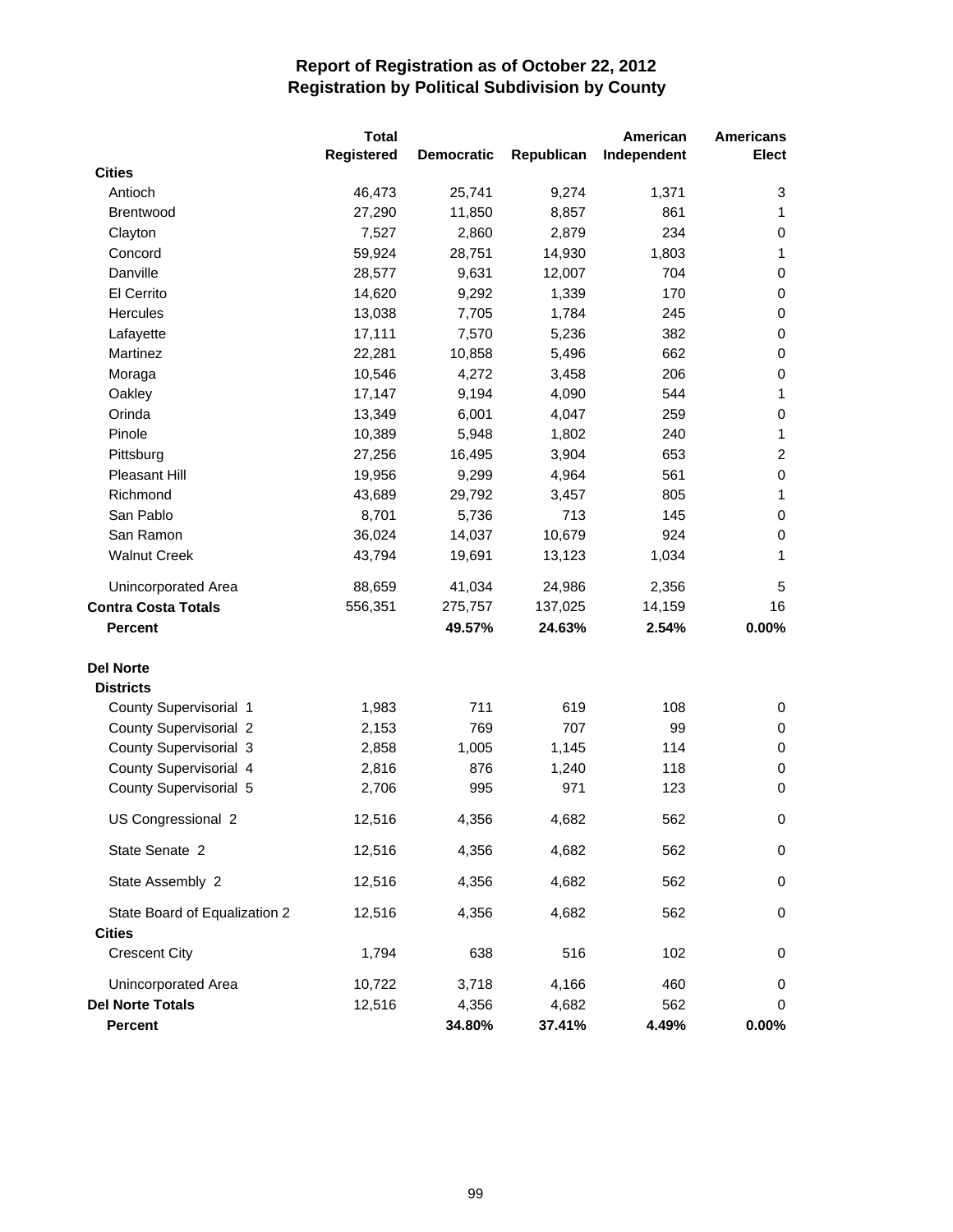|                               |       |             | Peace and |       | <b>No Party</b> |
|-------------------------------|-------|-------------|-----------|-------|-----------------|
|                               | Green | Libertarian | Freedom   | Other | Preference      |
| <b>Cities</b>                 |       |             |           |       |                 |
| Antioch                       | 177   | 206         | 121       | 118   | 9,462           |
| <b>Brentwood</b>              | 70    | 132         | 47        | 66    | 5,406           |
| Clayton                       | 24    | 39          | 12        | 18    | 1,461           |
| Concord                       | 397   | 386         | 163       | 186   | 13,307          |
| Danville                      | 78    | 159         | 18        | 62    | 5,918           |
| El Cerrito                    | 319   | 83          | 36        | 30    | 3,351           |
| Hercules                      | 49    | 32          | 23        | 30    | 3,170           |
| Lafayette                     | 114   | 90          | 23        | 62    | 3,634           |
| Martinez                      | 204   | 157         | 61        | 94    | 4,749           |
| Moraga                        | 45    | 64          | 8         | 29    | 2,464           |
| Oakley                        | 57    | 80          | 26        | 29    | 3,126           |
| Orinda                        | 77    | 84          | 7         | 31    | 2,843           |
| Pinole                        | 82    | 46          | 27        | 23    | 2,220           |
| Pittsburg                     | 89    | 120         | 112       | 55    | 5,826           |
| Pleasant Hill                 | 199   | 135         | 48        | 58    | 4,692           |
| Richmond                      | 492   | 153         | 199       | 141   | 8,649           |
| San Pablo                     | 59    | 35          | 44        | 23    | 1,946           |
| San Ramon                     | 107   | 181         | 37        | 72    | 9,987           |
| <b>Walnut Creek</b>           | 231   | 216         | 64        | 107   | 9,327           |
| Unincorporated Area           | 636   | 471         | 192       | 239   | 18,740          |
| <b>Contra Costa Totals</b>    | 3,506 | 2,869       | 1,268     | 1,473 | 120,278         |
| <b>Percent</b>                | 0.63% | 0.52%       | 0.23%     | 0.26% | 21.62%          |
| <b>Del Norte</b>              |       |             |           |       |                 |
| <b>Districts</b>              |       |             |           |       |                 |
| County Supervisorial 1        | 26    | 15          | 11        | 27    | 466             |
| <b>County Supervisorial 2</b> | 17    | 15          | 13        | 35    | 498             |
| County Supervisorial 3        | 21    | 30          | 6         | 23    | 514             |
| County Supervisorial 4        | 13    | 12          | 12        | 31    | 514             |
| County Supervisorial 5        | 25    | 16          | 10        | 36    | 530             |
| US Congressional 2            | 102   | 88          | 52        | 152   | 2,522           |
| State Senate 2                | 102   | 88          | 52        | 152   | 2,522           |
| State Assembly 2              | 102   | 88          | 52        | 152   | 2,522           |
| State Board of Equalization 2 | 102   | 88          | 52        | 152   | 2,522           |
| <b>Cities</b>                 |       |             |           |       |                 |
| <b>Crescent City</b>          | 18    | 14          | 9         | 25    | 472             |
| Unincorporated Area           | 84    | 74          | 43        | 127   | 2,050           |
| <b>Del Norte Totals</b>       | 102   | 88          | 52        | 152   | 2,522           |
| Percent                       | 0.81% | 0.70%       | 0.42%     | 1.21% | 20.15%          |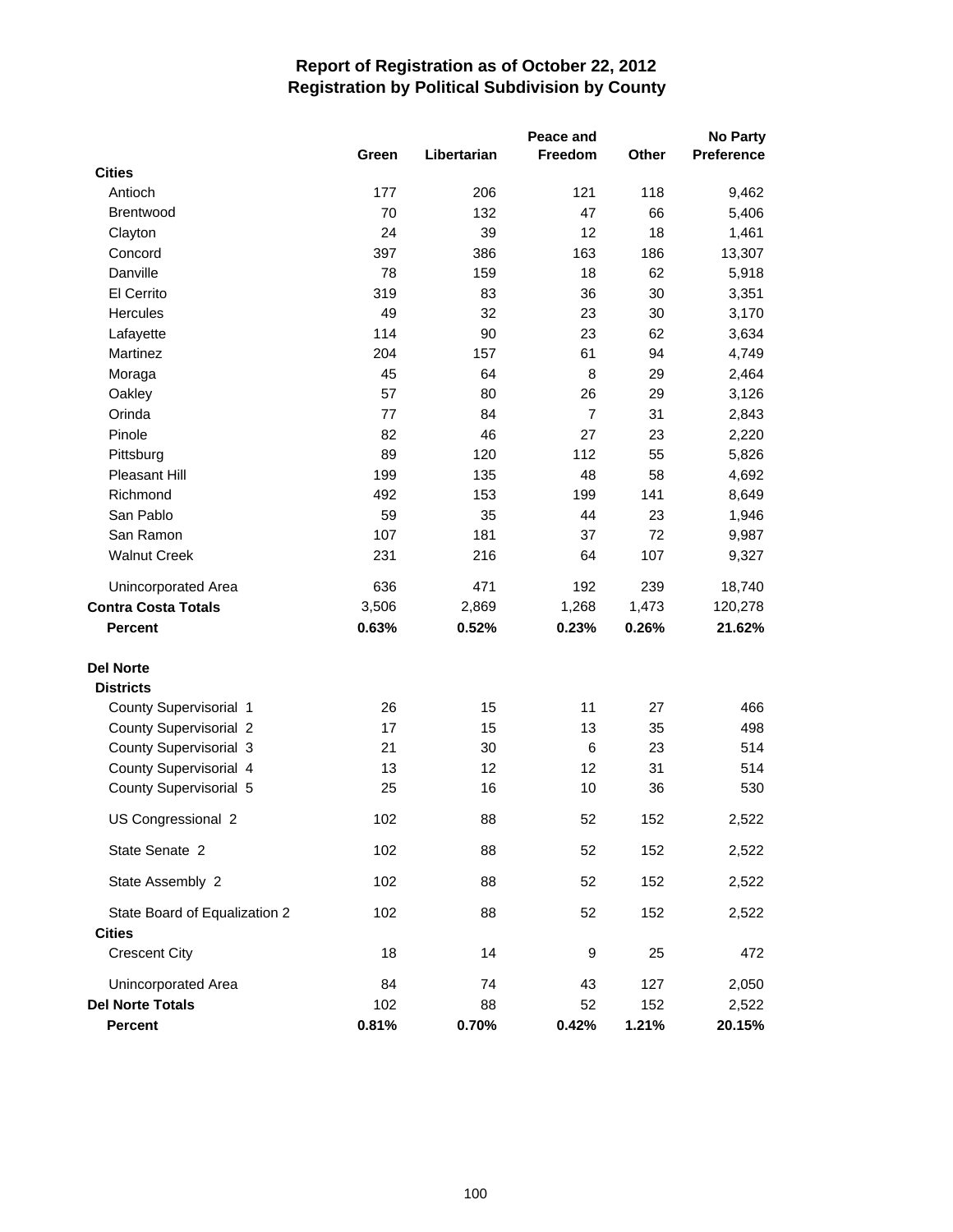|                                   | <b>Total</b> |                   |            | American       | <b>Americans</b> |
|-----------------------------------|--------------|-------------------|------------|----------------|------------------|
|                                   | Registered   | <b>Democratic</b> | Republican | Independent    | <b>Elect</b>     |
| <b>El Dorado</b>                  |              |                   |            |                |                  |
| <b>Districts</b>                  |              |                   |            |                |                  |
| County Supervisorial 1            | 22,859       | 5,862             | 11,516     | 663            | 0                |
| <b>County Supervisorial 2</b>     | 23,035       | 6,253             | 11,035     | 931            | $\mathbf{1}$     |
| County Supervisorial 3            | 22,000       | 6,775             | 9,513      | 871            | 0                |
| County Supervisorial 4            | 24,157       | 6,618             | 11,580     | 898            | $\overline{c}$   |
| County Supervisorial 5            | 18,583       | 6,824             | 5,126      | 814            | $\mathbf{1}$     |
| US Congressional 4                | 110,634      | 32,332            | 48,770     | 4,177          | $\overline{4}$   |
| State Senate 1                    | 110,634      | 32,332            | 48,770     | 4,177          | 4                |
| State Assembly 5                  | 72,178       | 22,344            | 29,563     | 2,910          | 3                |
| State Assembly 6                  | 38,456       | 9,988             | 19,207     | 1,267          | $\mathbf{1}$     |
| State Board of Equalization 1     | 110,634      | 32,332            | 48,770     | 4,177          | $\overline{4}$   |
| <b>Cities</b>                     |              |                   |            |                |                  |
| Placerville                       | 5,497        | 1,867             | 2,076      | 216            | 0                |
| South Lake Tahoe                  | 9,248        | 3,561             | 2,132      | 408            | $\pmb{0}$        |
| Unincorporated Area               | 95,889       | 26,904            | 44,562     | 3,553          | 4                |
| <b>El Dorado Totals</b>           | 110,634      | 32,332            | 48,770     | 4,177          | 4                |
| <b>Percent</b>                    |              | 29.22%            | 44.08%     | 3.78%          | 0.00%            |
|                                   |              |                   |            |                |                  |
| <b>Fresno</b><br><b>Districts</b> |              |                   |            |                |                  |
| County Supervisorial 1            | 70,996       | 34,123            | 21,144     | 1,902          | 3                |
| <b>County Supervisorial 2</b>     | 106,777      | 35,914            | 49,377     |                | $\overline{2}$   |
| County Supervisorial 3            | 66,774       | 35,142            | 16,591     | 2,799<br>1,472 | $\overline{c}$   |
| County Supervisorial 4            | 64,676       | 27,358            | 24,132     | 1,469          | $\overline{c}$   |
|                                   |              |                   | 47,023     |                | 1                |
| County Supervisorial 5            | 100,965      | 32,126            |            | 3,043          |                  |
| US Congressional 4                | 9,426        | 2,078             | 5,398      | 339            | 0                |
| US Congressional 16               | 124,406      | 63,662            | 33,014     | 2,807          | 4                |
| US Congressional 21               | 67,357       | 29,331            | 24,149     | 1,713          | 3                |
| US Congressional 22               | 208,999      | 69,592            | 95,706     | 5,826          | 3                |
| State Senate 8                    | 270,498      | 97,077            | 115,428    | 7,461          | 5                |
| State Senate 12                   | 43,144       | 17,227            | 16,942     | 1,224          | 3                |
| State Senate 14                   | 96,546       | 50,359            | 25,897     | 2,000          | $\overline{c}$   |
| State Assembly 23                 | 245,958      | 84,985            | 108,853    | 6,864          | 5                |
| State Assembly 31                 | 164,230      | 79,678            | 49,414     | 3,821          | 5                |
| State Board of Equalization 1     | 410,188      | 164,663           | 158,267    | 10,685         | 10               |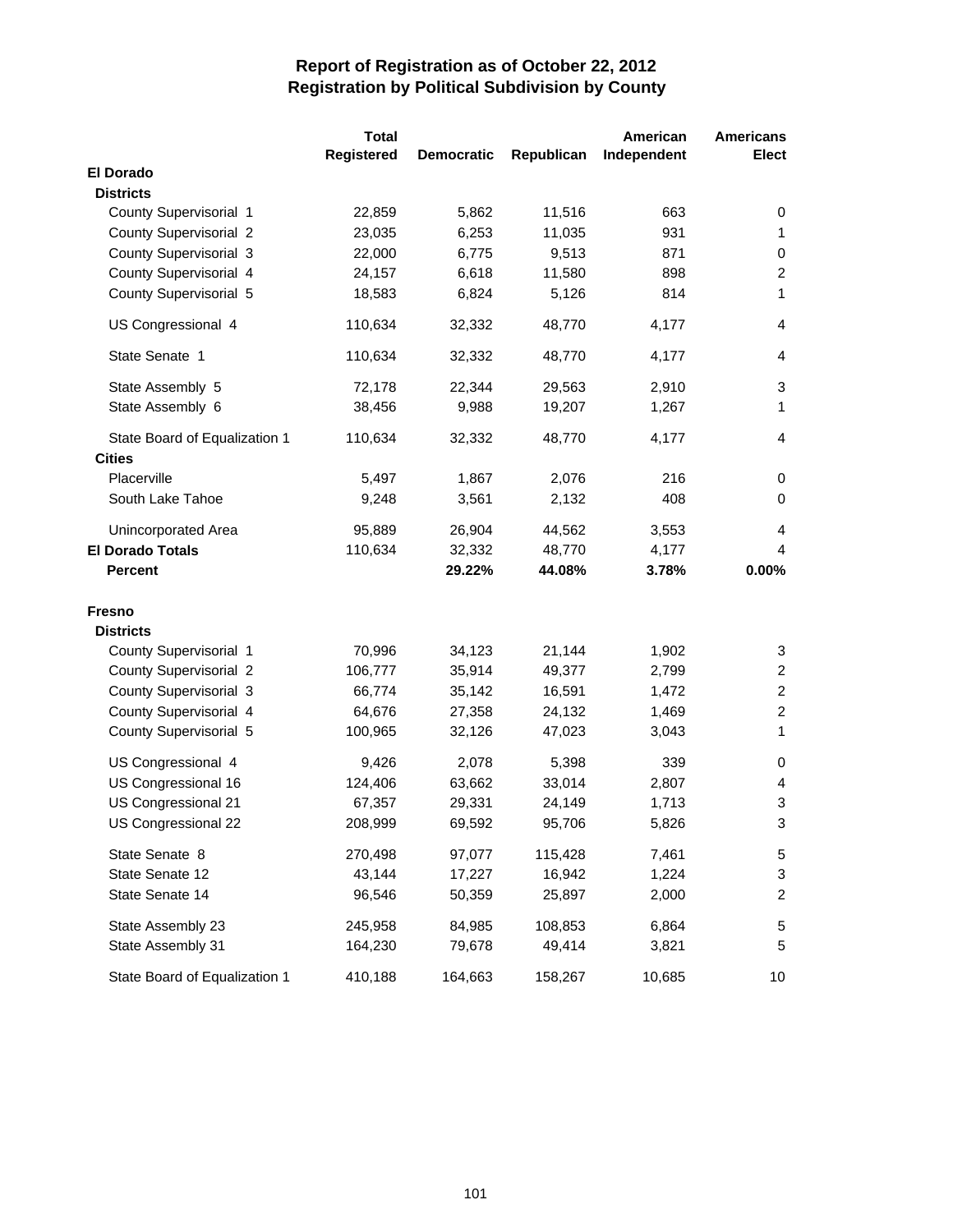|                                                | Peace and |             |         |       |                   |
|------------------------------------------------|-----------|-------------|---------|-------|-------------------|
|                                                | Green     | Libertarian | Freedom | Other | <b>Preference</b> |
| <b>El Dorado</b>                               |           |             |         |       |                   |
| <b>Districts</b>                               |           |             |         |       |                   |
| County Supervisorial 1                         | 58        | 187         | 14      | 169   | 4,390             |
| <b>County Supervisorial 2</b>                  | 126       | 213         | 56      | 175   | 4,245             |
| County Supervisorial 3                         | 191       | 187         | 78      | 162   | 4,223             |
| County Supervisorial 4                         | 162       | 209         | 44      | 191   | 4,453             |
| County Supervisorial 5                         | 354       | 203         | 103     | 183   | 4,975             |
| US Congressional 4                             | 891       | 999         | 295     | 880   | 22,286            |
| State Senate 1                                 | 891       | 999         | 295     | 880   | 22,286            |
| State Assembly 5                               | 757       | 665         | 249     | 593   | 15,094            |
| State Assembly 6                               | 134       | 334         | 46      | 287   | 7,192             |
| State Board of Equalization 1<br><b>Cities</b> | 891       | 999         | 295     | 880   | 22,286            |
| Placerville                                    | 71        | 48          | 24      | 38    | 1,157             |
| South Lake Tahoe                               | 204       | 111         | 74      | 99    | 2,659             |
| Unincorporated Area                            | 616       | 840         | 197     | 743   | 18,470            |
| <b>El Dorado Totals</b>                        | 891       | 999         | 295     | 880   | 22,286            |
| <b>Percent</b>                                 | 0.81%     | 0.90%       | 0.27%   | 0.80% | 20.14%            |
| <b>Fresno</b>                                  |           |             |         |       |                   |
| <b>Districts</b>                               |           |             |         |       |                   |
| County Supervisorial 1                         | 214       | 290         | 219     | 764   | 12,337            |
| <b>County Supervisorial 2</b>                  | 510       | 539         | 191     | 1,262 | 16,183            |
| County Supervisorial 3                         | 340       | 287         | 290     | 732   | 11,918            |
| County Supervisorial 4                         | 155       | 241         | 176     | 652   | 10,491            |
| County Supervisorial 5                         | 356       | 520         | 196     | 1,212 | 16,488            |
| US Congressional 4                             | 42        | 72          | 13      | 110   | 1,374             |
| US Congressional 16                            | 567       | 526         | 492     | 1,369 | 21,965            |
| US Congressional 21                            | 156       | 268         | 180     | 668   | 10,889            |
| US Congressional 22                            | 810       | 1,011       | 387     | 2,475 | 33,189            |
| State Senate 8                                 | 1,146     | 1,342       | 609     | 3,206 | 44,224            |
| State Senate 12                                | 91        | 187         | 116     | 442   | 6,912             |
| State Senate 14                                | 338       | 348         | 347     | 974   | 16,281            |
| State Assembly 23                              | 1,018     | 1,225       | 516     | 2,915 | 39,577            |
| State Assembly 31                              | 557       | 652         | 556     | 1,707 | 27,840            |
| State Board of Equalization 1                  | 1,575     | 1,877       | 1,072   | 4,622 | 67,417            |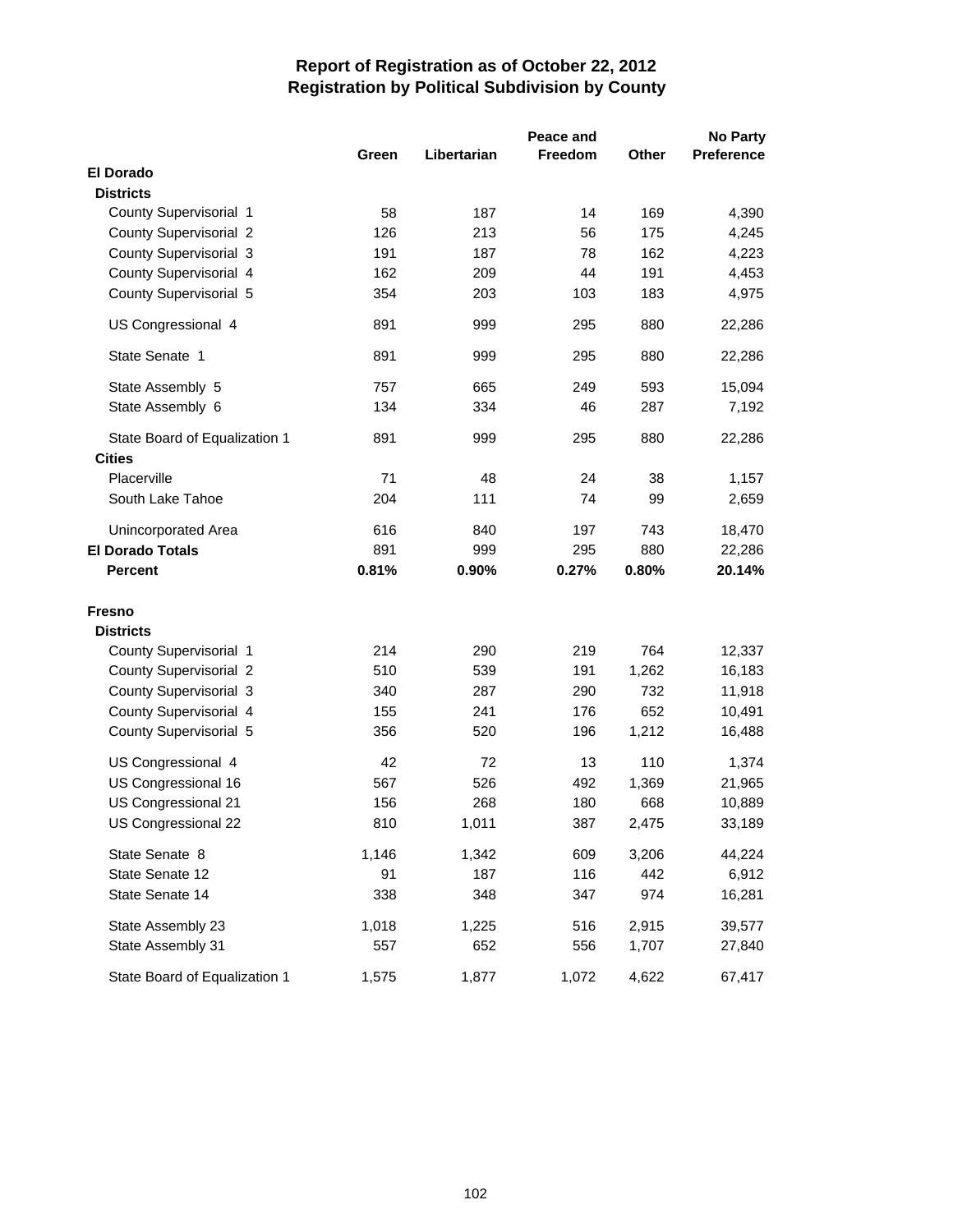|                               | <b>Total</b> |                   |            | American    | <b>Americans</b> |
|-------------------------------|--------------|-------------------|------------|-------------|------------------|
|                               | Registered   | <b>Democratic</b> | Republican | Independent | <b>Elect</b>     |
| <b>Cities</b>                 |              |                   |            |             |                  |
| Clovis                        | 53,825       | 15,651            | 26,714     | 1,645       | 1                |
| Coalinga                      | 4,328        | 1,670             | 1,559      | 133         | $\overline{c}$   |
| Firebaugh                     | 2,069        | 1,191             | 457        | 49          | $\mathbf{1}$     |
| Fowler                        | 2,541        | 1,115             | 883        | 38          | 0                |
| Fresno                        | 218,277      | 95,683            | 74,333     | 5,455       | $\mathbf 5$      |
| Huron                         | 978          | 635               | 141        | 24          | $\pmb{0}$        |
| Kerman                        | 5,043        | 2,377             | 1,443      | 254         | $\pmb{0}$        |
| Kingsburg                     | 6,129        | 1,534             | 3,430      | 178         | $\,0\,$          |
| Mendota                       | 2,083        | 1,411             | 324        | 25          | 0                |
| Orange Cove                   | 2,616        | 1,731             | 383        | 38          | $\,0\,$          |
| Parlier                       | 3,649        | 2,220             | 649        | 44          | $\,0\,$          |
| Reedley                       | 8,664        | 3,355             | 3,507      | 196         | $\pmb{0}$        |
| San Joaquin                   | 668          | 402               | 117        | 14          | $\pmb{0}$        |
| Sanger                        | 9,881        | 4,866             | 2,985      | 176         | $\pmb{0}$        |
| Selma                         | 8,344        | 3,917             | 2,767      | 212         | 0                |
| Unincorporated Area           | 81,093       | 26,905            | 38,575     | 2,204       | 1                |
| <b>Fresno Totals</b>          | 410,188      | 164,663           | 158,267    | 10,685      | 10               |
| <b>Percent</b>                |              | 40.14%            | 38.58%     | 2.60%       | 0.00%            |
| Glenn                         |              |                   |            |             |                  |
| <b>Districts</b>              |              |                   |            |             |                  |
| County Supervisorial 1        | 2,556        | 749               | 1,109      | 109         | 0                |
| County Supervisorial 2        | 2,574        | 813               | 1,112      | 81          | 0                |
| County Supervisorial 3        | 2,709        | 699               | 1,445      | 102         | 0                |
| County Supervisorial 4        | 2,396        | 757               | 996        | 108         | 0                |
| County Supervisorial 5        | 2,307        | 811               | 994        | 71          | $\pmb{0}$        |
| US Congressional 1            | 1,124        | 274               | 651        | 30          | 0                |
| US Congressional 3            | 11,418       | 3,555             | 5,005      | 441         | $\pmb{0}$        |
| State Senate 4                | 12,542       | 3,829             | 5,656      | 471         | 0                |
| State Assembly 3              | 12,542       | 3,829             | 5,656      | 471         | 0                |
| State Board of Equalization 2 | 12,542       | 3,829             | 5,656      | 471         | 0                |
| <b>Cities</b>                 |              |                   |            |             |                  |
| Orland                        | 3,029        | 1,007             | 1,218      | 100         | 0                |
| Willows                       | 2,567        | 815               | 1,053      | 117         | 0                |
| Unincorporated Area           | 6,946        | 2,007             | 3,385      | 254         | 0                |
| <b>Glenn Totals</b>           | 12,542       | 3,829             | 5,656      | 471         | 0                |
| Percent                       |              | 30.53%            | 45.10%     | 3.76%       | $0.00\%$         |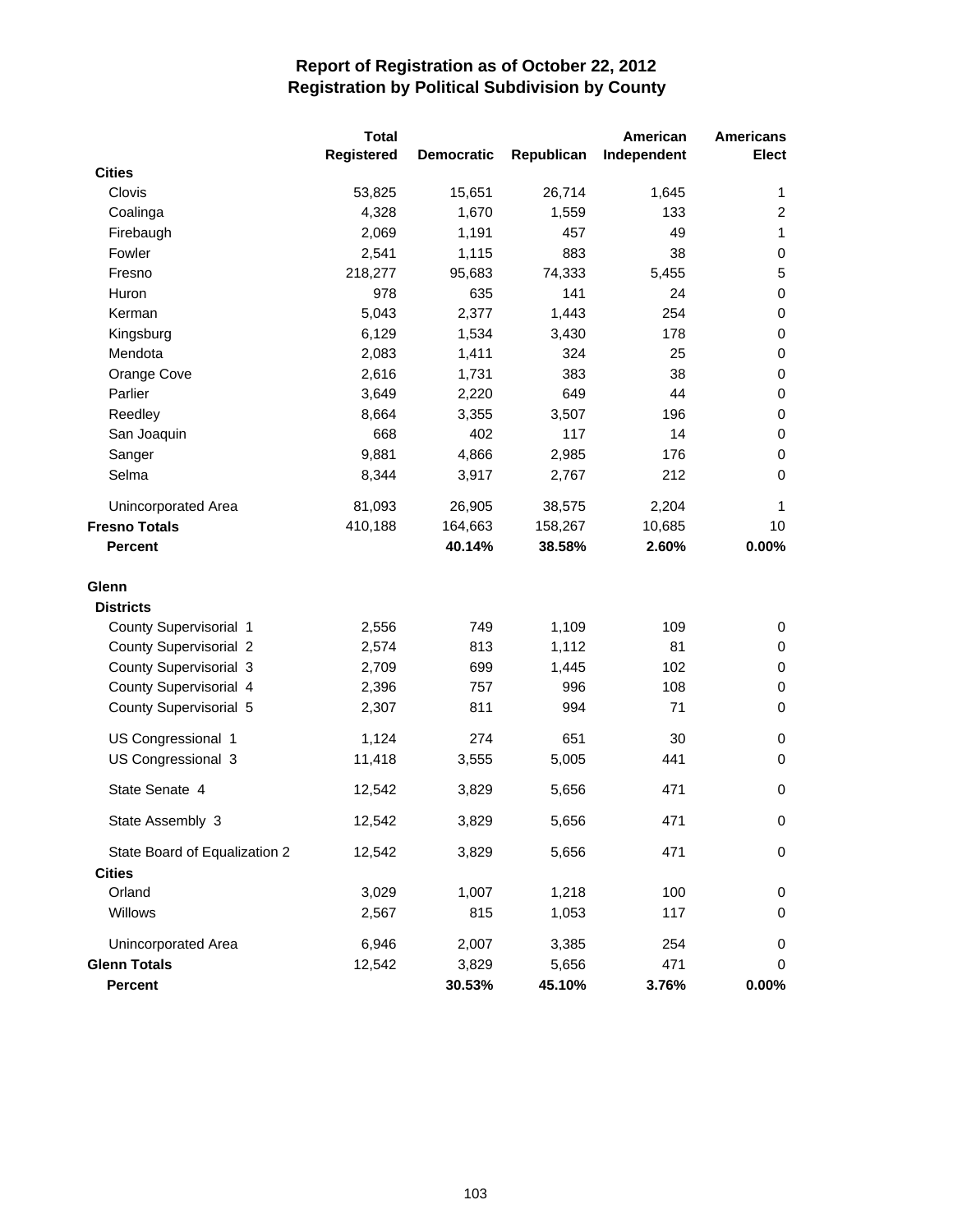|                               | Peace and<br><b>No Party</b> |                |                  |                |            |
|-------------------------------|------------------------------|----------------|------------------|----------------|------------|
|                               | Green                        | Libertarian    | Freedom          | Other          | Preference |
| <b>Cities</b>                 |                              |                |                  |                |            |
| Clovis                        | 162                          | 257            | 88               | 600            | 8,707      |
| Coalinga                      | 13                           | 22             | 12               | 45             | 872        |
| Firebaugh                     | 3                            | $\overline{7}$ | 13               | 20             | 328        |
| Fowler                        | 3                            | $\overline{7}$ | 8                | 22             | 465        |
| Fresno                        | 968                          | 998            | 637              | 2,544          | 37,654     |
| Huron                         | 1                            | 5              | 5                | 12             | 155        |
| Kerman                        | 4                            | 16             | 8                | 59             | 882        |
| Kingsburg                     | 18                           | 23             | $\boldsymbol{9}$ | 70             | 867        |
| Mendota                       | 6                            | 9              | $\overline{c}$   | 12             | 294        |
| Orange Cove                   | 4                            | 3              | 10               | 22             | 425        |
| Parlier                       | 13                           | $\overline{7}$ | 15               | 33             | 668        |
| Reedley                       | 21                           | 32             | 24               | 97             | 1,432      |
| San Joaquin                   | $\mathbf 0$                  | $\overline{c}$ | $\overline{4}$   | 5              | 124        |
| Sanger                        | 32                           | 40             | 30               | 85             | 1,667      |
| Selma                         | 10                           | 25             | 18               | 81             | 1,314      |
| Unincorporated Area           | 317                          | 424            | 189              | 915            | 11,563     |
| <b>Fresno Totals</b>          | 1,575                        | 1,877          | 1,072            | 4,622          | 67,417     |
| <b>Percent</b>                | 0.38%                        | 0.46%          | 0.26%            | 1.13%          | 16.44%     |
| Glenn                         |                              |                |                  |                |            |
| <b>Districts</b>              |                              |                |                  |                |            |
| County Supervisorial 1        | 10                           | 20             | 12               | 6              | 541        |
| <b>County Supervisorial 2</b> | 11                           | 15             | 6                | 3              | 533        |
| County Supervisorial 3        | 9                            | 9              | 10               | $\overline{4}$ | 431        |
| County Supervisorial 4        | $\overline{7}$               | 17             | 13               | 6              | 492        |
| County Supervisorial 5        | 8                            | 12             | 6                | $\sqrt{3}$     | 402        |
| US Congressional 1            | 5                            | 6              | $\mathbf{1}$     | 1              | 156        |
| US Congressional 3            | 40                           | 67             | 46               | 21             | 2,243      |
| State Senate 4                | 45                           | 73             | 47               | 22             | 2,399      |
| State Assembly 3              | 45                           | 73             | 47               | 22             | 2,399      |
| State Board of Equalization 2 | 45                           | 73             | 47               | 22             | 2,399      |
| <b>Cities</b>                 |                              |                |                  |                |            |
| Orland                        | 14                           | 18             | 11               | 3              | 658        |
| Willows                       | 9                            | 19             | 14               | $\overline{7}$ | 533        |
| Unincorporated Area           | 22                           | 36             | 22               | 12             | 1,208      |
| <b>Glenn Totals</b>           | 45                           | 73             | 47               | 22             | 2,399      |
| <b>Percent</b>                | 0.36%                        | 0.58%          | 0.37%            | 0.18%          | 19.13%     |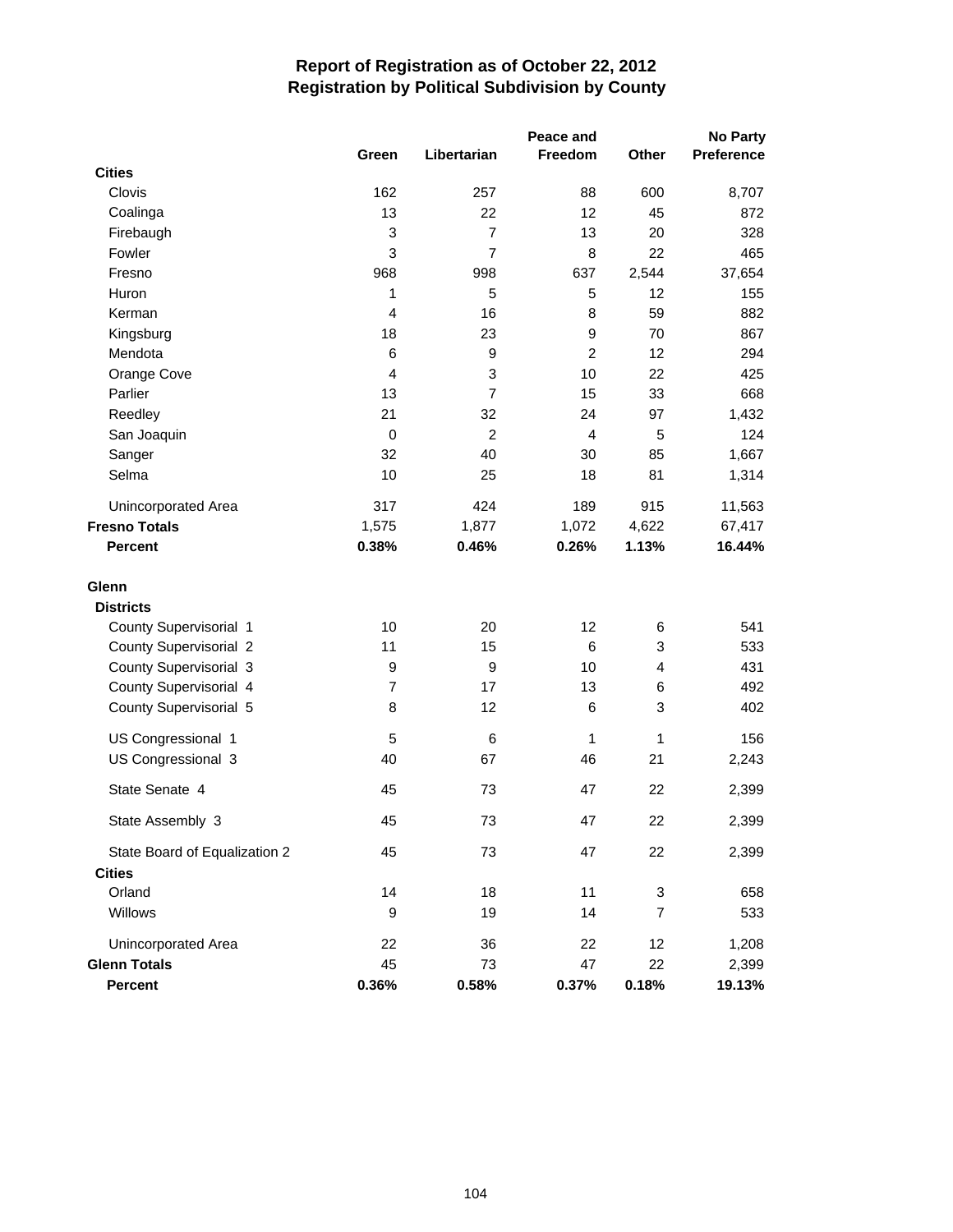|                               | <b>Total</b>      |                   |            | American    | <b>Americans</b> |
|-------------------------------|-------------------|-------------------|------------|-------------|------------------|
|                               | <b>Registered</b> | <b>Democratic</b> | Republican | Independent | <b>Elect</b>     |
| Humboldt                      |                   |                   |            |             |                  |
| <b>Districts</b>              |                   |                   |            |             |                  |
| County Supervisorial 1        | 16,051            | 6,145             | 5,661      | 500         | 0                |
| <b>County Supervisorial 2</b> | 15,246            | 5,798             | 4,588      | 590         | 0                |
| County Supervisorial 3        | 19,235            | 8,592             | 2,948      | 508         | 1                |
| County Supervisorial 4        | 13,805            | 5,875             | 3,443      | 464         | $\mathbf 0$      |
| County Supervisorial 5        | 15,701            | 6,990             | 3,857      | 516         | $\mathbf 0$      |
| US Congressional 2            | 80,038            | 33,400            | 20,497     | 2,578       | 1                |
| State Senate 2                | 80,038            | 33,400            | 20,497     | 2,578       | 1                |
| State Assembly 2              | 80,038            | 33,400            | 20,497     | 2,578       | $\mathbf{1}$     |
| State Board of Equalization 2 | 80,038            | 33,400            | 20,497     | 2,578       | 1                |
| <b>Cities</b>                 |                   |                   |            |             |                  |
| Arcata                        | 12,540            | 5,687             | 1,277      | 353         | 1                |
| <b>Blue Lake</b>              | 821               | 358               | 171        | 26          | 0                |
| Eureka                        | 14,387            | 6,130             | 3,713      | 453         | 0                |
| Ferndale                      | 955               | 373               | 370        | 25          | $\mathbf 0$      |
| Fortuna                       | 6,426             | 2,180             | 2,456      | 247         | $\mathbf 0$      |
| Rio Dell                      | 1,696             | 575               | 590        | 91          | 0                |
| Trinidad                      | 271               | 143               | 48         | 9           | 0                |
| Unincorporated Area           | 42,942            | 17,954            | 11,872     | 1,374       | 0                |
| <b>Humboldt Totals</b>        | 80,038            | 33,400            | 20,497     | 2,578       | 1                |
| <b>Percent</b>                |                   | 41.73%            | 25.61%     | 3.22%       | 0.00%            |
| <b>Imperial</b>               |                   |                   |            |             |                  |
| <b>Districts</b>              |                   |                   |            |             |                  |
| County Supervisorial 1        | 14,217            | 8,874             | 1,464      | 228         | $\overline{c}$   |
| County Supervisorial 2        | 12,902            | 6,069             | 3,620      | 309         | $\overline{c}$   |
| County Supervisorial 3        | 11,987            | 5,324             | 3,611      | 324         | 1                |
| County Supervisorial 4        | 11,040            | 4,933             | 3,505      | 316         | 1                |
| County Supervisorial 5        | 10,940            | 5,660             | 2,553      | 242         | $\pmb{0}$        |
| US Congressional 51           | 61,086            | 30,860            | 14,753     | 1,419       | 6                |
| State Senate 40               | 61,086            | 30,860            | 14,753     | 1,419       | 6                |
| State Assembly 56             | 61,086            | 30,860            | 14,753     | 1,419       | 6                |
| State Board of Equalization 4 | 61,086            | 30,860            | 14,753     | 1,419       | 6                |
| <b>Cities</b>                 |                   |                   |            |             |                  |
| <b>Brawley</b>                | 9,119             | 4,622             | 2,475      | 199         | 1                |
| Calexico                      | 14,719            | 9,157             | 1,466      | 204         | $\overline{c}$   |
| Calipatria                    | 1,160             | 626               | 222        | 27          | $\mathbf 0$      |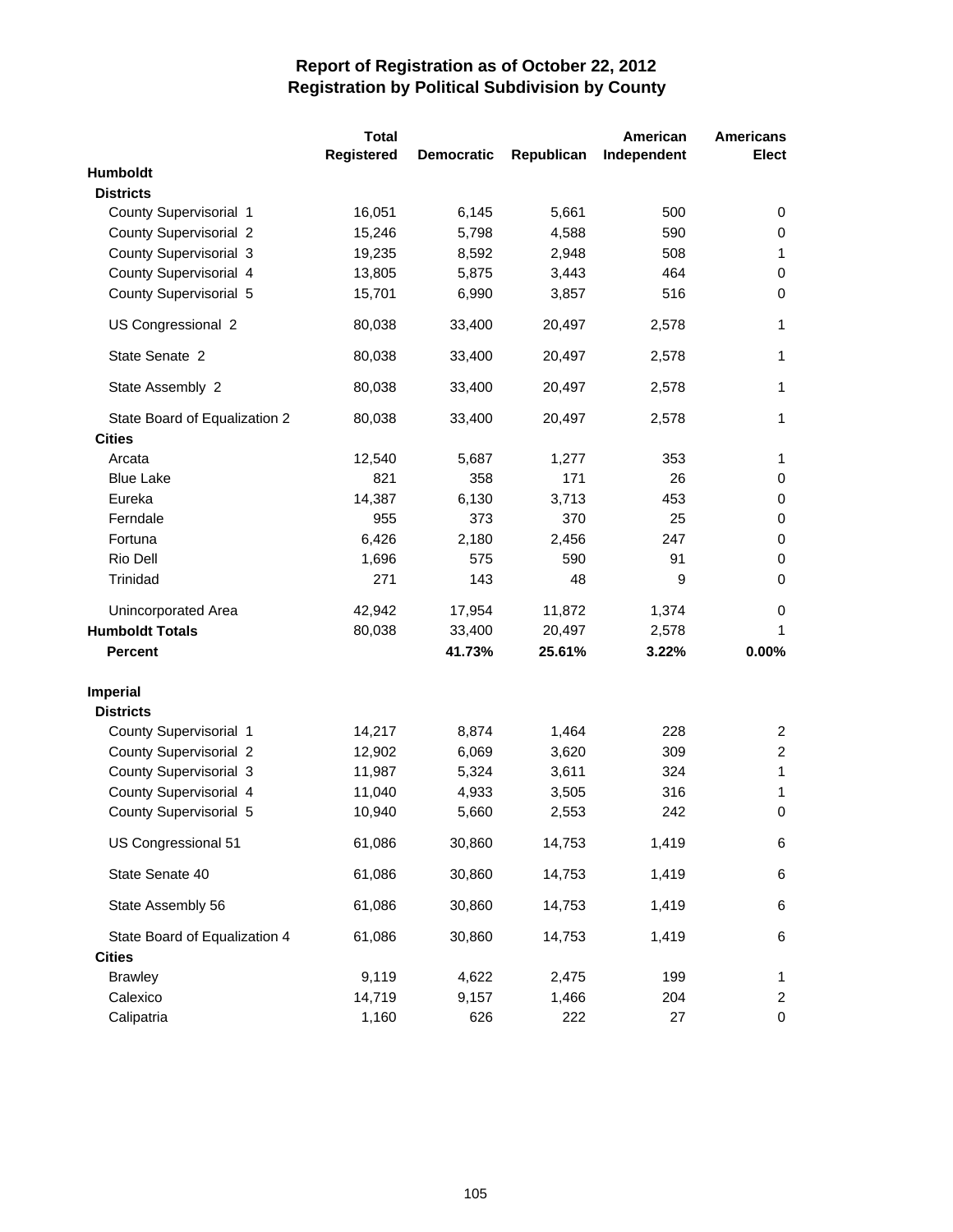|                               |       |                | Peace and |              | <b>No Party</b>   |
|-------------------------------|-------|----------------|-----------|--------------|-------------------|
|                               | Green | Libertarian    | Freedom   | <b>Other</b> | <b>Preference</b> |
| <b>Humboldt</b>               |       |                |           |              |                   |
| <b>Districts</b>              |       |                |           |              |                   |
| County Supervisorial 1        | 300   | 137            | 36        | 44           | 3,228             |
| <b>County Supervisorial 2</b> | 492   | 133            | 50        | 40           | 3,555             |
| County Supervisorial 3        | 1,256 | 234            | 105       | 64           | 5,527             |
| County Supervisorial 4        | 452   | 159            | 80        | 37           | 3,295             |
| County Supervisorial 5        | 557   | 124            | 57        | 40           | 3,560             |
| US Congressional 2            | 3,057 | 787            | 328       | 225          | 19,165            |
| State Senate 2                | 3,057 | 787            | 328       | 225          | 19,165            |
| State Assembly 2              | 3,057 | 787            | 328       | 225          | 19,165            |
| State Board of Equalization 2 | 3,057 | 787            | 328       | 225          | 19,165            |
| <b>Cities</b>                 |       |                |           |              |                   |
| Arcata                        | 908   | 177            | 81        | 43           | 4,013             |
| <b>Blue Lake</b>              | 46    | $\overline{7}$ | 3         | 6            | 204               |
| Eureka                        | 436   | 166            | 80        | 43           | 3,366             |
| Ferndale                      | 11    | 9              | 3         | 1            | 163               |
| Fortuna                       | 61    | 55             | 15        | 18           | 1,394             |
| Rio Dell                      | 15    | 18             | 6         | 5            | 396               |
| Trinidad                      | 11    | $\mathbf 0$    | 0         | 0            | 60                |
| Unincorporated Area           | 1,569 | 355            | 140       | 109          | 9,569             |
| <b>Humboldt Totals</b>        | 3,057 | 787            | 328       | 225          | 19,165            |
| <b>Percent</b>                | 3.82% | 0.98%          | 0.41%     | 0.28%        | 23.94%            |
| Imperial                      |       |                |           |              |                   |
| <b>Districts</b>              |       |                |           |              |                   |
| County Supervisorial 1        | 34    | 50             | 76        | 65           | 3,424             |
| County Supervisorial 2        | 34    | 40             | 37        | 86           | 2,705             |
| County Supervisorial 3        | 26    | 39             | 46        | 89           | 2,527             |
| County Supervisorial 4        | 23    | 44             | 47        | 65           | 2,106             |
| County Supervisorial 5        | 27    | 37             | 53        | 64           | 2,304             |
| US Congressional 51           | 144   | 210            | 259       | 369          | 13,066            |
| State Senate 40               | 144   | 210            | 259       | 369          | 13,066            |
| State Assembly 56             | 144   | 210            | 259       | 369          | 13,066            |
| State Board of Equalization 4 | 144   | 210            | 259       | 369          | 13,066            |
| <b>Cities</b>                 |       |                |           |              |                   |
| <b>Brawley</b>                | 15    | 35             | 38        | 47           | 1,687             |
| Calexico                      | 34    | 51             | 72        | 70           | 3,663             |
| Calipatria                    | 0     | 6              | 6         | 8            | 265               |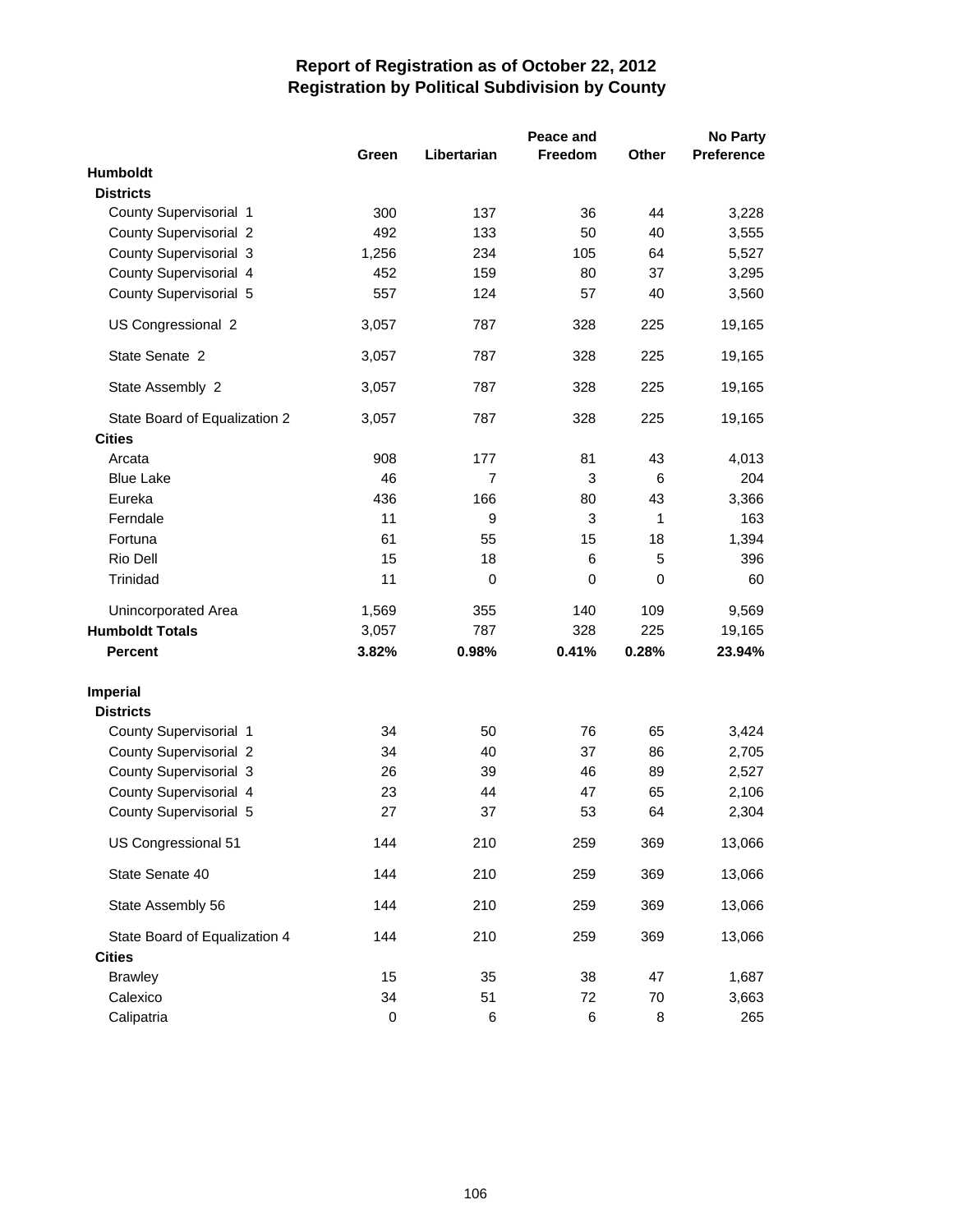|                               | <b>Total</b> |                   |            | American    | <b>Americans</b>        |
|-------------------------------|--------------|-------------------|------------|-------------|-------------------------|
|                               | Registered   | <b>Democratic</b> | Republican | Independent | Elect                   |
| El Centro                     | 16,148       | 7,925             | 4,221      | 362         | 3                       |
| Holtville                     | 2,107        | 936               | 611        | 64          | 0                       |
| Imperial                      | 5,677        | 2,244             | 1,869      | 171         | 0                       |
| Westmorland                   | 743          | 412               | 147        | 22          | 0                       |
| Unincorporated Area           | 11,413       | 4,938             | 3,742      | 370         | 0                       |
| <b>Imperial Totals</b>        | 61,086       | 30,860            | 14,753     | 1,419       | 6                       |
| <b>Percent</b>                |              | 50.52%            | 24.15%     | 2.32%       | 0.01%                   |
| Inyo                          |              |                   |            |             |                         |
| <b>Districts</b>              |              |                   |            |             |                         |
| County Supervisorial 1        | 2,211        | 631               | 1,086      | 75          | 0                       |
| <b>County Supervisorial 2</b> | 1,779        | 563               | 732        | 68          | 0                       |
| County Supervisorial 3        | 2,389        | 710               | 1,150      | 81          | 0                       |
| County Supervisorial 4        | 1,966        | 602               | 846        | 94          | $\pmb{0}$               |
| County Supervisorial 5        | 1,611        | 579               | 517        | 91          | 0                       |
| US Congressional 8            | 9,956        | 3,085             | 4,331      | 409         | $\pmb{0}$               |
| State Senate 8                | 9,956        | 3,085             | 4,331      | 409         | 0                       |
| State Assembly 26             | 9,956        | 3,085             | 4,331      | 409         | 0                       |
| State Board of Equalization 1 | 9,956        | 3,085             | 4,331      | 409         | $\pmb{0}$               |
| <b>Cities</b>                 |              |                   |            |             |                         |
| <b>Bishop</b>                 | 1,663        | 533               | 680        | 61          | 0                       |
| Unincorporated Area           | 8,293        | 2,552             | 3,651      | 348         | 0                       |
| <b>Inyo Totals</b>            | 9,956        | 3,085             | 4,331      | 409         | 0                       |
| <b>Percent</b>                |              | 30.99%            | 43.50%     | 4.11%       | 0.00%                   |
| Kern                          |              |                   |            |             |                         |
| <b>Districts</b>              |              |                   |            |             |                         |
| County Supervisorial 1        | 65,038       | 22,337            | 27,853     | 2,148       | 2                       |
| <b>County Supervisorial 2</b> | 71,333       | 23,660            | 29,112     | 2,721       | 4                       |
| County Supervisorial 3        | 73,687       | 24,453            | 32,786     | 2,434       | 0                       |
| County Supervisorial 4        | 74,103       | 20,282            | 37,451     | 2,315       | 3                       |
| County Supervisorial 5        | 48,703       | 28,150            | 10,391     | 1,219       | 1                       |
| US Congressional 21           | 81,867       | 46,959            | 18,207     | 1,829       | 1                       |
| US Congressional 23           | 250,997      | 71,923            | 119,386    | 9,008       | 9                       |
| State Senate 14               | 73,350       | 43,336            | 15,458     | 1,554       | 1                       |
| State Senate 16               | 259,514      | 75,546            | 122,135    | 9,283       | 9                       |
| State Assembly 26             | 8,956        | 2,454             | 4,122      | 529         | 0                       |
| State Assembly 32             | 82,868       | 48,360            | 18,002     | 1,795       | $\overline{\mathbf{c}}$ |
| State Assembly 34             | 224,069      | 63,007            | 108,518    | 7,638       | 7                       |
| State Assembly 36             | 16,971       | 5,061             | 6,951      | 875         | 1                       |
| State Board of Equalization 1 | 332,864      | 118,882           | 137,593    | 10,837      | 10                      |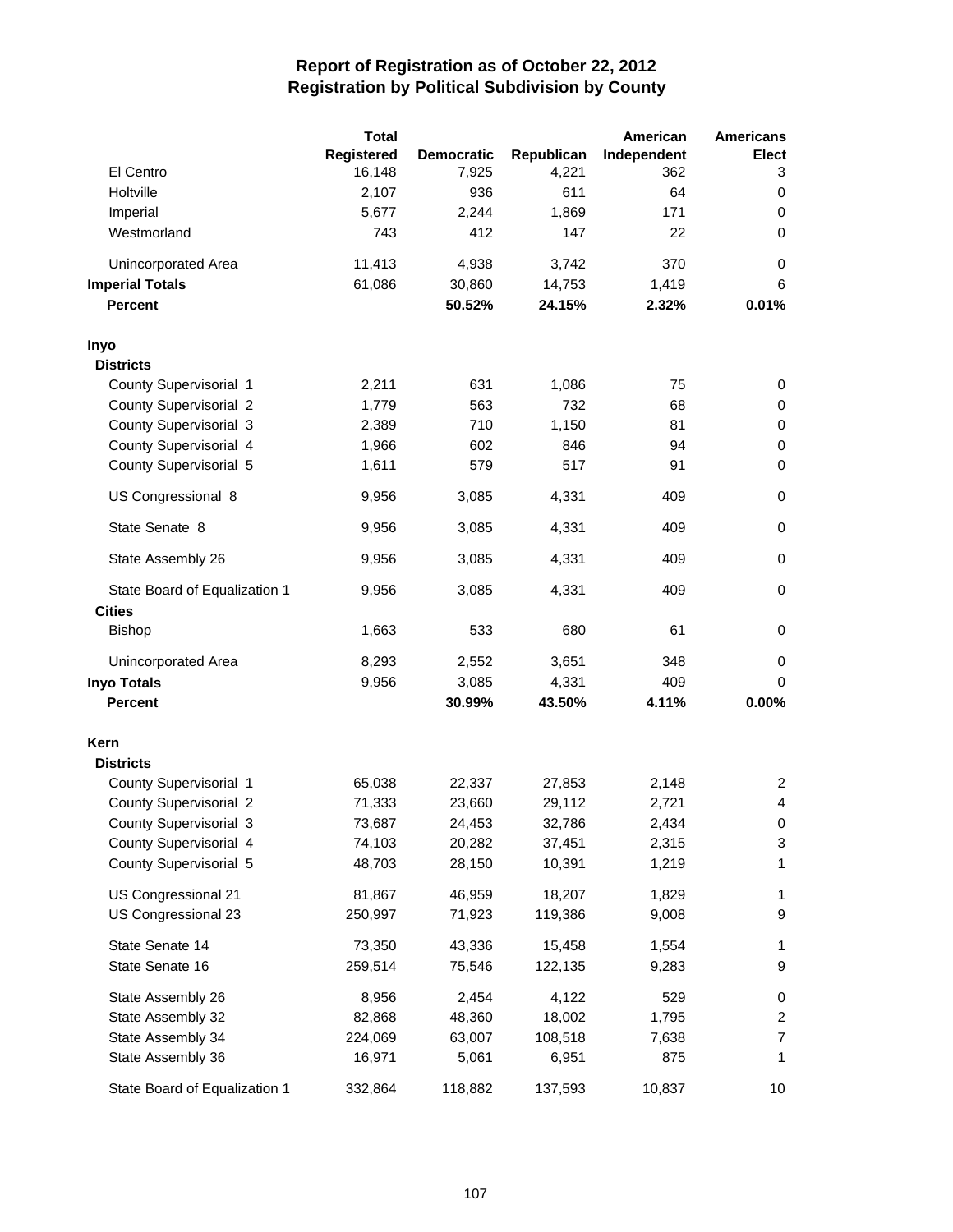|                               |       |                | Peace and      |                | <b>No Party</b>   |
|-------------------------------|-------|----------------|----------------|----------------|-------------------|
|                               | Green | Libertarian    | <b>Freedom</b> | Other          | <b>Preference</b> |
| El Centro                     | 39    | 48             | 60             | 103            | 3,387             |
| Holtville                     | 5     | 8              | 13             | 18             | 452               |
| Imperial                      | 9     | 21             | 17             | 47             | 1,299             |
| Westmorland                   | 3     | $\overline{2}$ | 5              | 3              | 149               |
| Unincorporated Area           | 39    | 39             | 48             | 73             | 2,164             |
| <b>Imperial Totals</b>        | 144   | 210            | 259            | 369            | 13,066            |
| <b>Percent</b>                | 0.24% | 0.34%          | 0.42%          | 0.60%          | 21.39%            |
| Inyo                          |       |                |                |                |                   |
| <b>Districts</b>              |       |                |                |                |                   |
| County Supervisorial 1        | 21    | 14             | 3              | 10             | 371               |
| <b>County Supervisorial 2</b> | 17    | 14             | 8              | 8              | 369               |
| County Supervisorial 3        | 15    | 12             | 4              | 11             | 406               |
| County Supervisorial 4        | 10    | 17             | 4              | $\overline{7}$ | 386               |
| County Supervisorial 5        | 23    | 17             | 9              | 11             | 364               |
| US Congressional 8            | 86    | 74             | 28             | 47             | 1,896             |
| State Senate 8                | 86    | 74             | 28             | 47             | 1,896             |
| State Assembly 26             | 86    | 74             | 28             | 47             | 1,896             |
| State Board of Equalization 1 | 86    | 74             | 28             | 47             | 1,896             |
| <b>Cities</b>                 |       |                |                |                |                   |
| <b>Bishop</b>                 | 15    | 12             | 8              | $\overline{7}$ | 347               |
| Unincorporated Area           | 71    | 62             | 20             | 40             | 1,549             |
| <b>Inyo Totals</b>            | 86    | 74             | 28             | 47             | 1,896             |
| <b>Percent</b>                | 0.86% | 0.74%          | 0.28%          | 0.47%          | 19.04%            |
| Kern                          |       |                |                |                |                   |
| <b>Districts</b>              |       |                |                |                |                   |
| County Supervisorial 1        | 152   | 409            | 174            | 82             | 11,881            |
| <b>County Supervisorial 2</b> | 202   | 473            | 223            | 118            | 14,820            |
| County Supervisorial 3        | 198   | 426            | 194            | 94             | 13,102            |
| County Supervisorial 4        | 166   | 400            | 144            | 93             | 13,249            |
| County Supervisorial 5        | 113   | 187            | 176            | 77             | 8,389             |
| US Congressional 21           | 119   | 267            | 302            | 126            | 14,057            |
| US Congressional 23           | 712   | 1,628          | 609            | 338            | 47,384            |
| State Senate 14               | 102   | 224            | 280            | 106            | 12,289            |
| State Senate 16               | 729   | 1,671          | 631            | 358            | 49,152            |
| State Assembly 26             | 42    | 65             | 43             | 16             | 1,685             |
| State Assembly 32             | 125   | 267            | 311            | 121            | 13,885            |
| State Assembly 34             | 612   | 1,426          | 504            | 301            | 42,056            |
| State Assembly 36             | 52    | 137            | 53             | 26             | 3,815             |
| State Board of Equalization 1 | 831   | 1,895          | 911            | 464            | 61,441            |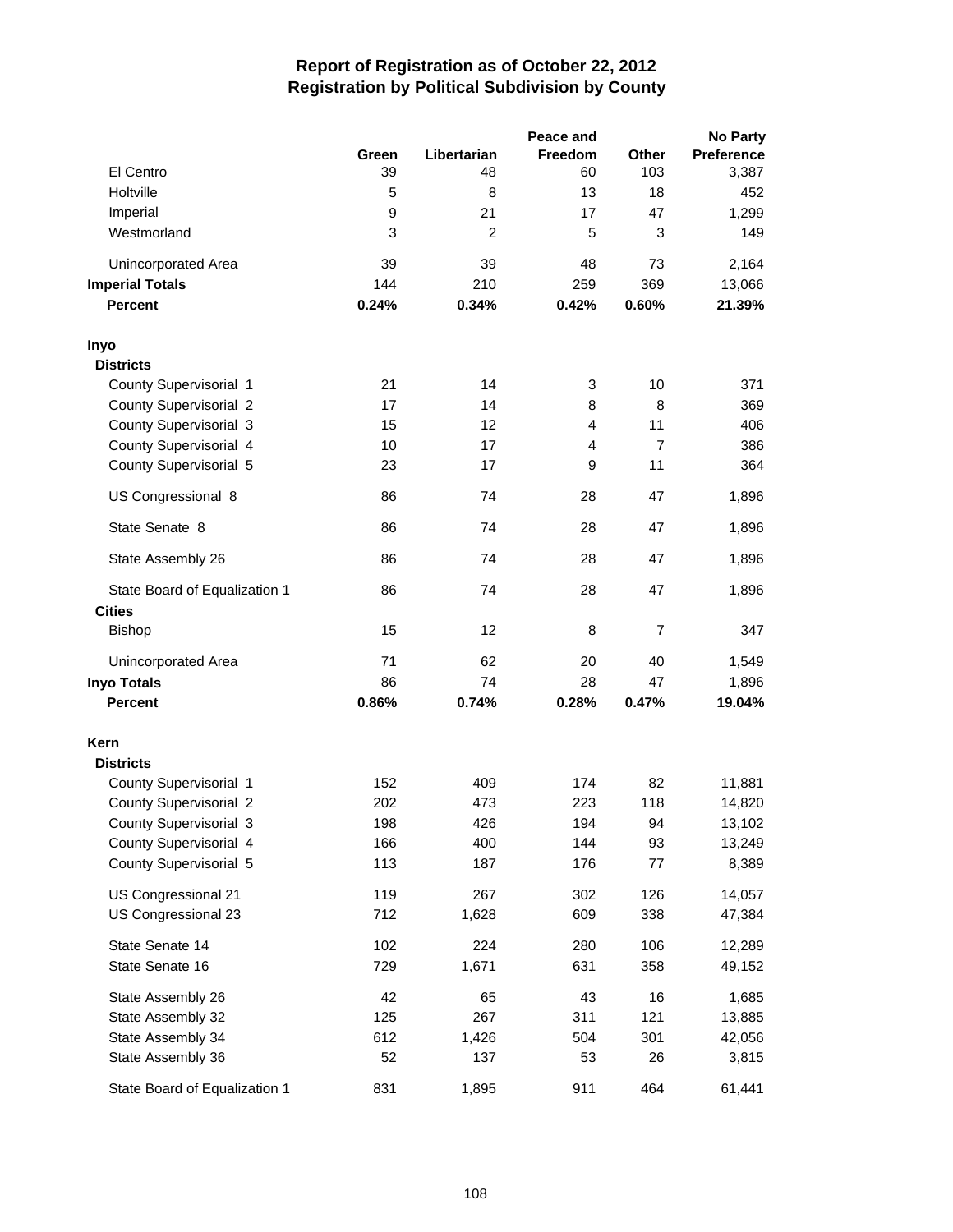|                                  | <b>Total</b>      |                   |            | American    | <b>Americans</b> |
|----------------------------------|-------------------|-------------------|------------|-------------|------------------|
|                                  | <b>Registered</b> | <b>Democratic</b> | Republican | Independent | <b>Elect</b>     |
| <b>Cities</b>                    |                   |                   |            |             |                  |
| Arvin                            | 3,778             | 2,399             | 538        | 72          | 0                |
| <b>Bakersfield</b>               | 152,963           | 55,541            | 63,216     | 4,381       | 5                |
| California City                  | 5,180             | 1,691             | 1,979      | 266         | 1                |
| Delano                           | 11,853            | 7,628             | 2,208      | 157         | $\pmb{0}$        |
| Maricopa                         | 470               | 112               | 219        | 29          | 0                |
| McFarland                        | 2,868             | 1,711             | 553        | 50          | $\mathbf 0$      |
| Ridgecrest                       | 13,664            | 3,139             | 6,806      | 516         | 1                |
| Shafter                          | 4,905             | 2,351             | 1,537      | 118         | 0                |
| Taft                             | 3,003             | 680               | 1,621      | 117         | 1                |
| Tehachapi                        | 4,045             | 1,039             | 1,861      | 184         | 1                |
| Wasco                            | 5,520             | 2,912             | 1,481      | 113         | 0                |
| Unincorporated Area              | 124,615           | 39,679            | 55,574     | 4,834       | 1                |
| <b>Kern Totals</b>               | 332,864           | 118,882           | 137,593    | 10,837      | 10               |
| <b>Percent</b>                   |                   | 35.71%            | 41.34%     | 3.26%       | 0.00%            |
| <b>Kings</b><br><b>Districts</b> |                   |                   |            |             |                  |
| County Supervisorial 1           | 7,923             | 2,551             | 3,718      | 229         | 0                |
| <b>County Supervisorial 2</b>    | 7,398             | 4,031             | 2,144      | 140         | 0                |
| County Supervisorial 3           | 10,388            | 2,845             | 5,557      | 278         | 0                |
| County Supervisorial 4           | 9,765             | 3,706             | 4,216      | 219         | $\pmb{0}$        |
| County Supervisorial 5           | 12,181            | 3,935             | 6,177      | 327         | $\mathbf 0$      |
| US Congressional 21              | 47,655            | 17,068            | 21,812     | 1,193       | $\pmb{0}$        |
| State Senate 14                  | 47,655            | 17,068            | 21,812     | 1,193       | 0                |
| State Assembly 32                | 47,655            | 17,068            | 21,812     | 1,193       | 0                |
| State Board of Equalization 1    | 47,655            | 17,068            | 21,812     | 1,193       | $\mathbf 0$      |
| <b>Cities</b>                    |                   |                   |            |             |                  |
| Avenal                           | 1,670             | 896               | 452        | 34          | $\pmb{0}$        |
| Corcoran                         | 4,256             | 2,444             | 1,136      | 87          | 0                |
| Hanford                          | 21,533            | 7,320             | 10,253     | 550         | 0                |
| Lemoore                          | 9,115             | 2,897             | 4,309      | 274         | 0                |
| Unincorporated Area              | 11,081            | 3,511             | 5,662      | 248         | 0                |
| <b>Kings Totals</b>              | 47,655            | 17,068            | 21,812     | 1,193       | 0                |
| <b>Percent</b>                   |                   | 35.82%            | 45.77%     | 2.50%       | 0.00%            |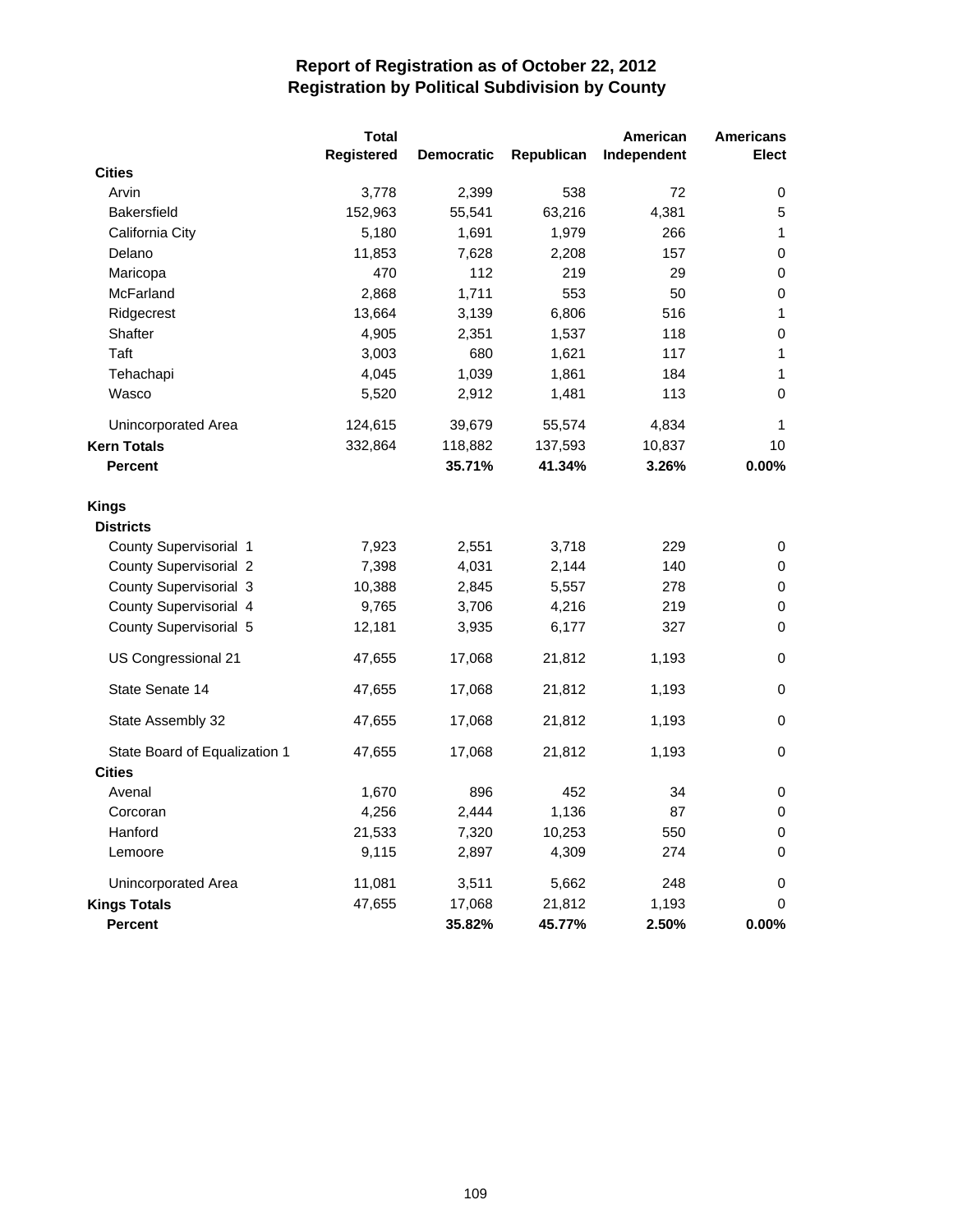|                                  | Peace and               |                |                  |                         |            |
|----------------------------------|-------------------------|----------------|------------------|-------------------------|------------|
|                                  | Green                   | Libertarian    | <b>Freedom</b>   | Other                   | Preference |
| <b>Cities</b>                    |                         |                |                  |                         |            |
| Arvin                            | 3                       | 9              | 16               | 2                       | 739        |
| <b>Bakersfield</b>               | 369                     | 780            | 363              | 208                     | 28,100     |
| California City                  | 10                      | 41             | 14               | 3                       | 1,175      |
| Delano                           | 9                       | 20             | 36               | 15                      | 1,780      |
| Maricopa                         | 0                       | 5              | 3                | $\overline{c}$          | 100        |
| McFarland                        | $\overline{4}$          | $\overline{7}$ | 11               | 3                       | 529        |
| Ridgecrest                       | 39                      | 130            | 35               | 24                      | 2,974      |
| Shafter                          | $\overline{7}$          | 11             | 14               | 4                       | 863        |
| Taft                             | $\overline{\mathbf{4}}$ | 13             | 12               | $\overline{\mathbf{4}}$ | 551        |
| Tehachapi                        | 16                      | 26             | 16               | 10                      | 892        |
| Wasco                            | 5                       | 16             | 17               | $\overline{7}$          | 969        |
| Unincorporated Area              | 365                     | 837            | 374              | 182                     | 22,769     |
| <b>Kern Totals</b>               | 831                     | 1,895          | 911              | 464                     | 61,441     |
| <b>Percent</b>                   | 0.25%                   | 0.57%          | 0.27%            | 0.14%                   | 18.46%     |
| <b>Kings</b><br><b>Districts</b> |                         |                |                  |                         |            |
| <b>County Supervisorial 1</b>    | 12                      | 30             | $\boldsymbol{9}$ | 46                      | 1,328      |
| <b>County Supervisorial 2</b>    | 14                      | 20             | 14               | 37                      | 998        |
| County Supervisorial 3           | 27                      | 49             | 15               | 60                      | 1,557      |
| County Supervisorial 4           | 13                      | 40             | 17               | 61                      | 1,493      |
| County Supervisorial 5           | 29                      | 50             | 14               | 73                      | 1,576      |
| US Congressional 21              | 95                      | 189            | 69               | 277                     | 6,952      |
| State Senate 14                  | 95                      | 189            | 69               | 277                     | 6,952      |
| State Assembly 32                | 95                      | 189            | 69               | 277                     | 6,952      |
| State Board of Equalization 1    | 95                      | 189            | 69               | 277                     | 6,952      |
| <b>Cities</b>                    |                         |                |                  |                         |            |
| Avenal                           | 3                       | 5              | 5                | 13                      | 262        |
| Corcoran                         | 9                       | 13             | 8                | 21                      | 538        |
| Hanford                          | 45                      | 90             | 30               | 121                     | 3,124      |
| Lemoore                          | 11                      | 32             | 10               | 58                      | 1,524      |
| Unincorporated Area              | 27                      | 49             | 16               | 64                      | 1,504      |
| <b>Kings Totals</b>              | 95                      | 189            | 69               | 277                     | 6,952      |
| <b>Percent</b>                   | 0.20%                   | 0.40%          | 0.14%            | 0.58%                   | 14.59%     |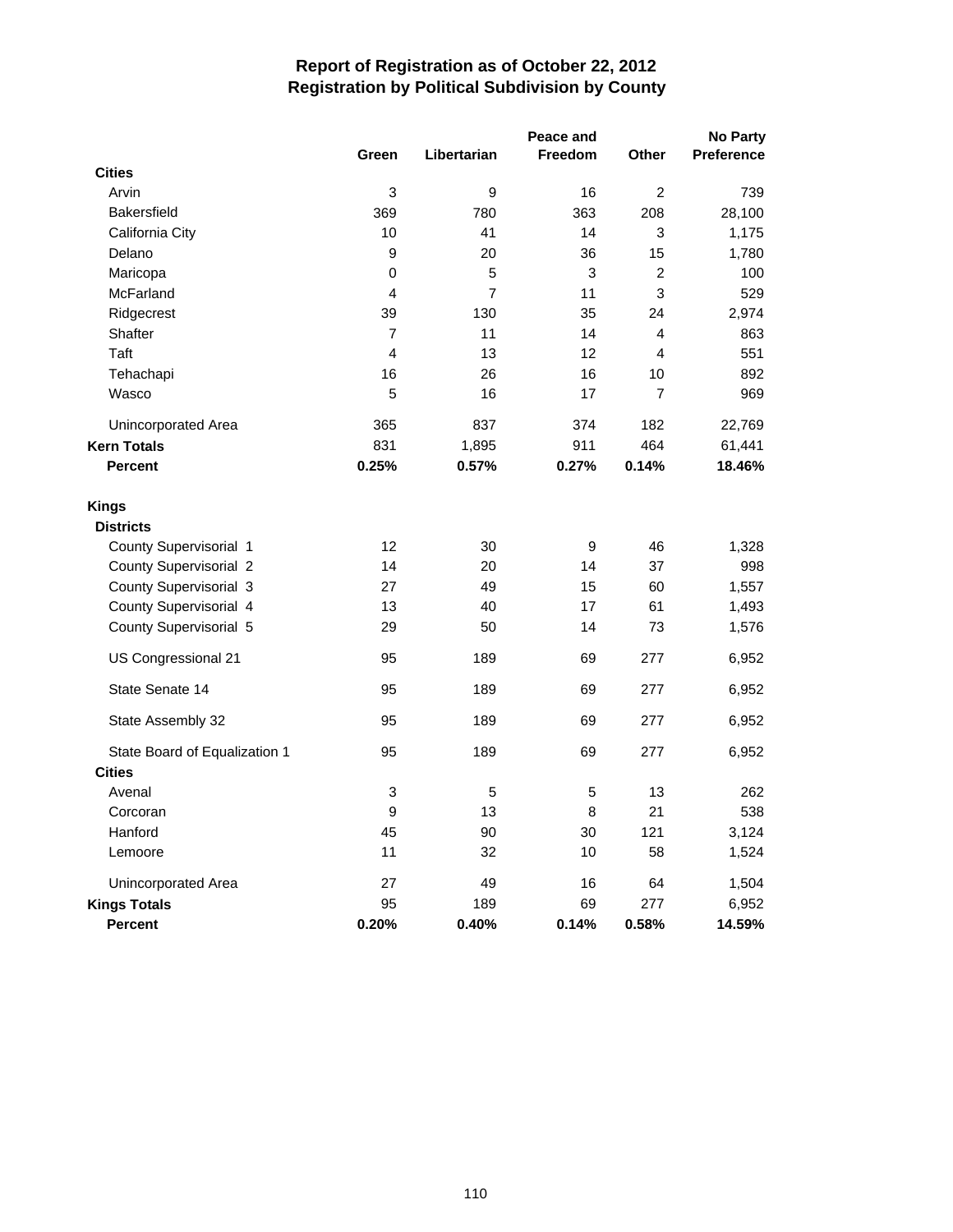|                               | <b>Total</b> |                   |            | American    | <b>Americans</b> |
|-------------------------------|--------------|-------------------|------------|-------------|------------------|
|                               | Registered   | <b>Democratic</b> | Republican | Independent | <b>Elect</b>     |
| Lake                          |              |                   |            |             |                  |
| <b>Districts</b>              |              |                   |            |             |                  |
| County Supervisorial 1        | 7,366        | 2,869             | 2,173      | 282         | 0                |
| <b>County Supervisorial 2</b> | 5,805        | 2,635             | 1,039      | 249         | 0                |
| County Supervisorial 3        | 7,058        | 2,975             | 1,795      | 318         | $\overline{c}$   |
| County Supervisorial 4        | 7,401        | 2,853             | 2,493      | 268         | $\pmb{0}$        |
| County Supervisorial 5        | 7,306        | 2,947             | 2,162      | 281         | $\pmb{0}$        |
| US Congressional 3            | 16,954       | 7,250             | 4,058      | 707         | $\overline{c}$   |
| US Congressional 5            | 17,982       | 7,029             | 5,604      | 691         | $\mathbf 0$      |
| State Senate 2                | 34,936       | 14,279            | 9,662      | 1,398       | $\overline{c}$   |
| State Assembly 4              | 34,936       | 14,279            | 9,662      | 1,398       | $\overline{2}$   |
| State Board of Equalization 2 | 34,936       | 14,279            | 9,662      | 1,398       | $\overline{2}$   |
| <b>Cities</b>                 |              |                   |            |             |                  |
| Clearlake                     | 6,875        | 3,135             | 1,238      | 291         | 0                |
| Lakeport                      | 2,699        | 1,049             | 871        | 103         | 0                |
| Unincorporated Area           | 25,362       | 10,095            | 7,553      | 1,004       | 2                |
| <b>Lake Totals</b>            | 34,936       | 14,279            | 9,662      | 1,398       | $\overline{c}$   |
| <b>Percent</b>                |              | 40.87%            | 27.66%     | 4.00%       | 0.01%            |
| Lassen                        |              |                   |            |             |                  |
| <b>Districts</b>              |              |                   |            |             |                  |
| County Supervisorial 1        | 3,110        | 875               | 1,380      | 174         | 0                |
| <b>County Supervisorial 2</b> | 2,341        | 608               | 1,010      | 136         | 0                |
| County Supervisorial 3        | 3,366        | 729               | 1,802      | 168         | 0                |
| County Supervisorial 4        | 2,722        | 680               | 1,383      | 104         | 0                |
| County Supervisorial 5        | 2,591        | 570               | 1,220      | 148         | $\mathbf 0$      |
| US Congressional 1            | 14,130       | 3,462             | 6,795      | 730         | 0                |
| State Senate 1                | 14,130       | 3,462             | 6,795      | 730         | 0                |
| State Assembly 1              | 14,130       | 3,462             | 6,795      | 730         | $\mathbf 0$      |
| State Board of Equalization 1 | 14,130       | 3,462             | 6,795      | 730         | 0                |
| <b>Cities</b>                 |              |                   |            |             |                  |
| Susanville                    | 4,598        | 1,214             | 2,050      | 242         | 0                |
| Unincorporated Area           | 9,532        | 2,248             | 4,745      | 488         | 0                |
| <b>Lassen Totals</b>          | 14,130       | 3,462             | 6,795      | 730         | 0                |
| <b>Percent</b>                |              | 24.50%            | 48.09%     | 5.17%       | 0.00%            |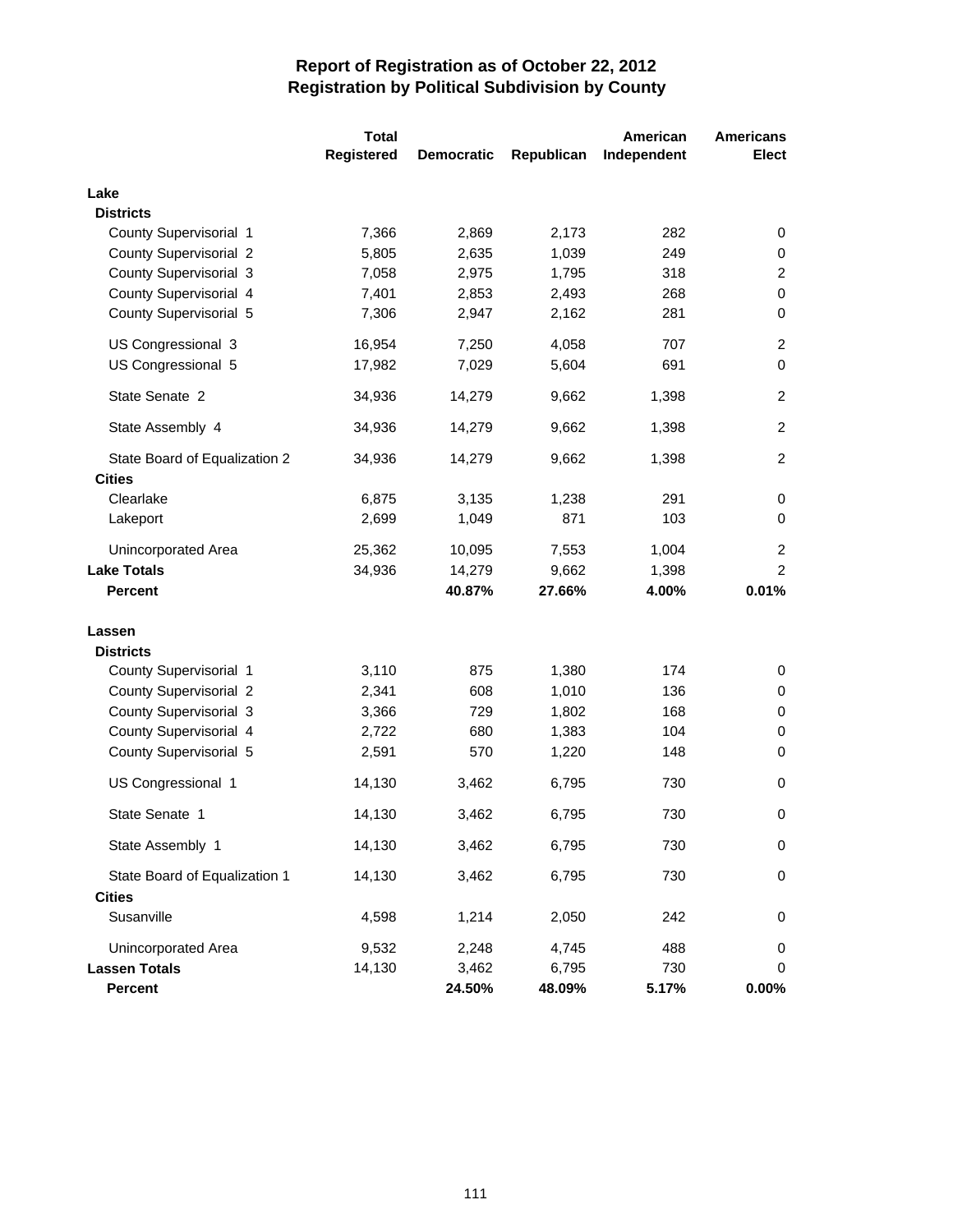|                                                | Peace and<br>No Party |             |                |              |                   |
|------------------------------------------------|-----------------------|-------------|----------------|--------------|-------------------|
|                                                | Green                 | Libertarian | <b>Freedom</b> | <b>Other</b> | <b>Preference</b> |
| Lake                                           |                       |             |                |              |                   |
| <b>Districts</b>                               |                       |             |                |              |                   |
| County Supervisorial 1                         | 102                   | 54          | 27             | 14           | 1,845             |
| County Supervisorial 2                         | 67                    | 39          | 39             | 12           | 1,725             |
| County Supervisorial 3                         | 110                   | 59          | 40             | 20           | 1,739             |
| County Supervisorial 4                         | 85                    | 68          | 26             | 15           | 1,593             |
| County Supervisorial 5                         | 107                   | 51          | 25             | 10           | 1,723             |
| US Congressional 3                             | 231                   | 123         | 102            | 42           | 4,439             |
| US Congressional 5                             | 240                   | 148         | 55             | 29           | 4,186             |
| State Senate 2                                 | 471                   | 271         | 157            | 71           | 8,625             |
| State Assembly 4                               | 471                   | 271         | 157            | 71           | 8,625             |
| State Board of Equalization 2                  | 471                   | 271         | 157            | 71           | 8,625             |
| <b>Cities</b>                                  |                       |             |                |              |                   |
| Clearlake                                      | 86                    | 43          | 46<br>9        | 15<br>4      | 2,021             |
| Lakeport                                       | 32                    | 24          |                |              | 607               |
| Unincorporated Area                            | 353                   | 204         | 102            | 52           | 5,997             |
| <b>Lake Totals</b>                             | 471                   | 271         | 157            | 71           | 8,625             |
| <b>Percent</b>                                 | 1.35%                 | 0.78%       | 0.45%          | 0.20%        | 24.69%            |
| Lassen                                         |                       |             |                |              |                   |
| <b>Districts</b>                               |                       |             |                |              |                   |
| County Supervisorial 1                         | 8                     | 17          | 6              | 17           | 633               |
| <b>County Supervisorial 2</b>                  | 6                     | 17          | 15             | 14           | 535               |
| County Supervisorial 3                         | 12                    | 24          | 1              | 24           | 606               |
| County Supervisorial 4                         | 13                    | 10          | 6              | 5            | 521               |
| County Supervisorial 5                         | 6                     | 21          | 7              | 8            | 611               |
| US Congressional 1                             | 45                    | 89          | 35             | 68           | 2,906             |
| State Senate 1                                 | 45                    | 89          | 35             | 68           | 2,906             |
| State Assembly 1                               | 45                    | 89          | 35             | 68           | 2,906             |
| State Board of Equalization 1<br><b>Cities</b> | 45                    | 89          | 35             | 68           | 2,906             |
| Susanville                                     | 12                    | 26          | 20             | 25           | 1,009             |
| Unincorporated Area                            | 33                    | 63          | 15             | 43           | 1,897             |
| <b>Lassen Totals</b>                           | 45                    | 89          | 35             | 68           | 2,906             |
| Percent                                        | 0.32%                 | 0.63%       | 0.25%          | 0.48%        | 20.57%            |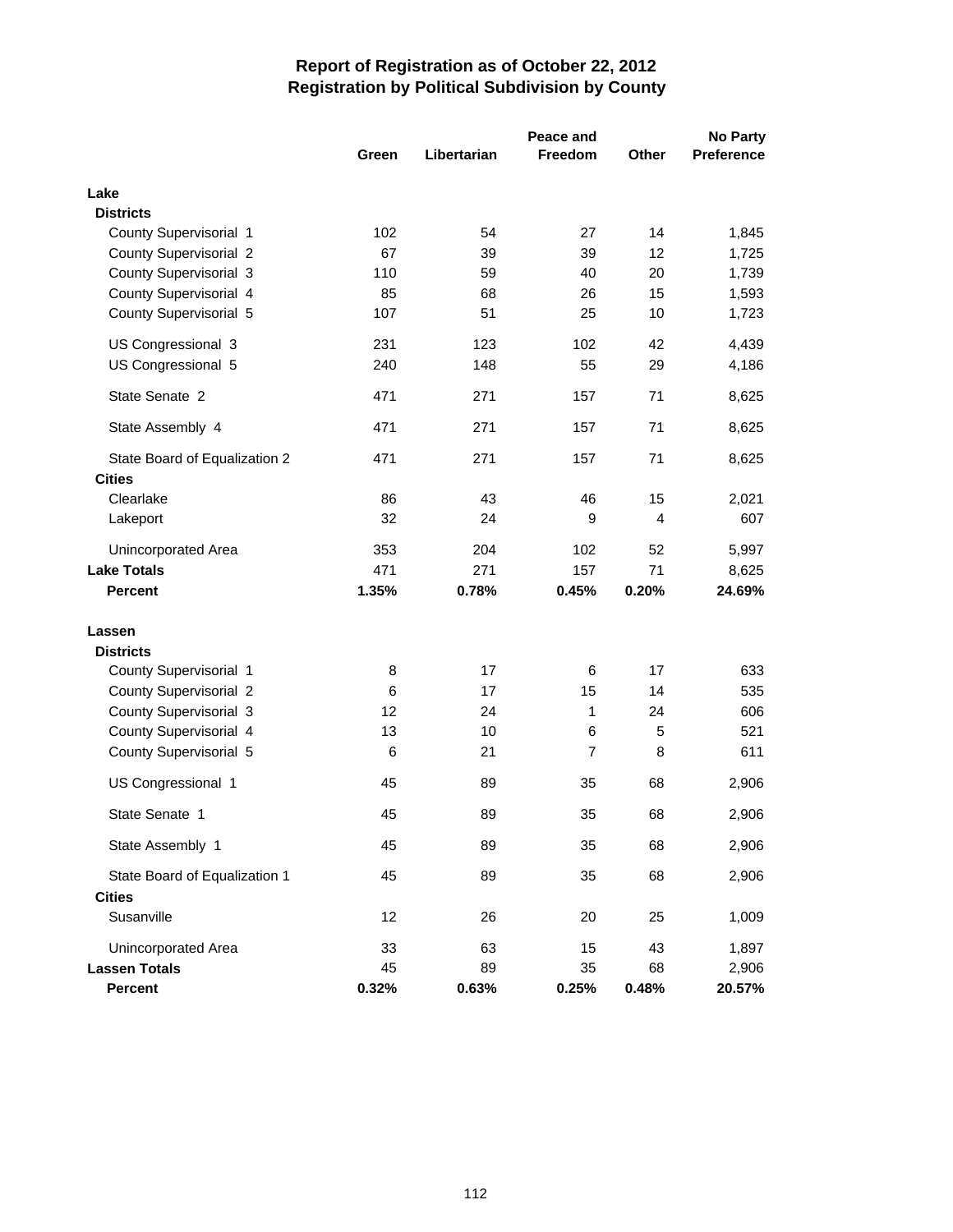|                               | <b>Total</b> |                   |            | American       | <b>Americans</b> |
|-------------------------------|--------------|-------------------|------------|----------------|------------------|
|                               | Registered   | <b>Democratic</b> | Republican | Independent    | <b>Elect</b>     |
| <b>Los Angeles</b>            |              |                   |            |                |                  |
| <b>Districts</b>              |              |                   |            |                |                  |
| County Supervisorial 1        | 784,274      | 435,619           | 127,757    | 15,176         | 413              |
| <b>County Supervisorial 2</b> | 884,590      | 580,281           | 91,636     | 16,803         | 463              |
| County Supervisorial 3        | 1,018,384    | 531,978           | 191,595    | 22,723         | 1,156            |
| County Supervisorial 4        | 1,039,162    | 471,627           | 287,446    | 24,287         | 382              |
| County Supervisorial 5        | 1,032,027    | 411,107           | 338,597    | 26,851         | 179              |
| US Congressional 23           | 39,208       | 13,365            | 16,395     | 1,546          | 4                |
| US Congressional 25           | 285,129      | 104,606           | 108,450    | 9,391          | 55               |
| US Congressional 26           | 6,309        | 2,021             | 2,665      | 162            | $\mathbf 0$      |
| US Congressional 27           | 352,872      | 151,628           | 93,316     | 7,049          | 23               |
| US Congressional 28           | 388,995      | 185,194           | 85,230     | 8,715          | 105              |
| US Congressional 29           | 262,794      | 143,788           | 41,524     | 6,008          | 1,000            |
| US Congressional 30           | 398,305      | 196,344           | 97,290     | 9,215          | 139              |
| US Congressional 32           | 317,663      | 149,260           | 83,663     | 7,594          | 117              |
| US Congressional 33           | 466,076      | 204,677           | 128,353    | 10,383         | 35               |
| US Congressional 34           | 250,395      | 144,581           | 30,588     | 4,730          | 113              |
| US Congressional 35           | 57,214       | 29,901            | 11,728     | 1,278          | 11               |
| US Congressional 37           | 380,495      | 245,657           | 39,007     | 7,306          | 129              |
| US Congressional 38           | 343,454      | 170,514           | 87,362     | 7,382          | 188              |
| US Congressional 39           | 106,136      | 38,067            | 31,716     | 2,217          | 8                |
| US Congressional 40           | 236,397      | 144,298           | 33,568     | 4,360          | 203              |
| US Congressional 43           | 334,968      | 200,245           | 55,138     | 6,798          | 109              |
| US Congressional 44           | 303,081      | 193,677           | 37,287     | 5,821          | 236              |
| US Congressional 47           | 228,946      | 112,789           | 53,751     | 5,885          | 118              |
| State Senate 18               | 402,308      | 213,279           | 72,156     | 9,468          | 1,075            |
| State Senate 20               | 57,475       | 30,004            | 11,798     | 1,287          | 11               |
| State Senate 21               | 284,055      | 104,251           | 108,634    | 9,908          | 53               |
| State Senate 22               | 398,896      | 185,089           | 91,293     | 8,441          | 128              |
| State Senate 23               | 34           | 5                 | 19         | $\overline{c}$ | 0                |
| State Senate 24               | 346,955      | 203,197           | 40,805     | 6,292          | 156              |
| State Senate 25               | 495,237      | 208,529           | 151,073    | 11,346         | 66               |
| State Senate 26               | 604,176      | 281,324           | 145,760    | 13,475         | 74               |
| State Senate 27               | 347,792      | 160,714           | 98,372     | 8,031          | 70               |
| State Senate 29               | 87,592       | 31,431            | 25,302     | 1,814          | 9                |
| State Senate 30               | 443,985      | 299,271           | 38,219     | 8,523          | 222              |
| State Senate 32               | 435,719      | 213,093           | 113,399    | 9,481          | 228              |
| State Senate 33               | 374,359      | 215,648           | 59,034     | 8,047          | 271              |
| State Senate 34               | 44,512       | 17,430            | 16,194     | 1,144          | 1                |
| State Senate 35               | 435,342      | 267,347           | 64,973     | 8,581          | 229              |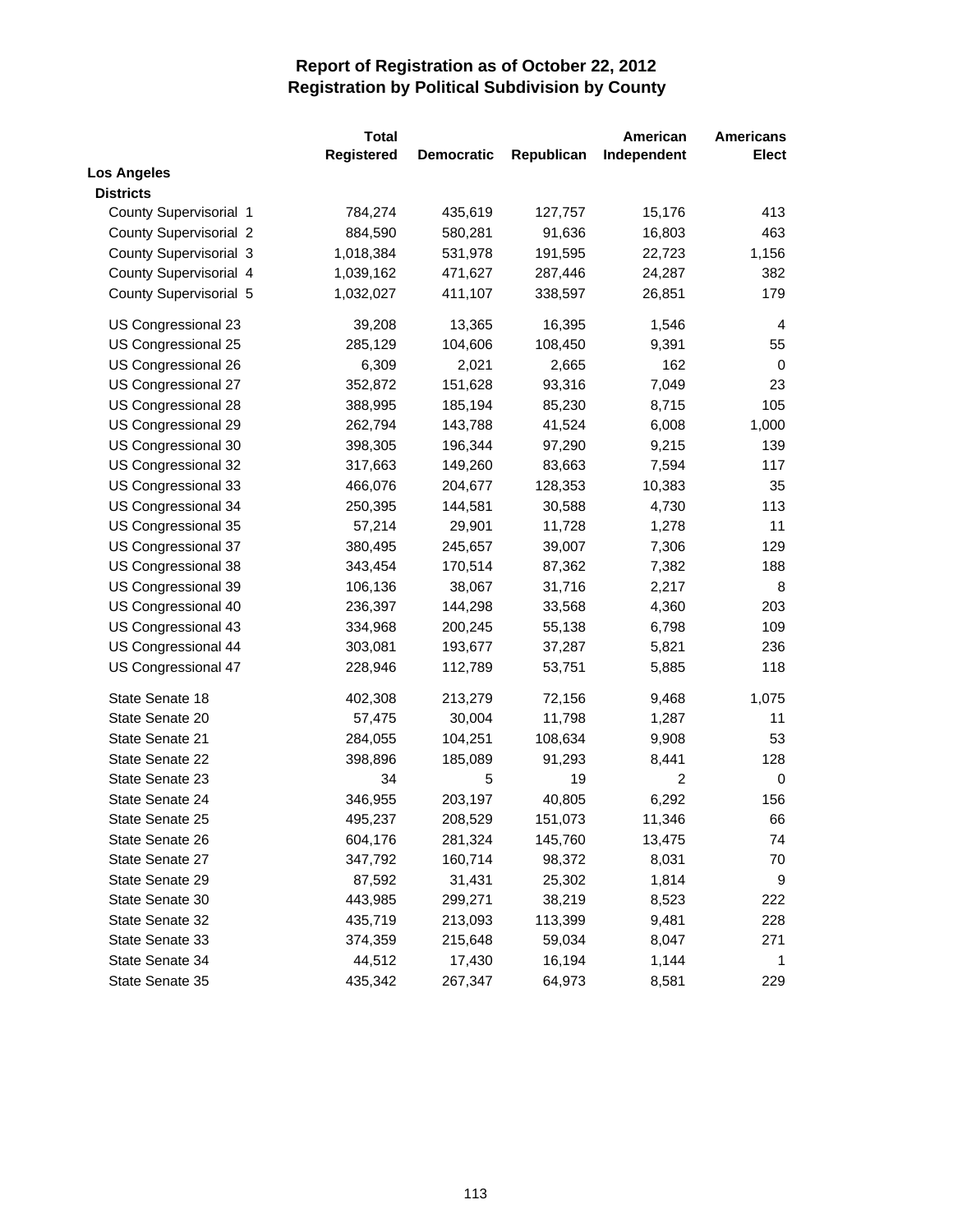|                               | Peace and |             |         |                |            |
|-------------------------------|-----------|-------------|---------|----------------|------------|
|                               | Green     | Libertarian | Freedom | Other          | Preference |
| <b>Los Angeles</b>            |           |             |         |                |            |
| <b>Districts</b>              |           |             |         |                |            |
| County Supervisorial 1        | 3,999     | 3,519       | 6,255   | 36,271         | 155,265    |
| <b>County Supervisorial 2</b> | 3,793     | 3,158       | 5,256   | 41,959         | 141,241    |
| County Supervisorial 3        | 6,638     | 6,259       | 4,061   | 57,375         | 196,599    |
| County Supervisorial 4        | 4,736     | 5,831       | 4,650   | 48,670         | 191,533    |
| County Supervisorial 5        | 4,733     | 5,845       | 3,574   | 46,867         | 194,274    |
| US Congressional 23           | 115       | 196         | 123     | 1,821          | 5,643      |
| US Congressional 25           | 968       | 1,664       | 775     | 12,727         | 46,493     |
| US Congressional 26           | 24        | 40          | 9       | 310            | 1,078      |
| US Congressional 27           | 1,927     | 1,743       | 1,626   | 16,566         | 78,994     |
| US Congressional 28           | 2,798     | 2,606       | 1,601   | 21,900         | 80,846     |
| US Congressional 29           | 1,544     | 1,430       | 1,610   | 13,933         | 51,957     |
| US Congressional 30           | 2,179     | 2,405       | 1,350   | 18,716         | 70,667     |
| US Congressional 32           | 1,158     | 1,536       | 1,822   | 12,984         | 59,529     |
| US Congressional 33           | 2,882     | 3,017       | 1,165   | 25,831         | 89,733     |
| US Congressional 34           | 1,925     | 1,250       | 2,094   | 14,322         | 50,792     |
| US Congressional 35           | 254       | 272         | 464     | 3,065          | 10,241     |
| US Congressional 37           | 2,112     | 1,603       | 1,761   | 20,308         | 62,612     |
| US Congressional 38           | 1,191     | 1,515       | 2,002   | 13,017         | 60,283     |
| US Congressional 39           | 338       | 440         | 396     | 5,004          | 27,950     |
| US Congressional 40           | 753       | 968         | 2,180   | 9,819          | 40,248     |
| US Congressional 43           | 1,183     | 1,331       | 1,609   | 14,448         | 54,107     |
| US Congressional 44           | 1,029     | 1,072       | 2,175   | 12,878         | 48,906     |
| US Congressional 47           | 1,519     | 1,524       | 1,034   | 13,493         | 38,833     |
| State Senate 18               | 2,396     | 2,367       | 2,019   | 21,502         | 78,046     |
| State Senate 20               | 256       | 276         | 464     | 3,087          | 10,292     |
| State Senate 21               | 950       | 1,637       | 822     | 12,806         | 44,994     |
| State Senate 22               | 1,448     | 1,704       | 2,486   | 17,835         | 90,472     |
| State Senate 23               | 0         | 0           | 0       | $\overline{c}$ | 6          |
| State Senate 24               | 2,619     | 1,792       | 2,909   | 19,240         | 69,945     |
| State Senate 25               | 2,883     | 2,989       | 1,741   | 22,458         | 94,152     |
| State Senate 26               | 3,984     | 3,977       | 1,661   | 35,515         | 118,406    |
| State Senate 27               | 1,799     | 2,039       | 1,116   | 15,104         | 60,547     |
| State Senate 29               | 291       | 335         | 329     | 4,365          | 23,716     |
| State Senate 30               | 2,189     | 1,614       | 2,495   | 22,918         | 68,534     |
| State Senate 32               | 1,472     | 1,962       | 2,531   | 16,548         | 77,005     |
| State Senate 33               | 1,841     | 1,924       | 2,671   | 19,768         | 65,155     |
| State Senate 34               | 288       | 344         | 100     | 2,000          | 7,011      |
| State Senate 35               | 1,483     | 1,652       | 2,452   | 17,994         | 70,631     |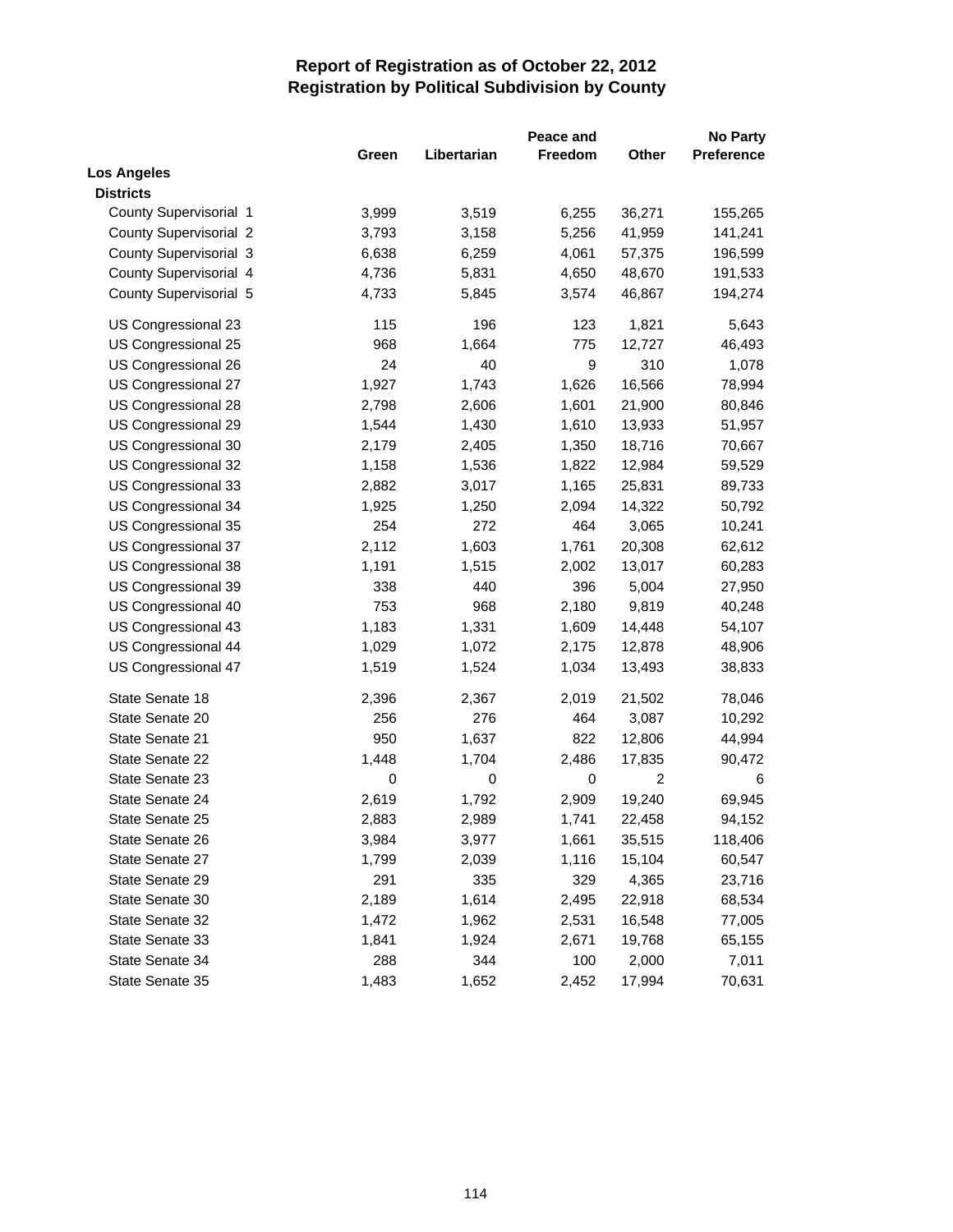|                               | <b>Total</b><br>Registered | <b>Democratic</b> | Republican | American<br>Independent | <b>Americans</b><br>Elect |
|-------------------------------|----------------------------|-------------------|------------|-------------------------|---------------------------|
| State Assembly 36             | 181,109                    | 70,066            | 66,409     | 6,754                   | 31                        |
| State Assembly 38             | 188,293                    | 66,896            | 73,018     | 5,218                   | 48                        |
| State Assembly 39             | 191,483                    | 100,899           | 35,155     | 4,488                   | 809                       |
| State Assembly 41             | 223,810                    | 101,772           | 64,946     | 4,977                   | 13                        |
| State Assembly 43             | 252,331                    | 112,646           | 63,095     | 5,586                   | 57                        |
| State Assembly 44             | 6,309                      | 2,021             | 2,665      | 162                     | 0                         |
| State Assembly 45             | 250,063                    | 122,562           | 64,033     | 5,629                   | 59                        |
| State Assembly 46             | 212,646                    | 112,814           | 37,406     | 5,096                   | 263                       |
| State Assembly 48             | 211,870                    | 98,476            | 58,003     | 5,188                   | 86                        |
| State Assembly 49             | 204,282                    | 83,677            | 49,059     | 3,820                   | 23                        |
| State Assembly 50             | 310,979                    | 161,928           | 57,072     | 6,675                   | 40                        |
| State Assembly 51             | 192,652                    | 114,773           | 22,932     | 3,453                   | 82                        |
| State Assembly 52             | 57,475                     | 30,004            | 11,798     | 1,287                   | 11                        |
| State Assembly 53             | 143,430                    | 84,071            | 16,054     | 2,754                   | 81                        |
| State Assembly 54             | 273,901                    | 173,151           | 30,186     | 5,277                   | 69                        |
| State Assembly 55             | 87,592                     | 31,431            | 25,302     | 1,814                   | 9                         |
| State Assembly 57             | 229,022                    | 109,172           | 62,916     | 5,108                   | 94                        |
| State Assembly 58             | 218,329                    | 115,729           | 46,937     | 4,353                   | 169                       |
| State Assembly 59             | 159,168                    | 111,107           | 10,523     | 2,926                   | 132                       |
| State Assembly 62             | 239,779                    | 145,696           | 33,718     | 4,982                   | 68                        |
| State Assembly 63             | 183,923                    | 105,269           | 32,178     | 3,723                   | 107                       |
| State Assembly 64             | 209,687                    | 140,975           | 21,432     | 3,859                   | 178                       |
| State Assembly 66             | 275,713                    | 108,926           | 93,568     | 6,238                   | 37                        |
| State Assembly 70             | 254,591                    | 126,551           | 58,626     | 6,473                   | 127                       |
| State Board of Equalization 1 | 623,435                    | 276,625           | 182,691    | 17,835                  | 641                       |
| State Board of Equalization 3 | 4,135,002                  | 2,153,987         | 854,340    | 88,005                  | 1,952                     |
| <b>Cities</b>                 |                            |                   |            |                         |                           |
| Agoura Hills                  | 14,010                     | 5,625             | 4,754      | 376                     | 1                         |
| Alhambra                      | 37,150                     | 17,578            | 7,171      | 666                     | 4                         |
| Arcadia                       | 29,741                     | 8,420             | 10,238     | 489                     | $\mathbf{1}$              |
| Artesia                       | 7,146                      | 3,354             | 1,744      | 116                     | $\,0\,$                   |
| Avalon                        | 1,693                      | 649               | 600        | 46                      | 0                         |
| Azusa                         | 18,085                     | 8,476             | 4,582      | 476                     | 3                         |
| <b>Baldwin Park</b>           | 28,857                     | 15,733            | 4,943      | 577                     | 41                        |
| Bell                          | 11,023                     | 6,791             | 1,352      | 158                     | 12                        |
| <b>Bell Gardens</b>           | 12,774                     | 7,855             | 1,441      | 221                     | 20                        |
| <b>Bellflower</b>             | 32,822                     | 16,850            | 7,454      | 830                     | 17                        |
| <b>Beverly Hills</b>          | 21,994                     | 9,993             | 5,441      | 393                     | 0                         |
| <b>Bradbury</b>               | 629                        | 152               | 310        | 13                      | 0                         |
| <b>Burbank</b>                | 59,961                     | 26,456            | 16,156     | 1,440                   | 25                        |
| Calabasas                     | 15,165                     | 6,557             | 4,731      | 343                     | $\mathbf{1}$              |
| Carson                        | 52,475                     | 31,874            | 7,820      | 931                     | 29                        |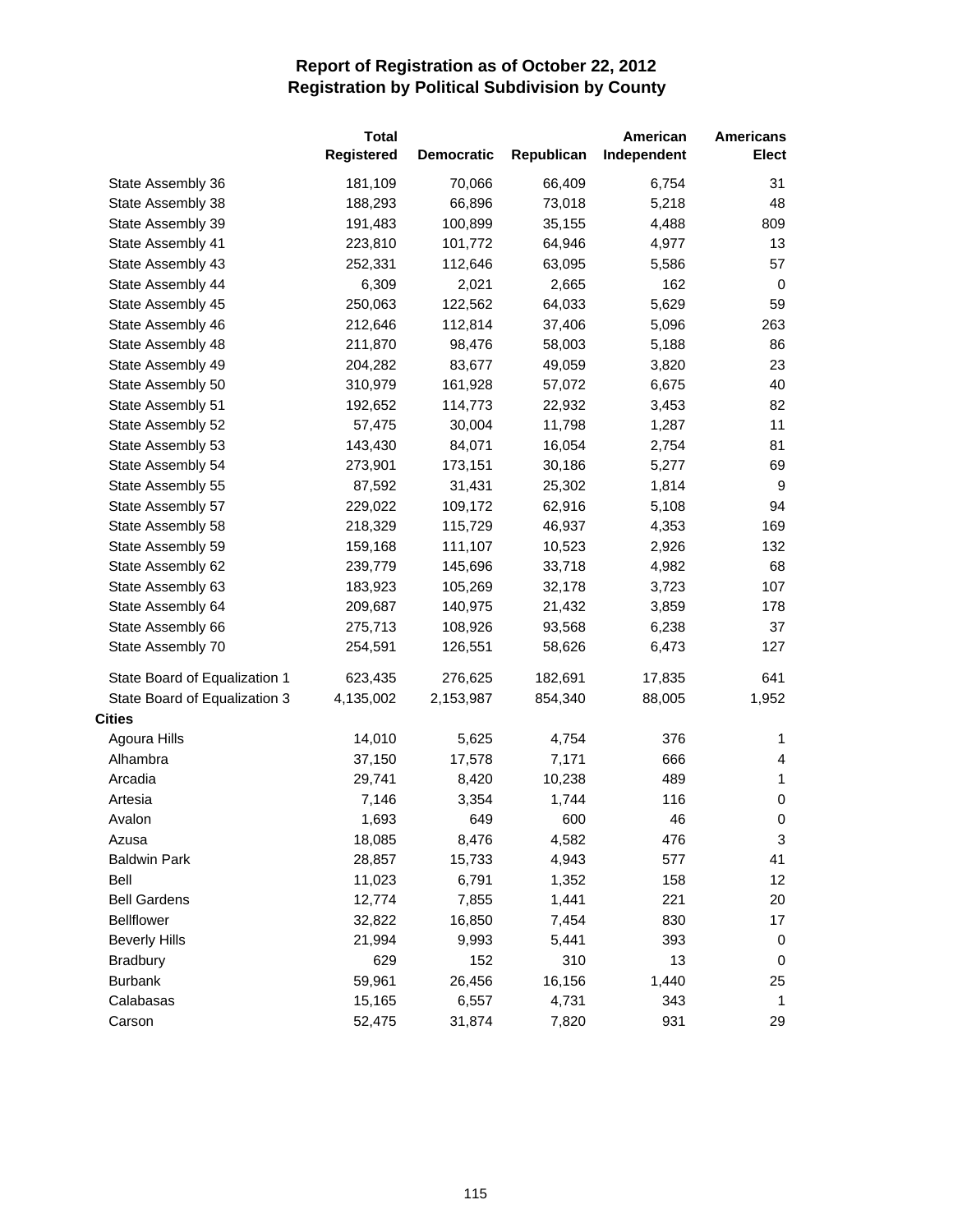|                               |           |             | <b>No Party</b> |         |            |
|-------------------------------|-----------|-------------|-----------------|---------|------------|
|                               | Green     | Libertarian | Freedom         | Other   | Preference |
| State Assembly 36             | 576       | 989         | 623             | 8,315   | 27,346     |
| State Assembly 38             | 745       | 1,100       | 423             | 8,142   | 32,703     |
| State Assembly 39             | 1,140     | 1,137       | 1,132           | 9,298   | 37,425     |
| State Assembly 41             | 1,471     | 1,285       | 787             | 9,984   | 38,575     |
| State Assembly 43             | 1,564     | 1,555       | 988             | 13,904  | 52,936     |
| State Assembly 44             | 24        | 40          | 9               | 310     | 1,078      |
| State Assembly 45             | 1,277     | 1,418       | 935             | 10,896  | 43,254     |
| State Assembly 46             | 1,310     | 1,374       | 884             | 11,974  | 41,525     |
| State Assembly 48             | 789       | 1,014       | 1,203           | 8,425   | 38,686     |
| State Assembly 49             | 757       | 835         | 1,190           | 9,832   | 55,089     |
| State Assembly 50             | 2,260     | 1,990       | 859             | 18,515  | 61,640     |
| State Assembly 51             | 1,542     | 956         | 1,696           | 9,285   | 37,933     |
| State Assembly 52             | 256       | 276         | 464             | 3,087   | 10,292     |
| State Assembly 53             | 946       | 699         | 1,212           | 9,091   | 28,522     |
| State Assembly 54             | 1,560     | 1,203       | 1,054           | 15,738  | 45,663     |
| State Assembly 55             | 291       | 335         | 329             | 4,365   | 23,716     |
| State Assembly 57             | 784       | 1,066       | 1,279           | 8,584   | 40,019     |
| State Assembly 58             | 684       | 902         | 1,450           | 8,408   | 39,697     |
| State Assembly 59             | 537       | 481         | 1,352           | 7,848   | 24,262     |
| State Assembly 62             | 1,259     | 1,167       | 1,156           | 11,917  | 39,816     |
| State Assembly 63             | 660       | 804         | 1,432           | 7,781   | 31,969     |
| State Assembly 64             | 525       | 580         | 1,411           | 8,786   | 31,941     |
| State Assembly 66             | 1,218     | 1,702       | 760             | 11,917  | 51,347     |
| State Assembly 70             | 1,724     | 1,704       | 1,168           | 14,740  | 43,478     |
| State Board of Equalization 1 | 2,668     | 3,383       | 2,763           | 29,162  | 107,667    |
| State Board of Equalization 3 | 21,231    | 21,229      | 21,033          | 201,980 | 771,245    |
| <b>Cities</b>                 |           |             |                 |         |            |
| Agoura Hills                  | 54        | 99          | 18              | 615     | 2,468      |
| Alhambra                      | 174       | 152         | 217             | 1,943   | 9,245      |
| Arcadia                       | 87        | 128         | 85              | 1,585   | 8,708      |
| Artesia                       | 19        | 28          | 45              | 345     | 1,495      |
| Avalon                        | 21        | 9           | 10              | 65      | 293        |
| Azusa                         | 74        | 85          | 132             | 812     | 3,445      |
| <b>Baldwin Park</b>           | 92        | 102         | 218             | 1,255   | 5,896      |
| Bell                          | 30        | 43          | 127             | 450     | 2,060      |
| <b>Bell Gardens</b>           | 36        | 56          | 124             | 510     | 2,511      |
| <b>Bellflower</b>             | 126       | 166         | 192             | 1,454   | 5,733      |
| <b>Beverly Hills</b>          | 76        | 92          | 53              | 1,071   | 4,875      |
| <b>Bradbury</b>               | $\pmb{0}$ | 6           | $\overline{c}$  | 14      | 132        |
| <b>Burbank</b>                | 333       | 421         | 188             | 3,339   | 11,603     |
| Calabasas                     | 65        | 95          | 31              | 695     | 2,647      |
| Carson                        | 124       | 162         | 284             | 1,832   | 9,419      |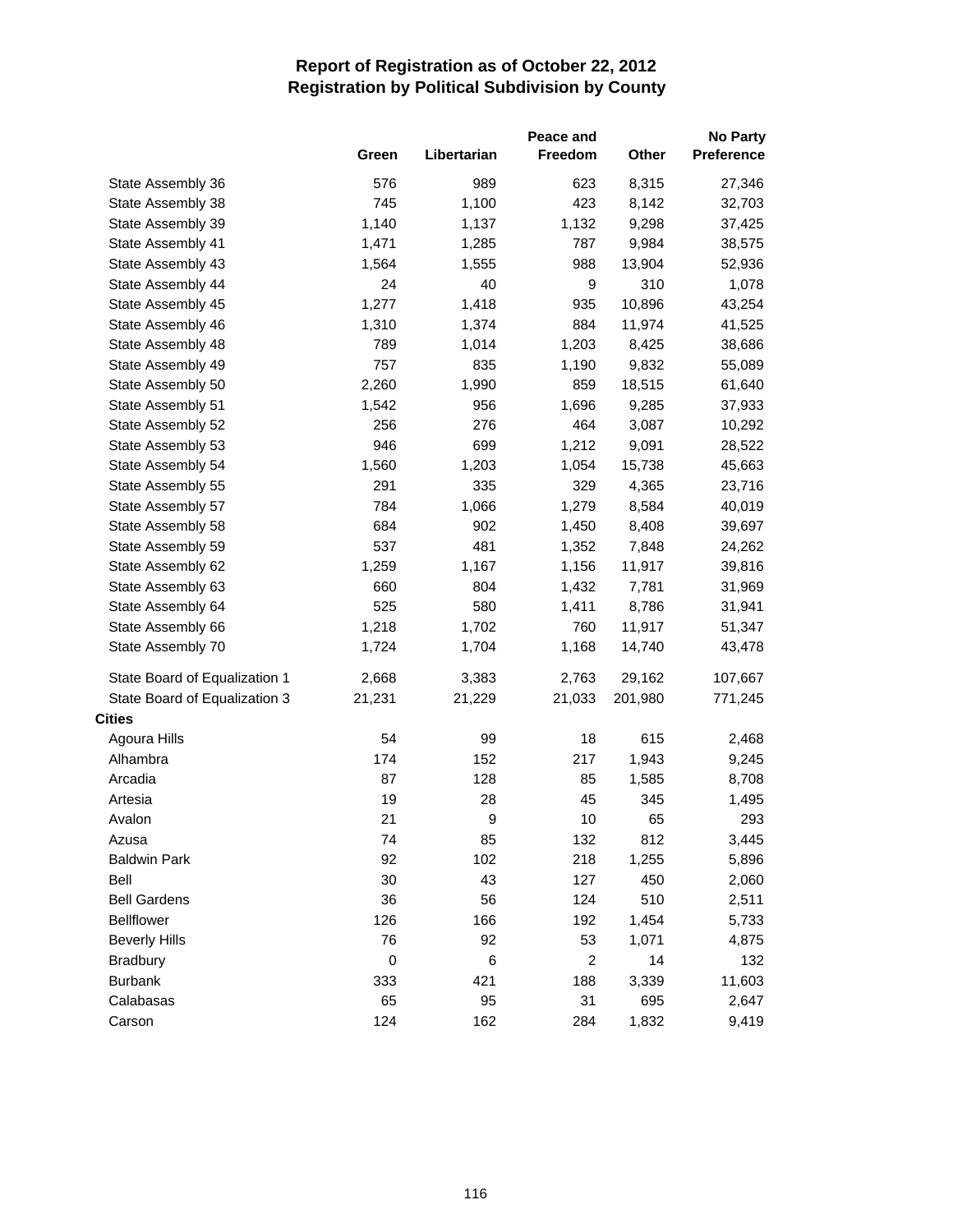|                         | <b>Total</b> |                   |            | American    | <b>Americans</b> |
|-------------------------|--------------|-------------------|------------|-------------|------------------|
|                         | Registered   | <b>Democratic</b> | Republican | Independent | Elect            |
| Cerritos                | 31,624       | 12,525            | 9,054      | 500         | 3                |
| Claremont               | 22,676       | 10,205            | 6,940      | 488         | 0                |
| Commerce                | 6,188        | 4,143             | 685        | 104         | $\overline{7}$   |
| Compton                 | 44,670       | 32,619            | 3,025      | 817         | 58               |
| Covina                  | 25,049       | 10,645            | 8,207      | 717         | 5                |
| Cudahy                  | 6,510        | 4,025             | 766        | 94          | 8                |
| <b>Culver City</b>      | 26,571       | 15,161            | 4,244      | 556         | 5                |
| Diamond Bar             | 31,949       | 10,997            | 10,193     | 696         | $\overline{c}$   |
| Downey                  | 52,254       | 26,075            | 13,724     | 1,156       | 31               |
| Duarte                  | 11,737       | 5,584             | 3,135      | 266         | 1                |
| El Monte                | 35,438       | 18,015            | 6,108      | 772         | 20               |
| El Segundo              | 11,170       | 3,726             | 4,197      | 314         | 1                |
| Gardena                 | 29,984       | 18,844            | 4,651      | 525         | 5                |
| Glendale                | 95,364       | 38,787            | 26,487     | 2,145       | 14               |
| Glendora                | 31,338       | 9,426             | 14,479     | 867         | 0                |
| <b>Hawaiian Gardens</b> | 4,499        | 2,426             | 765        | 99          | $\overline{2}$   |
| Hawthorne               | 35,082       | 21,583            | 4,766      | 707         | 10               |
| Hermosa Beach           | 13,209       | 4,688             | 4,330      | 344         | $\overline{2}$   |
| Hidden Hills            | 1,383        | 538               | 530        | 33          | $\pmb{0}$        |
| Huntington Park         | 16,331       | 10,448            | 1,813      | 279         | 8                |
| Industry                | 99           | 27                | 52         | 5           | $\mathbf 0$      |
| Inglewood               | 53,421       | 39,564            | 3,319      | 899         | 18               |
| Irwindale               | 922          | 576               | 142        | 28          | 0                |
| La Canada Flintridge    | 14,710       | 4,412             | 6,797      | 254         | 0                |
| La Habra Heights        | 3,807        | 881               | 2,041      | 95          | $\pmb{0}$        |
| La Mirada               | 27,152       | 10,387            | 10,326     | 676         | 5                |
| La Puente               | 15,556       | 9,105             | 2,504      | 306         | 10               |
| La Verne                | 20,519       | 7,052             | 8,877      | 548         | 1                |
| Lakewood                | 47,798       | 21,231            | 14,859     | 1,257       | 5                |
| Lancaster               | 68,265       | 27,083            | 24,459     | 2,701       | 15               |
| Lawndale                | 12,990       | 6,998             | 2,344      | 323         | 8                |
| Lomita                  | 11,256       | 4,711             | 3,625      | 307         | 3                |
| Long Beach              | 244,266      | 125,172           | 52,309     | 6,074       | 151              |
| Los Angeles             | 1,767,669    | 992,054           | 285,953    | 37,514      | 1,547            |
| Lynwood                 | 23,840       | 15,859            | 2,242      | 412         | 23               |
| Malibu                  | 9,054        | 3,838             | 2,674      | 221         | 0                |
| Manhattan Beach         | 24,769       | 8,895             | 9,411      | 574         | 1                |
| Maywood                 | 8,236        | 5,141             | 846        | 119         | 10               |
| Monrovia                | 20,520       | 8,509             | 6,644      | 488         | $\overline{2}$   |
| Montebello              | 29,036       | 17,139            | 4,880      | 525         | 33               |
| <b>Monterey Park</b>    | 27,453       | 12,272            | 5,260      | 428         | 3                |
| Norwalk                 | 46,654       | 25,319            | 9,394      | 969         | 18               |
| Palmdale                | 65,861       | 29,173            | 20,390     | 2,270       | 15               |
| Palos Verdes Estates    | 10,248       | 2,601             | 5,304      | 204         | 0                |
| Paramount               | 19,293       | 11,806            | 2,643      | 376         | 15               |
| Pasadena                | 78,103       | 38,805            | 18,246     | 1,591       | 4                |
| Pico Rivera             | 32,020       | 19,822            | 5,094      | 556         | 46               |
| Pomona                  | 57,214       | 29,901            | 11,728     | 1,278       | 11               |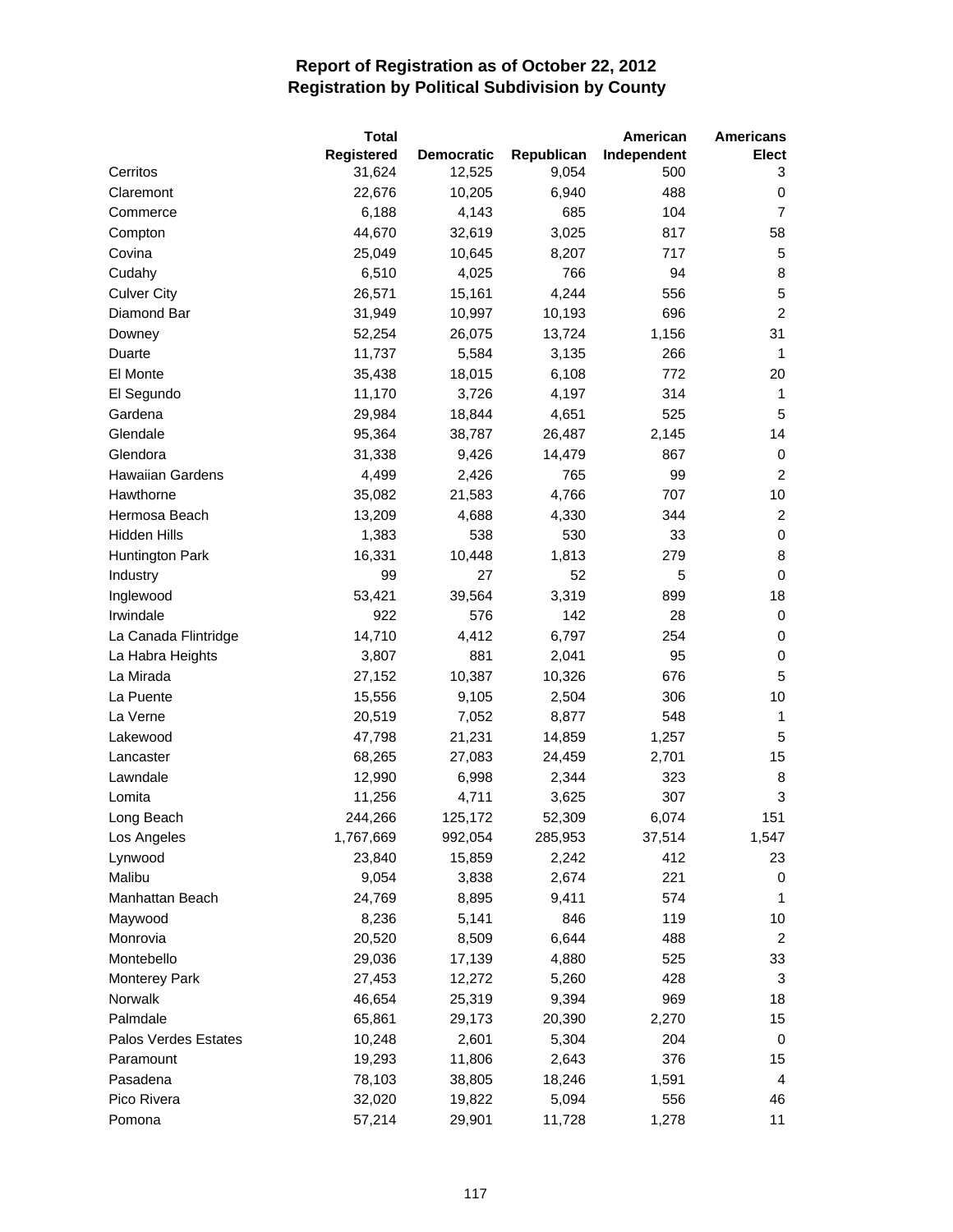|                         |                |                   | Peace and      |                       | <b>No Party</b>            |
|-------------------------|----------------|-------------------|----------------|-----------------------|----------------------------|
| Cerritos                | Green<br>69    | Libertarian<br>81 | Freedom<br>138 | <b>Other</b><br>1,265 | <b>Preference</b><br>7,989 |
| Claremont               | 187            | 124               | 59             | 981                   | 3,692                      |
| Commerce                | 24             | 25                | 64             | 185                   | 951                        |
| Compton                 | 108            | 90                | 342            | 1,824                 | 5,787                      |
| Covina                  | 82             | 147               | 92             | 984                   | 4,170                      |
| Cudahy                  | 30             | 24                | 80             | 281                   | 1,202                      |
| <b>Culver City</b>      | 221            | 124               | 73             | 1,327                 | 4,860                      |
| Diamond Bar             | 132            | 136               | 101            | 1,455                 | 8,237                      |
| Downey                  | 156            | 245               | 303            | 1,970                 | 8,594                      |
| Duarte                  | 50             | 56                | 52             | 420                   | 2,173                      |
| El Monte                | 119            | 145               | 269            | 1,679                 | 8,311                      |
| El Segundo              | 68             | 100               | 33             | 581                   | 2,150                      |
| Gardena                 | 98             | 94                | 145            | 1,056                 | 4,566                      |
| Glendale                | 455            | 505               | 395            | 4,695                 | 21,881                     |
| Glendora                | 144            | 214               | 110            | 1,022                 | 5,076                      |
| <b>Hawaiian Gardens</b> | 13             | 25                | 38             | 191                   | 940                        |
| Hawthorne               | 127            | 145               | 188            | 1,706                 | 5,850                      |
| Hermosa Beach           | 73             | 125               | 23             | 819                   | 2,805                      |
| Hidden Hills            | $\overline{4}$ | 5                 | 5              | 52                    | 216                        |
| Huntington Park         | 43             | 72                | 149            | 677                   | 2,842                      |
| Industry                | 0              | 1                 | 0              | $\overline{4}$        | 10                         |
| Inglewood               | 150            | 147               | 265            | 2,080                 | 6,979                      |
| Irwindale               | 3              | $\overline{4}$    | 9              | 20                    | 140                        |
| La Canada Flintridge    | 48             | 70                | 23             | 551                   | 2,555                      |
| La Habra Heights        | 12             | 28                | 9              | 121                   | 620                        |
| La Mirada               | 81             | 132               | 110            | 983                   | 4,452                      |
| La Puente               | 50             | 70                | 115            | 629                   | 2,767                      |
| La Verne                | 81             | 120               | 56             | 698                   | 3,086                      |
| Lakewood                | 199            | 278               | 196            | 1,861                 | 7,912                      |
| Lancaster               | 198            | 348               | 241            | 3,324                 | 9,896                      |
| Lawndale                | 45             | 72                | 84             | 590                   | 2,526                      |
| Lomita                  | 65             | 89                | 36             | 449                   | 1,971                      |
| Long Beach              | 1,536          | 1,545             | 1,227          | 14,654                | 41,598                     |
| Los Angeles             | 10,888         | 9,452             | 9,185          | 95,155                | 325,921                    |
| Lynwood                 | 64             | 75                | 209            | 992                   | 3,964                      |
| Malibu                  | 74             | 73                | 27             | 400                   | 1,747                      |
| Manhattan Beach         | 91             | 165               | 34             | 1,168                 | 4,430                      |
| Maywood                 | 31             | 37                | 85             | 322                   | 1,645                      |
| Monrovia                | 123            | 137               | 87             | 861                   | 3,669                      |
| Montebello              | 121            | 111               | 250            | 1,052                 | 4,925                      |
| <b>Monterey Park</b>    | 104            | 83                | 185            | 1,208                 | 7,910                      |
| Norwalk                 | 151            | 188               | 345            | 1,867                 | 8,403                      |
| Palmdale                | 197            | 346               | 246            | 3,056                 | 10,168                     |
| Palos Verdes Estates    | 26             | 50                | 9              | 360                   | 1,694                      |
| Paramount               | 46             | 79                | 165            | 867                   | 3,296                      |
| Pasadena                | 545            | 440               | 317            | 4,105                 | 14,050                     |
| Pico Rivera             | 103            | 120               | 235            | 1,048                 | 4,996                      |
| Pomona                  | 254            | 272               | 464            | 3,065                 | 10,241                     |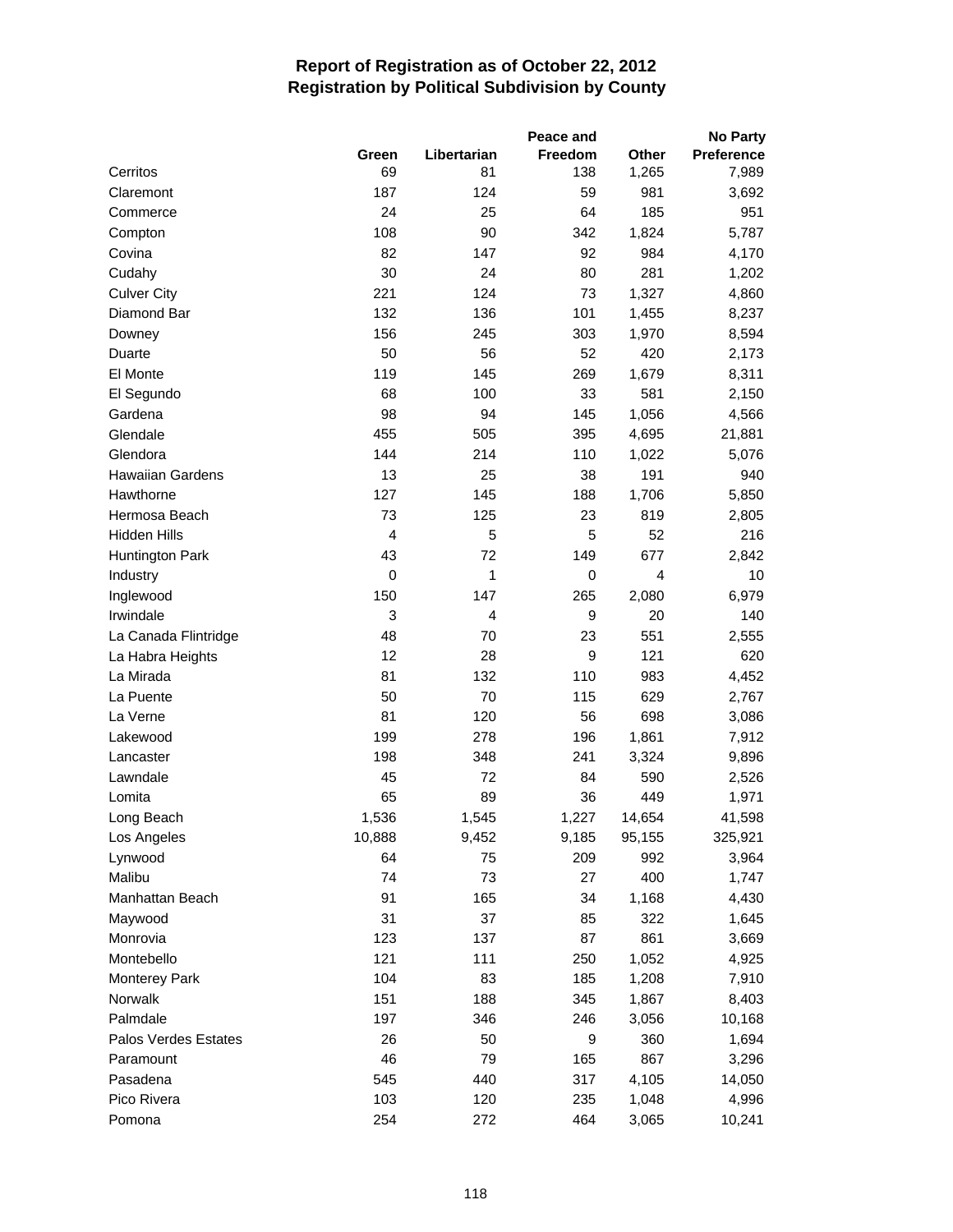|                              | <b>Total</b>      |                   |            | American    | <b>Americans</b> |
|------------------------------|-------------------|-------------------|------------|-------------|------------------|
|                              | <b>Registered</b> | <b>Democratic</b> | Republican | Independent | <b>Elect</b>     |
| Rancho Palos Verdes          | 28,600            | 9,048             | 12,264     | 570         | 2                |
| Redondo Beach                | 43,227            | 16,459            | 13,668     | 1,138       | $\overline{7}$   |
| <b>Rolling Hills</b>         | 1,523             | 296               | 870        | 43          | 0                |
| <b>Rolling Hills Estates</b> | 5,937             | 1,661             | 2,983      | 108         | $\,0\,$          |
| Rosemead                     | 20,361            | 9,198             | 3,573      | 457         | $\overline{c}$   |
| San Dimas                    | 21,250            | 7,247             | 8,920      | 608         | $\mathbf{1}$     |
| San Fernando                 | 8,935             | 5,447             | 1,121      | 173         | 26               |
| San Gabriel                  | 16,307            | 6,787             | 3,743      | 297         | 0                |
| San Marino                   | 8,873             | 2,005             | 3,747      | 125         | 0                |
| Santa Clarita                | 97,642            | 32,385            | 40,688     | 3,000       | 20               |
| Santa Fe Springs             | 9,352             | 5,368             | 1,945      | 192         | 8                |
| Santa Monica                 | 63,588            | 34,283            | 9,826      | 1,357       | $\sqrt{5}$       |
| Sierra Madre                 | 8,172             | 3,113             | 3,030      | 206         | $\pmb{0}$        |
| Signal Hill                  | 5,923             | 3,016             | 1,297      | 170         | $\boldsymbol{2}$ |
| South El Monte               | 7,089             | 4,109             | 958        | 132         | $\mathbf{1}$     |
| South Gate                   | 35,043            | 21,909            | 4,440      | 602         | 14               |
| South Pasadena               | 16,336            | 7,434             | 3,973      | 348         | $\mathbf{1}$     |
| <b>Temple City</b>           | 17,707            | 6,257             | 5,070      | 375         | $\overline{2}$   |
| Torrance                     | 82,833            | 30,748            | 29,595     | 1,879       | 12               |
| Vernon                       | 79                | 18                | 25         | 5           | $\pmb{0}$        |
| Walnut                       | 18,015            | 5,998             | 5,083      | 334         | $\pmb{0}$        |
| West Covina                  | 52,983            | 24,708            | 13,852     | 1,263       | 11               |
| West Hollywood               | 25,558            | 15,498            | 2,548      | 543         | $\overline{c}$   |
| Westlake Village             | 6,309             | 2,021             | 2,665      | 162         | $\mathbf 0$      |
| Whittier                     | 45,242            | 19,914            | 15,115     | 1,115       | 25               |
| Unincorporated Area          | 494,271           | 250,529           | 116,833    | 11,086      | 172              |
| Los Angeles Totals           | 4,758,437         | 2,430,612         | 1,037,031  | 105,840     | 2,593            |
| <b>Percent</b>               |                   | 51.08%            | 21.79%     | 2.22%       | 0.05%            |
| Madera                       |                   |                   |            |             |                  |
| <b>Districts</b>             |                   |                   |            |             |                  |
| County Supervisorial 1       | 11,432            | 3,666             | 5,524      | 321         | 0                |
| County Supervisorial 2       | 10,144            | 3,404             | 4,543      | 320         | 0                |
| County Supervisorial 3       | 10,820            | 4,296             | 4,293      | 273         | $\pmb{0}$        |
| County Supervisorial 4       | 5,139             | 2,781             | 1,204      | 132         | $\,0\,$          |
| County Supervisorial 5       | 16,244            | 4,154             | 8,588      | 577         | $\mathbf 0$      |
| US Congressional 4           | 16,619            | 4,241             | 8,803      | 589         | $\pmb{0}$        |
| US Congressional 16          | 37,160            | 14,060            | 15,349     | 1,034       | $\pmb{0}$        |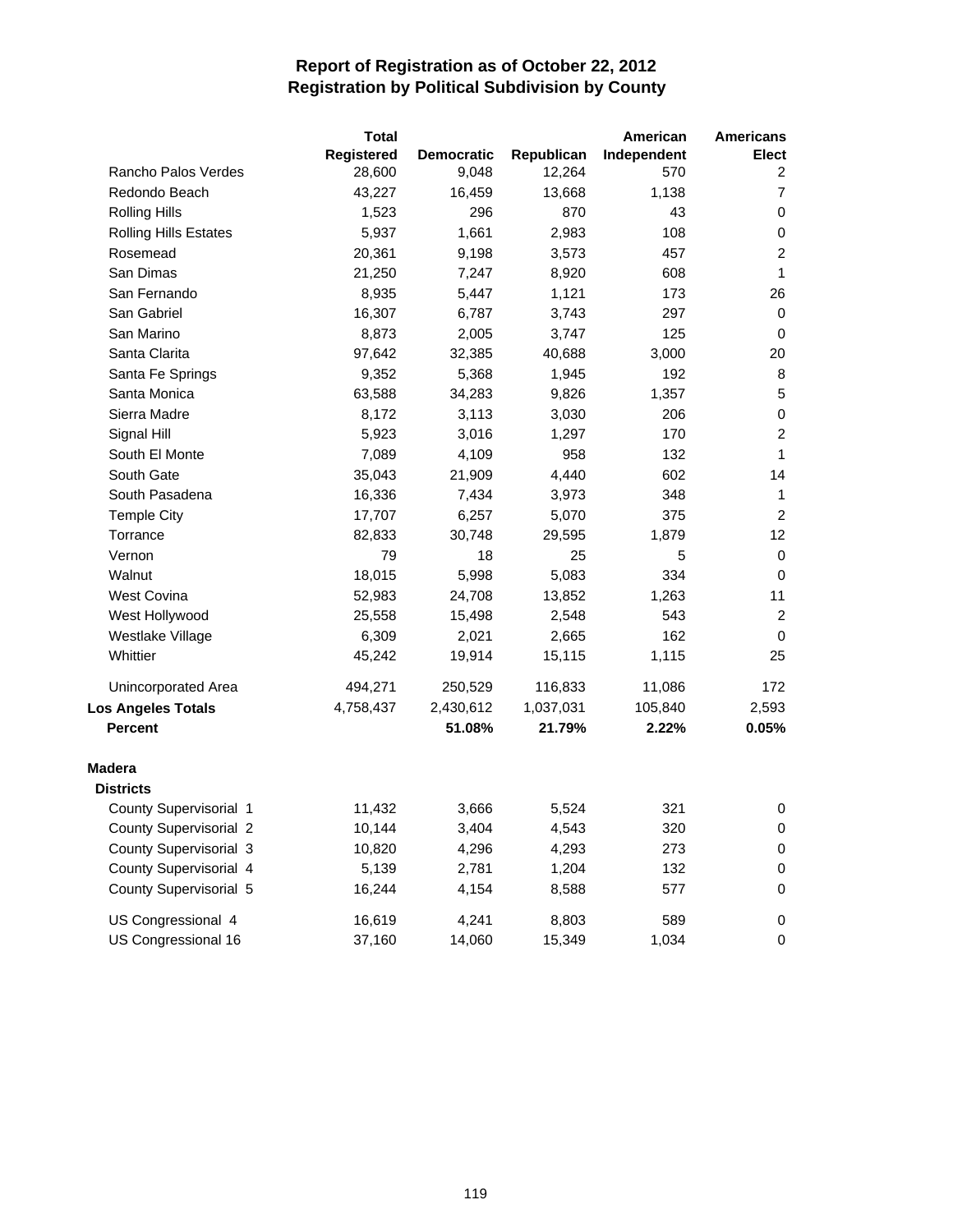|                              |                |             | Peace and |         | No Party   |
|------------------------------|----------------|-------------|-----------|---------|------------|
|                              | Green          | Libertarian | Freedom   | Other   | Preference |
| Rancho Palos Verdes          | 102            | 156         | 45        | 1,077   | 5,336      |
| Redondo Beach                | 269            | 344         | 93        | 2,579   | 8,670      |
| <b>Rolling Hills</b>         | $\overline{c}$ | 5           | 3         | 55      | 249        |
| <b>Rolling Hills Estates</b> | 20             | 42          | 12        | 182     | 929        |
| Rosemead                     | 69             | 98          | 201       | 917     | 5,846      |
| San Dimas                    | 71             | 118         | 56        | 786     | 3,443      |
| San Fernando                 | 40             | 43          | 51        | 454     | 1,580      |
| San Gabriel                  | 52             | 64          | 108       | 822     | 4,434      |
| San Marino                   | 18             | 35          | 10        | 352     | 2,581      |
| Santa Clarita                | 345            | 623         | 172       | 4,122   | 16,287     |
| Santa Fe Springs             | 31             | 37          | 45        | 277     | 1,449      |
| Santa Monica                 | 659            | 426         | 212       | 4,162   | 12,658     |
| Sierra Madre                 | 63             | 69          | 18        | 300     | 1,373      |
| Signal Hill                  | 26             | 42          | 15        | 295     | 1,060      |
| South El Monte               | 19             | 21          | 51        | 255     | 1,543      |
| South Gate                   | 133            | 137         | 319       | 1,313   | 6,176      |
| South Pasadena               | 130            | 79          | 43        | 870     | 3,458      |
| <b>Temple City</b>           | 75             | 65          | 65        | 834     | 4,964      |
| Torrance                     | 365            | 496         | 278       | 3,314   | 16,146     |
| Vernon                       | 1              | 1           | 0         | 11      | 18         |
| Walnut                       | 53             | 68          | 62        | 913     | 5,504      |
| <b>West Covina</b>           | 190            | 241         | 301       | 2,238   | 10,179     |
| West Hollywood               | 184            | 177         | 61        | 1,621   | 4,924      |
| Westlake Village             | 24             | 40          | 9         | 310     | 1,078      |
| Whittier                     | 201            | 231         | 200       | 1,662   | 6,779      |
| Unincorporated Area          | 1,957          | 2,296       | 2,767     | 20,776  | 87,855     |
| <b>Los Angeles Totals</b>    | 23,899         | 24,612      | 23,796    | 231,142 | 878,912    |
| <b>Percent</b>               | 0.50%          | 0.52%       | 0.50%     | 4.86%   | 18.47%     |
| <b>Madera</b>                |                |             |           |         |            |
| <b>Districts</b>             |                |             |           |         |            |
| County Supervisorial 1       | 33             | 45          | 19        | 48      | 1,776      |
| County Supervisorial 2       | 26             | 56          | 28        | 38      | 1,729      |
| County Supervisorial 3       | 25             | 39          | 30        | 36      | 1,828      |
| County Supervisorial 4       | 6              | 13          | 21        | 8       | 974        |
| County Supervisorial 5       | 111            | 112         | 29        | 73      | 2,600      |
| US Congressional 4           | 113            | 115         | 30        | 73      | 2,655      |
| US Congressional 16          | 88             | 150         | 97        | 130     | 6,252      |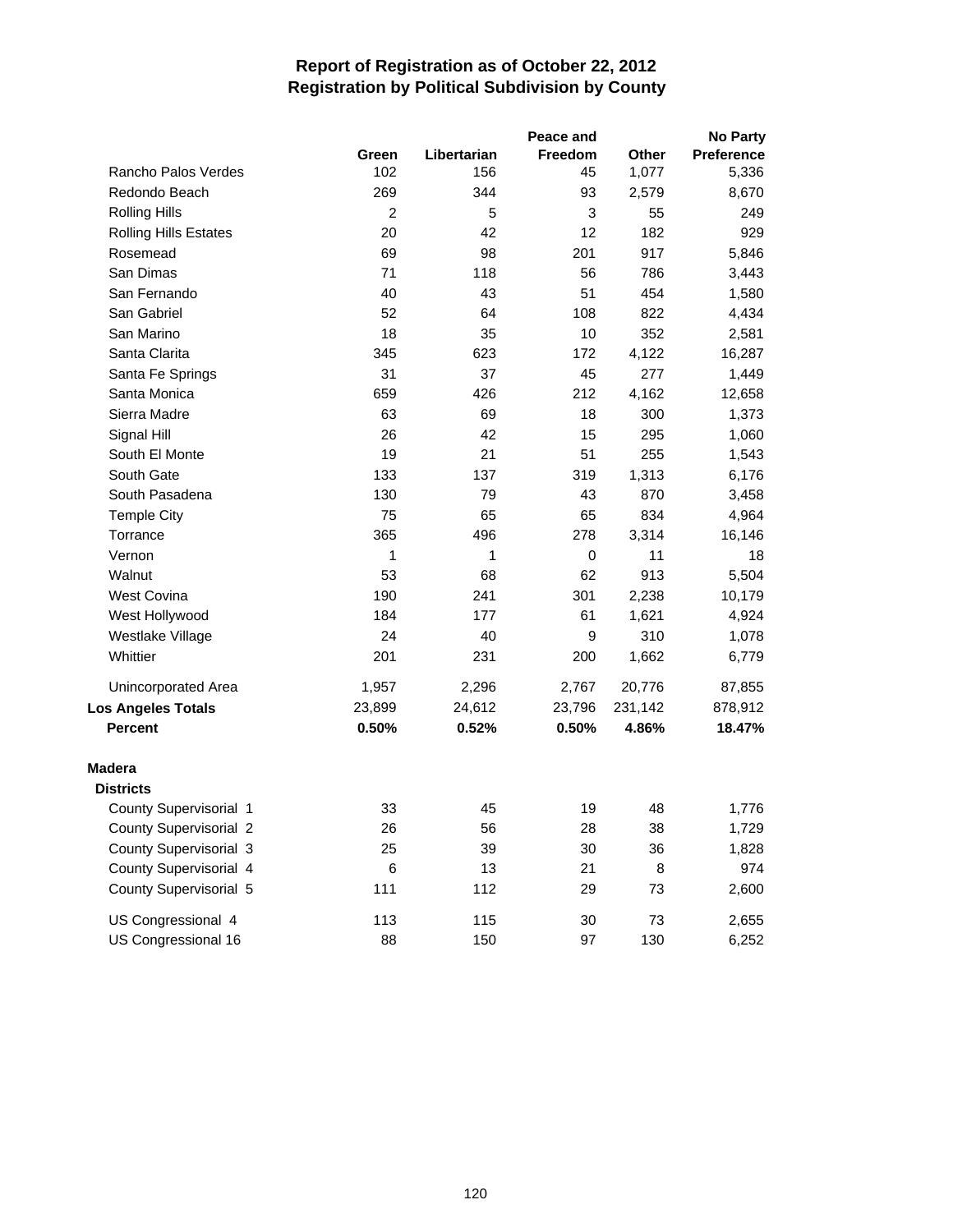|                               | <b>Total</b><br>Registered | <b>Democratic</b> | Republican | American<br>Independent | <b>Americans</b><br><b>Elect</b> |
|-------------------------------|----------------------------|-------------------|------------|-------------------------|----------------------------------|
| State Senate 8                | 16,619                     | 4,241             | 8,803      | 589                     | 0                                |
| State Senate 12               | 37,160                     | 14,060            | 15,349     | 1,034                   | 0                                |
| State Assembly 5              | 53,779                     | 18,301            | 24,152     | 1,623                   | 0                                |
| State Board of Equalization 1 | 53,779                     | 18,301            | 24,152     | 1,623                   | $\mathbf 0$                      |
| <b>Cities</b>                 |                            |                   |            |                         |                                  |
| Chowchilla                    | 4,159                      | 1,284             | 1,898      | 162                     | 0                                |
| Madera                        | 15,732                     | 7,093             | 5,320      | 411                     | 0                                |
| Unincorporated Area           | 33,888                     | 9,924             | 16,934     | 1,050                   | 0                                |
| <b>Madera Totals</b>          | 53,779                     | 18,301            | 24,152     | 1,623                   | 0                                |
| <b>Percent</b>                |                            | 34.03%            | 44.91%     | 3.02%                   | 0.00%                            |
| Marin                         |                            |                   |            |                         |                                  |
| <b>Districts</b>              |                            |                   |            |                         |                                  |
| County Supervisorial 1        | 31,943                     | 17,395            | 6,206      | 615                     | 0                                |
| <b>County Supervisorial 2</b> | 34,604                     | 19,904            | 5,368      | 680                     | 1                                |
| County Supervisorial 3        | 34,770                     | 19,025            | 5,896      | 660                     | 1                                |
| County Supervisorial 4        | 24,685                     | 13,784            | 4,089      | 526                     | $\overline{c}$                   |
| County Supervisorial 5        | 29,023                     | 14,266            | 6,899      | 787                     | $\mathbf 0$                      |
| US Congressional 2            | 155,025                    | 84,374            | 28,458     | 3,268                   | 4                                |
| State Senate 2                | 155,025                    | 84,374            | 28,458     | 3,268                   | 4                                |
| State Assembly 10             | 155,025                    | 84,374            | 28,458     | 3,268                   | 4                                |
| State Board of Equalization 2 | 155,025                    | 84,374            | 28,458     | 3,268                   | 4                                |
| <b>Cities</b>                 |                            |                   |            |                         |                                  |
| <b>Belvedere</b>              | 1,520                      | 582               | 522        | 42                      | 0                                |
| Corte Madera                  | 6,079                      | 3,390             | 1,030      | 130                     | 1                                |
| Fairfax                       | 5,441                      | 3,496             | 391        | 93                      | 0                                |
| Larkspur                      | 8,333                      | 4,572             | 1,541      | 157                     | 0                                |
| Mill Valley                   | 9,907                      | 6,104             | 1,227      | 162                     | 1                                |
| Novato                        | 29,765                     | 14,767            | 6,994      | 834                     | 0                                |
| Ross                          | 1,677                      | 723               | 507        | 36                      | $\pmb{0}$                        |
| San Anselmo                   | 8,622                      | 5,361             | 994        | 170                     | 0                                |
| San Rafael                    | 29,638                     | 16,357            | 5,332      | 558                     | 1                                |
| Sausalito                     | 5,372                      | 2,811             | 846        | 118                     | 0                                |
| Tiburon                       | 6,079                      | 2,800             | 1,534      | 128                     | 0                                |
| Unincorporated Area           | 42,592                     | 23,411            | 7,540      | 840                     | 1                                |
| <b>Marin Totals</b>           | 155,025                    | 84,374            | 28,458     | 3,268                   | 4                                |
| Percent                       |                            | 54.43%            | 18.36%     | 2.11%                   | $0.00\%$                         |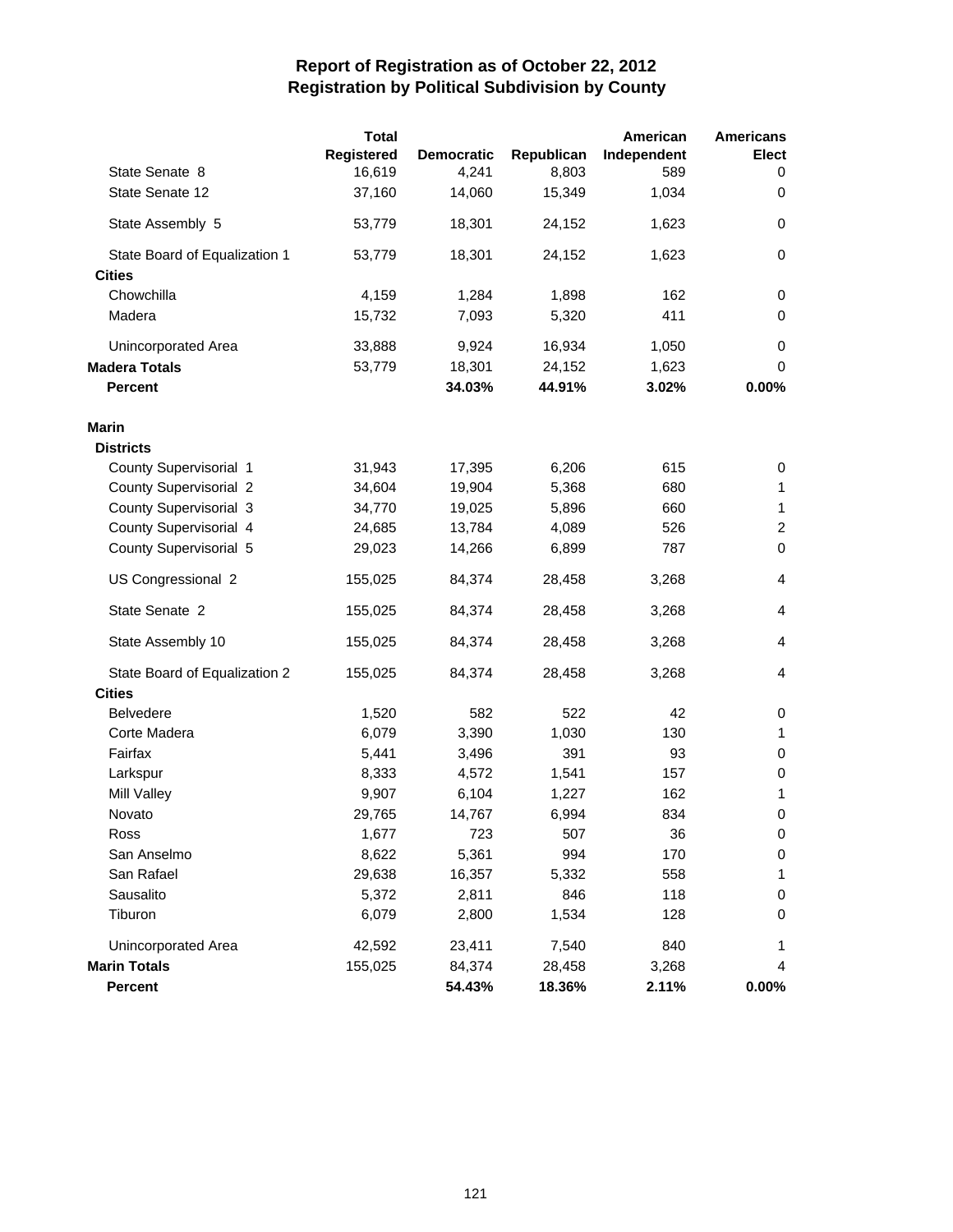|                               |                |             | Peace and |       | <b>No Party</b>   |
|-------------------------------|----------------|-------------|-----------|-------|-------------------|
|                               | Green          | Libertarian | Freedom   | Other | <b>Preference</b> |
| State Senate 8                | 113            | 115         | 30        | 73    | 2,655             |
| State Senate 12               | 88             | 150         | 97        | 130   | 6,252             |
| State Assembly 5              | 201            | 265         | 127       | 203   | 8,907             |
| State Board of Equalization 1 | 201            | 265         | 127       | 203   | 8,907             |
| <b>Cities</b>                 |                |             |           |       |                   |
| Chowchilla                    | 10             | 24          | 12        | 20    | 749               |
| Madera                        | 31             | 45          | 48        | 45    | 2,739             |
| Unincorporated Area           | 160            | 196         | 67        | 138   | 5,419             |
| <b>Madera Totals</b>          | 201            | 265         | 127       | 203   | 8,907             |
| <b>Percent</b>                | 0.37%          | 0.49%       | 0.24%     | 0.38% | 16.56%            |
| Marin                         |                |             |           |       |                   |
| <b>Districts</b>              |                |             |           |       |                   |
| County Supervisorial 1        | 408            | 176         | 58        | 81    | 7,004             |
| <b>County Supervisorial 2</b> | 699            | 186         | 55        | 78    | 7,633             |
| County Supervisorial 3        | 332            | 175         | 44        | 91    | 8,546             |
| County Supervisorial 4        | 487            | 141         | 50        | 80    | 5,526             |
| County Supervisorial 5        | 299            | 162         | 46        | 80    | 6,484             |
| US Congressional 2            | 2,225          | 840         | 253       | 410   | 35,193            |
| State Senate 2                | 2,225          | 840         | 253       | 410   | 35,193            |
| State Assembly 10             | 2,225          | 840         | 253       | 410   | 35,193            |
| State Board of Equalization 2 | 2,225          | 840         | 253       | 410   | 35,193            |
| <b>Cities</b>                 |                |             |           |       |                   |
| <b>Belvedere</b>              | $\overline{7}$ | 5           | 0         | 3     | 359               |
| Corte Madera                  | 55             | 37          | 8         | 18    | 1,410             |
| Fairfax                       | 257            | 29          | 18        | 12    | 1,145             |
| Larkspur                      | 79             | 35          | 11        | 15    | 1,923             |
| Mill Valley                   | 103            | 51          | 13        | 17    | 2,229             |
| Novato                        | 296            | 161         | 44        | 82    | 6,587             |
| Ross                          | 6              | 12          | 0         | 5     | 388               |
| San Anselmo                   | 204            | 52          | 17        | 18    | 1,806             |
| San Rafael                    | 418            | 162         | 60        | 74    | 6,676             |
| Sausalito                     | 65             | 34          | 6         | 20    | 1,472             |
| Tiburon                       | 30             | 22          | 6         | 13    | 1,546             |
| Unincorporated Area           | 705            | 240         | 70        | 133   | 9,652             |
| <b>Marin Totals</b>           | 2,225          | 840         | 253       | 410   | 35,193            |
| <b>Percent</b>                | 1.44%          | 0.54%       | 0.16%     | 0.26% | 22.70%            |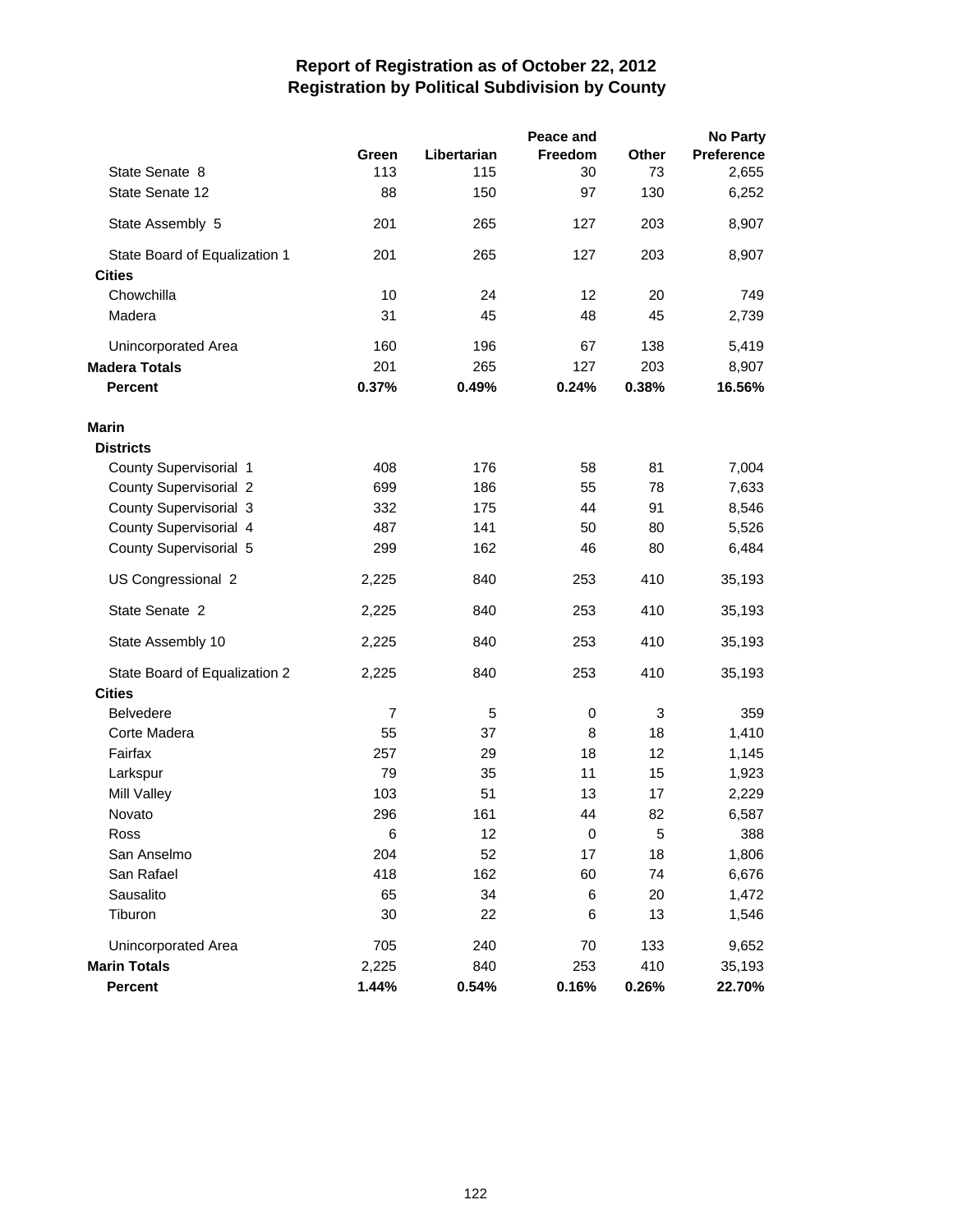|                                                | <b>Total</b>      |                   |            | American    | <b>Americans</b> |
|------------------------------------------------|-------------------|-------------------|------------|-------------|------------------|
|                                                | <b>Registered</b> | <b>Democratic</b> | Republican | Independent | <b>Elect</b>     |
| <b>Mariposa</b>                                |                   |                   |            |             |                  |
| <b>Districts</b>                               |                   |                   |            |             |                  |
| County Supervisorial 1                         | 1,999             | 804               | 602        | 76          | $\mathbf{1}$     |
| County Supervisorial 2                         | 1,812             | 470               | 801        | 116         | 0                |
| County Supervisorial 3                         | 2,326             | 611               | 1,173      | 113         | 0                |
| County Supervisorial 4                         | 2,090             | 639               | 997        | 64          | 0                |
| County Supervisorial 5                         | 2,565             | 682               | 1,268      | 95          | 0                |
| US Congressional 4                             | 10,792            | 3,206             | 4,841      | 464         | 1                |
| State Senate 8                                 | 10,792            | 3,206             | 4,841      | 464         | $\mathbf{1}$     |
| State Assembly 5                               | 10,792            | 3,206             | 4,841      | 464         | $\mathbf{1}$     |
| State Board of Equalization 1<br><b>Cities</b> | 10,792            | 3,206             | 4,841      | 464         | 1                |
| Unincorporated Area                            | 10,792            | 3,206             | 4,841      | 464         | 1                |
| <b>Mariposa Totals</b>                         | 10,792            | 3,206             | 4,841      | 464         | 1                |
| <b>Percent</b>                                 |                   | 29.71%            | 44.86%     | 4.30%       | 0.01%            |
| <b>Mendocino</b>                               |                   |                   |            |             |                  |
| <b>Districts</b>                               |                   |                   |            |             |                  |
| County Supervisorial 1                         | 9,881             | 3,934             | 3,037      | 331         | 0                |
| <b>County Supervisorial 2</b>                  | 8,377             | 3,942             | 1,949      | 261         | 0                |
| County Supervisorial 3                         | 10,577            | 4,628             | 2,114      | 439         | $\mathbf{1}$     |
| County Supervisorial 4                         | 9,852             | 5,046             | 1,783      | 331         | 0                |
| County Supervisorial 5                         | 11,078            | 5,528             | 1,946      | 328         | 0                |
| US Congressional 2                             | 49,765            | 23,078            | 10,829     | 1,690       | 1                |
| State Senate 2                                 | 49,765            | 23,078            | 10,829     | 1,690       | $\mathbf{1}$     |
| State Assembly 2                               | 49,765            | 23,078            | 10,829     | 1,690       | $\mathbf{1}$     |
| State Board of Equalization 2                  | 49,765            | 23,078            | 10,829     | 1,690       | $\mathbf{1}$     |
| <b>Cities</b>                                  |                   |                   |            |             |                  |
| Fort Bragg                                     | 3,339             | 1,698             | 594        | 130         | 0                |
| Point Arena                                    | 259               | 131               | 28         | 12          | 0                |
| Ukiah                                          | 7,792             | 3,667             | 1,836      | 231         | 0                |
| Willits                                        | 2,585             | 1,181             | 542        | 108         | 0                |
| Unincorporated Area                            | 35,790            | 16,401            | 7,829      | 1,209       | 1                |
| <b>Mendocino Totals</b>                        | 49,765            | 23,078            | 10,829     | 1,690       | 1                |
| Percent                                        |                   | 46.37%            | 21.76%     | 3.40%       | 0.00%            |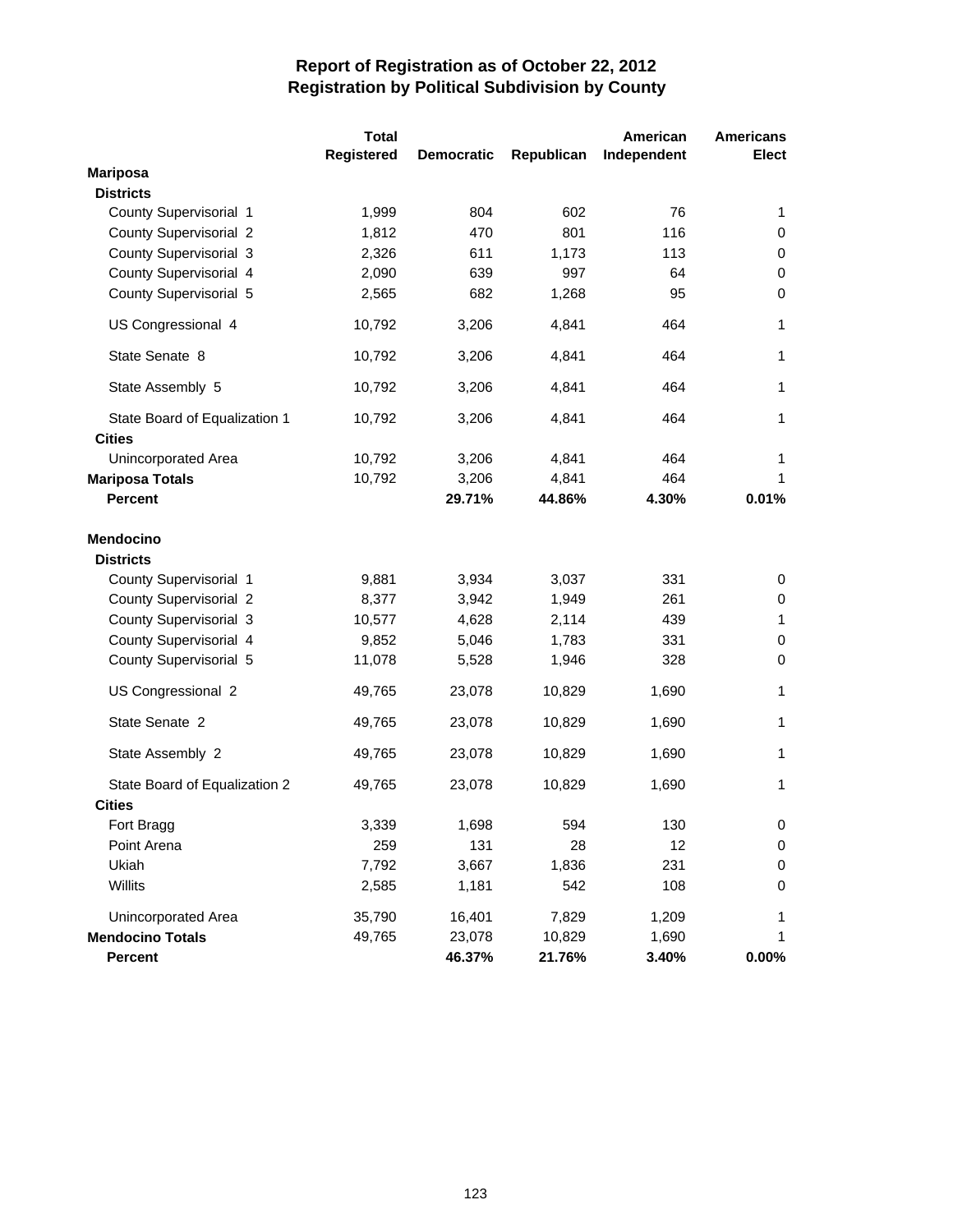|                               | Peace and |             |                |       | No Party   |
|-------------------------------|-----------|-------------|----------------|-------|------------|
|                               | Green     | Libertarian | Freedom        | Other | Preference |
| <b>Mariposa</b>               |           |             |                |       |            |
| <b>Districts</b>              |           |             |                |       |            |
| County Supervisorial 1        | 51        | 16          | 5              | 38    | 406        |
| County Supervisorial 2        | 11        | 19          | 1              | 23    | 371        |
| County Supervisorial 3        | 20        | 14          | $\overline{4}$ | 32    | 359        |
| County Supervisorial 4        | 14        | 19          | $\overline{4}$ | 26    | 327        |
| County Supervisorial 5        | 23        | 30          | 12             | 34    | 421        |
| US Congressional 4            | 119       | 98          | 26             | 153   | 1,884      |
| State Senate 8                | 119       | 98          | 26             | 153   | 1,884      |
| State Assembly 5              | 119       | 98          | 26             | 153   | 1,884      |
| State Board of Equalization 1 | 119       | 98          | 26             | 153   | 1,884      |
| <b>Cities</b>                 |           |             |                |       |            |
| Unincorporated Area           | 119       | 98          | 26             | 153   | 1,884      |
| <b>Mariposa Totals</b>        | 119       | 98          | 26             | 153   | 1,884      |
| <b>Percent</b>                | 1.10%     | 0.91%       | 0.24%          | 1.42% | 17.46%     |
| <b>Mendocino</b>              |           |             |                |       |            |
| <b>Districts</b>              |           |             |                |       |            |
| County Supervisorial 1        | 275       | 81          | 46             | 35    | 2,142      |
| County Supervisorial 2        | 209       | 65          | 38             | 25    | 1,888      |
| County Supervisorial 3        | 515       | 89          | 95             | 74    | 2,622      |
| County Supervisorial 4        | 358       | 84          | 50             | 29    | 2,171      |
| County Supervisorial 5        | 537       | 113         | 64             | 35    | 2,527      |
| US Congressional 2            | 1,894     | 432         | 293            | 198   | 11,350     |
| State Senate 2                | 1,894     | 432         | 293            | 198   | 11,350     |
| State Assembly 2              | 1,894     | 432         | 293            | 198   | 11,350     |
| State Board of Equalization 2 | 1,894     | 432         | 293            | 198   | 11,350     |
| <b>Cities</b>                 |           |             |                |       |            |
| Fort Bragg                    | 103       | 32          | 18             | 13    | 751        |
| Point Arena                   | 14        | 3           | 2              | 3     | 66         |
| Ukiah                         | 191       | 61          | 35             | 24    | 1,747      |
| Willits                       | 80        | 23          | 15             | 14    | 622        |
| Unincorporated Area           | 1,506     | 313         | 223            | 144   | 8,164      |
| <b>Mendocino Totals</b>       | 1,894     | 432         | 293            | 198   | 11,350     |
| Percent                       | 3.81%     | 0.87%       | 0.59%          | 0.40% | 22.81%     |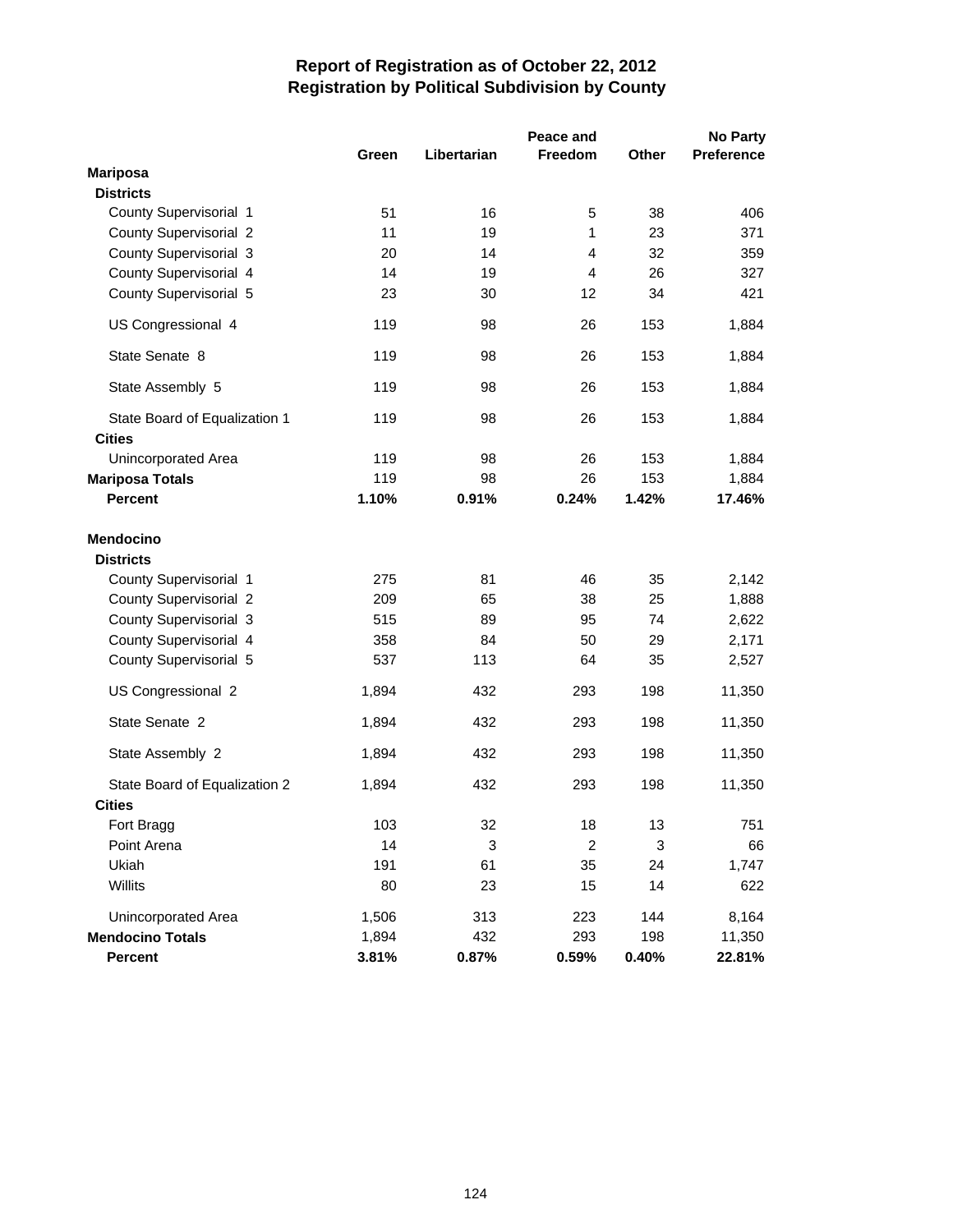|                               | <b>Total</b> |                   |            | American    | <b>Americans</b> |
|-------------------------------|--------------|-------------------|------------|-------------|------------------|
|                               | Registered   | <b>Democratic</b> | Republican | Independent | <b>Elect</b>     |
| <b>Merced</b>                 |              |                   |            |             |                  |
| <b>Districts</b>              |              |                   |            |             |                  |
| County Supervisorial 1        | 15,364       | 8,295             | 3,736      | 353         | 1                |
| <b>County Supervisorial 2</b> | 25,992       | 10,470            | 8,928      | 822         | 1                |
| County Supervisorial 3        | 21,360       | 8,174             | 7,935      | 693         | 0                |
| County Supervisorial 4        | 17,610       | 6,924             | 6,776      | 516         | 0                |
| County Supervisorial 5        | 18,564       | 8,584             | 5,693      | 581         | $\mathbf 0$      |
| US Congressional 16           | 98,890       | 42,447            | 33,068     | 2,965       | $\overline{c}$   |
| State Senate 12               | 98,890       | 42,447            | 33,068     | 2,965       | 2                |
| State Assembly 21             | 98,890       | 42,447            | 33,068     | 2,965       | $\overline{c}$   |
| State Board of Equalization 1 | 98,890       | 42,447            | 33,068     | 2,965       | 2                |
| <b>Cities</b>                 |              |                   |            |             |                  |
| Atwater                       | 11,399       | 4,355             | 4,302      | 363         | 0                |
| Dos Palos                     | 1,902        | 825               | 679        | 79          | 0                |
| Gustine                       | 2,126        | 1,007             | 654        | 63          | 0                |
| Livingston                    | 4,462        | 2,719             | 718        | 85          | 0                |
| Los Banos                     | 13,275       | 6,404             | 3,684      | 413         | 0                |
| Merced                        | 31,965       | 14,135            | 9,773      | 1,006       | $\overline{2}$   |
| Unincorporated Area           | 33,761       | 13,002            | 13,258     | 956         | 0                |
| <b>Merced Totals</b>          | 98,890       | 42,447            | 33,068     | 2,965       | $\overline{2}$   |
| <b>Percent</b>                |              | 42.92%            | 33.44%     | 3.00%       | 0.00%            |
| <b>Modoc</b>                  |              |                   |            |             |                  |
| <b>Districts</b>              |              |                   |            |             |                  |
| County Supervisorial 1        | 1,115        | 290               | 551        | 52          | 0                |
| <b>County Supervisorial 2</b> | 1,137        | 313               | 541        | 66          | $\mathbf 0$      |
| County Supervisorial 3        | 1,106        | 300               | 511        | 47          | 0                |
| County Supervisorial 4        | 1,056        | 273               | 543        | 46          | $\pmb{0}$        |
| County Supervisorial 5        | 945          | 212               | 544        | 50          | 0                |
| US Congressional 1            | 5,359        | 1,388             | 2,690      | 261         | 0                |
| State Senate 1                | 5,359        | 1,388             | 2,690      | 261         | 0                |
| State Assembly 1              | 5,359        | 1,388             | 2,690      | 261         | 0                |
| State Board of Equalization 1 | 5,359        | 1,388             | 2,690      | 261         | 0                |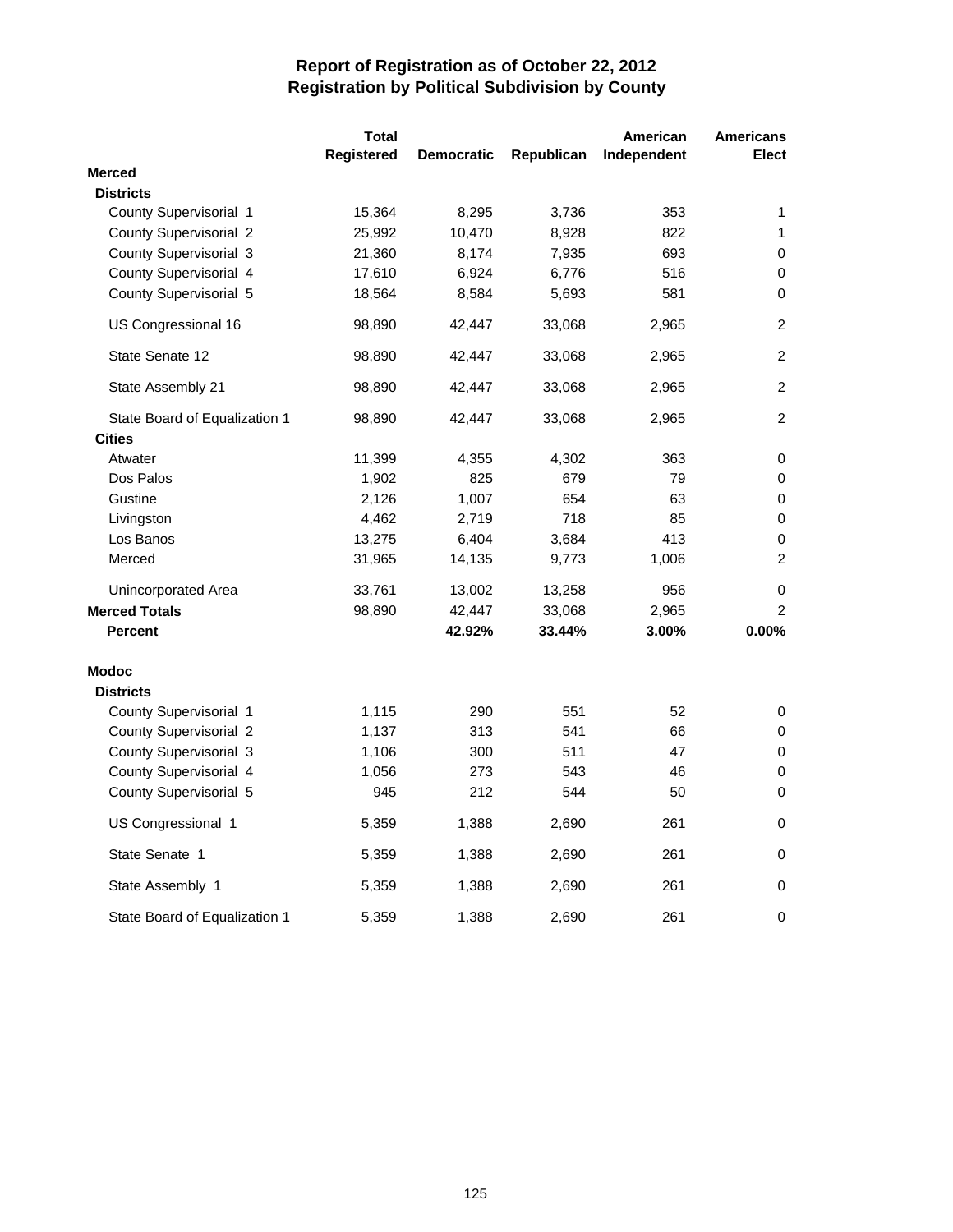|                                  | Peace and |             |                |                |                   |
|----------------------------------|-----------|-------------|----------------|----------------|-------------------|
|                                  | Green     | Libertarian | <b>Freedom</b> | Other          | <b>Preference</b> |
| <b>Merced</b>                    |           |             |                |                |                   |
| <b>Districts</b>                 |           |             |                |                |                   |
| County Supervisorial 1           | 56        | 46          | 59             | 254            | 2,564             |
| <b>County Supervisorial 2</b>    | 254       | 124         | 77             | 557            | 4,759             |
| County Supervisorial 3           | 128       | 112         | 62             | 384            | 3,872             |
| County Supervisorial 4           | 62        | 98          | 53             | 213            | 2,968             |
| County Supervisorial 5           | 76        | 88          | 63             | 365            | 3,114             |
| US Congressional 16              | 576       | 468         | 314            | 1,773          | 17,277            |
| State Senate 12                  | 576       | 468         | 314            | 1,773          | 17,277            |
| State Assembly 21                | 576       | 468         | 314            | 1,773          | 17,277            |
| State Board of Equalization 1    | 576       | 468         | 314            | 1,773          | 17,277            |
| <b>Cities</b>                    |           |             |                |                |                   |
| Atwater                          | 65        | 56          | 31             | 168            | 2,059             |
| Dos Palos                        | 6         | 5           | 14             | 19             | 275               |
| Gustine                          | 3         | 14          | $\overline{7}$ | 25             | 353               |
| Livingston                       | 12        | 9           | 20             | 88             | 811               |
| Los Banos                        | 62        | 65          | 41             | 294            | 2,312             |
| Merced                           | 280       | 155         | 103            | 720            | 5,791             |
| Unincorporated Area              | 148       | 164         | 98             | 459            | 5,676             |
| <b>Merced Totals</b>             | 576       | 468         | 314            | 1,773          | 17,277            |
| <b>Percent</b>                   | 0.58%     | 0.47%       | 0.32%          | 1.79%          | 17.47%            |
| <b>Modoc</b><br><b>Districts</b> |           |             |                |                |                   |
| County Supervisorial 1           | 6         | 15          | 1              | 1              | 199               |
| County Supervisorial 2           | 3         | 10          | 1              | 3              | 200               |
| County Supervisorial 3           | 6         | 6           | 2              | $\overline{c}$ | 232               |
| County Supervisorial 4           | 0         | 9           | $\mathbf{1}$   | 3              | 181               |
| County Supervisorial 5           | 5         | 5           | 1              | 1              | 127               |
| US Congressional 1               | 20        | 45          | 6              | 10             | 939               |
| State Senate 1                   | 20        | 45          | 6              | 10             | 939               |
| State Assembly 1                 | 20        | 45          | 6              | 10             | 939               |
| State Board of Equalization 1    | 20        | 45          | 6              | 10             | 939               |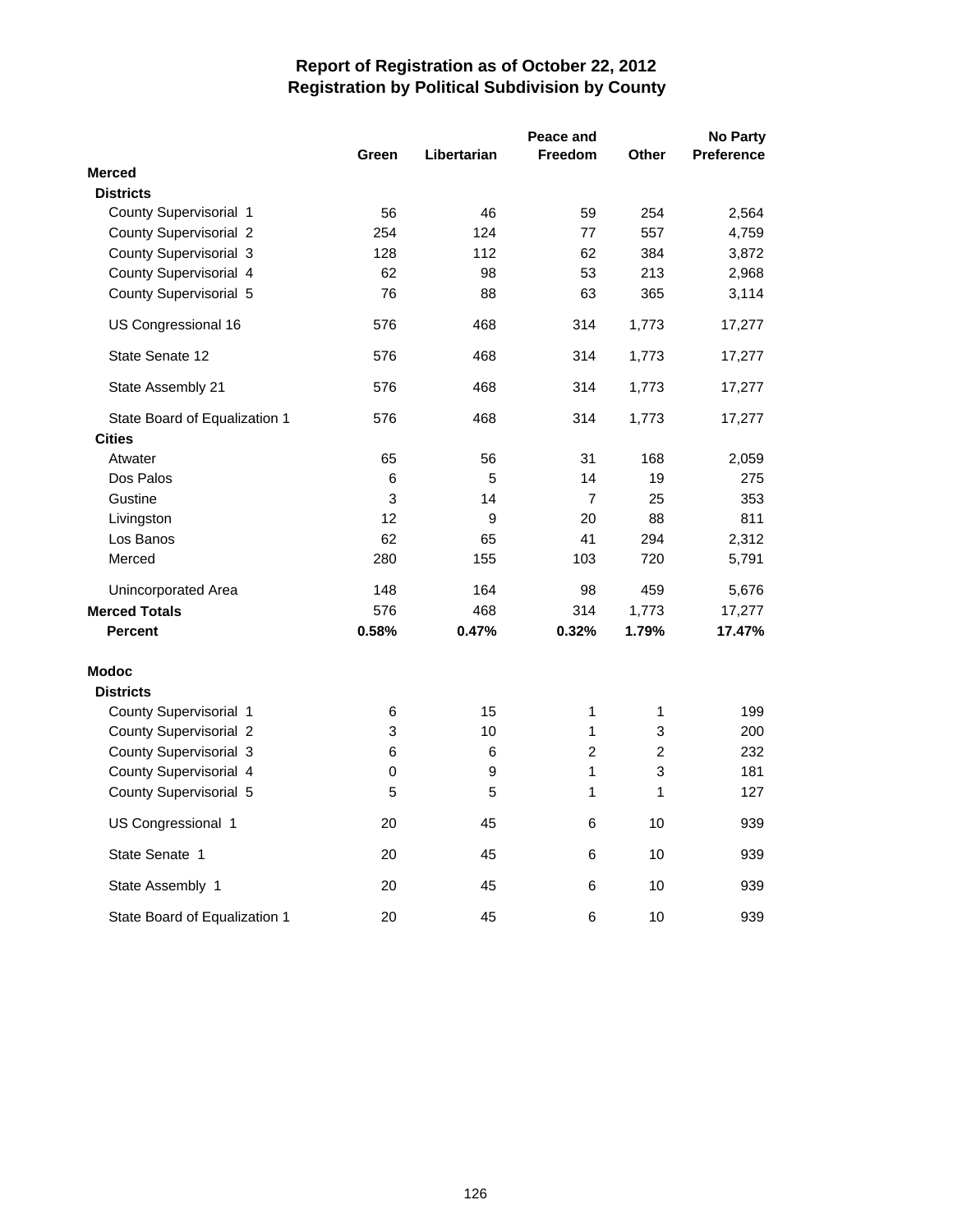|                               | <b>Total</b> |                   |            | American    | <b>Americans</b> |
|-------------------------------|--------------|-------------------|------------|-------------|------------------|
|                               | Registered   | <b>Democratic</b> | Republican | Independent | <b>Elect</b>     |
| <b>Cities</b>                 |              |                   |            |             |                  |
| Alturas                       | 1,548        | 480               | 660        | 86          | 0                |
| Unincorporated Area           | 3,811        | 908               | 2,030      | 175         | 0                |
| <b>Modoc Totals</b>           | 5,359        | 1,388             | 2,690      | 261         | $\mathbf 0$      |
| <b>Percent</b>                |              | 25.90%            | 50.20%     | 4.87%       | 0.00%            |
| <b>Mono</b>                   |              |                   |            |             |                  |
| <b>Districts</b>              |              |                   |            |             |                  |
| County Supervisorial 1        | 712          | 261               | 178        | 21          | 0                |
| <b>County Supervisorial 2</b> | 1,534        | 516               | 610        | 76          | 0                |
| County Supervisorial 3        | 1,396        | 445               | 482        | 57          | 0                |
| County Supervisorial 4        | 1,331        | 372               | 612        | 56          | 0                |
| County Supervisorial 5        | 1,010        | 370               | 299        | 30          | $\mathbf 0$      |
| US Congressional 8            | 5,983        | 1,964             | 2,181      | 240         | 0                |
| State Senate 8                | 5,983        | 1,964             | 2,181      | 240         | $\mathbf 0$      |
| State Assembly 5              | 5,983        | 1,964             | 2,181      | 240         | $\mathbf 0$      |
| State Board of Equalization 1 | 5,983        | 1,964             | 2,181      | 240         | 0                |
| <b>Cities</b>                 |              |                   |            |             |                  |
| Mammoth Lakes                 | 2,942        | 1,030             | 872        | 105         | 0                |
| Unincorporated Area           | 3,041        | 934               | 1,309      | 135         | 0                |
| <b>Mono Totals</b>            | 5,983        | 1,964             | 2,181      | 240         | 0                |
| <b>Percent</b>                |              | 32.83%            | 36.45%     | 4.01%       | 0.00%            |
| <b>Monterey</b>               |              |                   |            |             |                  |
| <b>Districts</b>              |              |                   |            |             |                  |
| County Supervisorial 1        | 20,879       | 13,821            | 2,936      | 328         | 1                |
| <b>County Supervisorial 2</b> | 35,052       | 19,300            | 7,649      | 789         | $\overline{c}$   |
| County Supervisorial 3        | 22,760       | 13,551            | 4,710      | 439         | $\overline{c}$   |
| County Supervisorial 4        | 34,804       | 17,401            | 8,369      | 902         | $\overline{c}$   |
| County Supervisorial 5        | 52,795       | 22,125            | 16,978     | 1,369       | 1                |
| US Congressional 20           | 166,290      | 86,198            | 40,642     | 3,827       | 8                |
| State Senate 12               | 69,050       | 42,102            | 12,943     | 1,217       | 3                |
| State Senate 17               | 97,240       | 44,096            | 27,699     | 2,610       | 5                |
| State Assembly 29             | 89,526       | 41,567            | 24,496     | 2,381       | 5                |
| State Assembly 30             | 76,764       | 44,631            | 16,146     | 1,446       | 3                |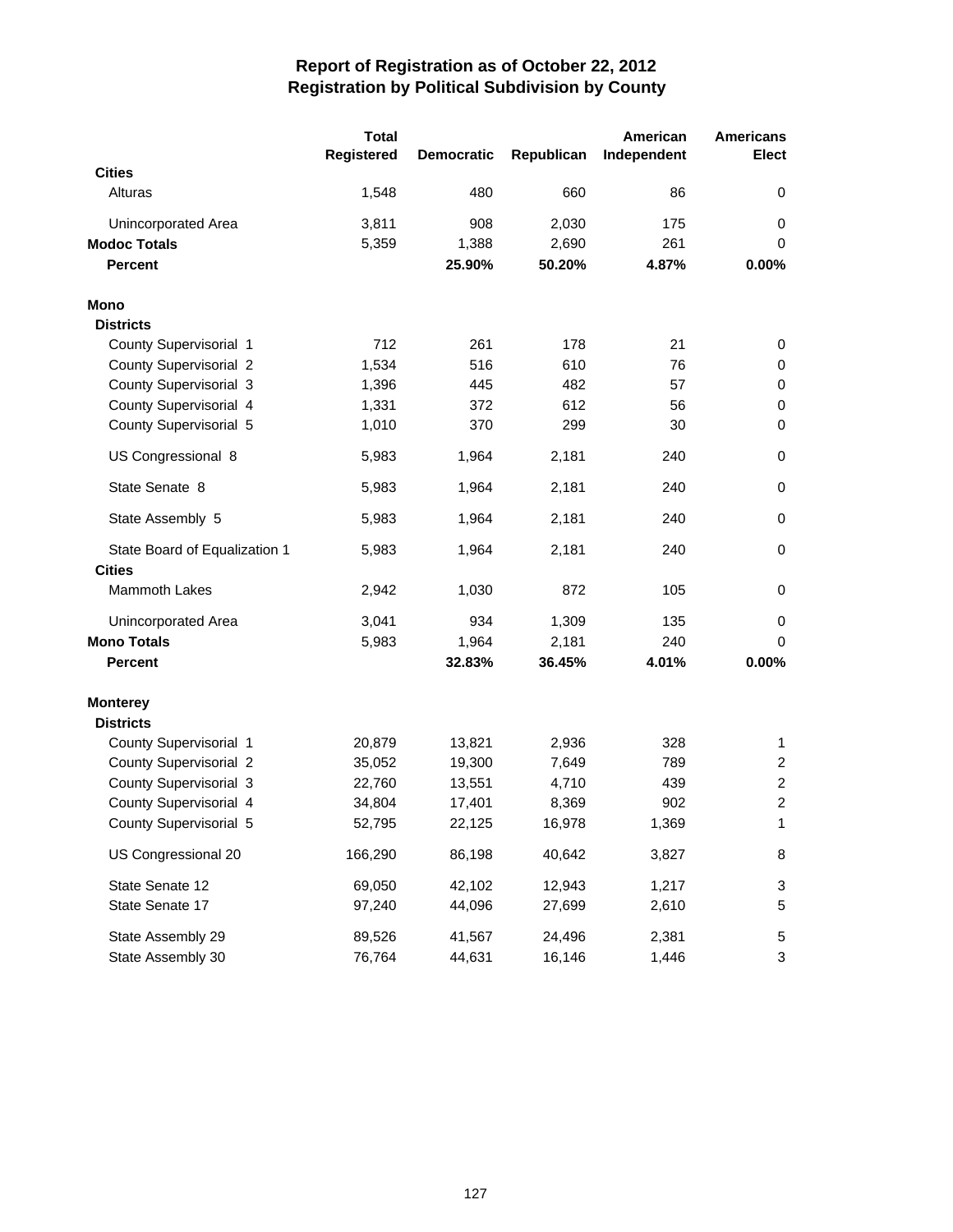| Peace and                     |       |                |         |                | <b>No Party</b>   |  |  |
|-------------------------------|-------|----------------|---------|----------------|-------------------|--|--|
|                               | Green | Libertarian    | Freedom | Other          | <b>Preference</b> |  |  |
| <b>Cities</b>                 |       |                |         |                |                   |  |  |
| Alturas                       | 6     | 11             | 3       | 1              | 301               |  |  |
| Unincorporated Area           | 14    | 34             | 3       | 9              | 638               |  |  |
| <b>Modoc Totals</b>           | 20    | 45             | 6       | 10             | 939               |  |  |
| <b>Percent</b>                | 0.37% | 0.84%          | 0.11%   | 0.19%          | 17.52%            |  |  |
| <b>Mono</b>                   |       |                |         |                |                   |  |  |
| <b>Districts</b>              |       |                |         |                |                   |  |  |
| County Supervisorial 1        | 12    | $\overline{7}$ | 2       | 0              | 231               |  |  |
| <b>County Supervisorial 2</b> | 9     | 9              | 3       | $\mathbf 0$    | 311               |  |  |
| County Supervisorial 3        | 19    | 5              | 6       | $\overline{2}$ | 380               |  |  |
| County Supervisorial 4        | 5     | 10             | 5       | 1              | 270               |  |  |
| County Supervisorial 5        | 15    | 11             | 3       | 1              | 281               |  |  |
| US Congressional 8            | 60    | 42             | 19      | $\overline{4}$ | 1,473             |  |  |
| State Senate 8                | 60    | 42             | 19      | 4              | 1,473             |  |  |
| State Assembly 5              | 60    | 42             | 19      | $\overline{4}$ | 1,473             |  |  |
| State Board of Equalization 1 | 60    | 42             | 19      | $\overline{4}$ | 1,473             |  |  |
| <b>Cities</b>                 |       |                |         |                |                   |  |  |
| Mammoth Lakes                 | 39    | 28             | 14      | 4              | 850               |  |  |
| Unincorporated Area           | 21    | 14             | 5       | 0              | 623               |  |  |
| <b>Mono Totals</b>            | 60    | 42             | 19      | 4              | 1,473             |  |  |
| <b>Percent</b>                | 1.00% | 0.70%          | 0.32%   | 0.07%          | 24.62%            |  |  |
| <b>Monterey</b>               |       |                |         |                |                   |  |  |
| <b>Districts</b>              |       |                |         |                |                   |  |  |
| County Supervisorial 1        | 55    | 51             | 62      | 26             | 3,599             |  |  |
| <b>County Supervisorial 2</b> | 215   | 162            | 77      | 51             | 6,807             |  |  |
| County Supervisorial 3        | 62    | 78             | 71      | 30             | 3,817             |  |  |
| County Supervisorial 4        | 243   | 197            | 78      | 47             | 7,565             |  |  |
| County Supervisorial 5        | 547   | 331            | 86      | 87             | 11,271            |  |  |
| US Congressional 20           | 1,122 | 819            | 374     | 241            | 33,059            |  |  |
| State Senate 12               | 218   | 228            | 171     | 85             | 12,083            |  |  |
| State Senate 17               | 904   | 591            | 203     | 156            | 20,976            |  |  |
| State Assembly 29             | 818   | 541            | 176     | 135            | 19,407            |  |  |
| State Assembly 30             | 304   | 278            | 198     | 106            | 13,652            |  |  |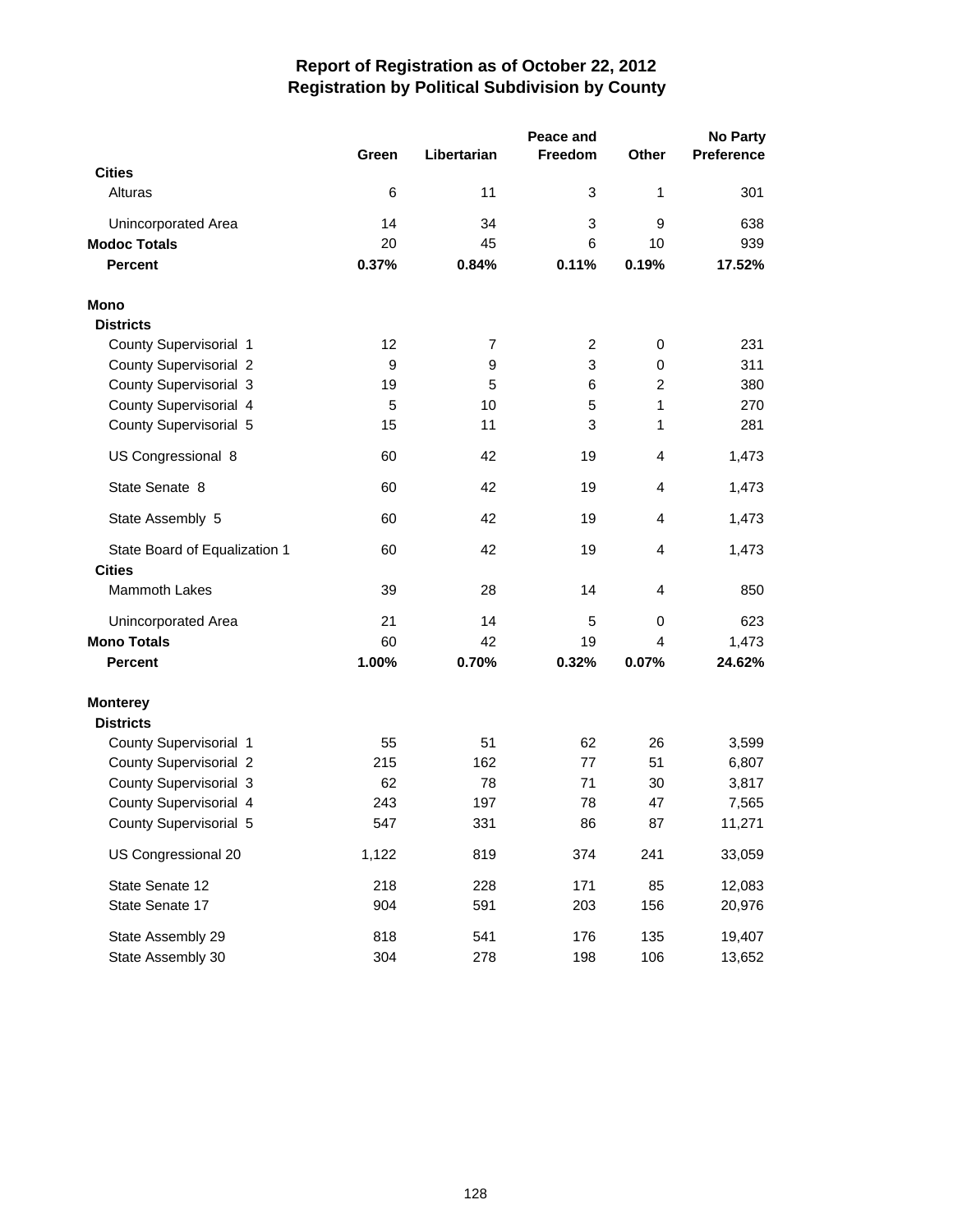|                               | <b>Total</b><br>Registered | <b>Democratic</b> | Republican | American<br>Independent | <b>Americans</b><br><b>Elect</b> |
|-------------------------------|----------------------------|-------------------|------------|-------------------------|----------------------------------|
| State Board of Equalization 2 | 166,290                    | 86,198            | 40,642     | 3,827                   | 8                                |
| <b>Cities</b>                 |                            |                   |            |                         |                                  |
| Carmel-by-the-Sea             | 2,789                      | 1,127             | 945        | 92                      | 0                                |
| Del Rey Oaks                  | 1,118                      | 542               | 293        | 30                      | 0                                |
| Gonzales                      | 2,736                      | 1,845             | 384        | 56                      | 0                                |
| Greenfield                    | 4,145                      | 2,933             | 481        | 55                      | 1                                |
| King City                     | 2,701                      | 1,581             | 622        | 43                      | 1                                |
| Marina                        | 8,950                      | 4,318             | 1,977      | 269                     | 1                                |
| Monterey                      | 13,706                     | 6,510             | 3,415      | 333                     | 1                                |
| Pacific Grove                 | 9,547                      | 4,709             | 2,255      | 255                     | 0                                |
| Salinas                       | 49,933                     | 30,126            | 9,517      | 868                     | 1                                |
| Sand City                     | 143                        | 52                | 37         | 9                       | 0                                |
| Seaside                       | 11,453                     | 6,215             | 2,178      | 278                     | $\mathbf{1}$                     |
| Soledad                       | 4,923                      | 3,350             | 560        | 69                      | $\mathbf 0$                      |
| Unincorporated Area           | 54,146                     | 22,890            | 17,978     | 1,470                   | 2                                |
| <b>Monterey Totals</b>        | 166,290                    | 86,198            | 40,642     | 3,827                   | 8                                |
| <b>Percent</b>                |                            | 51.84%            | 24.44%     | 2.30%                   | 0.00%                            |
| Napa                          |                            |                   |            |                         |                                  |
| <b>Districts</b>              |                            |                   |            |                         |                                  |
| County Supervisorial 1        | 12,892                     | 6,229             | 3,222      | 380                     | 0                                |
| <b>County Supervisorial 2</b> | 15,506                     | 7,192             | 4,517      | 439                     | 1                                |
| County Supervisorial 3        | 15,889                     | 6,846             | 4,678      | 494                     | 0                                |
| County Supervisorial 4        | 13,996                     | 6,300             | 3,972      | 458                     | 1                                |
| County Supervisorial 5        | 14,309                     | 7,150             | 3,124      | 417                     | 1                                |
| US Congressional 5            | 72,592                     | 33,717            | 19,513     | 2,188                   | 3                                |
| State Senate 3                | 72,592                     | 33,717            | 19,513     | 2,188                   | 3                                |
| State Assembly 4              | 72,592                     | 33,717            | 19,513     | 2,188                   | 3                                |
| State Board of Equalization 2 | 72,592                     | 33,717            | 19,513     | 2,188                   | 3                                |
| <b>Cities</b>                 |                            |                   |            |                         |                                  |
| American Canyon               | 9,291                      | 4,829             | 1,683      | 269                     | 1                                |
| Calistoga                     | 2,298                      | 1,191             | 499        | 90                      | 0                                |
| Napa                          | 39,394                     | 18,857            | 10,341     | 1,177                   | $\overline{c}$                   |
| St. Helena                    | 3,368                      | 1,577             | 905        | 64                      | 0                                |
| Yountville                    | 2,047                      | 961               | 547        | 81                      | 0                                |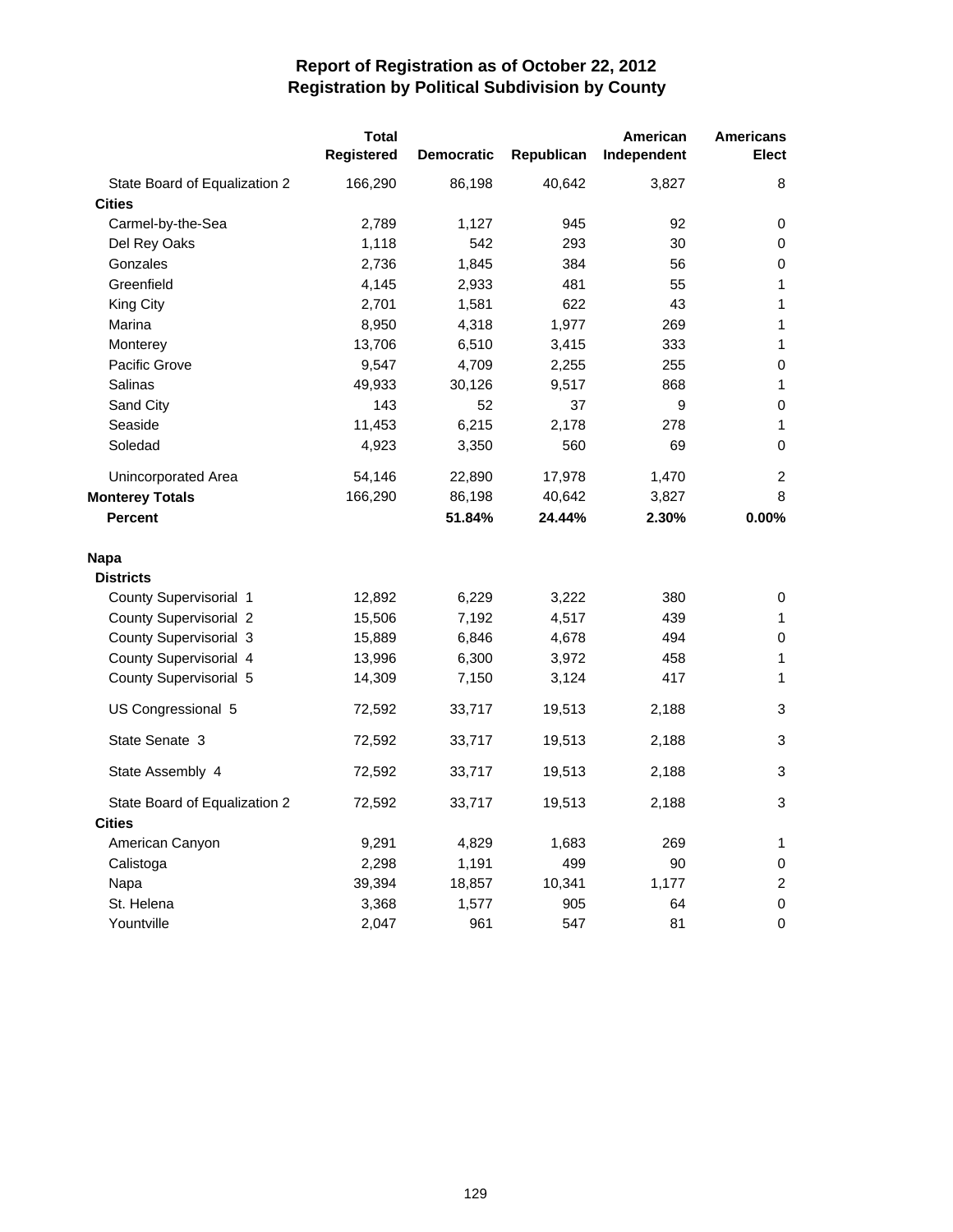|                               |                |             | <b>No Party</b> |                |                   |
|-------------------------------|----------------|-------------|-----------------|----------------|-------------------|
|                               | Green          | Libertarian | <b>Freedom</b>  | <b>Other</b>   | <b>Preference</b> |
| State Board of Equalization 2 | 1,122          | 819         | 374             | 241            | 33,059            |
| <b>Cities</b>                 |                |             |                 |                |                   |
| Carmel-by-the-Sea             | 27             | 22          | 6               | $\overline{7}$ | 563               |
| Del Rey Oaks                  | $\overline{c}$ | 5           | 1               | 4              | 241               |
| Gonzales                      | 3              | 8           | 9               | 10             | 421               |
| Greenfield                    | 5              | 8           | 11              | $\overline{4}$ | 647               |
| King City                     | 1              | 9           | 10              | $\overline{4}$ | 430               |
| Marina                        | 68             | 45          | 28              | 10             | 2,234             |
| Monterey                      | 135            | 94          | 29              | 23             | 3,166             |
| Pacific Grove                 | 127            | 65          | 14              | 17             | 2,105             |
| Salinas                       | 170            | 164         | 117             | 61             | 8,909             |
| Sand City                     | 3              | 1           | 0               | 0              | 41                |
| Seaside                       | 83             | 74          | 27              | 14             | 2,583             |
| Soledad                       | 19             | 22          | 15              | $\overline{4}$ | 884               |
| Unincorporated Area           | 479            | 302         | 107             | 83             | 10,835            |
| <b>Monterey Totals</b>        | 1,122          | 819         | 374             | 241            | 33,059            |
| <b>Percent</b>                | 0.67%          | 0.49%       | 0.22%           | 0.14%          | 19.88%            |
| <b>Napa</b>                   |                |             |                 |                |                   |
| <b>Districts</b>              |                |             |                 |                |                   |
| County Supervisorial 1        | 200            | 88          | 40              | 75             | 2,658             |
| County Supervisorial 2        | 151            | 88          | 49              | 69             | 3,000             |
| County Supervisorial 3        | 172            | 101         | 42              | 92             | 3,464             |
| County Supervisorial 4        | 169            | 93          | 49              | 67             | 2,887             |
| County Supervisorial 5        | 124            | 59          | 28              | 72             | 3,334             |
| US Congressional 5            | 816            | 429         | 208             | 375            | 15,343            |
| State Senate 3                | 816            | 429         | 208             | 375            | 15,343            |
| State Assembly 4              | 816            | 429         | 208             | 375            | 15,343            |
| State Board of Equalization 2 | 816            | 429         | 208             | 375            | 15,343            |
| <b>Cities</b>                 |                |             |                 |                |                   |
| American Canyon               | 49             | 29          | 20              | 52             | 2,359             |
| Calistoga                     | 21             | 9           | 7               | 10             | 471               |
| Napa                          | 495            | 229         | 125             | 193            | 7,975             |
| St. Helena                    | 24             | 19          | 6               | 22             | 751               |
| Yountville                    | 21             | 8           | 4               | 11             | 414               |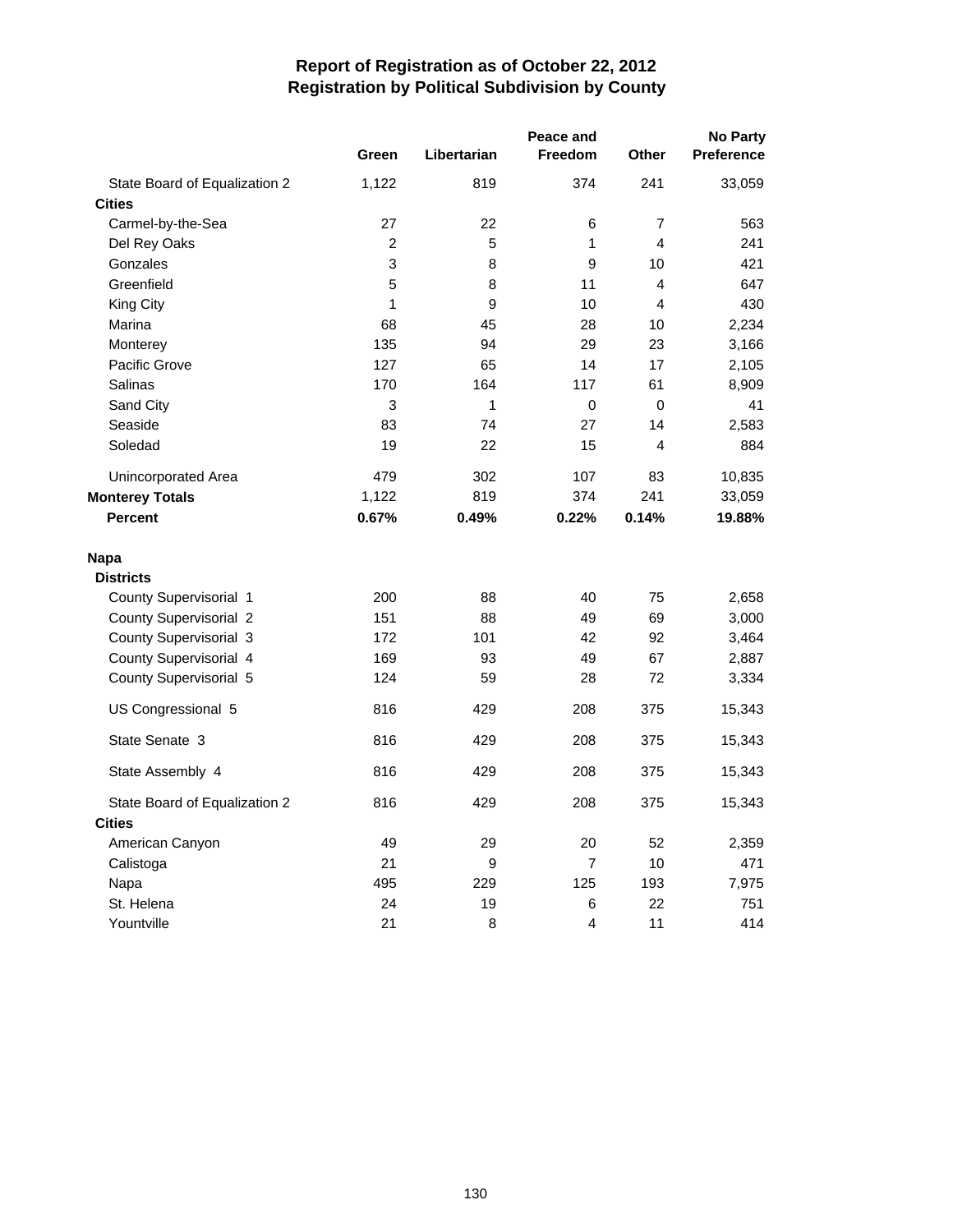|                               | <b>Total</b><br>Registered | <b>Democratic</b> | Republican | American<br>Independent | <b>Americans</b><br>Elect |
|-------------------------------|----------------------------|-------------------|------------|-------------------------|---------------------------|
| Unincorporated Area           | 16,194                     | 6,302             | 5,538      | 507                     | 0                         |
| <b>Napa Totals</b>            | 72,592                     | 33,717            | 19,513     | 2,188                   | 3                         |
| <b>Percent</b>                |                            | 46.45%            | 26.88%     | 3.01%                   | 0.00%                     |
| <b>Nevada</b>                 |                            |                   |            |                         |                           |
| <b>Districts</b>              |                            |                   |            |                         |                           |
| County Supervisorial 1        | 14,183                     | 5,151             | 4,988      | 437                     | 0                         |
| <b>County Supervisorial 2</b> | 13,551                     | 3,603             | 6,626      | 453                     | 0                         |
| County Supervisorial 3        | 11,479                     | 4,059             | 4,096      | 402                     | 0                         |
| County Supervisorial 4        | 13,239                     | 3,964             | 5,452      | 487                     | 1                         |
| County Supervisorial 5        | 10,401                     | 3,959             | 2,719      | 411                     | $\pmb{0}$                 |
| US Congressional 1            | 54,133                     | 17,319            | 21,710     | 1,844                   | 1                         |
| US Congressional 4            | 8,720                      | 3,417             | 2,171      | 346                     | 0                         |
| State Senate 1                | 62,853                     | 20,736            | 23,881     | 2,190                   | 1                         |
| State Assembly 1              | 62,853                     | 20,736            | 23,881     | 2,190                   | 1                         |
| State Board of Equalization 1 | 62,853                     | 20,736            | 23,881     | 2,190                   | 1                         |
| <b>Cities</b>                 |                            |                   |            |                         |                           |
| <b>Grass Valley</b>           | 6,637                      | 2,452             | 2,212      | 238                     | 0                         |
| Nevada City                   | 2,132                      | 941               | 474        | 74                      | 0                         |
| Truckee                       | 8,589                      | 3,379             | 2,127      | 339                     | 0                         |
| Unincorporated Area           | 45,495                     | 13,964            | 19,068     | 1,539                   | 1                         |
| <b>Nevada Totals</b>          | 62,853                     | 20,736            | 23,881     | 2,190                   | 1                         |
| <b>Percent</b>                |                            | 32.99%            | 38.00%     | 3.48%                   | 0.00%                     |
| Orange<br><b>Districts</b>    |                            |                   |            |                         |                           |
| County Supervisorial 1        | 262,060                    | 107,852           | 85,186     | 5,648                   | 80                        |
| County Supervisorial 2        | 390,631                    | 113,370           | 170,987    | 11,251                  | 52                        |
| County Supervisorial 3        | 347,944                    | 100,625           | 148,688    | 8,733                   | 33                        |
| County Supervisorial 4        | 293,295                    | 106,391           | 107,675    | 7,635                   | 37                        |
| County Supervisorial 5        | 389,071                    | 103,453           | 180,775    | 11,645                  | 38                        |
| US Congressional 38           | 9,240                      | 3,295             | 3,391      | 206                     | $\mathbf 0$               |
| US Congressional 39           | 247,444                    | 76,466            | 106,275    | 6,542                   | 20                        |
| US Congressional 45           | 436,450                    | 122,856           | 190,718    | 11,237                  | 27                        |
| US Congressional 46           | 275,309                    | 121,964           | 82,791     | 6,269                   | 84                        |
| US Congressional 47           | 154,120                    | 52,164            | 59,537     | 3,982                   | 32                        |
| US Congressional 48           | 455,429                    | 129,248           | 199,856    | 13,187                  | 63                        |
| US Congressional 49           | 105,009                    | 25,698            | 50,743     | 3,489                   | 14                        |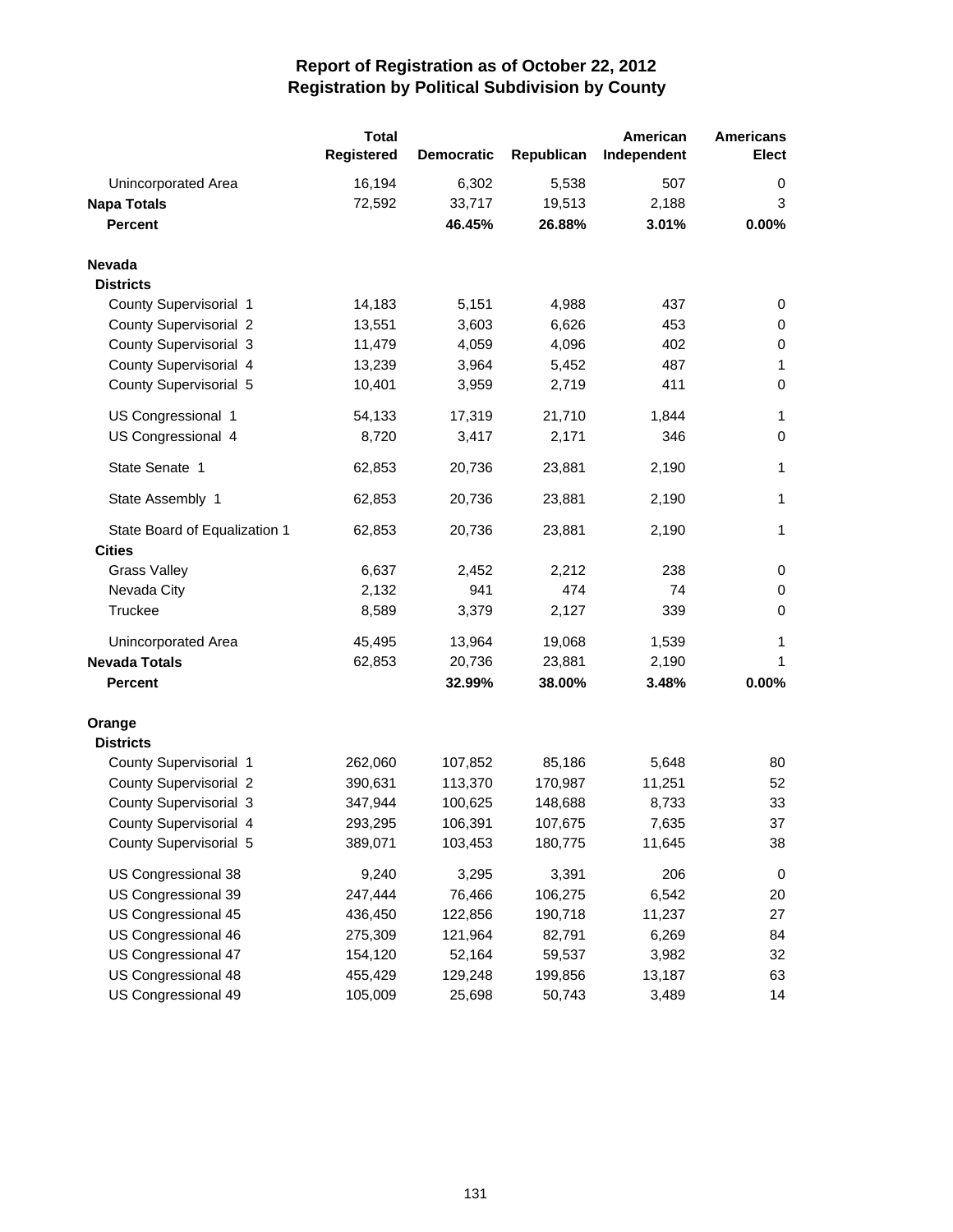|                               |       |             | <b>No Party</b> |                |                   |
|-------------------------------|-------|-------------|-----------------|----------------|-------------------|
|                               | Green | Libertarian | Freedom         | <b>Other</b>   | <b>Preference</b> |
| Unincorporated Area           | 206   | 135         | 46              | 87             | 3,373             |
| <b>Napa Totals</b>            | 816   | 429         | 208             | 375            | 15,343            |
| <b>Percent</b>                | 1.12% | 0.59%       | 0.29%           | 0.52%          | 21.14%            |
| <b>Nevada</b>                 |       |             |                 |                |                   |
| <b>Districts</b>              |       |             |                 |                |                   |
| County Supervisorial 1        | 404   | 135         | 36              | 29             | 3,003             |
| <b>County Supervisorial 2</b> | 239   | 113         | 20              | 35             | 2,462             |
| County Supervisorial 3        | 226   | 111         | 31              | 26             | 2,528             |
| County Supervisorial 4        | 390   | 119         | 48              | 40             | 2,738             |
| County Supervisorial 5        | 224   | 120         | 17              | 13             | 2,938             |
| US Congressional 1            | 1,301 | 504         | 139             | 136            | 11,179            |
| US Congressional 4            | 182   | 94          | 13              | $\overline{7}$ | 2,490             |
| State Senate 1                | 1,483 | 598         | 152             | 143            | 13,669            |
| State Assembly 1              | 1,483 | 598         | 152             | 143            | 13,669            |
| State Board of Equalization 1 | 1,483 | 598         | 152             | 143            | 13,669            |
| <b>Cities</b>                 |       |             |                 |                |                   |
| <b>Grass Valley</b>           | 119   | 70          | 25              | 16             | 1,505             |
| Nevada City                   | 94    | 23          | 5               | 3              | 518               |
| Truckee                       | 179   | 93          | 13              | $\overline{7}$ | 2,452             |
| Unincorporated Area           | 1,091 | 412         | 109             | 117            | 9,194             |
| <b>Nevada Totals</b>          | 1,483 | 598         | 152             | 143            | 13,669            |
| <b>Percent</b>                | 2.36% | 0.95%       | 0.24%           | 0.23%          | 21.75%            |
| Orange<br><b>Districts</b>    |       |             |                 |                |                   |
| County Supervisorial 1        | 941   | 1,622       | 1,228           | 1,118          | 58,385            |
| County Supervisorial 2        | 2,038 | 3,546       | 1,066           | 1,861          | 86,460            |
| County Supervisorial 3        | 1,536 | 2,725       | 822             | 1,281          | 83,501            |
| County Supervisorial 4        | 1,259 |             | 1,073           | 1,256          |                   |
| County Supervisorial 5        |       | 2,069       | 778             |                | 65,900            |
|                               | 1,753 | 3,034       |                 | 1,444          | 86,151            |
| US Congressional 38           | 19    | 44          | 36              | 29             | 2,220             |
| US Congressional 39           | 1,007 | 1,789       | 726             | 1,025          | 53,594            |
| US Congressional 45           | 1,811 | 3,273       | 909             | 1,496          | 104,123           |
| US Congressional 46           | 1,146 | 1,863       | 1,181           | 1,136          | 58,875            |
| US Congressional 47           | 601   | 1,051       | 640             | 727            | 35,386            |
| US Congressional 48           | 2,394 | 4,055       | 1,238           | 2,103          | 103,285           |
| US Congressional 49           | 549   | 921         | 237             | 444            | 22,914            |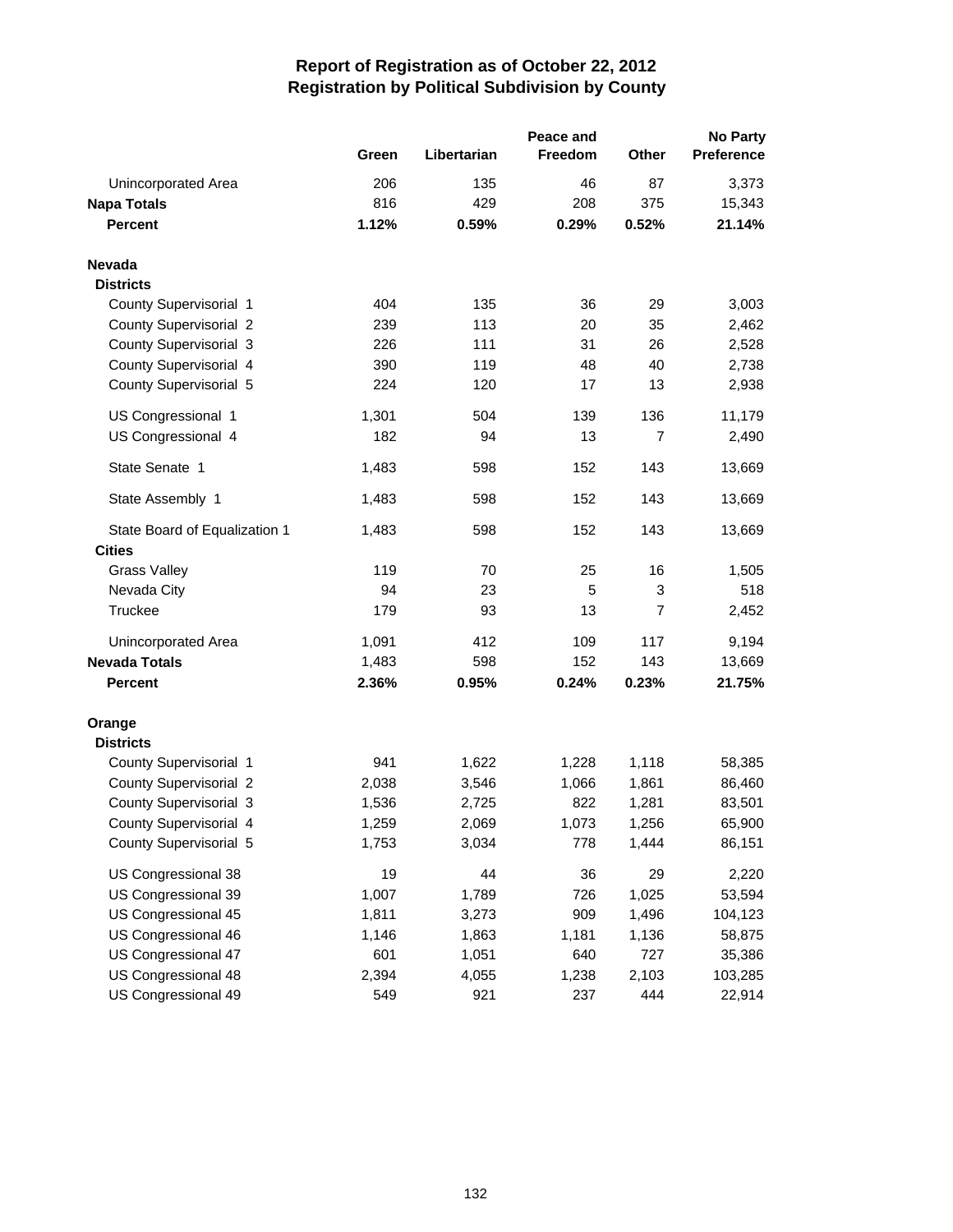|                               | <b>Total</b> |                   |            | American    | <b>Americans</b>          |
|-------------------------------|--------------|-------------------|------------|-------------|---------------------------|
|                               | Registered   | <b>Democratic</b> | Republican | Independent | <b>Elect</b>              |
| State Senate 29               | 358,952      | 120,416           | 143,501    | 9,275       | 42                        |
| State Senate 32               | 29,792       | 12,068            | 9,530      | 794         | 5                         |
| State Senate 34               | 409,668      | 155,007           | 147,021    | 9,679       | 100                       |
| State Senate 36               | 302,526      | 76,639            | 144,229    | 9,124       | 34                        |
| State Senate 37               | 582,063      | 167,561           | 249,030    | 16,040      | 59                        |
| State Assembly 55             | 132,258      | 37,405            | 62,735     | 3,577       | 10                        |
| State Assembly 65             | 233,384      | 84,299            | 83,791     | 5,994       | 33                        |
| State Assembly 68             | 268,110      | 76,424            | 119,066    | 7,006       | 28                        |
| State Assembly 69             | 165,054      | 81,355            | 43,176     | 3,148       | 58                        |
| State Assembly 72             | 271,109      | 85,394            | 111,943    | 7,131       | 46                        |
| State Assembly 73             | 302,526      | 76,639            | 144,229    | 9,124       | 34                        |
| State Assembly 74             | 310,560      | 90,175            | 128,371    | 8,932       | 31                        |
| State Board of Equalization 4 | 1,683,001    | 531,691           | 693,311    | 44,912      | 240                       |
| <b>Cities</b>                 |              |                   |            |             |                           |
| Aliso Viejo                   | 28,759       | 8,229             | 11,668     | 870         | 5                         |
| Anaheim                       | 151,671      | 56,908            | 55,113     | 3,846       | 20                        |
| <b>Brea</b>                   | 25,215       | 7,214             | 11,888     | 699         | $\overline{c}$            |
| <b>Buena Park</b>             | 40,330       | 15,650            | 13,439     | 1,070       | $\overline{5}$            |
| Costa Mesa                    | 60,575       | 18,243            | 23,302     | 2,137       | 16                        |
| Cypress                       | 29,214       | 9,667             | 11,590     | 700         | 5                         |
| Dana Point                    | 24,163       | 6,282             | 11,129     | 871         | $\sqrt{5}$                |
| Fountain Valley               | 37,107       | 10,470            | 16,798     | 910         | $\boldsymbol{2}$          |
| Fullerton                     | 75,502       | 24,540            | 29,210     | 1,920       | $\overline{5}$            |
| Garden Grove                  | 82,703       | 29,050            | 30,760     | 1,978       | 15                        |
| Huntington Beach              | 131,943      | 36,486            | 58,832     | 3,952       | 14                        |
| Irvine                        | 121,533      | 38,685            | 40,393     | 2,823       | 6                         |
| La Habra                      | 29,259       | 10,923            | 10,841     | 857         | 3                         |
| La Palma                      | 9,240        | 3,295             | 3,391      | 206         | $\pmb{0}$                 |
| Laguna Beach                  | 19,127       | 7,038             | 6,703      | 597         | $\boldsymbol{2}$          |
| Laguna Hills                  | 20,043       | 5,255             | 9,181      | 562         | $\ensuremath{\mathsf{3}}$ |
| Laguna Niguel                 | 43,721       | 11,561            | 20,316     | 1,293       | $\overline{7}$            |
| Laguna Woods                  | 14,973       | 5,746             | 6,023      | 391         | $\mathbf 0$               |
| Lake Forest                   | 46,604       | 12,592            | 21,401     | 1,441       | $\overline{c}$            |
| Los Alamitos                  | 7,129        | 2,371             | 2,915      | 216         | $\pmb{0}$                 |
| Mission Viejo                 | 63,792       | 16,797            | 30,705     | 1,801       | $\boldsymbol{2}$          |
| Newport Beach                 | 64,405       | 13,464            | 34,926     | 1,715       | 5                         |
| Orange                        | 74,246       | 22,230            | 32,927     | 2,103       | 15                        |
| Placentia                     | 29,134       | 8,671             | 12,978     | 793         | 3                         |
| Rancho Santa Margarita        | 29,665       | 7,159             | 14,527     | 853         | 0                         |
| San Clemente                  | 42,832       | 9,906             | 21,177     | 1,478       | 4                         |
| San Juan Capistrano           | 20,349       | 5,421             | 9,792      | 588         | 4                         |
| Santa Ana                     | 114,286      | 58,836            | 28,254     | 1,997       | 54                        |
| Seal Beach                    | 19,059       | 6,548             | 8,384      | 503         | 3                         |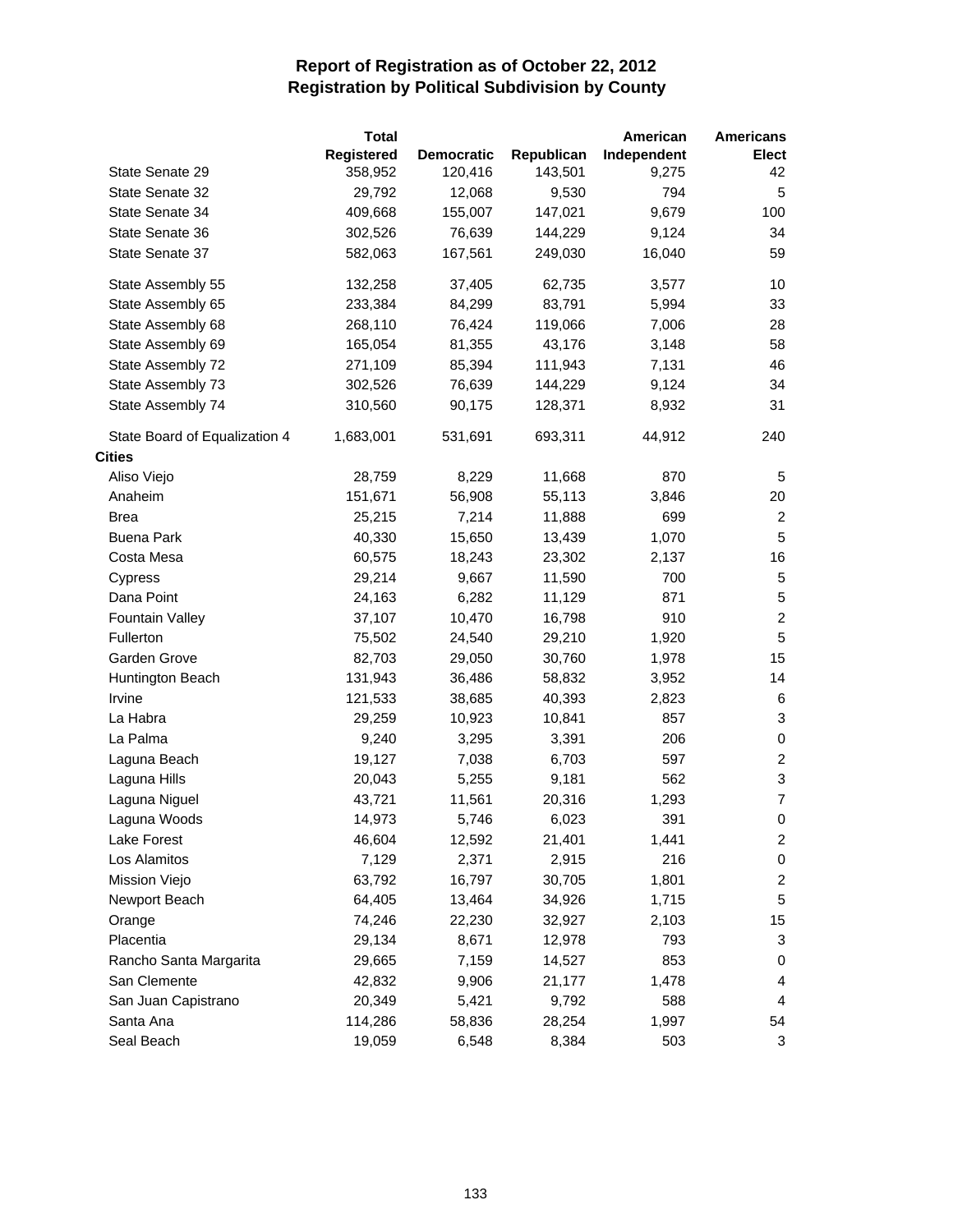|                               |       |             | Peace and |              | <b>No Party</b>   |
|-------------------------------|-------|-------------|-----------|--------------|-------------------|
|                               | Green | Libertarian | Freedom   | <b>Other</b> | <b>Preference</b> |
| State Senate 29               | 1,436 | 2,483       | 1,189     | 1,542        | 79,068            |
| State Senate 32               | 117   | 185         | 137       | 123          | 6,833             |
| State Senate 34               | 1,634 | 2,796       | 1,660     | 1,769        | 90,002            |
| State Senate 36               | 1,360 | 2,392       | 598       | 1,153        | 66,997            |
| State Senate 37               | 2,980 | 5,140       | 1,383     | 2,373        | 137,497           |
| State Assembly 55             | 465   | 894         | 317       | 497          | 26,358            |
| State Assembly 65             | 982   | 1,643       | 916       | 1,083        | 54,643            |
| State Assembly 68             | 1,088 | 2,183       | 646       | 1,017        | 60,652            |
| State Assembly 69             | 651   | 1,025       | 743       | 605          | 34,293            |
| State Assembly 72             | 1,104 | 1,929       | 1,021     | 1,260        | 61,281            |
| State Assembly 73             | 1,360 | 2,392       | 598       | 1,153        | 66,997            |
| State Assembly 74             | 1,877 | 2,930       | 726       | 1,345        | 76,173            |
| State Board of Equalization 4 | 7,527 | 12,996      | 4,967     | 6,960        | 380,397           |
| <b>Cities</b>                 |       |             |           |              |                   |
| Aliso Viejo                   | 126   | 248         | 54        | 101          | 7,458             |
| Anaheim                       | 596   | 963         | 557       | 653          | 33,015            |
| <b>Brea</b>                   | 80    | 167         | 46        | 88           | 5,031             |
| <b>Buena Park</b>             | 149   | 256         | 172       | 160          | 9,429             |
| Costa Mesa                    | 491   | 806         | 197       | 345          | 15,038            |
| Cypress                       | 114   | 202         | 91        | 127          | 6,718             |
| Dana Point                    | 157   | 226         | 59        | 122          | 5,312             |
| Fountain Valley               | 152   | 248         | 118       | 165          | 8,244             |
| Fullerton                     | 395   | 639         | 262       | 346          | 18,185            |
| Garden Grove                  | 275   | 538         | 376       | 396          | 19,315            |
| Huntington Beach              | 775   | 1,303       | 333       | 713          | 29,535            |
| Irvine                        | 613   | 884         | 278       | 365          | 37,486            |
| La Habra                      | 133   | 185         | 109       | 114          | 6,094             |
| La Palma                      | 19    | 44          | 36        | 29           | 2,220             |
| Laguna Beach                  | 177   | 184         | 55        | 86           | 4,285             |
| Laguna Hills                  | 95    | 157         | 45        | 82           | 4,663             |
| Laguna Niguel                 | 197   | 317         | 85        | 172          | 9,773             |
| Laguna Woods                  | 36    | 44          | 13        | 30           | 2,690             |
| Lake Forest                   | 177   | 391         | 99        | 158          | 10,343            |
| Los Alamitos                  | 36    | 52          | 29        | 36           | 1,474             |
| Mission Viejo                 | 249   | 426         | 130       | 242          | 13,440            |
| Newport Beach                 | 256   | 567         | 100       | 226          | 13,146            |
| Orange                        | 334   | 661         | 217       | 279          | 15,480            |
| Placentia                     | 104   | 225         | 79        | 124          | 6,157             |
| Rancho Santa Margarita        | 105   | 226         | 48        | 87           | 6,660             |
| San Clemente                  | 232   | 405         | 97        | 184          | 9,349             |
| San Juan Capistrano           | 106   | 171         | 57        | 90           | 4,120             |
| Santa Ana                     | 420   | 663         | 525       | 407          | 23,130            |
| Seal Beach                    | 94    | 117         | 30        | 60           | 3,320             |
|                               |       |             |           |              |                   |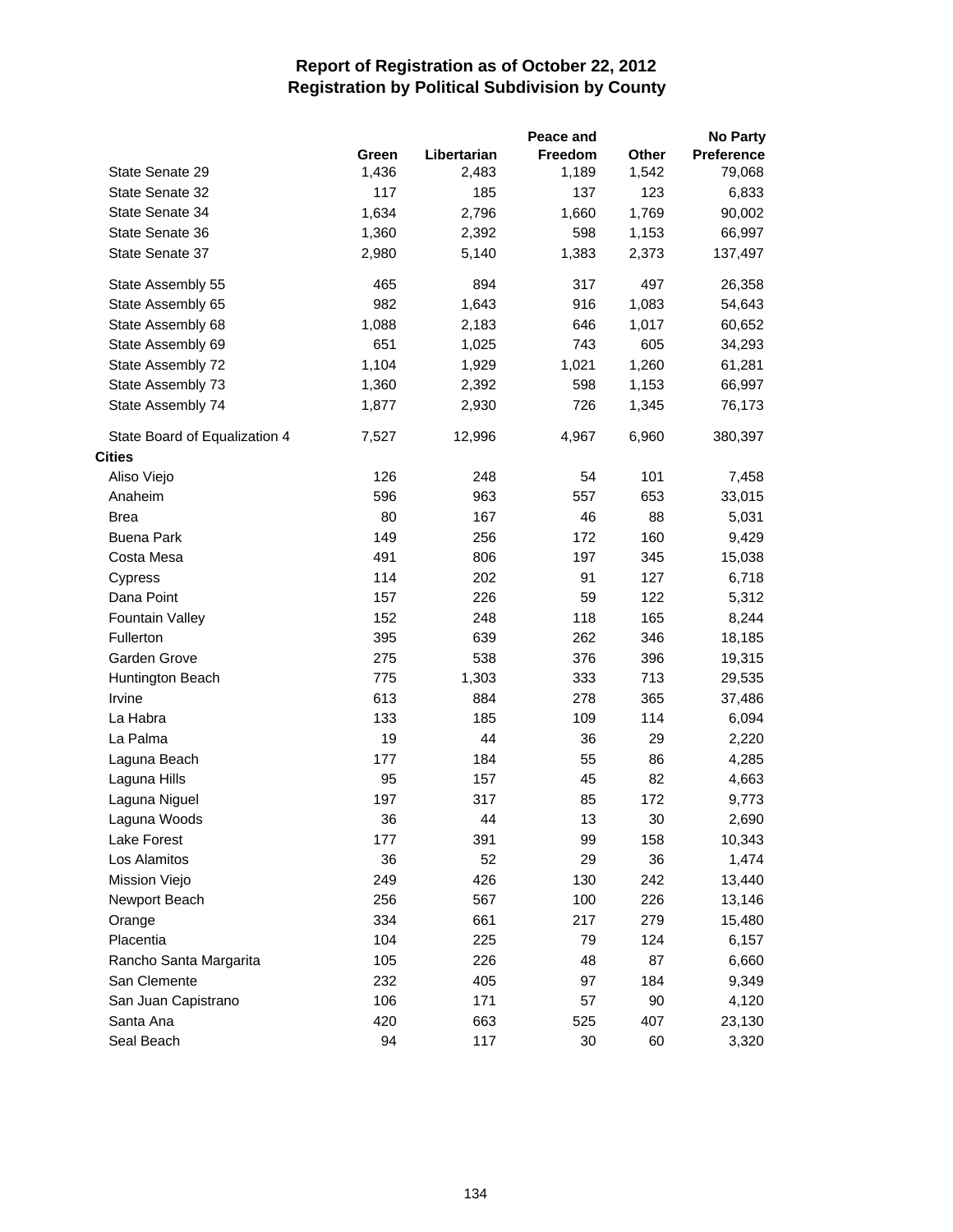|                               | <b>Total</b> |                   |            | American    | <b>Americans</b> |
|-------------------------------|--------------|-------------------|------------|-------------|------------------|
|                               | Registered   | <b>Democratic</b> | Republican | Independent | <b>Elect</b>     |
| Stanton                       | 15,519       | 6,233             | 4,990      | 403         | 5                |
| Tustin                        | 36,663       | 11,817            | 13,936     | 915         | 5                |
| Villa Park                    | 4,672        | 841               | 2,947      | 79          | 0                |
| Westminster                   | 48,630       | 15,031            | 19,235     | 1,294       | 11               |
| Yorba Linda                   | 45,494       | 9,787             | 25,308     | 1,166       | 2                |
| Unincorporated Area           | 75,444       | 18,745            | 38,332     | 1,885       | 10               |
| <b>Orange Totals</b>          | 1,683,001    | 531,691           | 693,311    | 44,912      | 240              |
| <b>Percent</b>                |              | 31.59%            | 41.19%     | 2.67%       | 0.01%            |
| <b>Placer</b>                 |              |                   |            |             |                  |
| <b>Districts</b>              |              |                   |            |             |                  |
| County Supervisorial 1        | 42,009       | 12,374            | 19,281     | 928         | 1                |
| County Supervisorial 2        | 39,498       | 10,866            | 19,626     | 868         | 3                |
| County Supervisorial 3        | 41,409       | 10,962            | 20,271     | 967         | 1                |
| County Supervisorial 4        | 43,937       | 11,774            | 21,779     | 859         | 1                |
| County Supervisorial 5        | 41,751       | 12,574            | 17,614     | 984         | 0                |
| US Congressional 1            | 27,838       | 7,610             | 13,329     | 681         | 0                |
| US Congressional 4            | 180,766      | 50,940            | 85,242     | 3,925       | 6                |
| State Senate 1                | 134,567      | 37,070            | 64,057     | 2,979       | 4                |
| State Senate 4                | 74,037       | 21,480            | 34,514     | 1,627       | $\overline{c}$   |
| State Assembly 1              | 34,495       | 10,340            | 14,558     | 852         | 0                |
| State Assembly 5              | 13,451       | 3,991             | 5,904      | 301         | $\mathbf 0$      |
| State Assembly 6              | 160,658      | 44,219            | 78,109     | 3,453       | 6                |
| State Board of Equalization 1 | 208,604      | 58,550            | 98,571     | 4,606       | 6                |
| <b>Cities</b>                 |              |                   |            |             |                  |
| Auburn                        | 8,620        | 2,669             | 3,601      | 181         | 0                |
| Colfax                        | 927          | 264               | 350        | 37          | 0                |
| Lincoln                       | 24,933       | 7,274             | 12,128     | 533         | 3                |
| Loomis                        | 4,255        | 1,007             | 2,201      | 90          | 0                |
| Rocklin                       | 32,755       | 8,720             | 15,748     | 764         | 1                |
| Roseville                     | 68,145       | 20,016            | 31,340     | 1,485       | 1                |
| <b>Unincorporated Area</b>    | 68,969       | 18,600            | 33,203     | 1,516       | 1                |
| <b>Placer Totals</b>          | 208,604      | 58,550            | 98,571     | 4,606       | 6                |
| Percent                       |              | 28.07%            | 47.25%     | 2.21%       | 0.00%            |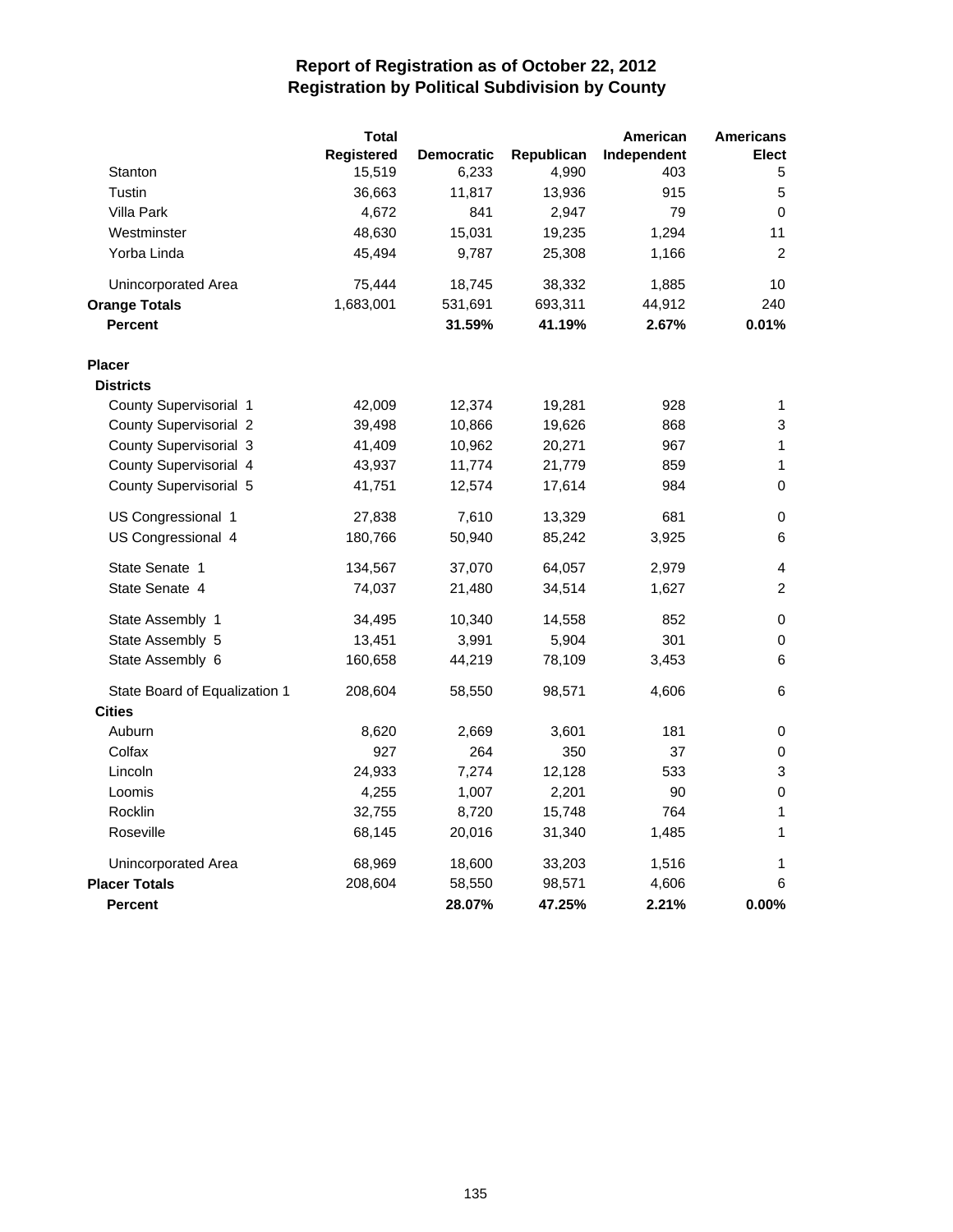|                               |       |             | Peace and      |              | <b>No Party</b> |
|-------------------------------|-------|-------------|----------------|--------------|-----------------|
|                               | Green | Libertarian | <b>Freedom</b> | <b>Other</b> | Preference      |
| Stanton                       | 60    | 103         | 75             | 112          | 3,538           |
| Tustin                        | 184   | 325         | 129            | 164          | 9,188           |
| <b>Villa Park</b>             | 15    | 30          | $\overline{c}$ | 12           | 746             |
| Westminster                   | 168   | 305         | 261            | 246          | 12,079          |
| Yorba Linda                   | 136   | 292         | 78             | 157          | 8,568           |
| Unincorporated Area           | 271   | 626         | 125            | 282          | 15,168          |
| <b>Orange Totals</b>          | 7,527 | 12,996      | 4,967          | 6,960        | 380,397         |
| <b>Percent</b>                | 0.45% | 0.77%       | 0.30%          | 0.41%        | 22.60%          |
| <b>Placer</b>                 |       |             |                |              |                 |
| <b>Districts</b>              |       |             |                |              |                 |
| County Supervisorial 1        | 157   | 402         | 64             | 57           | 8,745           |
| County Supervisorial 2        | 146   | 375         | 46             | 60           | 7,508           |
| County Supervisorial 3        | 261   | 527         | 80             | 71           | 8,269           |
| County Supervisorial 4        | 165   | 493         | 52             | 64           | 8,750           |
| County Supervisorial 5        | 411   | 425         | 127            | 142          | 9,474           |
| US Congressional 1            | 209   | 246         | 67             | 93           | 5,603           |
| US Congressional 4            | 931   | 1,976       | 302            | 301          | 37,143          |
| State Senate 1                | 867   | 1,462       | 266            | 294          | 27,568          |
| State Senate 4                | 273   | 760         | 103            | 100          | 15,178          |
| State Assembly 1              | 327   | 328         | 108            | 120          | 7,862           |
| State Assembly 5              | 131   | 165         | 30             | 35           | 2,894           |
| State Assembly 6              | 682   | 1,729       | 231            | 239          | 31,990          |
| State Board of Equalization 1 | 1,140 | 2,222       | 369            | 394          | 42,746          |
| <b>Cities</b>                 |       |             |                |              |                 |
| Auburn                        | 91    | 115         | 21             | 23           | 1,919           |
| Colfax                        | 14    | 11          | $\overline{2}$ | 3            | 246             |
| Lincoln                       | 60    | 173         | 32             | 36           | 4,694           |
| Loomis                        | 31    | 58          | 6              | 8            | 854             |
| Rocklin                       | 195   | 450         | 58             | 42           | 6,777           |
| Roseville                     | 255   | 719         | 95             | 90           | 14,144          |
| Unincorporated Area           | 494   | 696         | 155            | 192          | 14,112          |
| <b>Placer Totals</b>          | 1,140 | 2,222       | 369            | 394          | 42,746          |
| <b>Percent</b>                | 0.55% | 1.07%       | 0.18%          | 0.19%        | 20.49%          |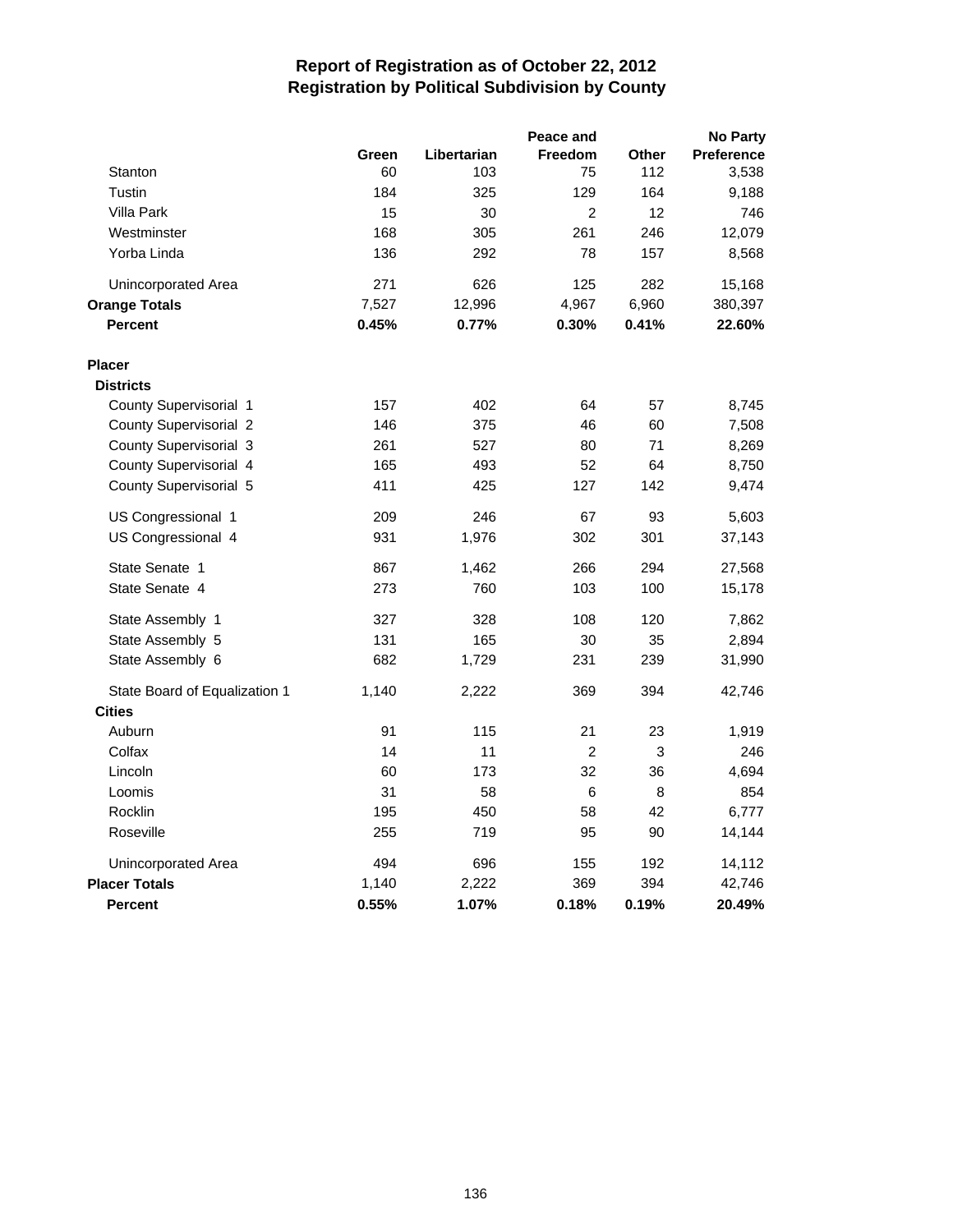|                               | <b>Total</b>      |                   |            | American    | <b>Americans</b> |
|-------------------------------|-------------------|-------------------|------------|-------------|------------------|
|                               | <b>Registered</b> | <b>Democratic</b> | Republican | Independent | <b>Elect</b>     |
| <b>Plumas</b>                 |                   |                   |            |             |                  |
| <b>Districts</b>              |                   |                   |            |             |                  |
| County Supervisorial 1        | 2,249             | 629               | 976        | 129         | 0                |
| County Supervisorial 2        | 2,691             | 949               | 964        | 127         | 0                |
| County Supervisorial 3        | 2,850             | 755               | 1,448      | 136         | $\overline{c}$   |
| County Supervisorial 4        | 2,521             | 879               | 940        | 123         | $\pmb{0}$        |
| County Supervisorial 5        | 2,918             | 929               | 1,302      | 134         | $\pmb{0}$        |
| US Congressional 1            | 13,229            | 4,141             | 5,630      | 649         | $\overline{c}$   |
| State Senate 1                | 13,229            | 4,141             | 5,630      | 649         | $\overline{2}$   |
| State Assembly 1              | 13,229            | 4,141             | 5,630      | 649         | $\overline{c}$   |
| State Board of Equalization 1 | 13,229            | 4,141             | 5,630      | 649         | $\overline{2}$   |
| <b>Cities</b>                 |                   |                   |            |             |                  |
| Portola                       | 1,061             | 350               | 350        | 70          | 0                |
| Unincorporated Area           | 12,168            | 3,791             | 5,280      | 579         | $\overline{c}$   |
| <b>Plumas Totals</b>          | 13,229            | 4,141             | 5,630      | 649         | $\overline{2}$   |
| <b>Percent</b>                |                   | 31.30%            | 42.56%     | 4.91%       | 0.02%            |
| <b>Riverside</b>              |                   |                   |            |             |                  |
| <b>Districts</b>              |                   |                   |            |             |                  |
| County Supervisorial 1        | 192,623           | 66,027            | 81,427     | 5,746       | 17               |
| County Supervisorial 2        | 177,097           | 62,767            | 72,843     | 4,753       | 8                |
| County Supervisorial 3        | 199,692           | 56,468            | 91,836     | 7,453       | $\overline{7}$   |
| County Supervisorial 4        | 177,815           | 75,835            | 65,076     | 4,593       | 5                |
| County Supervisorial 5        | 196,178           | 82,064            | 74,282     | 5,348       | 9                |
| US Congressional 36           | 292,936           | 114,406           | 114,288    | 8,969       | 9                |
| US Congressional 41           | 295,154           | 124,895           | 109,824    | 7,028       | 22               |
| US Congressional 42           | 317,130           | 94,366            | 143,050    | 10,421      | 14               |
| US Congressional 50           |                   |                   |            | 1,475       | 1                |
|                               | 38,185            | 9,494             | 18,302     |             |                  |
| State Senate 23               | 144,050           | 47,768            | 62,010     | 5,363       | 6                |
| State Senate 28               | 402,315           | 136,610           | 170,399    | 12,708      | 15               |
| State Senate 31               | 397,040           | 158,783           | 153,055    | 9,822       | 25               |
| State Assembly 42             | 161,236           | 57,902            | 66,836     | 5,266       | 4                |
| State Assembly 56             | 96,442            | 45,902            | 31,443     | 2,274       | 4                |
| State Assembly 60             | 186,140           | 66,142            | 76,211     | 5,091       | 10               |
| State Assembly 61             | 210,900           | 92,641            | 76,844     | 4,731       | 15               |
| State Assembly 67             | 211,900           | 61,092            | 96,910     | 7,590       | 11               |
| State Assembly 71             | 20,631            | 5,364             | 10,370     | 853         | 0                |
| State Assembly 75             | 56,156            | 14,118            | 26,850     | 2,088       | 2                |
| State Board of Equalization 4 | 943,405           | 343,161           | 385,464    | 27,893      | 46               |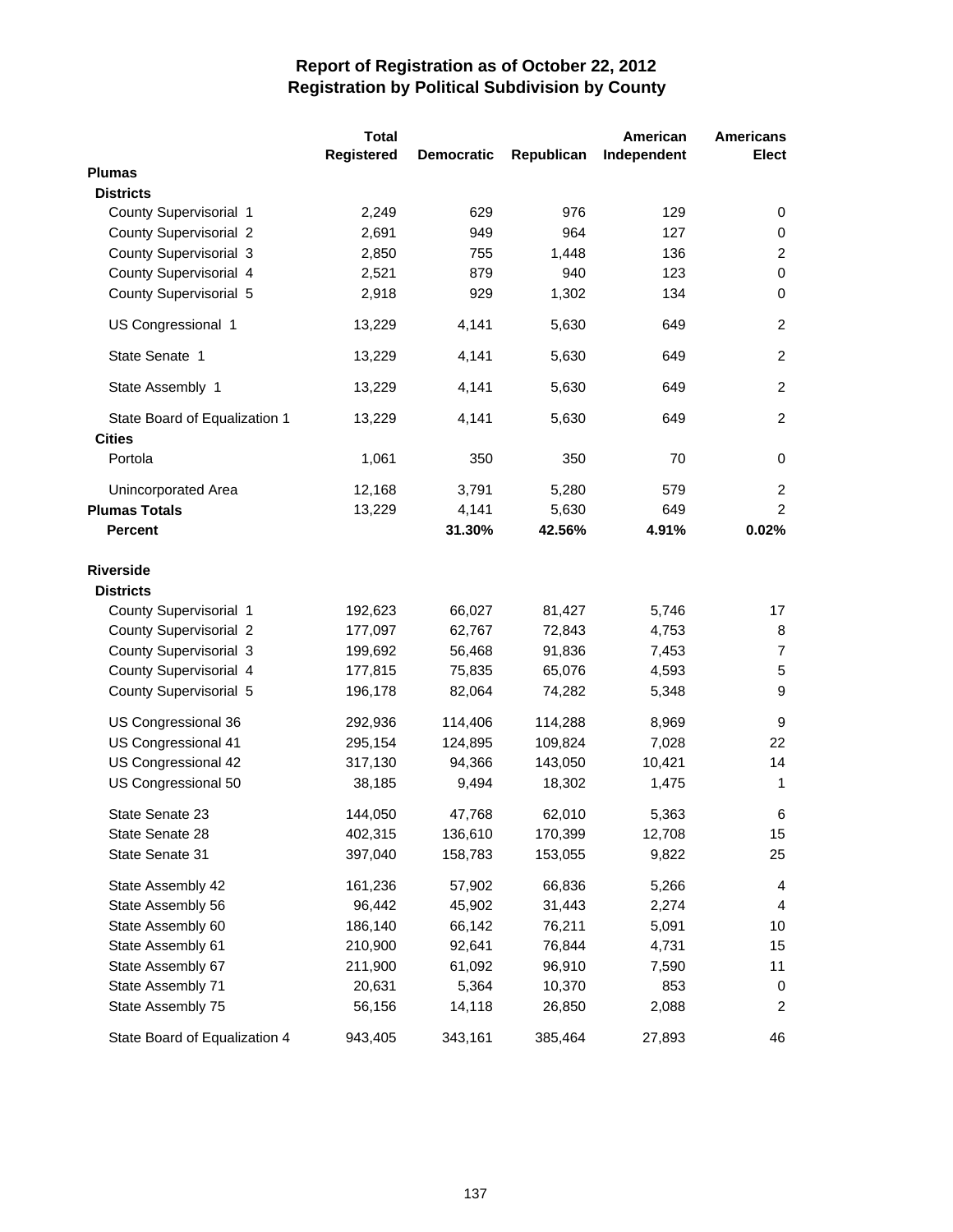|                                      |                |             | Peace and      |             | <b>No Party</b>   |
|--------------------------------------|----------------|-------------|----------------|-------------|-------------------|
|                                      | Green          | Libertarian | <b>Freedom</b> | Other       | <b>Preference</b> |
| <b>Plumas</b>                        |                |             |                |             |                   |
| <b>Districts</b>                     |                |             |                |             |                   |
| County Supervisorial 1               | 13             | 16          | 8              | 0           | 478               |
| <b>County Supervisorial 2</b>        | 29             | 27          | 11             | $\pmb{0}$   | 584               |
| County Supervisorial 3               | $\overline{7}$ | 24          | 5              | $\mathbf 0$ | 473               |
| County Supervisorial 4               | 30             | 12          | 13             | 0           | 524               |
| County Supervisorial 5               | 14             | 23          | 3              | 0           | 513               |
| US Congressional 1                   | 93             | 102         | 40             | $\pmb{0}$   | 2,572             |
| State Senate 1                       | 93             | 102         | 40             | 0           | 2,572             |
| State Assembly 1                     | 93             | 102         | 40             | 0           | 2,572             |
| State Board of Equalization 1        | 93             | 102         | 40             | $\mathbf 0$ | 2,572             |
| <b>Cities</b>                        |                |             |                |             |                   |
| Portola                              | 12             | 14          | $\overline{4}$ | $\mathbf 0$ | 261               |
| Unincorporated Area                  | 81             | 88          | 36             | 0           | 2,311             |
| <b>Plumas Totals</b>                 | 93             | 102         | 40             | $\Omega$    | 2,572             |
| <b>Percent</b>                       | 0.70%          | 0.77%       | 0.30%          | 0.00%       | 19.44%            |
| <b>Riverside</b><br><b>Districts</b> |                |             |                |             |                   |
| County Supervisorial 1               | 663            | 1,129       | 546            | 1,591       | 35,477            |
| <b>County Supervisorial 2</b>        | 566            | 1,033       | 513            | 1,314       | 33,300            |
| County Supervisorial 3               | 582            | 1,243       | 454            | 1,823       | 39,826            |
| County Supervisorial 4               | 408            | 748         | 330            | 1,302       | 29,518            |
| County Supervisorial 5               | 463            | 902         | 476            | 1,462       | 31,172            |
|                                      |                |             |                |             |                   |
| US Congressional 36                  | 771            | 1,422       | 650            | 2,306       | 50,115            |
| US Congressional 41                  | 927            | 1,473       | 898            | 2,158       | 47,929            |
| US Congressional 42                  | 884            | 1,912       | 714            | 2,663       | 63,106            |
| US Congressional 50                  | 100            | 248         | 57             | 365         | 8,143             |
| State Senate 23                      | 379            | 808         | 356            | 1,253       | 26,107            |
| State Senate 28                      | 1,129          | 2,202       | 820            | 3,374       | 75,058            |
| State Senate 31                      | 1,174          | 2,045       | 1,143          | 2,865       | 68,128            |
| State Assembly 42                    | 418            | 813         | 315            | 1,314       | 28,368            |
| State Assembly 56                    | 196            | 390         | 225            | 670         | 15,338            |
| State Assembly 60                    | 518            | 1,026       | 542            | 1,422       | 35,178            |
| State Assembly 61                    | 656            | 1,019       | 601            | 1,443       | 32,950            |
| State Assembly 67                    | 631            | 1,293       | 495            | 1,944       | 41,934            |
| State Assembly 71                    | 114            | 147         | 58             | 196         | 3,529             |
| State Assembly 75                    | 149            | 367         | 83             | 503         | 11,996            |
| State Board of Equalization 4        | 2,682          | 5,055       | 2,319          | 7,492       | 169,293           |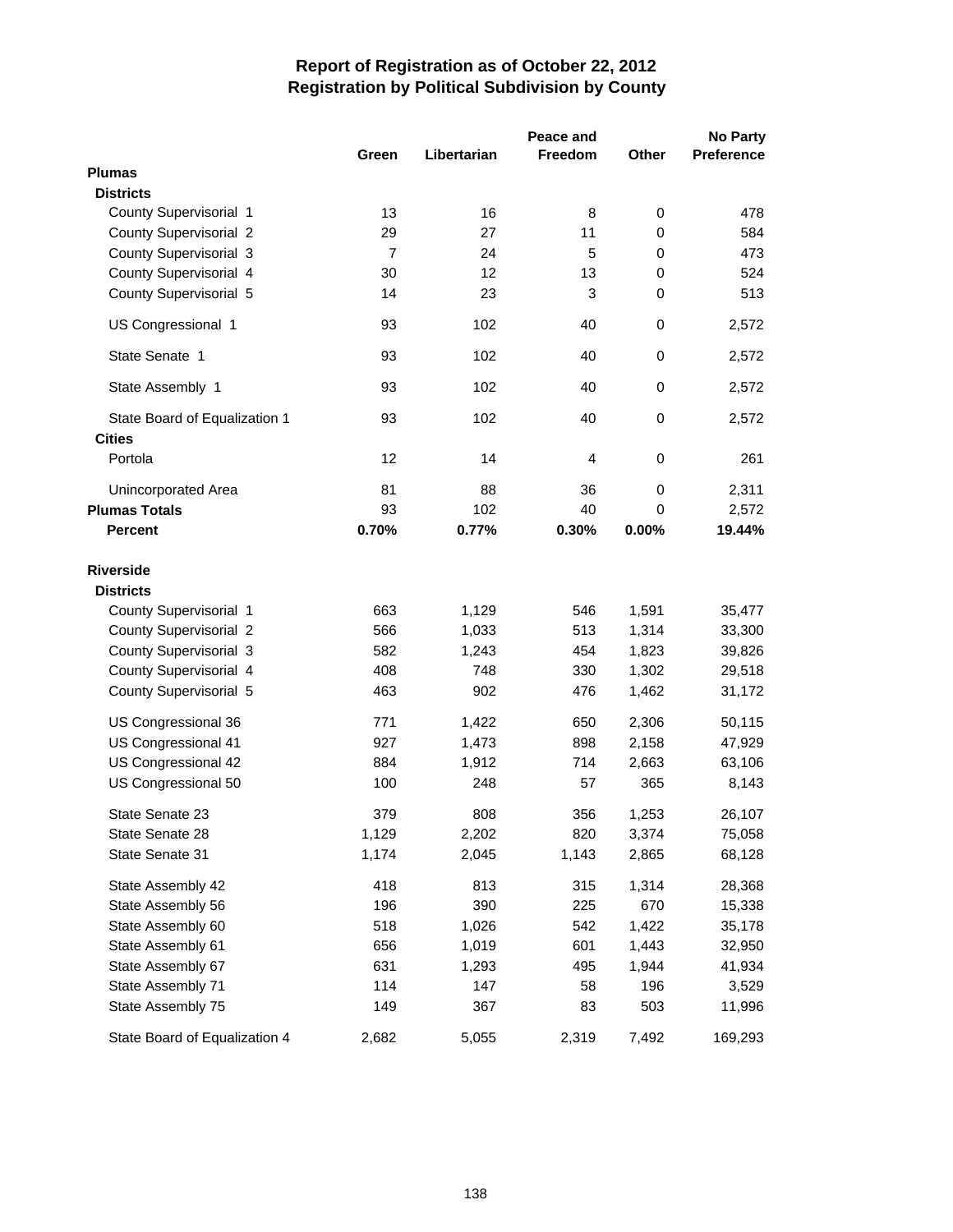|                         | <b>Total</b> |                   |            | American    | <b>Americans</b>          |
|-------------------------|--------------|-------------------|------------|-------------|---------------------------|
|                         | Registered   | <b>Democratic</b> | Republican | Independent | Elect                     |
| <b>Cities</b>           |              |                   |            |             |                           |
| Banning                 | 12,659       | 4,915             | 5,183      | 410         | 0                         |
| <b>Beaumont</b>         | 16,094       | 5,399             | 6,617      | 661         | 1                         |
| <b>Blythe</b>           | 4,864        | 1,948             | 1,762      | 192         | 1                         |
| Calimesa                | 4,297        | 1,246             | 2,105      | 179         | $\mathbf 0$               |
| Canyon Lake             | 6,213        | 1,227             | 3,582      | 253         | $\pmb{0}$                 |
| <b>Cathedral City</b>   | 19,535       | 9,134             | 6,298      | 450         | $\pmb{0}$                 |
| Coachella               | 9,795        | 7,142             | 1,274      | 93          | 1                         |
| Corona                  | 66,194       | 21,739            | 28,823     | 1,782       | $\mathbf{1}$              |
| Desert Hot Springs      | 9,262        | 4,070             | 3,060      | 293         | $\mathbf{1}$              |
| Eastvale                | 21,546       | 8,143             | 7,474      | 590         | $\boldsymbol{2}$          |
| Hemet                   | 35,194       | 11,908            | 15,041     | 1,305       | $\ensuremath{\mathsf{3}}$ |
| <b>Indian Wells</b>     | 3,011        | 571               | 1,885      | 79          | $\pmb{0}$                 |
| Indio                   | 29,625       | 14,179            | 9,814      | 658         | $\mathbf{1}$              |
| Jurupa Valley           | 33,678       | 13,406            | 12,690     | 862         | $\,0\,$                   |
| La Quinta               | 19,629       | 5,974             | 9,354      | 634         | 1                         |
| Lake Elsinore           | 19,050       | 6,409             | 7,059      | 694         | 4                         |
| Menifee                 | 38,995       | 12,115            | 17,355     | 1,480       | 1                         |
| Moreno Valley           | 85,356       | 40,669            | 29,379     | 1,713       | 5                         |
| Murrieta                | 48,587       | 12,321            | 23,429     | 1,753       | $\overline{c}$            |
| Norco                   | 12,273       | 3,091             | 6,467      | 385         | $\mathbf{1}$              |
| Palm Desert             | 25,044       | 7,888             | 11,538     | 742         | $\,0\,$                   |
| Palm Springs            | 24,274       | 12,407            | 6,551      | 664         | $\pmb{0}$                 |
| Perris                  | 24,588       | 13,194            | 7,123      | 408         | 1                         |
| Rancho Mirage           | 10,139       | 3,323             | 4,649      | 227         | $\mathbf 0$               |
| Riverside               | 136,040      | 51,952            | 54,007     | 3,647       | 14                        |
| San Jacinto             | 16,413       | 5,996             | 6,372      | 579         | 0                         |
| Temecula                | 47,372       | 11,936            | 22,639     | 1,805       | 1                         |
| Wildomar                | 14,897       | 3,970             | 6,820      | 574         | $\mathbf 0$               |
| Unincorporated Area     | 148,781      | 46,889            | 67,114     | 4,781       | 5                         |
| <b>Riverside Totals</b> | 943,405      | 343,161           | 385,464    | 27,893      | 46                        |
| <b>Percent</b>          |              | 36.37%            | 40.86%     | 2.96%       | 0.00%                     |
| Sacramento              |              |                   |            |             |                           |
| <b>Districts</b>        |              |                   |            |             |                           |
| County Supervisorial 1  | 130,582      | 66,681            | 28,729     | 3,409       | 5                         |
| County Supervisorial 2  | 126,698      | 67,625            | 30,038     | 3,044       | 4                         |
| County Supervisorial 3  | 150,482      | 63,824            | 54,527     | 4,092       | 3                         |
| County Supervisorial 4  | 142,364      | 46,332            | 60,935     | 4,822       | 5                         |
| County Supervisorial 5  | 148,773      | 62,498            | 51,459     | 4,342       | 8                         |
| US Congressional 3      | 15,415       | 5,286             | 6,236      | 555         | 1                         |
| US Congressional 6      | 298,659      | 151,297           | 73,574     | 7,846       | 10                        |
| US Congressional 7      | 373,566      | 146,491           | 141,176    | 10,904      | 14                        |
| US Congressional 9      | 11,259       | 3,886             | 4,702      | 404         | 0                         |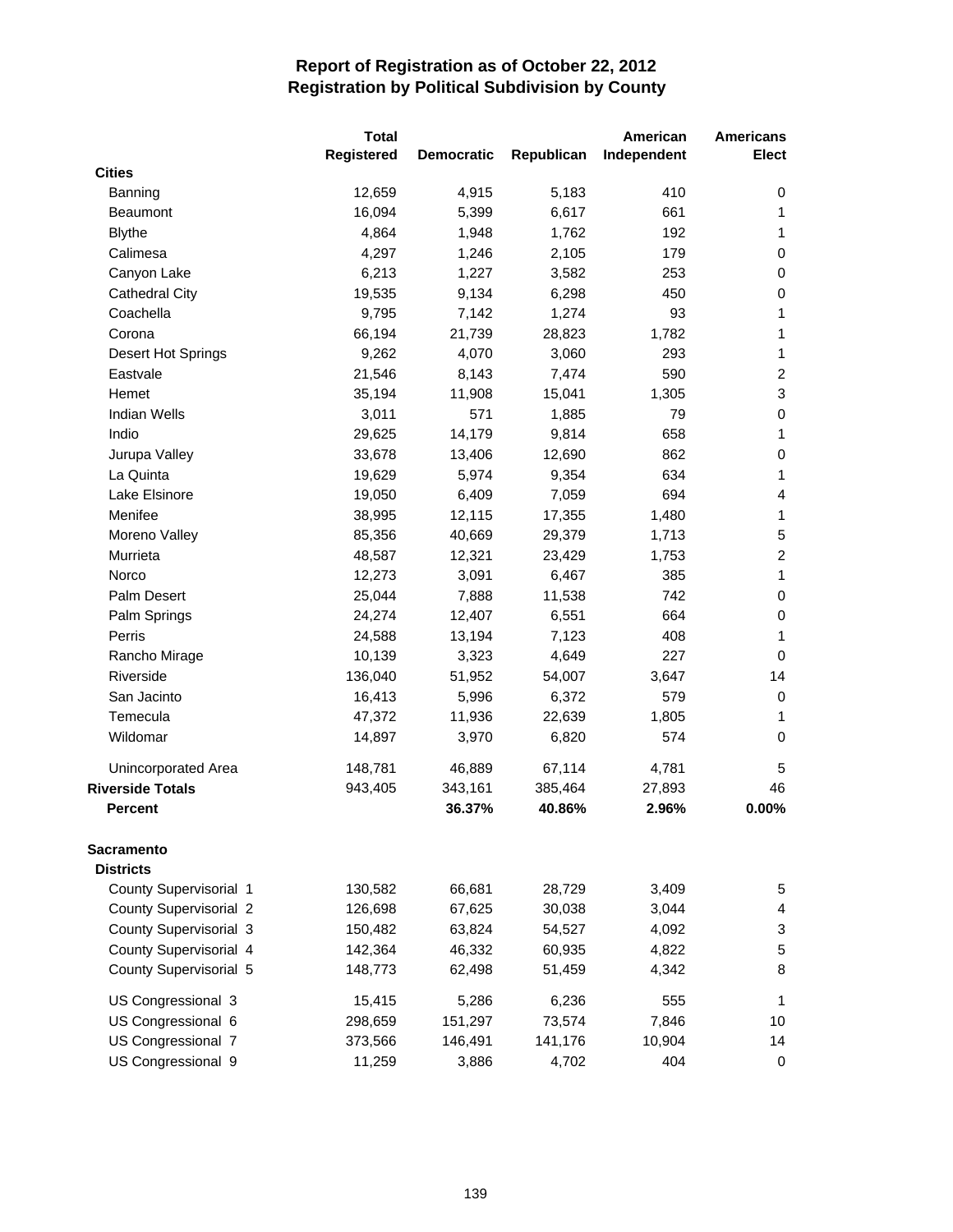|                         |                |             | Peace and      |       | <b>No Party</b>   |
|-------------------------|----------------|-------------|----------------|-------|-------------------|
|                         | Green          | Libertarian | <b>Freedom</b> | Other | <b>Preference</b> |
| <b>Cities</b>           |                |             |                |       |                   |
| Banning                 | 32             | 61          | 26             | 103   | 1,929             |
| <b>Beaumont</b>         | 46             | 90          | 27             | 154   | 3,099             |
| <b>Blythe</b>           | 11             | 30          | 8              | 27    | 885               |
| Calimesa                | 10             | 19          | 14             | 37    | 687               |
| Canyon Lake             | 20             | 30          | 12             | 54    | 1,035             |
| <b>Cathedral City</b>   | 46             | 62          | 55             | 129   | 3,361             |
| Coachella               | $\overline{7}$ | 20          | 22             | 39    | 1,197             |
| Corona                  | 188            | 373         | 162            | 465   | 12,661            |
| Desert Hot Springs      | 19             | 62          | 32             | 78    | 1,647             |
| Eastvale                | 27             | 103         | 46             | 141   | 5,020             |
| Hemet                   | 75             | 176         | 90             | 288   | 6,308             |
| <b>Indian Wells</b>     | 3              | 11          | 1              | 23    | 438               |
| Indio                   | 56             | 107         | 67             | 196   | 4,547             |
| Jurupa Valley           | 110            | 170         | 115            | 278   | 6,047             |
| La Quinta               | 33             | 85          | 32             | 162   | 3,354             |
| Lake Elsinore           | 69             | 143         | 54             | 180   | 4,438             |
| Menifee                 | 91             | 223         | 67             | 346   | 7,317             |
| Moreno Valley           | 182            | 334         | 223            | 535   | 12,316            |
| Murrieta                | 125            | 300         | 95             | 488   | 10,074            |
| Norco                   | 28             | 84          | 27             | 95    | 2,095             |
| Palm Desert             | 64             | 116         | 28             | 195   | 4,473             |
| Palm Springs            | 92             | 106         | 37             | 199   | 4,218             |
| Perris                  | 50             | 90          | 76             | 171   | 3,475             |
| Rancho Mirage           | 17             | 39          | 9              | 60    | 1,815             |
| Riverside               | 535            | 802         | 427            | 1,073 | 23,583            |
| San Jacinto             | 50             | 103         | 64             | 137   | 3,112             |
| Temecula                | 133            | 314         | 72             | 442   | 10,030            |
| Wildomar                | 64             | 106         | 51             | 163   | 3,149             |
| Unincorporated Area     | 499            | 896         | 380            | 1,234 | 26,983            |
| <b>Riverside Totals</b> | 2,682          | 5,055       | 2,319          | 7,492 | 169,293           |
| <b>Percent</b>          | 0.28%          | 0.54%       | 0.25%          | 0.79% | 17.94%            |
| <b>Sacramento</b>       |                |             |                |       |                   |
| <b>Districts</b>        |                |             |                |       |                   |
| County Supervisorial 1  | 1,261          | 839         | 659            | 249   | 28,750            |
| County Supervisorial 2  | 550            | 496         | 715            | 218   | 24,008            |
| County Supervisorial 3  | 872            | 883         | 416            | 316   | 25,549            |
| County Supervisorial 4  | 649            | 973         | 371            | 300   | 27,977            |
| County Supervisorial 5  | 568            | 819         | 432            | 254   | 28,393            |
| US Congressional 3      | 63             | 84          | 60             | 38    | 3,092             |
| US Congressional 6      | 2,084          | 1,678       | 1,479          | 551   | 60,140            |
| US Congressional 7      | 1,718          | 2,169       | 994            | 735   | 69,365            |
| US Congressional 9      | 35             | 79          | 60             | 13    | 2,080             |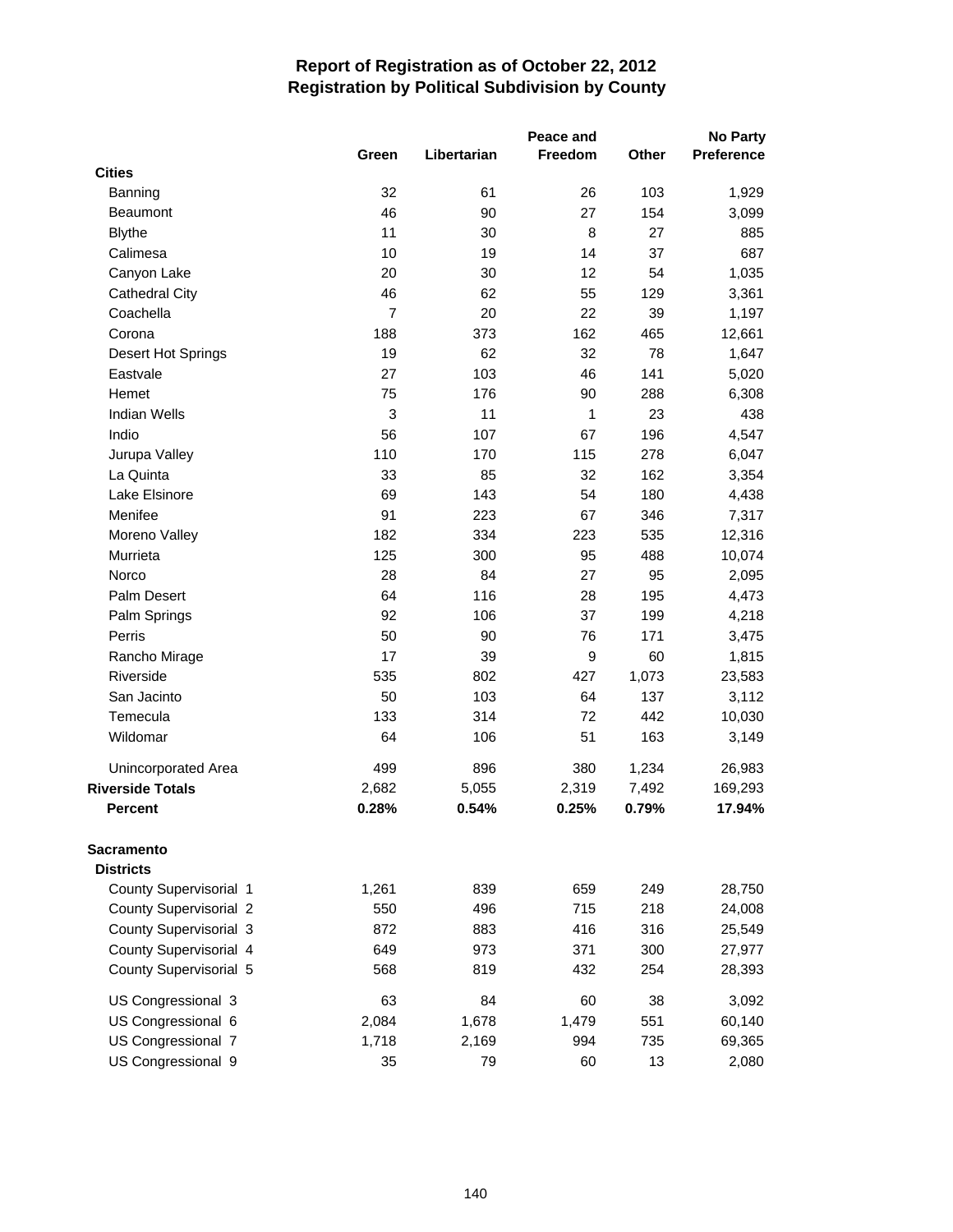|                               | <b>Total</b><br>Registered | <b>Democratic</b> | Republican | American<br>Independent | <b>Americans</b><br><b>Elect</b> |
|-------------------------------|----------------------------|-------------------|------------|-------------------------|----------------------------------|
| State Senate 1                | 82,080                     | 25,000            | 37,152     | 2,591                   | 1                                |
| State Senate 3                | 2,949                      | 1,073             | 1,199      | 112                     | 0                                |
| State Senate 4                | 152,641                    | 58,660            | 58,268     | 4,921                   | 8                                |
| State Senate 5                | 11,495                     | 3,975             | 4,802      | 411                     | $\pmb{0}$                        |
| State Senate 6                | 426,599                    | 210,384           | 114,183    | 11,010                  | 15                               |
| State Senate 8                | 23,135                     | 7,868             | 10,084     | 664                     | 1                                |
| State Assembly 6              | 76,200                     | 23,168            | 34,445     | 2,434                   | 1                                |
| State Assembly 7              | 190,666                    | 91,956            | 48,294     | 5,269                   | $\overline{7}$                   |
| State Assembly 8              | 244,595                    | 101,276           | 89,775     | 6,976                   | 11                               |
| State Assembly 9              | 185,572                    | 89,878            | 52,456     | 4,956                   | 6                                |
| State Assembly 11             | 1,866                      | 682               | 718        | 74                      | $\mathbf 0$                      |
| State Board of Equalization 1 | 698,899                    | 306,960           | 225,688    | 19,709                  | 25                               |
| <b>Cities</b>                 |                            |                   |            |                         |                                  |
| <b>Citrus Heights</b>         | 42,586                     | 14,728            | 17,759     | 1,561                   | 2                                |
| <b>Elk Grove</b>              | 77,925                     | 33,825            | 25,309     | 2,244                   | $\overline{c}$                   |
| Folsom                        | 36,458                     | 10,810            | 16,271     | 1,177                   | $\mathbf{1}$                     |
| Galt                          | 10,071                     | 3,568             | 4,085      | 367                     | $\mathbf 0$                      |
| Isleton                       | 336                        | 180               | 75         | 13                      | 0                                |
| Rancho Cordova                | 31,620                     | 13,765            | 10,600     | 877                     | 4                                |
| Sacramento                    | 220,060                    | 114,807           | 49,447     | 5,519                   | $\overline{7}$                   |
| Unincorporated Area           | 279,843                    | 115,277           | 102,142    | 7,951                   | 9                                |
| <b>Sacramento Totals</b>      | 698,899                    | 306,960           | 225,688    | 19,709                  | 25                               |
| <b>Percent</b>                |                            | 43.92%            | 32.29%     | 2.82%                   | 0.00%                            |
| <b>San Benito</b>             |                            |                   |            |                         |                                  |
| <b>Districts</b>              |                            |                   |            |                         |                                  |
| County Supervisorial 1        | 5,693                      | 2,405             | 1,889      | 131                     | 0                                |
| <b>County Supervisorial 2</b> | 5,562                      | 2,511             | 1,647      | 169                     | 0                                |
| County Supervisorial 3        | 4,629                      | 2,522             | 1,085      | 111                     | 0                                |
| County Supervisorial 4        | 6,388                      | 2,290             | 2,620      | 192                     | 1                                |
| County Supervisorial 5        | 4,308                      | 2,862             | 586        | 75                      | 0                                |
| US Congressional 20           | 26,580                     | 12,590            | 7,827      | 678                     | 1                                |
| State Senate 12               | 26,580                     | 12,590            | 7,827      | 678                     | 1                                |
| State Assembly 30             | 26,580                     | 12,590            | 7,827      | 678                     | 1                                |
| State Board of Equalization 2 | 26,580                     | 12,590            | 7,827      | 678                     | 1                                |
| <b>Cities</b>                 |                            |                   |            |                         |                                  |
| Hollister                     | 15,141                     | 8,115             | 3,522      | 366                     | 1                                |
| San Juan Bautista             | 963                        | 491               | 224        | 38                      | 0                                |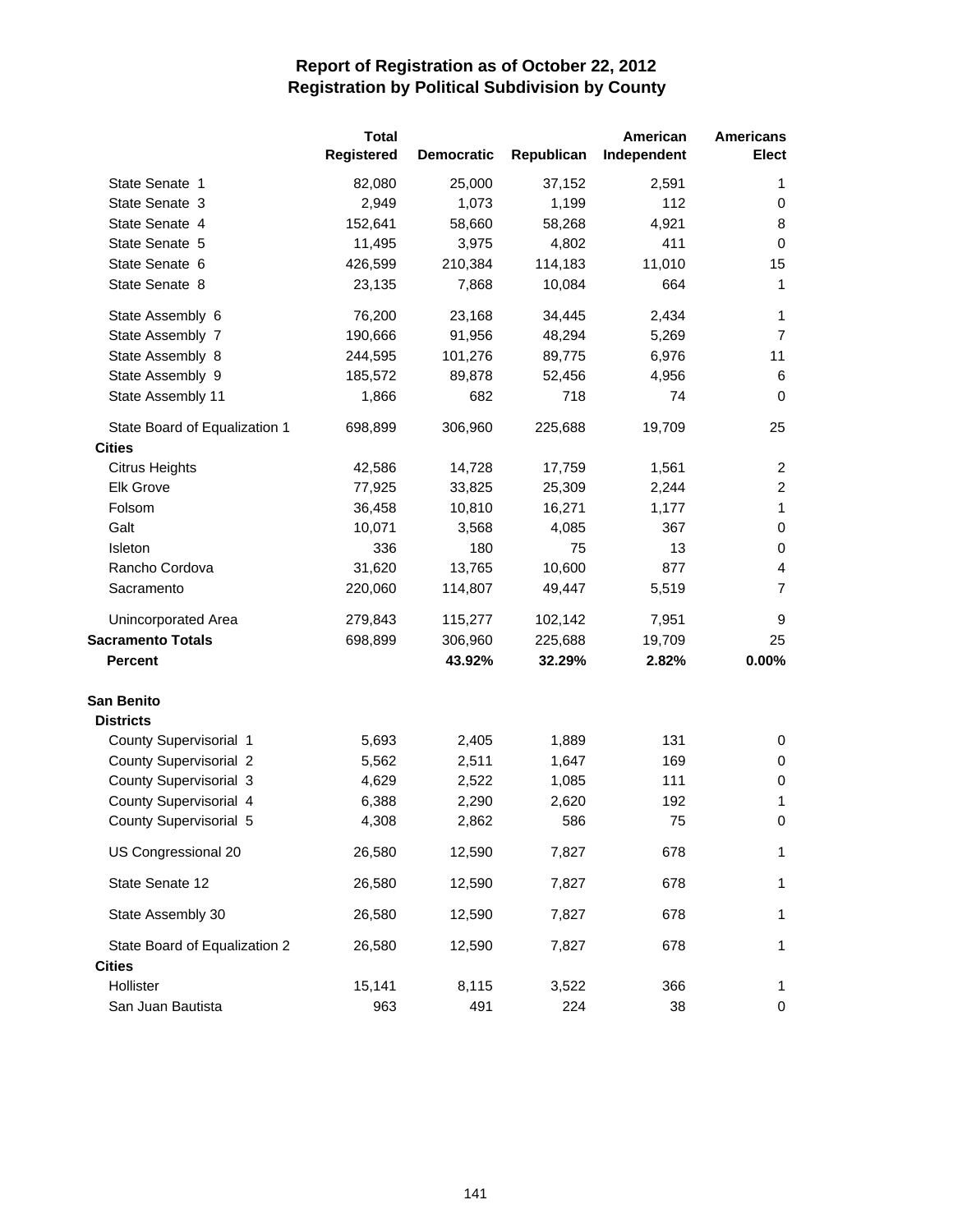|                               |       | Peace and   |         |                | <b>No Party</b>   |
|-------------------------------|-------|-------------|---------|----------------|-------------------|
|                               | Green | Libertarian | Freedom | Other          | <b>Preference</b> |
| State Senate 1                | 379   | 541         | 132     | 169            | 16,115            |
| State Senate 3                | 9     | 17          | 6       | 10             | 523               |
| State Senate 4                | 813   | 1,014       | 526     | 351            | 28,080            |
| State Senate 5                | 37    | 79          | 60      | 13             | 2,118             |
| State Senate 6                | 2,589 | 2,197       | 1,816   | 758            | 83,647            |
| State Senate 8                | 73    | 162         | 53      | 36             | 4,194             |
| State Assembly 6              | 362   | 513         | 126     | 160            | 14,991            |
| State Assembly 7              | 1,574 | 1,210       | 907     | 365            | 41,084            |
| State Assembly 8              | 1,262 | 1,486       | 763     | 515            | 42,531            |
| State Assembly 9              | 696   | 787         | 793     | 292            | 35,708            |
| State Assembly 11             | 6     | 14          | 4       | 5              | 363               |
| State Board of Equalization 1 | 3,900 | 4,010       | 2,593   | 1,337          | 134,677           |
| <b>Cities</b>                 |       |             |         |                |                   |
| <b>Citrus Heights</b>         | 246   | 308         | 154     | 105            | 7,723             |
| <b>Elk Grove</b>              | 260   | 339         | 180     | 117            | 15,649            |
| Folsom                        | 127   | 241         | 50      | 50             | 7,731             |
| Galt                          | 29    | 65          | 58      | 10             | 1,889             |
| <b>Isleton</b>                | 1     | 0           | 0       | $\mathbf 0$    | 67                |
| Rancho Cordova                | 150   | 235         | 105     | 72             | 5,812             |
| Sacramento                    | 1,725 | 1,213       | 1,113   | 395            | 45,834            |
| Unincorporated Area           | 1,362 | 1,609       | 933     | 588            | 49,972            |
| <b>Sacramento Totals</b>      | 3,900 | 4,010       | 2,593   | 1,337          | 134,677           |
| <b>Percent</b>                | 0.56% | 0.57%       | 0.37%   | 0.19%          | 19.27%            |
| <b>San Benito</b>             |       |             |         |                |                   |
| <b>Districts</b>              |       |             |         |                |                   |
| County Supervisorial 1        | 30    | 34          | 19      | 12             | 1,173             |
| <b>County Supervisorial 2</b> | 55    | 39          | 15      | 6              | 1,120             |
| County Supervisorial 3        | 11    | 18          | 10      | 10             | 862               |
| County Supervisorial 4        | 30    | 36          | 11      | 10             | 1,198             |
| County Supervisorial 5        | 18    | 12          | 15      | $\overline{7}$ | 733               |
| US Congressional 20           | 144   | 139         | 70      | 45             | 5,086             |
| State Senate 12               | 144   | 139         | 70      | 45             | 5,086             |
| State Assembly 30             | 144   | 139         | 70      | 45             | 5,086             |
| State Board of Equalization 2 | 144   | 139         | 70      | 45             | 5,086             |
| <b>Cities</b>                 |       |             |         |                |                   |
| Hollister                     | 70    | 70          | 44      | 29             | 2,924             |
| San Juan Bautista             | 6     | 6           | 3       | 1              | 194               |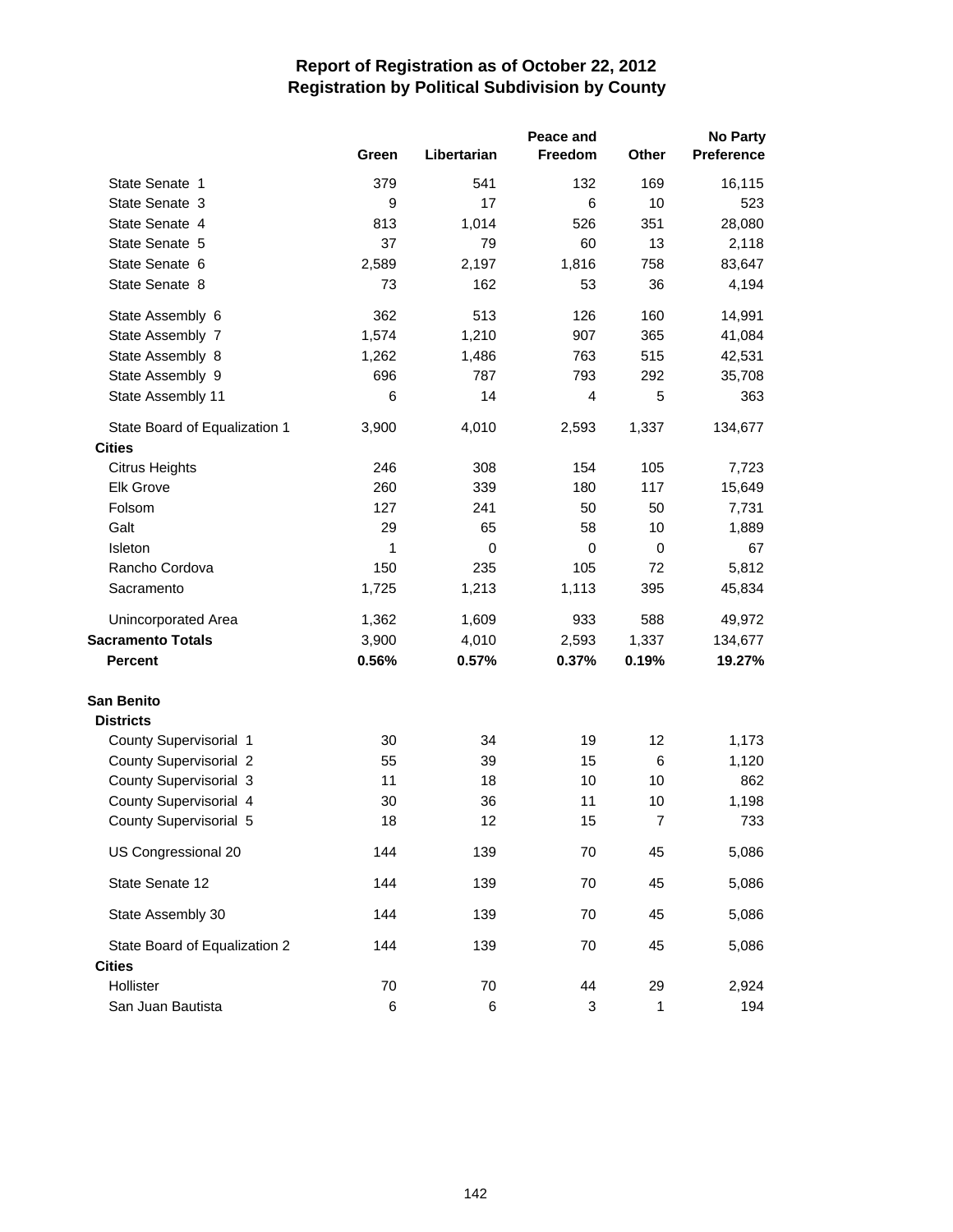|                               | <b>Total</b> |                   |            | American    | <b>Americans</b> |
|-------------------------------|--------------|-------------------|------------|-------------|------------------|
|                               | Registered   | <b>Democratic</b> | Republican | Independent | Elect            |
| Unincorporated Area           | 10,476       | 3,984             | 4,081      | 274         | 0                |
| <b>San Benito Totals</b>      | 26,580       | 12,590            | 7,827      | 678         | 1                |
| <b>Percent</b>                |              | 47.37%            | 29.45%     | 2.55%       | 0.00%            |
| San Bernardino                |              |                   |            |             |                  |
| <b>Districts</b>              |              |                   |            |             |                  |
| County Supervisorial 1        | 165,133      | 56,151            | 65,360     | 7,897       | 4                |
| <b>County Supervisorial 2</b> | 190,061      | 71,778            | 71,322     | 5,916       | 20               |
| County Supervisorial 3        | 190,605      | 64,456            | 77,961     | 7,539       | $\overline{c}$   |
| County Supervisorial 4        | 159,355      | 65,676            | 53,543     | 4,444       | $\overline{7}$   |
| County Supervisorial 5        | 146,427      | 72,015            | 38,980     | 4,237       | 23               |
| US Congressional 8            | 286,793      | 93,267            | 118,462    | 13,285      | 6                |
| US Congressional 27           | 22,374       | 6,616             | 10,867     | 595         | 1                |
| US Congressional 31           | 307,575      | 125,881           | 106,820    | 9,774       | 21               |
| US Congressional 35           | 195,922      | 91,908            | 55,050     | 5,306       | 24               |
| US Congressional 39           | 38,917       | 12,404            | 15,967     | 1,073       | 4                |
| State Senate 16               | 56,532       | 17,419            | 22,832     | 2,992       | 0                |
| State Senate 20               | 286,729      | 136,261           | 79,979     | 7,872       | 36               |
| State Senate 21               | 134,450      | 47,900            | 51,244     | 6,209       | 3                |
| State Senate 23               | 295,070      | 102,400           | 120,401    | 10,697      | 11               |
| State Senate 25               | 40,202       | 13,793            | 16,882     | 1,202       | $\overline{c}$   |
| State Senate 29               | 38,598       | 12,303            | 15,828     | 1,061       | 4                |
| State Assembly 33             | 195,548      | 65,362            | 78,516     | 9,304       | 4                |
| State Assembly 36             | 9,469        | 2,360             | 4,629      | 502         | 1                |
| State Assembly 40             | 211,040      | 80,297            | 78,832     | 7,049       | 9                |
| State Assembly 41             | 54,040       | 17,496            | 24,009     | 1,624       | $\overline{c}$   |
| State Assembly 42             | 56,157       | 15,997            | 25,373     | 2,621       | $\mathbf 0$      |
| State Assembly 47             | 171,891      | 84,623            | 44,861     | 4,738       | 34               |
| State Assembly 52             | 114,838      | 51,638            | 35,118     | 3,134       | $\overline{c}$   |
| State Assembly 55             | 38,598       | 12,303            | 15,828     | 1,061       | $\overline{4}$   |
| State Board of Equalization 1 | 448,639      | 163,530           | 171,730    | 17,113      | 14               |
| State Board of Equalization 3 | 38,598       | 12,303            | 15,828     | 1,061       | 4                |
| State Board of Equalization 4 | 364,344      | 154,243           | 119,608    | 11,859      | 38               |
| <b>Cities</b>                 |              |                   |            |             |                  |
| Adelanto                      | 8,875        | 4,292             | 1,987      | 443         | 0                |
| Apple Valley                  | 35,317       | 10,207            | 16,416     | 1,777       | 1                |
| <b>Barstow</b>                | 8,418        | 3,499             | 2,485      | 395         | 0                |
| <b>Big Bear Lake</b>          | 2,928        | 693               | 1,535      | 124         | 0                |
| Chino                         | 31,922       | 12,459            | 11,955     | 910         | 0                |
| Chino Hills                   | 38,598       | 12,303            | 15,828     | 1,061       | 4                |
| Colton                        | 20,051       | 9,969             | 5,188      | 615         | 6                |
| Fontana                       | 70,526       | 34,180            | 18,086     | 1,923       | 20               |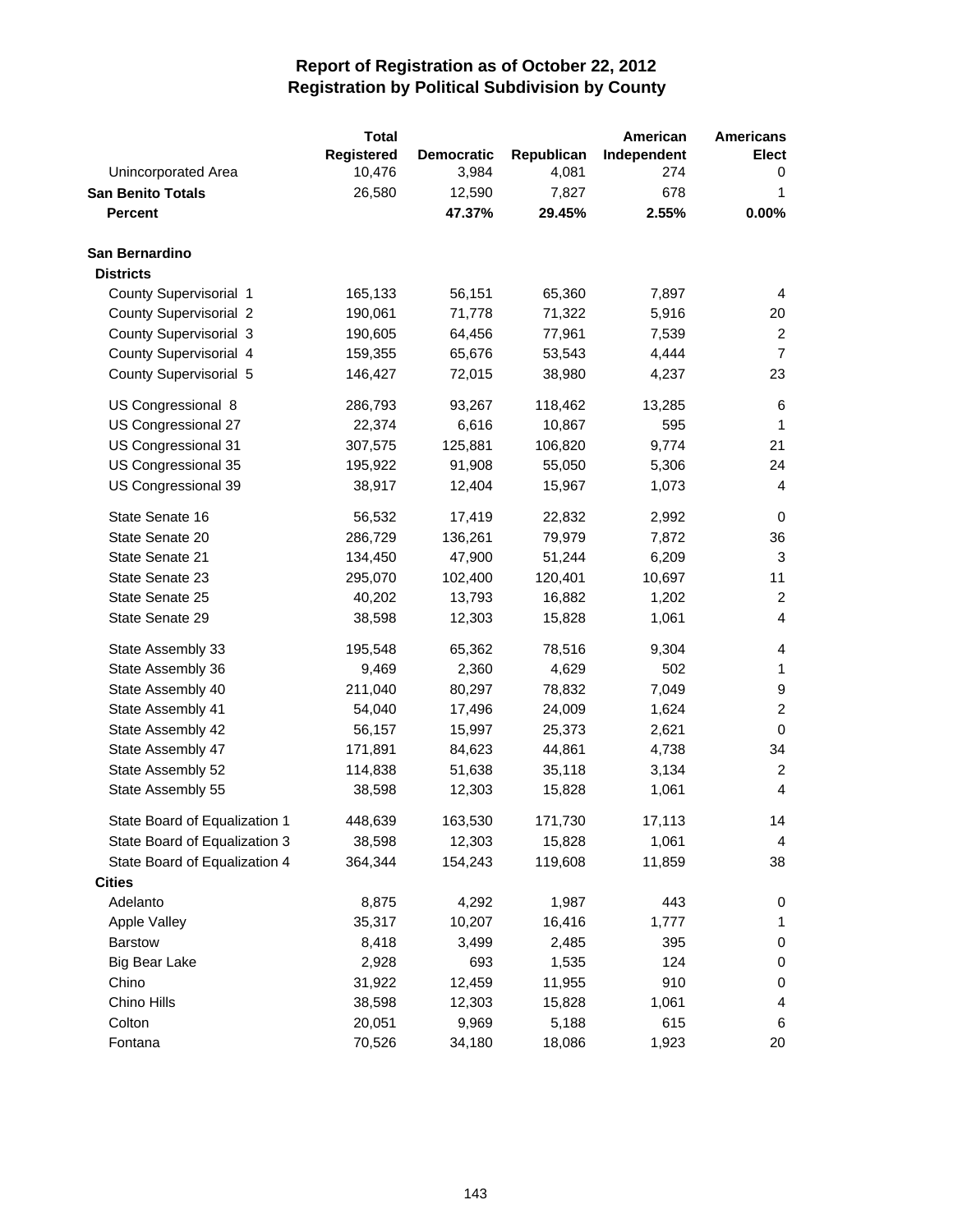|                               |       |             | Peace and |       | <b>No Party</b>   |
|-------------------------------|-------|-------------|-----------|-------|-------------------|
|                               | Green | Libertarian | Freedom   | Other | <b>Preference</b> |
| Unincorporated Area           | 68    | 63          | 23        | 15    | 1,968             |
| <b>San Benito Totals</b>      | 144   | 139         | 70        | 45    | 5,086             |
| <b>Percent</b>                | 0.54% | 0.52%       | 0.26%     | 0.17% | 19.13%            |
| San Bernardino                |       |             |           |       |                   |
| <b>Districts</b>              |       |             |           |       |                   |
| County Supervisorial 1        | 520   | 1,091       | 544       | 473   | 33,093            |
| <b>County Supervisorial 2</b> | 760   | 1,008       | 624       | 323   | 38,310            |
| County Supervisorial 3        | 839   | 1,255       | 580       | 498   | 37,475            |
| County Supervisorial 4        | 538   | 838         | 581       | 259   | 33,469            |
| County Supervisorial 5        | 447   | 625         | 738       | 343   | 29,019            |
| US Congressional 8            | 1,146 | 2,006       | 899       | 821   | 56,901            |
| US Congressional 27           | 86    | 116         | 45        | 35    | 4,013             |
| US Congressional 31           | 1,113 | 1,567       | 1,094     | 620   | 60,685            |
| US Congressional 35           | 655   | 921         | 936       | 349   | 40,773            |
| US Congressional 39           | 104   | 207         | 93        | 71    | 8,994             |
| State Senate 16               | 267   | 450         | 187       | 185   | 12,200            |
| State Senate 20               | 898   | 1,300       | 1,347     | 535   | 58,501            |
| State Senate 21               | 391   | 807         | 454       | 361   | 27,081            |
| State Senate 23               | 1,250 | 1,823       | 882       | 678   | 56,928            |
| State Senate 25               | 195   | 230         | 104       | 66    | 7,728             |
| State Senate 29               | 103   | 207         | 93        | 71    | 8,928             |
| State Assembly 33             | 723   | 1,312       | 656       | 537   | 39,134            |
| State Assembly 36             | 53    | 100         | 17        | 37    | 1,770             |
| State Assembly 40             | 809   | 1,133       | 673       | 424   | 41,814            |
| State Assembly 41             | 244   | 314         | 133       | 98    | 10,120            |
| State Assembly 42             | 274   | 451         | 148       | 194   | 11,099            |
| State Assembly 47             | 519   | 725         | 857       | 350   | 35,184            |
| State Assembly 52             | 379   | 575         | 490       | 185   | 23,317            |
| State Assembly 55             | 103   | 207         | 93        | 71    | 8,928             |
| State Board of Equalization 1 | 1,684 | 2,700       | 1,472     | 979   | 89,417            |
| State Board of Equalization 3 | 103   | 207         | 93        | 71    | 8,928             |
| State Board of Equalization 4 | 1,317 | 1,910       | 1,502     | 846   | 73,021            |
| <b>Cities</b>                 |       |             |           |       |                   |
| Adelanto                      | 24    | 43          | 37        | 15    | 2,034             |
| Apple Valley                  | 104   | 202         | 90        | 85    | 6,435             |
| <b>Barstow</b>                | 28    | 22          | 31        | 31    | 1,927             |
| <b>Big Bear Lake</b>          | 11    | 33          | 4         | 8     | 520               |
| Chino                         | 99    | 140         | 83        | 54    | 6,222             |
| Chino Hills                   | 103   | 207         | 93        | 71    | 8,928             |
| Colton                        | 68    | 100         | 73        | 40    | 3,992             |
| Fontana                       | 238   | 285         | 334       | 133   | 15,327            |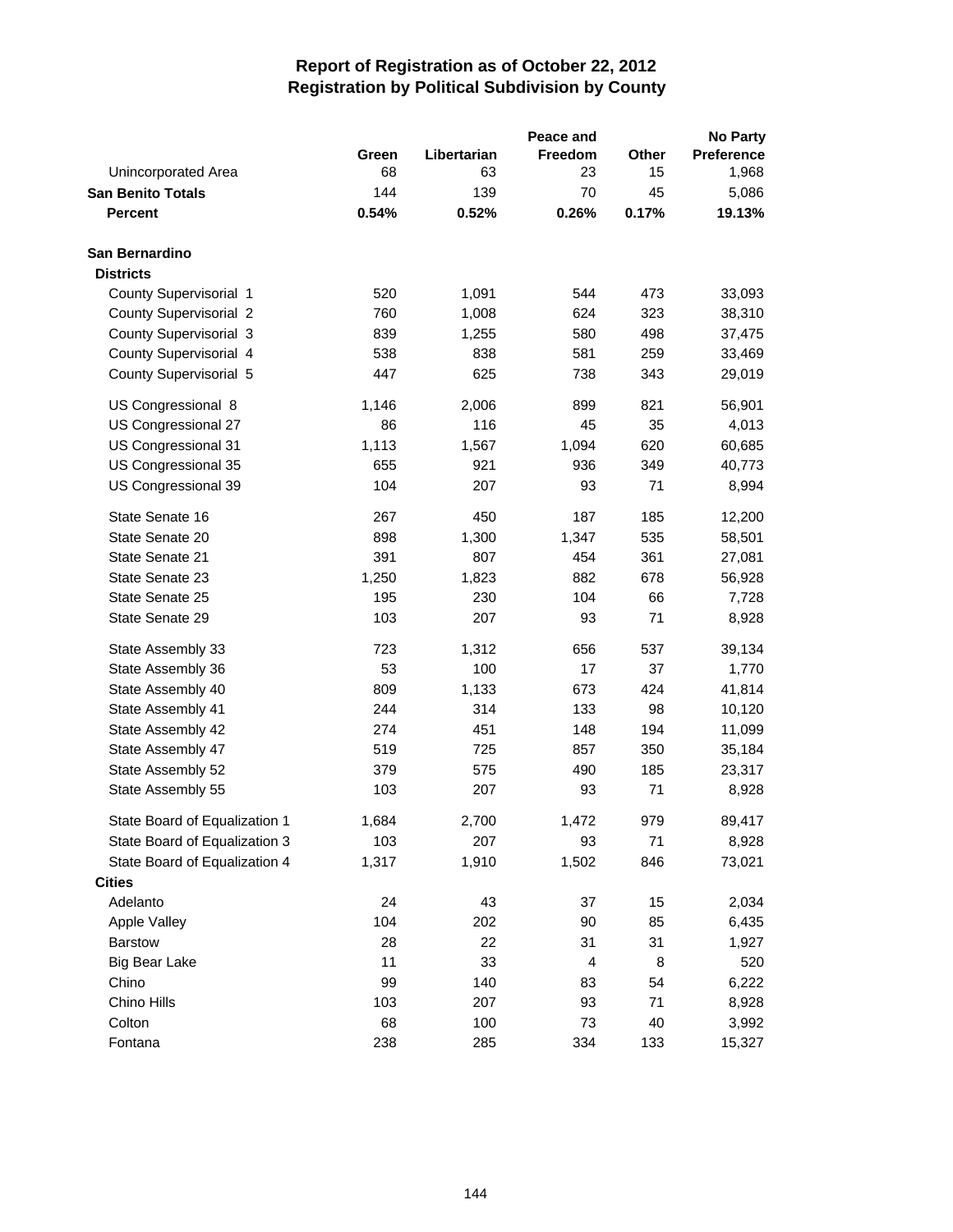|                               | <b>Total</b> |                   |            | American    | <b>Americans</b> |
|-------------------------------|--------------|-------------------|------------|-------------|------------------|
|                               | Registered   | <b>Democratic</b> | Republican | Independent | <b>Elect</b>     |
| <b>Grand Terrace</b>          | 6,565        | 2,408             | 2,607      | 214         | 0                |
| Hesperia                      | 36,105       | 12,246            | 13,987     | 1,649       | 0                |
| Highland                      | 23,749       | 9,092             | 8,976      | 770         | $\mathbf 0$      |
| Loma Linda                    | 10,498       | 3,437             | 3,869      | 359         | 0                |
| Montclair                     | 12,715       | 6,351             | 3,081      | 331         | $\overline{c}$   |
| Needles                       | 1,893        | 774               | 552        | 111         | $\mathbf 0$      |
| Ontario                       | 58,920       | 27,421            | 17,174     | 1,618       | $\mathbf 0$      |
| Rancho Cucamonga              | 86,073       | 30,472            | 34,414     | 2,766       | 4                |
| Redlands                      | 38,417       | 12,959            | 16,524     | 1,348       | $\overline{c}$   |
| Rialto                        | 38,494       | 19,858            | 9,456      | 1,036       | 5                |
| San Bernardino                | 75,585       | 34,875            | 22,937     | 2,309       | 3                |
| <b>Twenty-nine Palms</b>      | 5,607        | 1,532             | 2,316      | 257         | $\mathbf 0$      |
| Upland                        | 37,715       | 13,203            | 15,588     | 1,135       | $\overline{c}$   |
| Victorville                   | 41,478       | 17,739            | 12,652     | 1,750       | $\overline{c}$   |
| Yucaipa                       | 27,145       | 7,501             | 13,321     | 1,137       | $\mathbf 0$      |
| <b>Yucca Valley</b>           | 9,743        | 2,740             | 4,442      | 472         | $\mathbf 0$      |
| Unincorporated Area           | 124,244      | 39,866            | 51,790     | 5,523       | 5                |
| <b>San Bernardino Totals</b>  | 851,581      | 330,076           | 307,166    | 30,033      | 56               |
| <b>Percent</b>                |              | 38.76%            | 36.07%     | 3.53%       | 0.01%            |
| San Diego<br><b>Districts</b> |              |                   |            |             |                  |
| County Supervisorial 1        | 250,338      | 109,546           | 64,205     | 6,632       | 16               |
| County Supervisorial 2        | 341,749      | 107,653           | 138,402    | 12,560      | 16               |
| County Supervisorial 3        | 325,992      | 101,874           | 120,048    | 10,048      | 16               |
| County Supervisorial 4        | 341,473      | 147,730           | 80,117     | 11,242      | 19               |
| County Supervisorial 5        | 303,541      | 85,128            | 129,813    | 10,960      | 20               |
| US Congressional 49           | 275,327      | 83,817            | 107,069    | 9,488       | 19               |
| US Congressional 50           | 314,103      | 82,003            | 144,648    | 12,010      | 17               |
| US Congressional 51           | 196,527      | 96,515            | 38,864     | 5,369       | 17               |
| US Congressional 52           | 398,623      | 130,262           | 137,371    | 12,529      | 17               |
| US Congressional 53           | 378,513      | 159,334           | 104,633    | 12,046      | 17               |
| State Senate 36               | 236,794      | 72,381            | 92,570     | 8,376       | 18               |
| State Senate 38               | 481,951      | 136,395           | 208,916    | 17,429      | 24               |
| State Senate 39               | 533,660      | 200,903           | 157,111    | 17,184      | 24               |
| State Senate 40               | 310,688      | 142,252           | 73,988     | 8,453       | 21               |
| State Assembly 71             | 219,128      | 63,598            | 95,374     | 8,425       | 10               |
| State Assembly 75             | 166,733      | 43,939            | 75,910     | 6,137       | 11               |
| State Assembly 76             | 231,481      | 71,133            | 89,926     | 8,189       | 16               |
| State Assembly 77             | 262,465      | 79,282            | 99,552     | 7,869       | 12               |
| State Assembly 78             | 274,855      | 110,513           | 71,222     | 8,965       | 10               |
| State Assembly 79             | 231,215      | 98,110            | 64,124     | 7,202       | 16               |
| State Assembly 80             | 177,216      | 85,356            | 36,477     | 4,655       | 12               |
| State Board of Equalization 4 | 1,563,093    | 551,931           | 532,585    | 51,442      | 87               |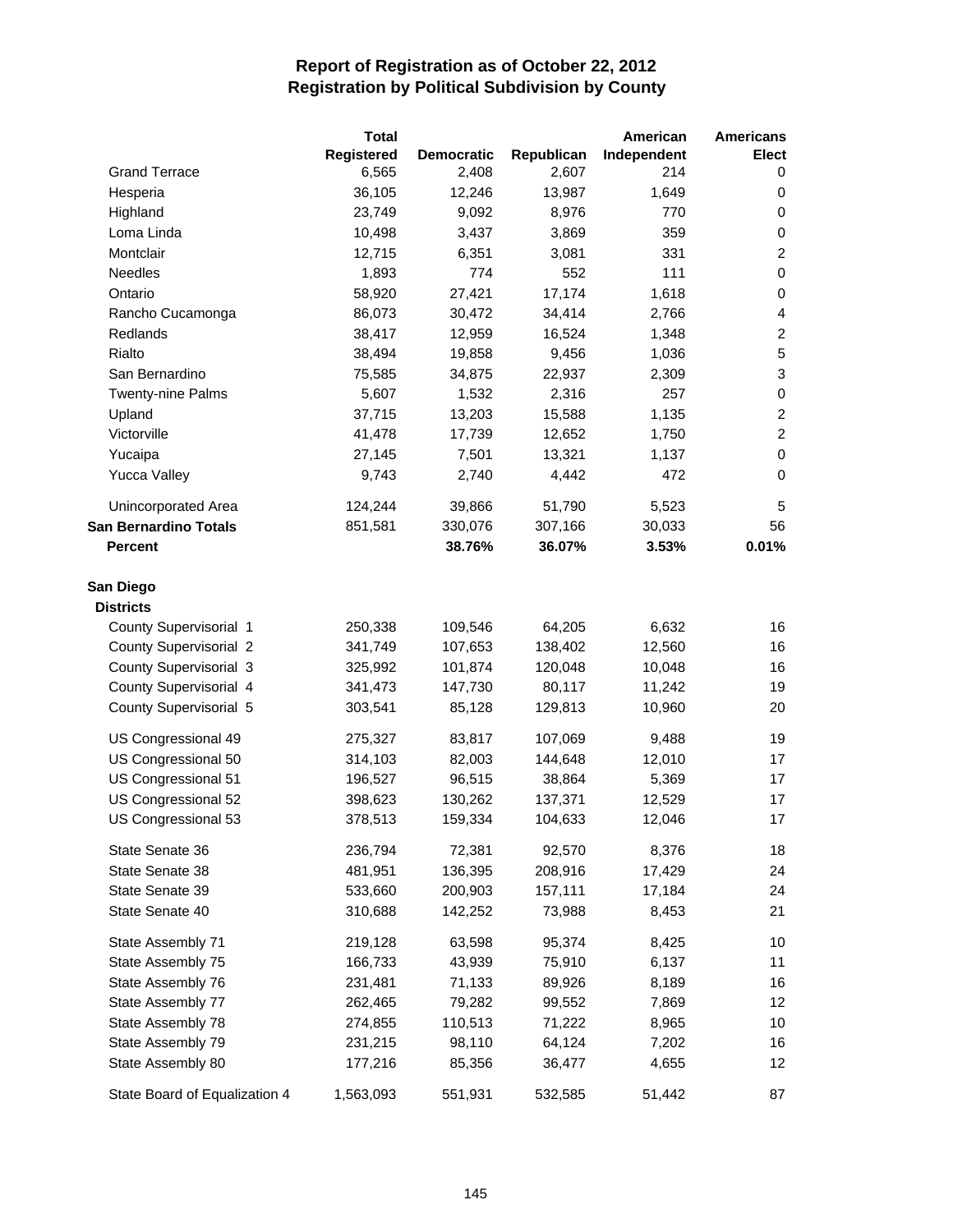|                               |       |             | Peace and      |       | <b>No Party</b> |
|-------------------------------|-------|-------------|----------------|-------|-----------------|
|                               | Green | Libertarian | <b>Freedom</b> | Other | Preference      |
| <b>Grand Terrace</b>          | 26    | 35          | 18             | 12    | 1,245           |
| Hesperia                      | 103   | 253         | 130            | 116   | 7,621           |
| Highland                      | 84    | 126         | 75             | 54    | 4,572           |
| Loma Linda                    | 32    | 66          | 29             | 23    | 2,683           |
| Montclair                     | 49    | 76          | 82             | 19    | 2,724           |
| Needles                       | 5     | 10          | 8              | 6     | 427             |
| Ontario                       | 195   | 290         | 259            | 82    | 11,881          |
| Rancho Cucamonga              | 313   | 464         | 219            | 147   | 17,274          |
| Redlands                      | 190   | 235         | 107            | 71    | 6,981           |
| Rialto                        | 89    | 139         | 230            | 92    | 7,589           |
| San Bernardino                | 238   | 346         | 331            | 176   | 14,370          |
| Twenty-nine Palms             | 20    | 52          | 22             | 12    | 1,396           |
| Upland                        | 179   | 210         | 95             | 58    | 7,245           |
| Victorville                   | 123   | 226         | 160            | 102   | 8,724           |
| Yucaipa                       | 110   | 199         | 59             | 104   | 4,714           |
| <b>Yucca Valley</b>           | 47    | 69          | 20             | 19    | 1,934           |
| Unincorporated Area           | 626   | 989         | 478            | 366   | 24,601          |
| <b>San Bernardino Totals</b>  | 3,104 | 4,817       | 3,067          | 1,896 | 171,366         |
| <b>Percent</b>                | 0.36% | 0.57%       | 0.36%          | 0.22% | 20.12%          |
| San Diego                     |       |             |                |       |                 |
| <b>Districts</b>              |       |             |                |       |                 |
| County Supervisorial 1        | 936   | 1,271       | 954            | 947   | 65,831          |
| <b>County Supervisorial 2</b> | 1,449 | 2,607       | 782            | 1,501 | 76,779          |
| County Supervisorial 3        | 1,403 | 2,195       | 618            | 1,015 | 88,775          |
| County Supervisorial 4        | 2,632 | 2,882       | 1,054          | 1,439 | 94,358          |
| County Supervisorial 5        | 1,303 | 2,310       | 617            | 918   | 72,472          |
| US Congressional 49           | 1,391 | 2,052       | 581            | 871   | 70,039          |
| US Congressional 50           | 1,183 | 2,393       | 705            | 1,206 | 69,938          |
| US Congressional 51           | 894   | 1,046       | 976            | 860   | 51,986          |
| US Congressional 52           | 2,042 | 3,038       | 730            | 1,353 | 111,281         |
| US Congressional 53           | 2,213 | 2,736       | 1,033          | 1,530 | 94,971          |
| State Senate 36               | 1,265 | 1,801       | 522            | 769   | 59,092          |
| State Senate 38               | 1,857 | 3,550       | 1,033          | 1,827 | 110,920         |
| State Senate 39               | 3,399 | 4,363       | 1,220          | 1,947 | 147,509         |
| State Senate 40               | 1,202 | 1,551       | 1,250          | 1,277 | 80,694          |
| State Assembly 71             | 837   | 1,641       | 490            | 987   | 47,766          |
| State Assembly 75             | 648   | 1,268       | 406            | 533   | 37,881          |
| State Assembly 76             | 1,233 | 1,772       | 510            | 747   | 57,955          |
| State Assembly 77             | 992   | 1,769       | 388            | 888   | 71,713          |
| State Assembly 78             | 2,209 | 2,494       | 760            | 941   | 77,741          |
| State Assembly 79             | 995   | 1,431       | 655            | 1,020 | 57,662          |
| State Assembly 80             | 809   | 890         | 816            | 704   | 47,497          |
| State Board of Equalization 4 | 7,723 | 11,265      | 4,025          | 5,820 | 398,215         |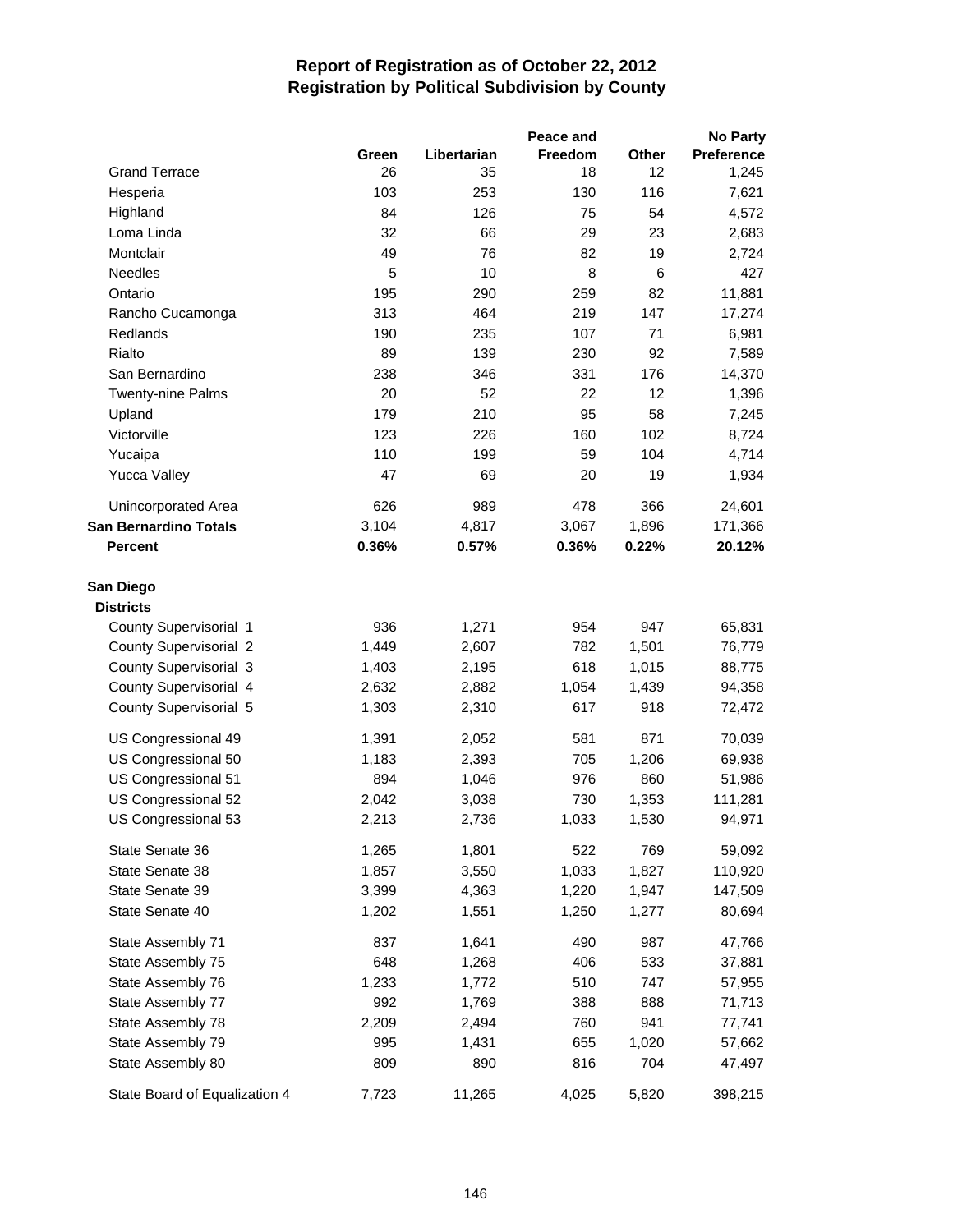|                                | <b>Total</b> |                   |            | American    | <b>Americans</b>        |
|--------------------------------|--------------|-------------------|------------|-------------|-------------------------|
|                                | Registered   | <b>Democratic</b> | Republican | Independent | <b>Elect</b>            |
| <b>Cities</b>                  |              |                   |            |             |                         |
| Carlsbad                       | 65,702       | 18,455            | 27,723     | 2,227       | 6                       |
| Chula Vista                    | 112,231      | 47,051            | 31,268     | 3,058       | 7                       |
| Coronado                       | 10,662       | 2,608             | 5,035      | 341         | $\mathbf{1}$            |
| Del Mar                        | 3,202        | 1,106             | 1,106      | 97          | 0                       |
| El Cajon                       | 39,980       | 13,501            | 15,071     | 1,512       | $\overline{c}$          |
| Encinitas                      | 39,885       | 14,050            | 13,171     | 1,290       | $\mathbf{1}$            |
| Escondido                      | 59,068       | 16,712            | 25,243     | 2,208       | 6                       |
| Imperial Beach                 | 11,106       | 4,141             | 2,977      | 436         | $\,0\,$                 |
| La Mesa                        | 32,836       | 12,398            | 10,765     | 1,218       | 1                       |
| Lemon Grove                    | 12,805       | 5,698             | 3,576      | 408         | 1                       |
| <b>National City</b>           | 18,766       | 9,189             | 3,691      | 477         | 1                       |
| Oceanside                      | 83,260       | 26,321            | 31,703     | 3,084       | 5                       |
| Poway                          | 29,243       | 7,246             | 13,461     | 895         | 1                       |
| San Diego                      | 677,310      | 272,636           | 183,876    | 20,744      | 38                      |
| San Marcos                     | 38,833       | 11,348            | 15,824     | 1,423       | 1                       |
| Santee                         | 31,237       | 8,440             | 13,760     | 1,208       | 4                       |
| Solana Beach                   | 8,696        | 2,828             | 3,232      | 242         | 0                       |
| Vista                          | 37,613       | 11,187            | 15,020     | 1,379       | $\overline{4}$          |
| Unincorporated Area            | 250,658      | 67,016            | 116,083    | 9,195       | 8                       |
| San Diego Totals               | 1,563,093    | 551,931           | 532,585    | 51,442      | 87                      |
| Percent                        |              | 35.31%            | 34.07%     | 3.29%       | 0.01%                   |
| San Francisco                  |              |                   |            |             |                         |
| <b>Districts</b>               |              |                   |            |             |                         |
| County Supervisorial 1         | 43,386       | 22,603            | 4,180      | 784         | 1                       |
| <b>County Supervisorial 2</b>  | 49,976       | 24,756            | 8,759      | 1,134       | $\mathbf{1}$            |
| County Supervisorial 3         | 39,627       | 19,700            | 4,092      | 787         | $\overline{c}$          |
| County Supervisorial 4         | 43,093       | 20,814            | 4,299      | 786         | $\overline{c}$          |
| County Supervisorial 5         | 55,228       | 33,321            | 2,830      | 1,028       | $\mathbf{1}$            |
| County Supervisorial 6         | 39,052       | 20,976            | 3,102      | 798         | $\overline{\mathbf{c}}$ |
| County Supervisorial 7         | 46,950       | 25,270            | 6,102      | 877         | 1                       |
| County Supervisorial 8         | 59,937       | 39,217            | 2,990      | 796         | 3                       |
| County Supervisorial 9         | 44,242       | 26,400            | 2,230      | 609         | 1                       |
| County Supervisorial 10        | 40,739       | 24,572            | 2,303      | 675         | $\overline{\mathbf{c}}$ |
| <b>County Supervisorial 11</b> | 37,877       | 20,721            | 2,847      | 623         | $\overline{c}$          |
| US Congressional 12            | 442,659      | 247,472           | 37,494     | 7,859       | 15                      |
| US Congressional 13            | 0            | 0                 | 0          | 0           | 0                       |
| US Congressional 14            | 57,448       | 30,878            | 6,240      | 1,038       | 3                       |
| State Senate 11                | 500,107      | 278,350           | 43,734     | 8,897       | 18                      |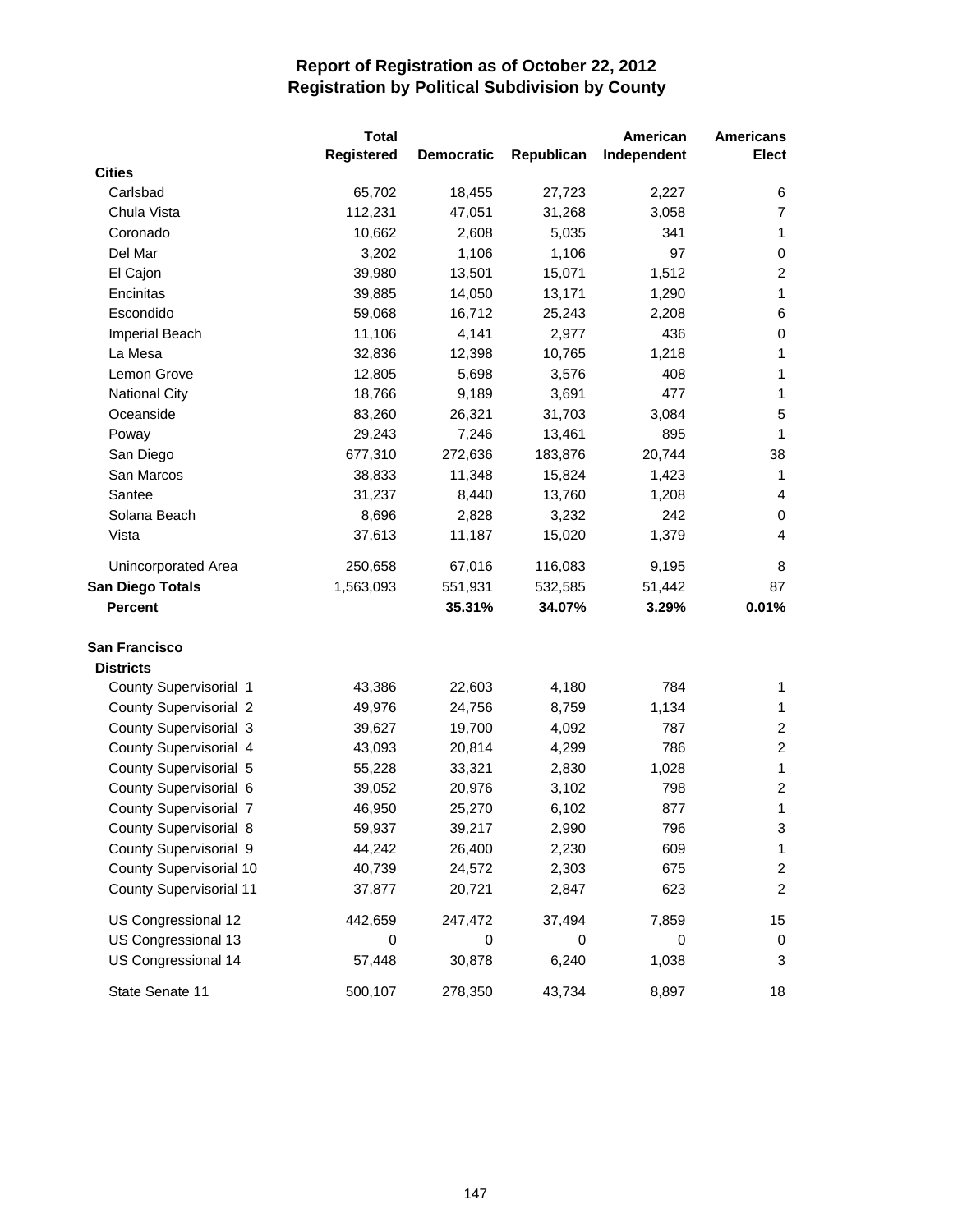|                                |       |             | Peace and |                | <b>No Party</b> |
|--------------------------------|-------|-------------|-----------|----------------|-----------------|
|                                | Green | Libertarian | Freedom   | Other          | Preference      |
| <b>Cities</b>                  |       |             |           |                |                 |
| Carlsbad                       | 305   | 475         | 79        | 199            | 16,233          |
| Chula Vista                    | 401   | 540         | 335       | 387            | 29,184          |
| Coronado                       | 38    | 81          | 16        | 23             | 2,519           |
| Del Mar                        | 12    | 19          | 6         | $\overline{7}$ | 849             |
| El Cajon                       | 146   | 271         | 139       | 160            | 9,178           |
| Encinitas                      | 355   | 317         | 104       | 146            | 10,451          |
| Escondido                      | 221   | 425         | 191       | 204            | 13,858          |
| Imperial Beach                 | 80    | 93          | 67        | 54             | 3,258           |
| La Mesa                        | 208   | 296         | 81        | 176            | 7,693           |
| Lemon Grove                    | 70    | 89          | 45        | 60             | 2,858           |
| <b>National City</b>           | 55    | 99          | 107       | 90             | 5,057           |
| Oceanside                      | 357   | 614         | 212       | 267            | 20,697          |
| Poway                          | 101   | 198         | 46        | 94             | 7,201           |
| San Diego                      | 3,926 | 4,975       | 1,852     | 2,526          | 186,737         |
| San Marcos                     | 172   | 304         | 88        | 93             | 9,580           |
| Santee                         | 121   | 253         | 54        | 163            | 7,234           |
| Solana Beach                   | 39    | 59          | 19        | 40             | 2,237           |
| Vista                          | 206   | 327         | 107       | 123            | 9,260           |
| Unincorporated Area            | 910   | 1,830       | 477       | 1,008          | 54,131          |
| San Diego Totals               | 7,723 | 11,265      | 4,025     | 5,820          | 398,215         |
| <b>Percent</b>                 | 0.49% | 0.72%       | 0.26%     | 0.37%          | 25.48%          |
| San Francisco                  |       |             |           |                |                 |
| <b>Districts</b>               |       |             |           |                |                 |
| County Supervisorial 1         | 712   | 250         | 116       | 106            | 14,634          |
| <b>County Supervisorial 2</b>  | 378   | 356         | 46        | 110            | 14,436          |
| County Supervisorial 3         | 488   | 309         | 115       | 92             | 14,042          |
| County Supervisorial 4         | 654   | 227         | 152       | 121            | 16,038          |
| County Supervisorial 5         | 1,376 | 389         | 210       | 131            | 15,942          |
| County Supervisorial 6         | 616   | 335         | 208       | 92             | 12,923          |
| <b>County Supervisorial 7</b>  | 597   | 265         | 140       | 109            | 13,589          |
| County Supervisorial 8         | 1,392 | 293         | 133       | 107            | 15,006          |
| County Supervisorial 9         | 1,242 | 225         | 247       | 126            | 13,162          |
| County Supervisorial 10        | 468   | 181         | 184       | 132            | 12,222          |
| <b>County Supervisorial 11</b> | 433   | 156         | 174       | 104            | 12,817          |
| US Congressional 12            | 7,746 | 2,708       | 1,514     | 1,086          | 136,765         |
| US Congressional 13            | 0     | 0           | 0         | 0              | 0               |
| US Congressional 14            | 610   | 278         | 211       | 144            | 18,046          |
| State Senate 11                | 8,356 | 2,986       | 1,725     | 1,230          | 154,811         |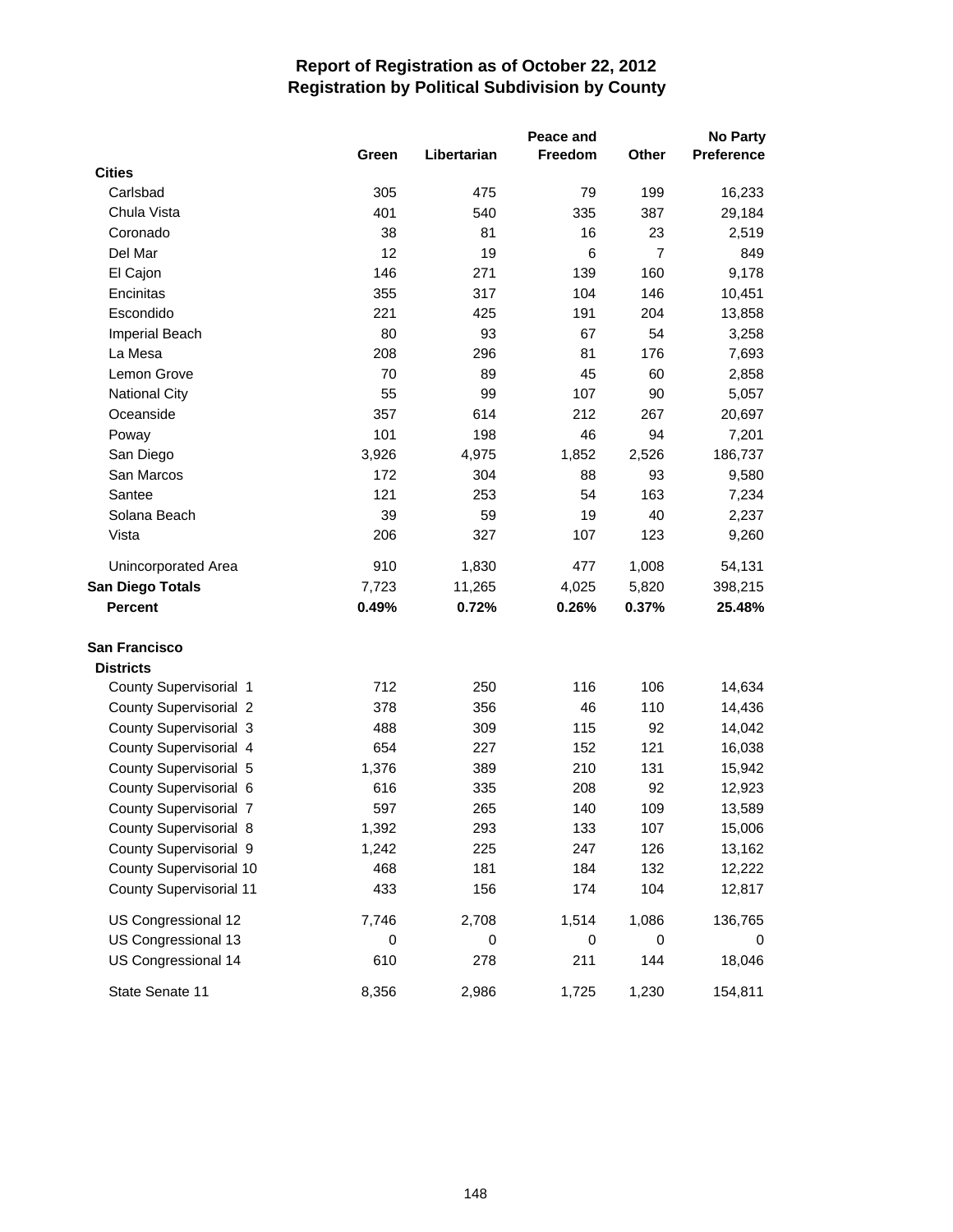|                               | <b>Total</b> |                   |            | American    | <b>Americans</b> |
|-------------------------------|--------------|-------------------|------------|-------------|------------------|
|                               | Registered   | <b>Democratic</b> | Republican | Independent | <b>Elect</b>     |
| State Assembly 17             | 289,303      | 169,419           | 19,449     | 4,853       | 11               |
| State Assembly 19             | 210,804      | 108,931           | 24,285     | 4,044       | $\overline{7}$   |
| State Board of Equalization 2 | 500,107      | 278,350           | 43,734     | 8,897       | 18               |
| <b>Cities</b>                 |              |                   |            |             |                  |
| San Francisco                 | 500,107      | 278,350           | 43,734     | 8,897       | 18               |
| <b>San Francisco Totals</b>   | 500,107      | 278,350           | 43,734     | 8,897       | 18               |
| <b>Percent</b>                |              | 55.66%            | 8.74%      | 1.78%       | 0.00%            |
| San Joaquin                   |              |                   |            |             |                  |
| <b>Districts</b>              |              |                   |            |             |                  |
| County Supervisorial 1        | 47,306       | 27,995            | 11,816     | 858         | 4                |
| <b>County Supervisorial 2</b> | 58,243       | 29,068            | 19,041     | 1,149       | 3                |
| County Supervisorial 3        | 64,259       | 27,796            | 23,468     | 1,728       | $\mathbf{1}$     |
| County Supervisorial 4        | 67,193       | 19,342            | 35,349     | 1,946       | $\,0\,$          |
| County Supervisorial 5        | 56,003       | 23,511            | 18,533     | 1,620       | $\boldsymbol{2}$ |
| US Congressional 9            | 211,223      | 96,127            | 77,275     | 4,741       | 8                |
| US Congressional 10           | 81,781       | 31,585            | 30,932     | 2,560       | $\overline{c}$   |
| State Senate 5                | 293,004      | 127,712           | 108,207    | 7,301       | 10               |
| State Assembly 9              | 33,168       | 10,063            | 16,935     | 910         | 0                |
| State Assembly 12             | 70,025       | 24,085            | 31,015     | 2,224       | $\overline{c}$   |
| State Assembly 13             | 189,811      | 93,564            | 60,257     | 4,167       | 8                |
| State Board of Equalization 1 | 293,004      | 127,712           | 108,207    | 7,301       | 10               |
| <b>Cities</b>                 |              |                   |            |             |                  |
| Escalon                       | 3,633        | 1,133             | 1,710      | 125         | 0                |
| Lathrop                       | 6,899        | 3,385             | 1,845      | 174         | $\mathbf{1}$     |
| Lodi                          | 28,344       | 8,681             | 14,382     | 763         | 0                |
| Manteca                       | 30,281       | 11,759            | 11,464     | 1,044       | 0                |
| Ripon                         | 7,827        | 1,908             | 4,320      | 248         | 0                |
| Stockton                      | 120,493      | 63,351            | 36,770     | 2,324       | $\overline{7}$   |
| Tracy                         | 33,654       | 14,809            | 10,254     | 966         | 0                |
| Unincorporated Area           | 61,873       | 22,686            | 27,462     | 1,657       | $\overline{2}$   |
| <b>San Joaquin Totals</b>     | 293,004      | 127,712           | 108,207    | 7,301       | 10               |
| <b>Percent</b>                |              | 43.59%            | 36.93%     | 2.49%       | 0.00%            |
| San Luis Obispo               |              |                   |            |             |                  |
| <b>Districts</b>              |              |                   |            |             |                  |
| County Supervisorial 1        | 29,528       | 7,972             | 14,361     | 859         | 0                |
| <b>County Supervisorial 2</b> | 32,473       | 12,842            | 10,239     | 843         | $\mathbf{1}$     |
| County Supervisorial 3        | 32,939       | 12,257            | 11,438     | 836         | 0                |
| County Supervisorial 4        | 31,785       | 10,653            | 13,219     | 885         | 1                |
| County Supervisorial 5        | 31,878       | 9,782             | 13,566     | 839         | 1                |
| US Congressional 24           | 158,603      | 53,506            | 62,823     | 4,262       | 3                |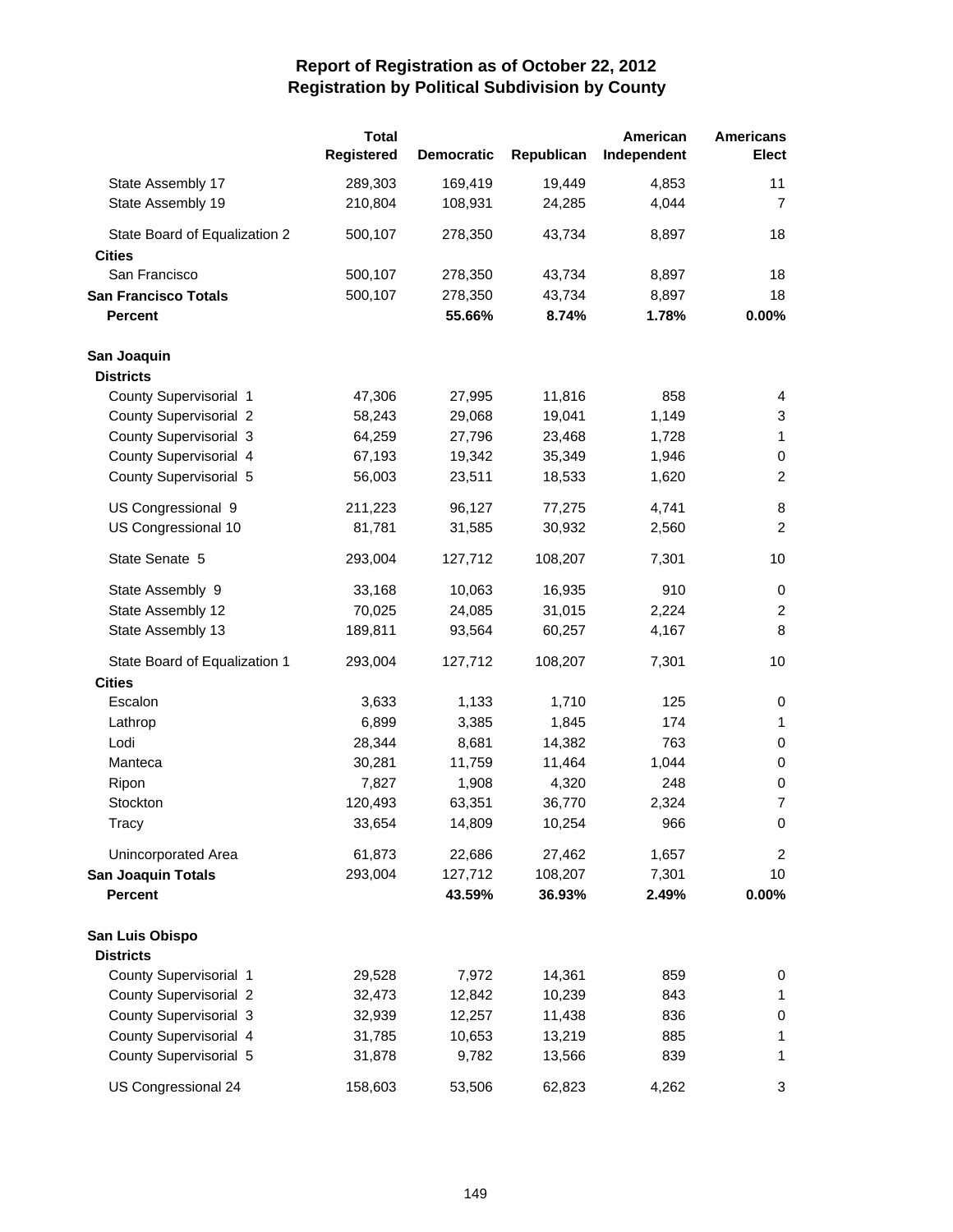|                               |       | Peace and   |         |       |            |
|-------------------------------|-------|-------------|---------|-------|------------|
|                               | Green | Libertarian | Freedom | Other | Preference |
| State Assembly 17             | 5,562 | 1,762       | 1,120   | 711   | 86,416     |
| State Assembly 19             | 2,794 | 1,224       | 605     | 519   | 68,395     |
| State Board of Equalization 2 | 8,356 | 2,986       | 1,725   | 1,230 | 154,811    |
| <b>Cities</b>                 |       |             |         |       |            |
| San Francisco                 | 8,356 | 2,986       | 1,725   | 1,230 | 154,811    |
| <b>San Francisco Totals</b>   | 8,356 | 2,986       | 1,725   | 1,230 | 154,811    |
| <b>Percent</b>                | 1.67% | 0.60%       | 0.34%   | 0.25% | 30.96%     |
| San Joaquin                   |       |             |         |       |            |
| <b>Districts</b>              |       |             |         |       |            |
| County Supervisorial 1        | 114   | 135         | 140     | 160   | 6,084      |
| <b>County Supervisorial 2</b> | 175   | 226         | 147     | 268   | 8,166      |
| County Supervisorial 3        | 186   | 285         | 138     | 351   | 10,306     |
| County Supervisorial 4        | 188   | 317         | 139     | 332   | 9,580      |
| County Supervisorial 5        | 152   | 291         | 102     | 323   | 11,469     |
| US Congressional 9            | 596   | 832         | 505     | 945   | 30,194     |
| US Congressional 10           | 219   | 422         | 161     | 489   | 15,411     |
| State Senate 5                | 815   | 1,254       | 666     | 1,434 | 45,605     |
| State Assembly 9              | 99    | 156         | 77      | 157   | 4,771      |
| State Assembly 12             | 199   | 352         | 148     | 409   | 11,591     |
| State Assembly 13             | 517   | 746         | 441     | 868   | 29,243     |
| State Board of Equalization 1 | 815   | 1,254       | 666     | 1,434 | 45,605     |
| <b>Cities</b>                 |       |             |         |       |            |
| Escalon                       | 6     | 19          | 13      | 25    | 602        |
| Lathrop                       | 21    | 39          | 21      | 40    | 1,373      |
| Lodi                          | 79    | 126         | 68      | 138   | 4,107      |
| Manteca                       | 94    | 158         | 63      | 193   | 5,506      |
| Ripon                         | 13    | 33          | 13      | 44    | 1,248      |
| Stockton                      | 338   | 379         | 291     | 497   | 16,536     |
| Tracy                         | 94    | 181         | 60      | 190   | 7,100      |
| Unincorporated Area           | 170   | 319         | 137     | 307   | 9,133      |
| <b>San Joaquin Totals</b>     | 815   | 1,254       | 666     | 1,434 | 45,605     |
| <b>Percent</b>                | 0.28% | 0.43%       | 0.23%   | 0.49% | 15.56%     |
| San Luis Obispo               |       |             |         |       |            |
| <b>Districts</b>              |       |             |         |       |            |
| County Supervisorial 1        | 159   | 195         | 53      | 419   | 5,510      |
| County Supervisorial 2        | 450   | 305         | 82      | 605   | 7,106      |
| County Supervisorial 3        | 334   | 299         | 59      | 539   | 7,177      |
| County Supervisorial 4        | 178   | 204         | 74      | 525   | 6,046      |
| County Supervisorial 5        | 282   | 297         | 57      | 502   | 6,552      |
| US Congressional 24           | 1,403 | 1,300       | 325     | 2,590 | 32,391     |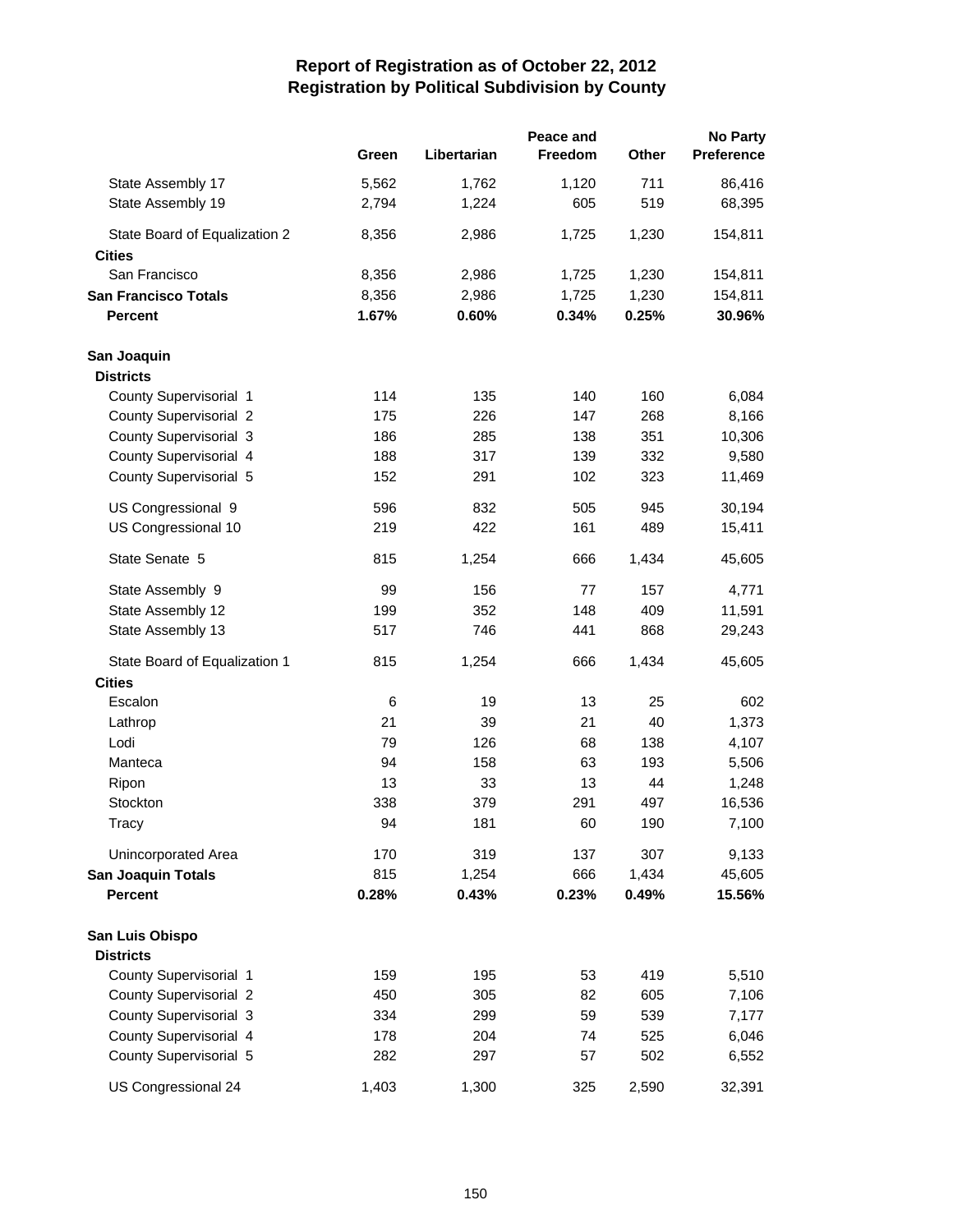|                               | <b>Total</b> |                   |            | American    | <b>Americans</b>        |
|-------------------------------|--------------|-------------------|------------|-------------|-------------------------|
|                               | Registered   | <b>Democratic</b> | Republican | Independent | <b>Elect</b>            |
| State Senate 17               | 158,603      | 53,506            | 62,823     | 4,262       | 3                       |
| State Assembly 35             | 158,603      | 53,506            | 62,823     | 4,262       | 3                       |
| State Assembly 37             | 0            | 0                 | 0          | 0           | 0                       |
| State Board of Equalization 2 | 158,603      | 53,506            | 62,823     | 4,262       | 3                       |
| <b>Cities</b>                 |              |                   |            |             |                         |
| Arroyo Grande                 | 11,287       | 3,844             | 4,738      | 308         | 0                       |
| Atascadero                    | 16,813       | 5,175             | 7,405      | 430         | 0                       |
| El Paso de Robles             | 15,367       | 4,528             | 7,014      | 430         | 0                       |
| Grover Beach                  | 6,791        | 2,532             | 2,321      | 192         | 0                       |
| Morro Bay                     | 7,100        | 2,793             | 2,261      | 202         | $\mathbf 0$             |
| Pismo Beach                   | 5,577        | 1,791             | 2,320      | 164         | $\pmb{0}$               |
| San Luis Obispo               | 27,064       | 10,769            | 7,995      | 703         | $\mathbf 0$             |
| Unincorporated Area           | 68,604       | 22,074            | 28,769     | 1,833       | 3                       |
| San Luis Obispo Totals        | 158,603      | 53,506            | 62,823     | 4,262       | 3                       |
| <b>Percent</b>                |              | 33.74%            | 39.61%     | 2.69%       | 0.00%                   |
| San Mateo                     |              |                   |            |             |                         |
| <b>Districts</b>              |              |                   |            |             |                         |
| County Supervisorial 1        | 71,163       | 36,031            | 14,435     | 1,569       | 0                       |
| <b>County Supervisorial 2</b> | 76,073       | 37,753            | 15,678     | 1,629       | $\overline{\mathbf{c}}$ |
| County Supervisorial 3        | 91,251       | 44,336            | 20,656     | 2,199       | $\overline{c}$          |
| County Supervisorial 4        | 63,181       | 33,847            | 11,789     | 1,163       | 3                       |
| County Supervisorial 5        | 59,818       | 33,364            | 7,788      | 1,119       | 3                       |
| US Congressional 14           | 293,885      | 152,833           | 53,917     | 6,367       | 9                       |
| US Congressional 18           | 67,601       | 32,498            | 16,429     | 1,312       | 1                       |
| State Senate 11               | 50,349       | 28,022            | 6,280      | 908         | 3                       |
| State Senate 13               | 311,137      | 157,309           | 64,066     | 6,771       | $\overline{7}$          |
| State Assembly 19             | 51,920       | 28,944            | 6,498      | 943         | 3                       |
| State Assembly 22             | 245,198      | 124,288           | 49,680     | 5,479       | 6                       |
| State Assembly 24             | 64,368       | 32,099            | 14,168     | 1,257       | 1                       |
| State Board of Equalization 2 | 361,486      | 185,331           | 70,346     | 7,679       | 10                      |
| <b>Cities</b>                 |              |                   |            |             |                         |
| Atherton                      | 5,052        | 1,629             | 2,071      | 98          | 0                       |
| <b>Belmont</b>                | 15,209       | 7,531             | 3,148      | 339         | 0                       |
| <b>Brisbane</b>               | 2,419        | 1,329             | 309        | 54          | $\,0\,$                 |
| <b>Burlingame</b>             | 16,045       | 7,781             | 3,589      | 358         | $\,0\,$                 |
| Colma                         | 627          | 370               | 65         | 14          | $\pmb{0}$               |
| Daly City                     | 39,059       | 21,680            | 4,830      | 694         | 3                       |
| East Palo Alto                | 8,402        | 5,401             | 729        | 128         | 1                       |
| <b>Foster City</b>            | 15,553       | 7,022             | 3,326      | 286         | 0                       |
| Half Moon Bay                 | 6,585        | 3,112             | 1,504      | 163         | 0                       |
| Hillsborough                  | 7,228        | 2,307             | 2,871      | 141         | 0                       |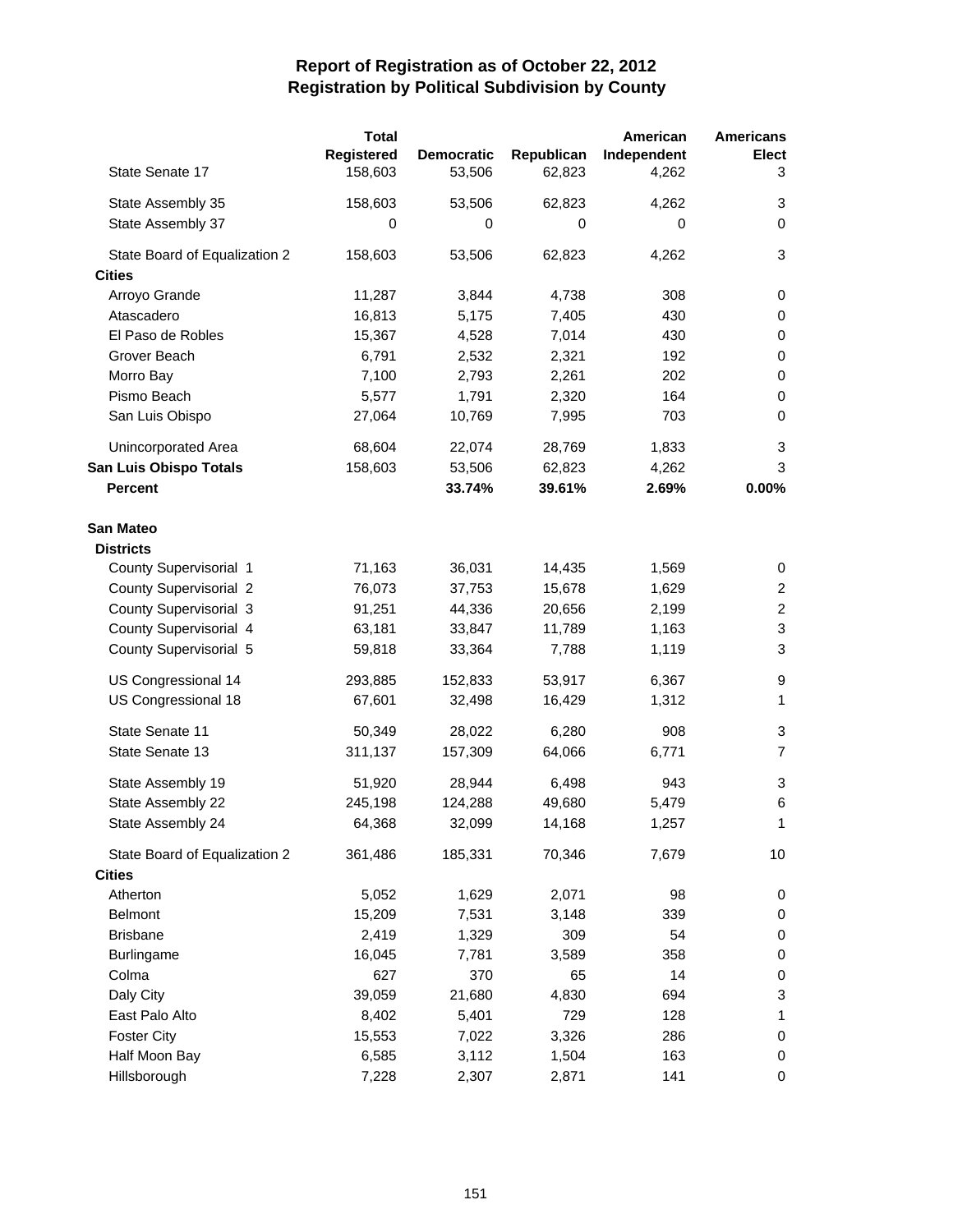|                               |                |                | Peace and               |                | <b>No Party</b>   |
|-------------------------------|----------------|----------------|-------------------------|----------------|-------------------|
|                               | Green          | Libertarian    | Freedom                 | Other          | <b>Preference</b> |
| State Senate 17               | 1,403          | 1,300          | 325                     | 2,590          | 32,391            |
| State Assembly 35             | 1,403          | 1,300          | 325                     | 2,590          | 32,391            |
| State Assembly 37             | 0              | 0              | 0                       | 0              | 0                 |
| State Board of Equalization 2 | 1,403          | 1,300          | 325                     | 2,590          | 32,391            |
| <b>Cities</b>                 |                |                |                         |                |                   |
| Arroyo Grande                 | 66             | 68             | 21                      | 171            | 2,071             |
| Atascadero                    | 144            | 123            | 38                      | 286            | 3,212             |
| El Paso de Robles             | 78             | 105            | 23                      | 220            | 2,969             |
| Grover Beach                  | 52             | 65             | 25                      | 120            | 1,484             |
| Morro Bay                     | 78             | 58             | 23                      | 133            | 1,552             |
| Pismo Beach                   | 33             | 49             | 14                      | 110            | 1,096             |
| San Luis Obispo               | 326            | 298            | 31                      | 411            | 6,531             |
| Unincorporated Area           | 626            | 534            | 150                     | 1,139          | 13,476            |
| San Luis Obispo Totals        | 1,403          | 1,300          | 325                     | 2,590          | 32,391            |
| <b>Percent</b>                | 0.88%          | 0.82%          | 0.20%                   | 1.63%          | 20.42%            |
| San Mateo                     |                |                |                         |                |                   |
| <b>Districts</b>              |                |                |                         |                |                   |
| County Supervisorial 1        | 387            | 294            | 140                     | 189            | 18,118            |
| <b>County Supervisorial 2</b> | 466            | 373            | 118                     | 222            | 19,832            |
| County Supervisorial 3        | 878            | 586            | 144                     | 296            | 22,154            |
| County Supervisorial 4        | 488            | 357            | 175                     | 174            | 15,185            |
| County Supervisorial 5        | 307            | 203            | 153                     | 176            | 16,705            |
| US Congressional 14           | 2,007          | 1,391          | 628                     | 866            | 75,867            |
| US Congressional 18           | 519            | 422            | 102                     | 191            | 16,127            |
| State Senate 11               | 259            | 169            | 130                     | 142            | 14,436            |
| State Senate 13               | 2,267          | 1,644          | 600                     | 915            | 77,558            |
| State Assembly 19             | 260            | 174            | 135                     | 143            | 14,820            |
| State Assembly 22             | 1,704          | 1,235          | 451                     | 721            | 61,634            |
| State Assembly 24             | 562            | 404            | 144                     | 193            | 15,540            |
| State Board of Equalization 2 | 2,526          | 1,813          | 730                     | 1,057          | 91,994            |
| <b>Cities</b>                 |                |                |                         |                |                   |
| Atherton                      | 20             | 28             | 4                       | 16             | 1,186             |
| <b>Belmont</b>                | 113            | 96             | 28                      | 42             | 3,912             |
| <b>Brisbane</b>               | 31             | 14             | 9                       | 12             | 661               |
| Burlingame                    | 101            | 73             | 18                      | 41             | 4,084             |
| Colma                         | $\overline{4}$ | $\overline{c}$ | 3                       | $\overline{4}$ | 165               |
| Daly City                     | 185            | 135            | 106                     | 113            | 11,313            |
| East Palo Alto                | 47             | 31             | 53                      | 26             | 1,986             |
| <b>Foster City</b>            | 51             | 63             | 17                      | 46             | 4,742             |
| Half Moon Bay                 | 90             | 50             | 12                      | 25             | 1,629             |
| Hillsborough                  | 21             | 45             | $\overline{\mathbf{c}}$ | 20             | 1,821             |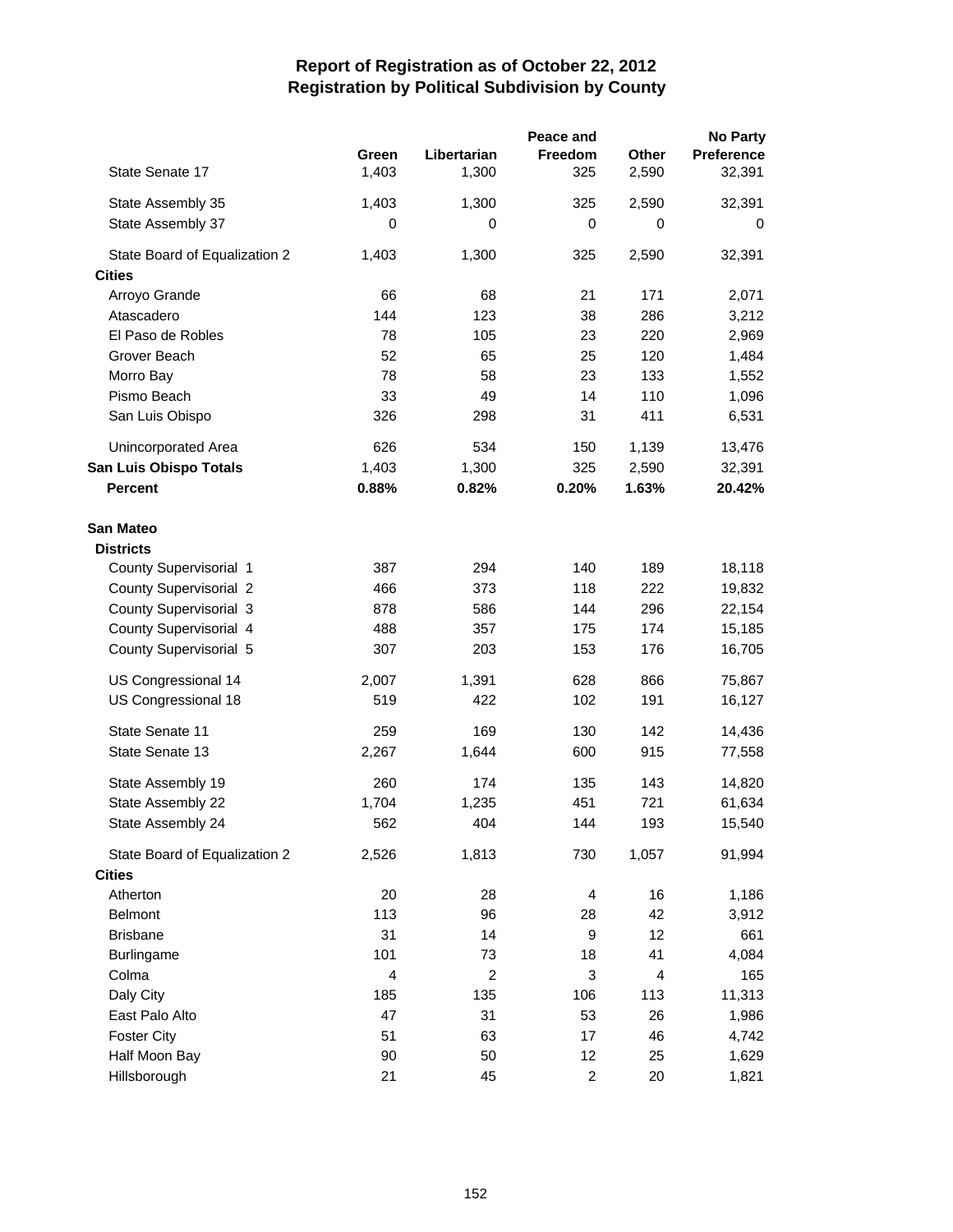|                               | <b>Total</b> |                   |            | American    | <b>Americans</b> |
|-------------------------------|--------------|-------------------|------------|-------------|------------------|
|                               | Registered   | <b>Democratic</b> | Republican | Independent | <b>Elect</b>     |
| Menlo Park                    | 18,252       | 9,214             | 3,944      | 293         | 0                |
| Millbrae                      | 11,541       | 5,536             | 2,427      | 265         | 0                |
| Pacifica                      | 22,822       | 12,633            | 3,642      | 610         | 0                |
| Portola Valley                | 3,324        | 1,489             | 981        | 57          | 0                |
| <b>Redwood City</b>           | 36,375       | 18,388            | 7,527      | 760         | $\overline{2}$   |
| San Bruno                     | 20,055       | 11,226            | 3,174      | 469         | $\mathbf 0$      |
| San Carlos                    | 18,711       | 9,014             | 4,549      | 449         | $\boldsymbol{2}$ |
| San Mateo                     | 48,754       | 24,963            | 9,874      | 1,068       | $\overline{c}$   |
| South San Francisco           | 27,909       | 16,021            | 3,763      | 557         | $\pmb{0}$        |
| Woodside                      | 3,920        | 1,447             | 1,346      | 95          | 0                |
| Unincorporated Area           | 33,644       | 17,238            | 6,677      | 781         | 0                |
| <b>San Mateo Totals</b>       | 361,486      | 185,331           | 70,346     | 7,679       | 10               |
| <b>Percent</b>                |              | 51.27%            | 19.46%     | 2.12%       | 0.00%            |
| Santa Barbara                 |              |                   |            |             |                  |
| <b>Districts</b>              |              |                   |            |             |                  |
| County Supervisorial 1        | 44,791       | 21,703            | 10,506     | 1,110       | 0                |
| <b>County Supervisorial 2</b> | 51,318       | 23,139            | 14,282     | 1,120       | 1                |
| County Supervisorial 3        | 45,885       | 17,994            | 13,298     | 1,085       | 0                |
| County Supervisorial 4        | 37,680       | 11,708            | 16,713     | 1,207       | 1                |
| County Supervisorial 5        | 24,320       | 10,025            | 7,893      | 686         | 0                |
| US Congressional 24           | 203,994      | 84,569            | 62,692     | 5,208       | $\overline{c}$   |
| State Senate 19               | 203,994      | 84,569            | 62,692     | 5,208       | $\overline{2}$   |
| State Assembly 35             | 71,421       | 25,082            | 28,257     | 2,152       | 1                |
| State Assembly 37             | 132,573      | 59,487            | 34,435     | 3,056       | 1                |
| State Board of Equalization 2 | 203,994      | 84,569            | 62,692     | 5,208       | $\overline{2}$   |
| <b>Cities</b>                 |              |                   |            |             |                  |
| <b>Buellton</b>               | 2,667        | 884               | 1,104      | 71          | 0                |
| Carpinteria                   | 6,747        | 3,202             | 1,753      | 186         | 0                |
| Goleta                        | 16,559       | 7,297             | 4,612      | 360         | 1                |
| Guadalupe                     | 1,983        | 1,123             | 300        | 44          | 0                |
| Lompoc                        | 14,933       | 5,549             | 5,399      | 520         | 1                |
| Santa Barbara                 | 47,208       | 24,039            | 9,643      | 1,119       | 0                |
| Santa Maria                   | 27,907       | 11,260            | 9,274      | 769         | 0                |
| Solvang                       | 3,141        | 950               | 1,459      | 80          | 0                |
| Unincorporated Area           | 82,849       | 30,265            | 29,148     | 2,059       | 0                |
| Santa Barbara Totals          | 203,994      | 84,569            | 62,692     | 5,208       | $\overline{c}$   |
| <b>Percent</b>                |              | 41.46%            | 30.73%     | 2.55%       | 0.00%            |
| Santa Clara                   |              |                   |            |             |                  |
| <b>Districts</b>              |              |                   |            |             |                  |
| County Supervisorial 1        | 178,143      | 76,863            | 50,344     | 4,525       | 4                |
| County Supervisorial 2        | 117,566      | 61,111            | 17,075     | 2,502       | 9                |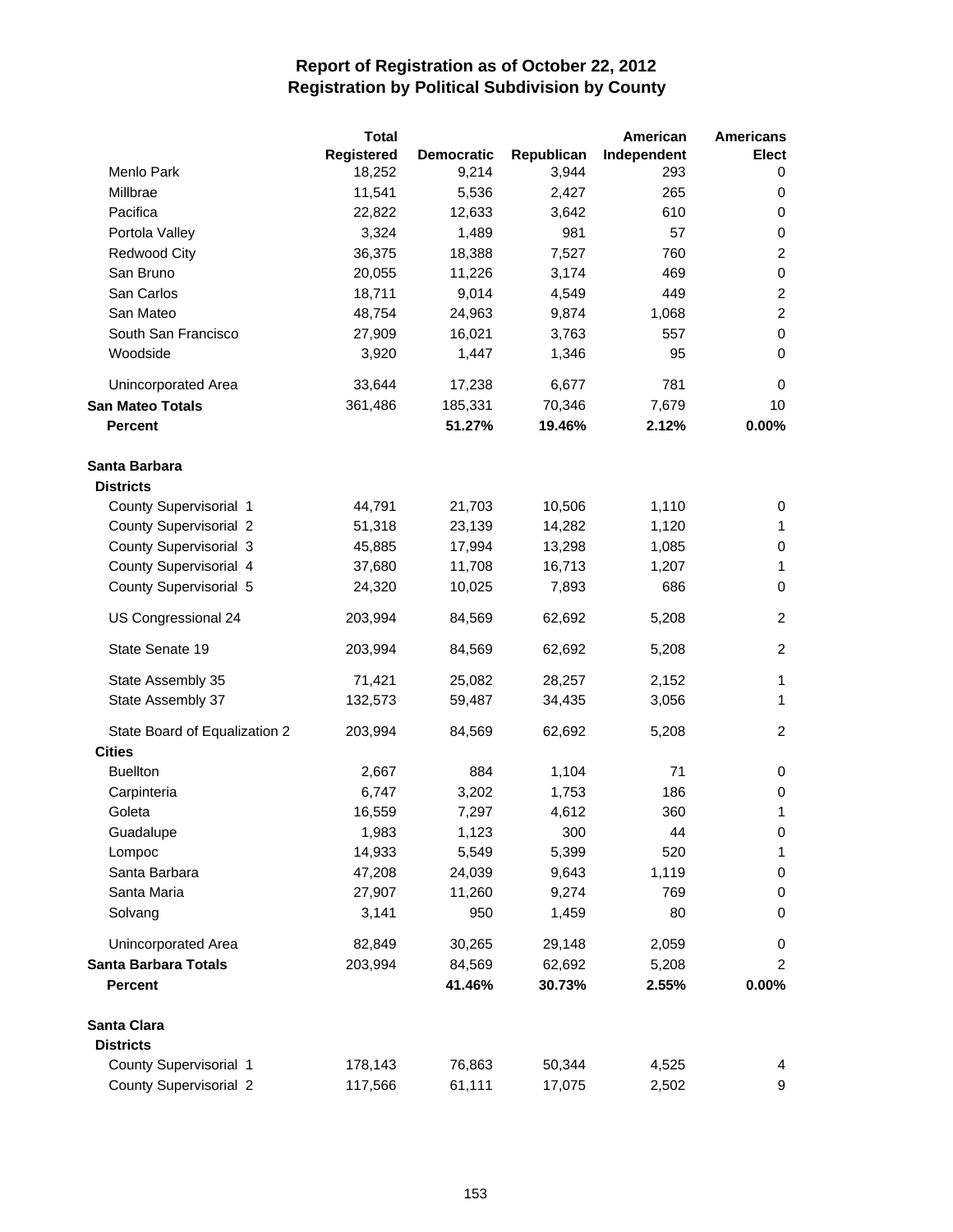|                               |       |             | Peace and      |                | <b>No Party</b>   |
|-------------------------------|-------|-------------|----------------|----------------|-------------------|
|                               | Green | Libertarian | Freedom        | Other          | <b>Preference</b> |
| Menlo Park                    | 133   | 111         | 26             | 36             | 4,495             |
| Millbrae                      | 63    | 31          | 20             | 26             | 3,173             |
| Pacifica                      | 243   | 141         | 60             | 71             | 5,422             |
| Portola Valley                | 18    | 30          | 3              | $\overline{7}$ | 739               |
| Redwood City                  | 283   | 205         | 69             | 102            | 9,039             |
| San Bruno                     | 113   | 89          | 56             | 60             | 4,868             |
| San Carlos                    | 113   | 91          | 18             | 52             | 4,423             |
| San Mateo                     | 333   | 241         | 83             | 143            | 12,047            |
| South San Francisco           | 127   | 86          | 69             | 81             | 7,205             |
| Woodside                      | 22    | 22          | 3              | 15             | 970               |
| Unincorporated Area           | 415   | 229         | 71             | 119            | 8,114             |
| <b>San Mateo Totals</b>       | 2,526 | 1,813       | 730            | 1,057          | 91,994            |
| <b>Percent</b>                | 0.70% | 0.50%       | 0.20%          | 0.29%          | 25.45%            |
| Santa Barbara                 |       |             |                |                |                   |
| <b>Districts</b>              |       |             |                |                |                   |
| County Supervisorial 1        | 505   | 306         | 87             | 543            | 10,031            |
| <b>County Supervisorial 2</b> | 542   | 322         | 102            | 559            | 11,251            |
| County Supervisorial 3        | 321   | 422         | 92             | 418            | 12,255            |
| County Supervisorial 4        | 120   | 181         | 94             | 371            | 7,285             |
| County Supervisorial 5        | 74    | 129         | 76             | 245            | 5,192             |
| US Congressional 24           | 1,562 | 1,360       | 451            | 2,136          | 46,014            |
| State Senate 19               | 1,562 | 1,360       | 451            | 2,136          | 46,014            |
| State Assembly 35             | 226   | 364         | 197            | 718            | 14,424            |
| State Assembly 37             | 1,336 | 996         | 254            | 1,418          | 31,590            |
| State Board of Equalization 2 | 1,562 | 1,360       | 451            | 2,136          | 46,014            |
| <b>Cities</b>                 |       |             |                |                |                   |
| <b>Buellton</b>               | 16    | 22          | 4              | 21             | 545               |
| Carpinteria                   | 75    | 31          | 10             | 81             | 1,409             |
| Goleta                        | 137   | 119         | 39             | 182            | 3,812             |
| Guadalupe                     | 13    | 8           | 13             | 20             | 462               |
| Lompoc                        | 53    | 77          | 54             | 147            | 3,133             |
| Santa Barbara                 | 570   | 336         | 108            | 558            | 10,835            |
| Santa Maria                   | 82    | 143         | 87             | 276            | 6,016             |
| Solvang                       | 15    | 19          | $\overline{c}$ | 29             | 587               |
| Unincorporated Area           | 601   | 605         | 134            | 822            | 19,215            |
| <b>Santa Barbara Totals</b>   | 1,562 | 1,360       | 451            | 2,136          | 46,014            |
| <b>Percent</b>                | 0.77% | 0.67%       | 0.22%          | 1.05%          | 22.56%            |
| Santa Clara                   |       |             |                |                |                   |
| <b>Districts</b>              |       |             |                |                |                   |
| County Supervisorial 1        | 892   | 1,059       | 339            | 315            | 43,802            |
| County Supervisorial 2        | 650   | 633         | 560            | 221            | 34,805            |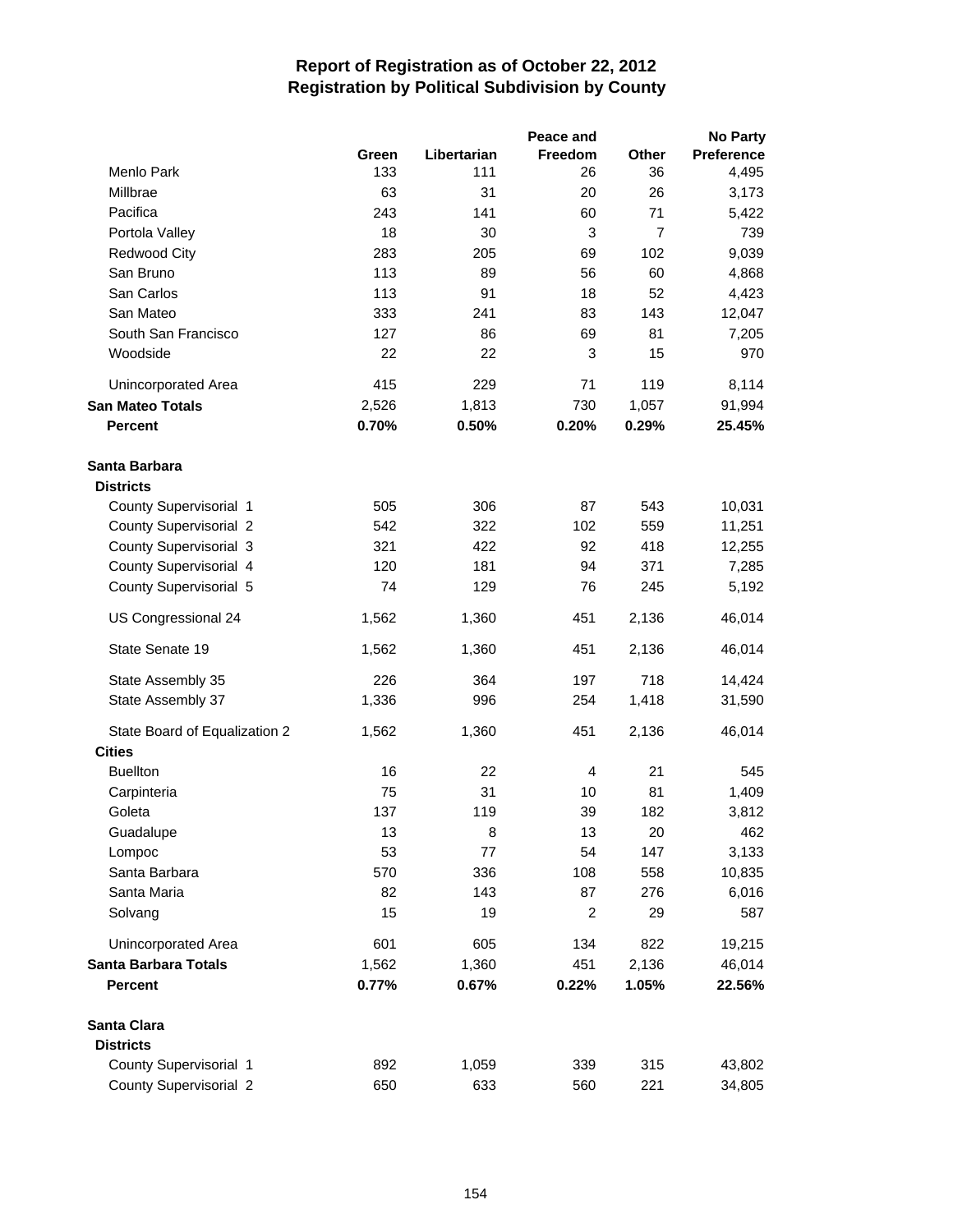|                               | <b>Total</b> |                   |            | American    | <b>Americans</b> |
|-------------------------------|--------------|-------------------|------------|-------------|------------------|
|                               | Registered   | <b>Democratic</b> | Republican | Independent | <b>Elect</b>     |
| County Supervisorial 3        | 154,607      | 69,116            | 30,976     | 3,066       | 5                |
| County Supervisorial 4        | 173,505      | 81,174            | 38,937     | 3,981       | $\overline{7}$   |
| County Supervisorial 5        | 194,016      | 84,802            | 41,222     | 2,809       | 6                |
| US Congressional 17           | 218,120      | 94,646            | 42,655     | 4,154       | 12 <sup>2</sup>  |
| US Congressional 18           | 287,694      | 128,848           | 69,478     | 5,621       | $\overline{7}$   |
| US Congressional 19           | 306,615      | 146,592           | 65,541     | 6,978       | 12               |
| US Congressional 20           | 5,408        | 2,980             | 880        | 130         | 0                |
| State Senate 10               | 128,265      | 57,916            | 24,897     | 2,737       | 8                |
| State Senate 13               | 161,620      | 76,146            | 32,076     | 2,409       | 6                |
| State Senate 15               | 433,484      | 196,223           | 96,903     | 9,250       | 12               |
| State Senate 17               | 94,468       | 42,781            | 24,678     | 2,487       | 5                |
| State Assembly 24             | 164,062      | 77,058            | 32,752     | 2,442       | 6                |
| State Assembly 25             | 128,422      | 57,500            | 25,043     | 2,720       | $\overline{7}$   |
| State Assembly 27             | 179,754      | 88,966            | 31,127     | 3,815       | 9                |
| State Assembly 28             | 246,882      | 106,504           | 62,056     | 5,325       | $\,6$            |
| State Assembly 29             | 50,094       | 21,722            | 13,072     | 1,248       | $\overline{c}$   |
| State Assembly 30             | 48,623       | 21,316            | 14,504     | 1,333       | 1                |
| State Board of Equalization 2 | 817,837      | 373,066           | 178,554    | 16,883      | 31               |
| <b>Cities</b>                 |              |                   |            |             |                  |
| Campbell                      | 20,876       | 9,465             | 4,982      | 556         | 1                |
| Cupertino                     | 27,735       | 10,255            | 5,585      | 402         | $\mathbf{1}$     |
| Gilroy                        | 20,132       | 9,782             | 5,114      | 544         | 0                |
| Los Altos                     | 19,439       | 8,050             | 5,788      | 282         | $\pmb{0}$        |
| Los Altos Hills               | 5,766        | 2,024             | 1,946      | 88          | $\mathbf 0$      |
| Los Gatos                     | 19,097       | 7,816             | 6,033      | 444         | $\pmb{0}$        |
| Milpitas                      | 26,674       | 11,302            | 5,147      | 548         | $\overline{c}$   |
| Monte Sereno                  | 2,461        | 929               | 910        | 60          | $\,0\,$          |
| Morgan Hill                   | 19,484       | 7,982             | 6,272      | 536         | $\mathbf{1}$     |
| Mountain View                 | 34,059       | 16,746            | 5,630      | 552         | $\boldsymbol{2}$ |
| Palo Alto                     | 38,313       | 20,176            | 5,973      | 421         | $\pmb{0}$        |
| San Jose                      | 418,430      | 195,615           | 86,831     | 9,226       | 16               |
| Santa Clara                   | 48,104       | 22,335            | 9,654      | 1,067       | 3                |
| Saratoga                      | 19,990       | 6,827             | 6,363      | 287         | 0                |
| Sunnyvale                     | 56,927       | 25,619            | 11,442     | 954         | 4                |
| <b>Unincorporated Area</b>    | 40,350       | 18,143            | 10,884     | 916         | 1                |
| <b>Santa Clara Totals</b>     | 817,837      | 373,066           | 178,554    | 16,883      | 31               |
| <b>Percent</b>                |              | 45.62%            | 21.83%     | 2.06%       | 0.00%            |
| <b>Santa Cruz</b>             |              |                   |            |             |                  |
| <b>Districts</b>              |              |                   |            |             |                  |
| County Supervisorial 1        | 35,001       | 18,440            | 6,273      | 854         | 0                |
| <b>County Supervisorial 2</b> | 32,789       | 17,180            | 6,933      | 757         | 0                |
| County Supervisorial 3        | 38,944       | 22,988            | 3,385      | 794         | 0                |
|                               |              |                   |            |             |                  |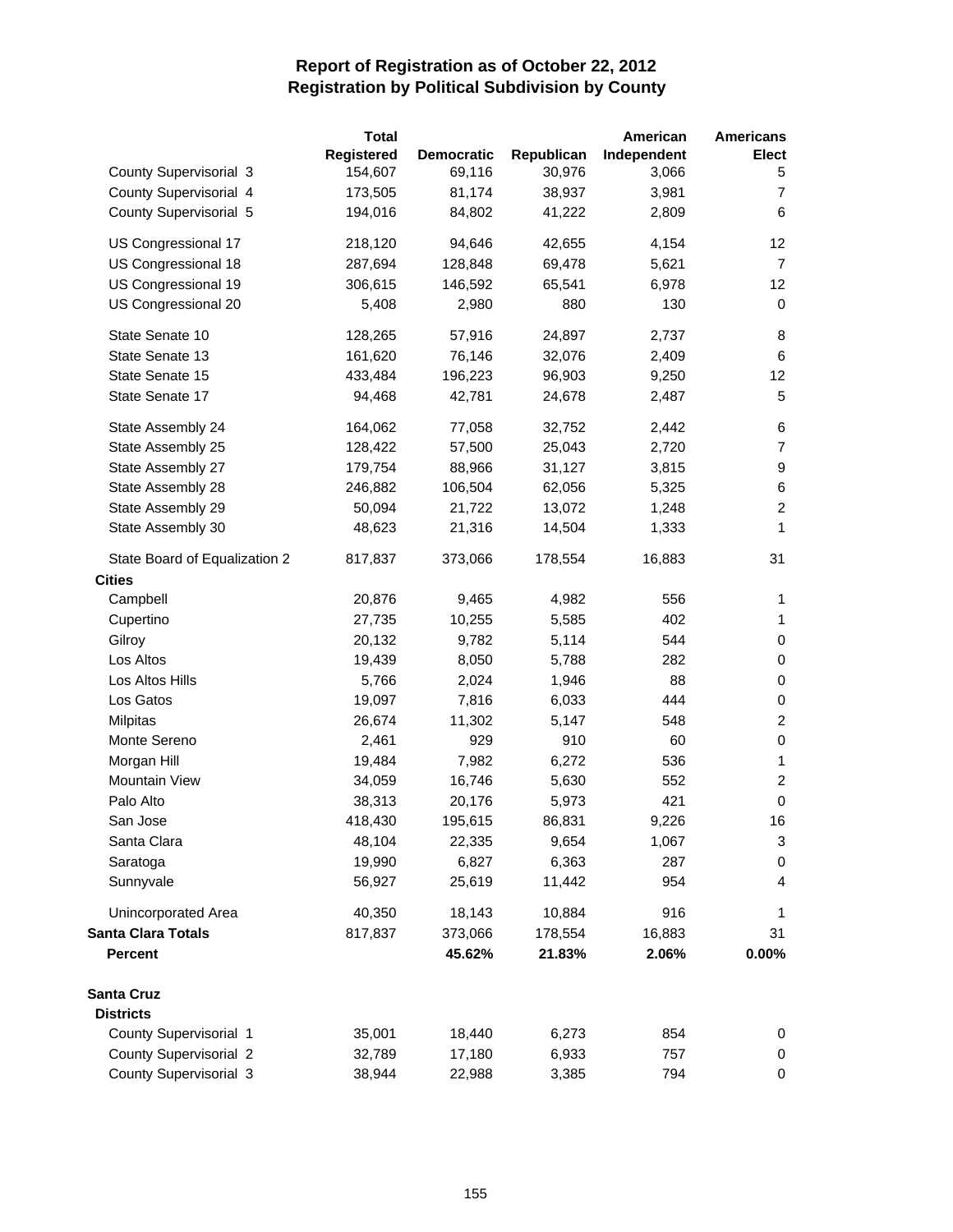|                               |       |             | Peace and      |       | <b>No Party</b> |
|-------------------------------|-------|-------------|----------------|-------|-----------------|
|                               | Green | Libertarian | Freedom        | Other | Preference      |
| County Supervisorial 3        | 598   | 719         | 433            | 280   | 49,414          |
| County Supervisorial 4        | 1,094 | 1,200       | 397            | 356   | 46,359          |
| County Supervisorial 5        | 1,111 | 1,110       | 211            | 367   | 62,378          |
| US Congressional 17           | 970   | 1,181       | 486            | 437   | 73,579          |
| US Congressional 18           | 1,767 | 1,843       | 451            | 541   | 79,138          |
| US Congressional 19           | 1,571 | 1,664       | 978            | 551   | 82,728          |
| US Congressional 20           | 37    | 33          | 25             | 10    | 1,313           |
| State Senate 10               | 600   | 680         | 355            | 250   | 40,822          |
| State Senate 13               | 1,053 | 1,025       | 201            | 274   | 48,430          |
| State Senate 15               | 2,238 | 2,453       | 1,136          | 859   | 124,410         |
| State Senate 17               | 454   | 563         | 248            | 156   | 23,096          |
| State Assembly 24             | 1,059 | 1,039       | 203            | 284   | 49,219          |
| State Assembly 25             | 553   | 655         | 363            | 248   | 41,333          |
| State Assembly 27             | 874   | 891         | 730            | 347   | 52,995          |
| State Assembly 28             | 1,390 | 1,561       | 446            | 495   | 69,099          |
| State Assembly 29             | 253   | 302         | 93             | 93    | 13,309          |
| State Assembly 30             | 216   | 273         | 105            | 72    | 10,803          |
| State Board of Equalization 2 | 4,345 | 4,721       | 1,940          | 1,539 | 236,758         |
| <b>Cities</b>                 |       |             |                |       |                 |
| Campbell                      | 151   | 169         | 41             | 59    | 5,452           |
| Cupertino                     | 100   | 131         | 25             | 66    | 11,170          |
| Gilroy                        | 86    | 116         | 49             | 30    | 4,411           |
| Los Altos                     | 88    | 117         | 16             | 44    | 5,054           |
| Los Altos Hills               | 23    | 35          | $\overline{c}$ | 9     | 1,639           |
| Los Gatos                     | 110   | 123         | 25             | 27    | 4,519           |
| Milpitas                      | 73    | 109         | 90             | 49    | 9,354           |
| Monte Sereno                  | 10    | 8           | $\mathbf{1}$   | 8     | 535             |
| Morgan Hill                   | 89    | 100         | 32             | 27    | 4,445           |
| Mountain View                 | 295   | 268         | 44             | 57    | 10,465          |
| Palo Alto                     | 314   | 193         | 39             | 53    | 11,144          |
| San Jose                      | 2,130 | 2,345       | 1,270          | 780   | 120,217         |
| Santa Clara                   | 257   | 297         | 105            | 101   | 14,285          |
| Saratoga                      | 60    | 75          | 21             | 41    | 6,316           |
| Sunnyvale                     | 309   | 375         | 96             | 108   | 18,020          |
| <b>Unincorporated Area</b>    | 250   | 260         | 84             | 80    | 9,732           |
| <b>Santa Clara Totals</b>     | 4,345 | 4,721       | 1,940          | 1,539 | 236,758         |
| <b>Percent</b>                | 0.53% | 0.58%       | 0.24%          | 0.19% | 28.95%          |
| <b>Santa Cruz</b>             |       |             |                |       |                 |
| <b>Districts</b>              |       |             |                |       |                 |
| County Supervisorial 1        | 669   | 284         | 118            | 353   | 8,010           |
| County Supervisorial 2        | 437   | 241         | 108            | 292   | 6,841           |
| County Supervisorial 3        | 1,102 | 341         | 151            | 362   | 9,821           |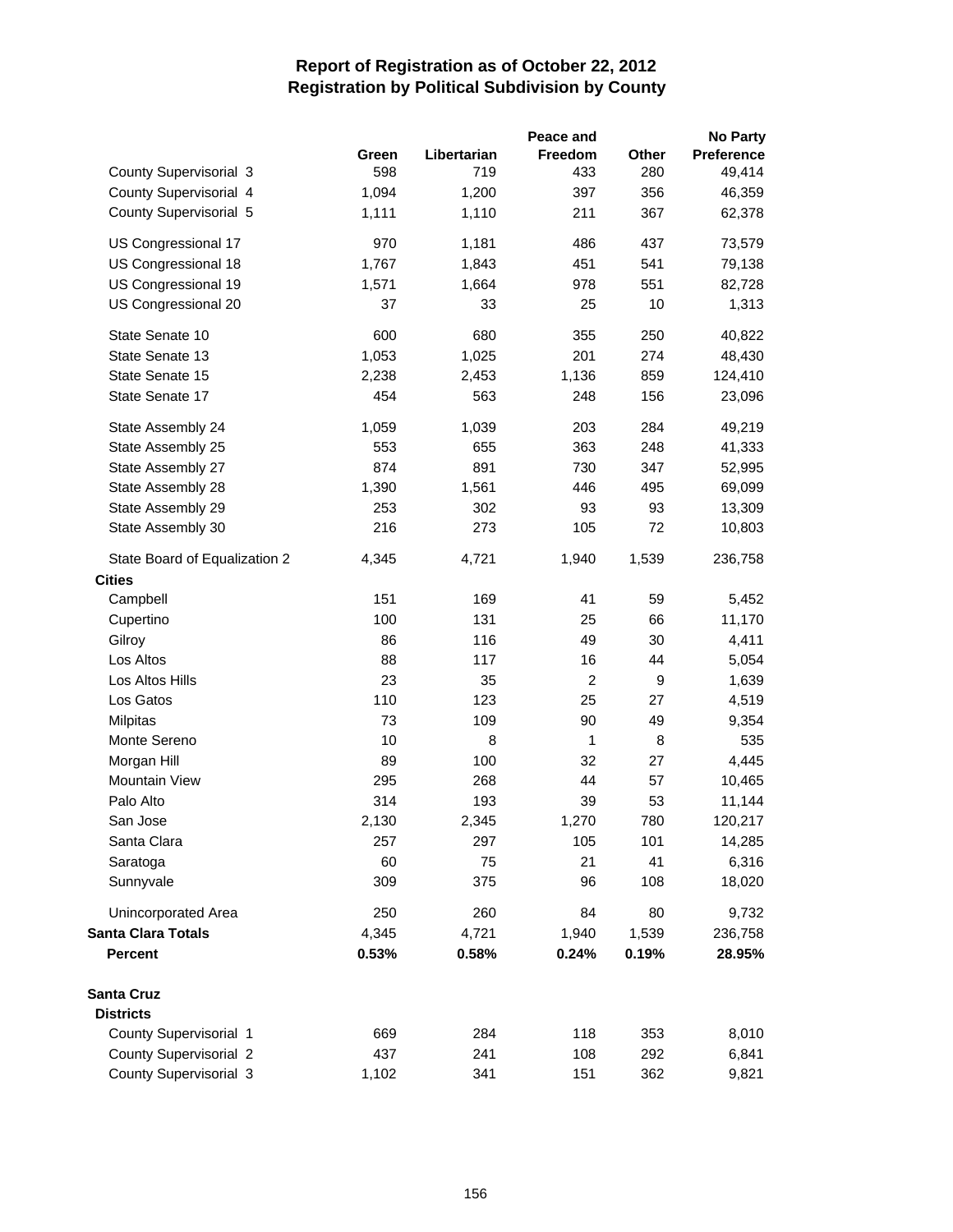|                               | <b>Total</b> |                   |            | American    | <b>Americans</b>        |
|-------------------------------|--------------|-------------------|------------|-------------|-------------------------|
|                               | Registered   | <b>Democratic</b> | Republican | Independent | <b>Elect</b>            |
| County Supervisorial 4        | 17,186       | 10,601            | 2,494      | 312         | 3                       |
| County Supervisorial 5        | 34,604       | 16,708            | 7,298      | 944         | 1                       |
| US Congressional 18           | 35,175       | 16,527            | 7,882      | 986         | 1                       |
| US Congressional 20           | 123,349      | 69,390            | 18,501     | 2,675       | 3                       |
| State Senate 17               | 158,524      | 85,917            | 26,383     | 3,661       | $\overline{\mathbf{4}}$ |
| State Assembly 29             | 136,678      | 72,333            | 23,341     | 3,278       | $\overline{2}$          |
| State Assembly 30             | 21,846       | 13,584            | 3,042      | 383         | $\overline{c}$          |
| State Board of Equalization 2 | 158,524      | 85,917            | 26,383     | 3,661       | 4                       |
| <b>Cities</b>                 |              |                   |            |             |                         |
| Capitola                      | 6,406        | 3,452             | 1,102      | 159         | 0                       |
| Santa Cruz                    | 42,747       | 25,204            | 3,862      | 896         | 0                       |
| <b>Scotts Valley</b>          | 7,728        | 3,248             | 2,372      | 226         | 0                       |
| Watsonville                   | 16,053       | 10,298            | 2,014      | 277         | 1                       |
| Unincorporated Area           | 85,590       | 43,715            | 17,033     | 2,103       | 3                       |
| <b>Santa Cruz Totals</b>      | 158,524      | 85,917            | 26,383     | 3,661       | 4                       |
| <b>Percent</b>                |              | 54.20%            | 16.64%     | 2.31%       | 0.00%                   |
| Shasta                        |              |                   |            |             |                         |
| <b>Districts</b>              |              |                   |            |             |                         |
| County Supervisorial 1        | 19,355       | 5,564             | 8,246      | 710         | 0                       |
| <b>County Supervisorial 2</b> | 20,202       | 5,522             | 9,225      | 730         | 0                       |
| County Supervisorial 3        | 20,095       | 5,189             | 9,731      | 733         | $\pmb{0}$               |
| County Supervisorial 4        | 20,374       | 5,103             | 9,785      | 717         | 1                       |
| County Supervisorial 5        | 20,209       | 5,262             | 9,815      | 804         | $\pmb{0}$               |
| US Congressional 1            | 100,235      | 26,640            | 46,802     | 3,694       | 1                       |
| State Senate 1                | 100,235      | 26,640            | 46,802     | 3,694       | 1                       |
| State Assembly 1              | 100,235      | 26,640            | 46,802     | 3,694       | 1                       |
| State Board of Equalization 1 | 100,235      | 26,640            | 46,802     | 3,694       | 1                       |
| <b>Cities</b>                 |              |                   |            |             |                         |
| Anderson                      | 4,635        | 1,412             | 1,796      | 222         | 0                       |
| Redding                       | 49,197       | 13,051            | 22,965     | 1,673       | 1                       |
| Shasta Lake                   | 5,277        | 1,550             | 2,068      | 229         | 0                       |
| Unincorporated Area           | 41,126       | 10,627            | 19,973     | 1,570       | 0                       |
| <b>Shasta Totals</b>          | 100,235      | 26,640            | 46,802     | 3,694       | 1                       |
| <b>Percent</b>                |              | 26.58%            | 46.69%     | 3.69%       | 0.00%                   |
| Sierra                        |              |                   |            |             |                         |
| <b>Districts</b>              |              |                   |            |             |                         |
| County Supervisorial 1        | 530          | 149               | 216        | 27          | 0                       |
| <b>County Supervisorial 2</b> | 458          | 166               | 174        | 22          | 0                       |
| County Supervisorial 3        | 488          | 120               | 232        | 26          | 0                       |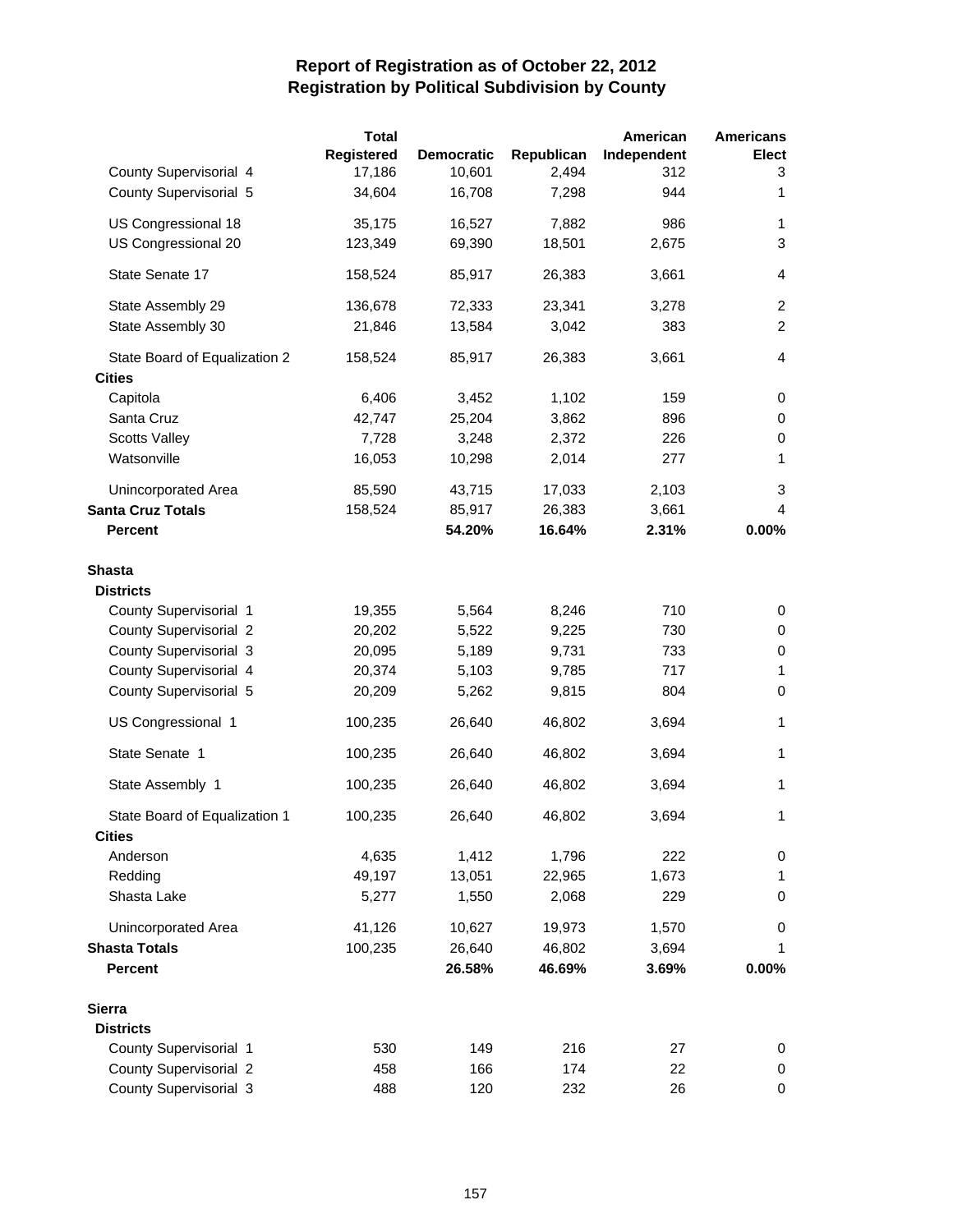|                               |       |             | Peace and      |       | <b>No Party</b> |
|-------------------------------|-------|-------------|----------------|-------|-----------------|
|                               | Green | Libertarian | Freedom        | Other | Preference      |
| County Supervisorial 4        | 123   | 62          | 72             | 96    | 3,423           |
| County Supervisorial 5        | 824   | 427         | 107            | 390   | 7,905           |
| US Congressional 18           | 816   | 439         | 107            | 403   | 8,014           |
| US Congressional 20           | 2,339 | 916         | 449            | 1,090 | 27,986          |
| State Senate 17               | 3,155 | 1,355       | 556            | 1,493 | 36,000          |
| State Assembly 29             | 2,994 | 1,275       | 458            | 1,376 | 31,621          |
| State Assembly 30             | 161   | 80          | 98             | 117   | 4,379           |
| State Board of Equalization 2 | 3,155 | 1,355       | 556            | 1,493 | 36,000          |
| <b>Cities</b>                 |       |             |                |       |                 |
| Capitola                      | 91    | 61          | 22             | 65    | 1,454           |
| Santa Cruz                    | 1,171 | 360         | 162            | 406   | 10,686          |
| <b>Scotts Valley</b>          | 78    | 57          | $\overline{7}$ | 72    | 1,668           |
| Watsonville                   | 97    | 49          | 66             | 80    | 3,171           |
| Unincorporated Area           | 1,718 | 828         | 299            | 870   | 19,021          |
| <b>Santa Cruz Totals</b>      | 3,155 | 1,355       | 556            | 1,493 | 36,000          |
| <b>Percent</b>                | 1.99% | 0.85%       | 0.35%          | 0.94% | 22.71%          |
| <b>Shasta</b>                 |       |             |                |       |                 |
| <b>Districts</b>              |       |             |                |       |                 |
| County Supervisorial 1        | 115   | 168         | 60             | 69    | 4,423           |
| <b>County Supervisorial 2</b> | 108   | 179         | 57             | 76    | 4,305           |
| County Supervisorial 3        | 82    | 163         | 47             | 73    | 4,077           |
| County Supervisorial 4        | 103   | 153         | 63             | 65    | 4,384           |
| County Supervisorial 5        | 60    | 139         | 59             | 65    | 4,005           |
| US Congressional 1            | 468   | 802         | 286            | 348   | 21,194          |
| State Senate 1                | 468   | 802         | 286            | 348   | 21,194          |
| State Assembly 1              | 468   | 802         | 286            | 348   | 21,194          |
| State Board of Equalization 1 | 468   | 802         | 286            | 348   | 21,194          |
| <b>Cities</b>                 |       |             |                |       |                 |
| Anderson                      | 12    | 36          | 19             | 18    | 1,120           |
| Redding                       | 237   | 386         | 127            | 150   | 10,607          |
| Shasta Lake                   | 35    | 31          | 26             | 30    | 1,308           |
| Unincorporated Area           | 184   | 349         | 114            | 150   | 8,159           |
| <b>Shasta Totals</b>          | 468   | 802         | 286            | 348   | 21,194          |
| <b>Percent</b>                | 0.47% | 0.80%       | 0.29%          | 0.35% | 21.14%          |
| Sierra                        |       |             |                |       |                 |
| <b>Districts</b>              |       |             |                |       |                 |
| County Supervisorial 1        | 14    | 14          | 1              | 12    | 97              |
| County Supervisorial 2        | 1     | 4           | 0              | 5     | 86              |
| County Supervisorial 3        | 1     | 7           | 2              | 11    | 89              |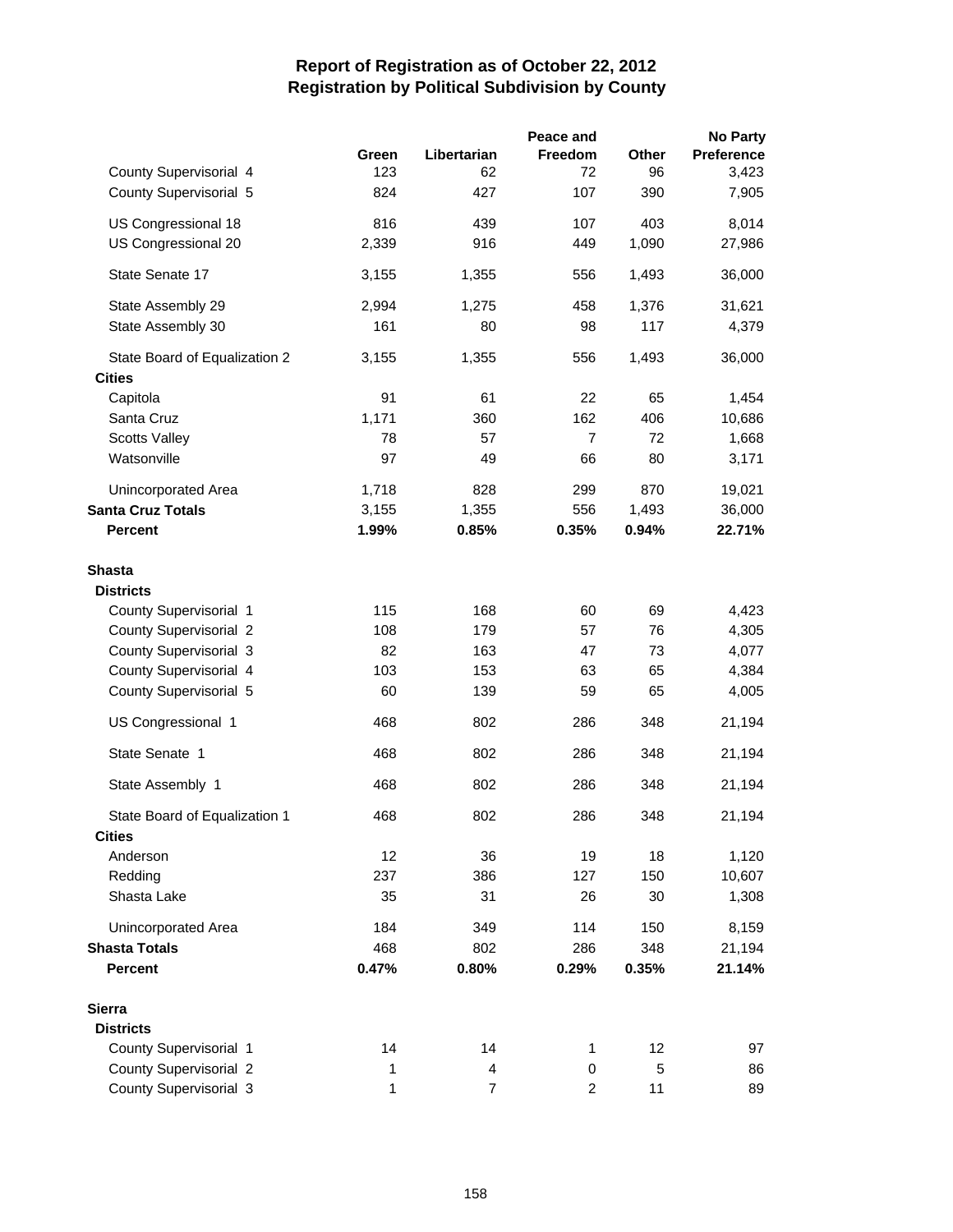|                               | <b>Total</b>      |                          |                   | American          | <b>Americans</b>  |
|-------------------------------|-------------------|--------------------------|-------------------|-------------------|-------------------|
| County Supervisorial 4        | Registered<br>457 | <b>Democratic</b><br>148 | Republican<br>180 | Independent<br>27 | <b>Elect</b><br>0 |
| County Supervisorial 5        | 393               | 77                       | 184               | 30                | 0                 |
| US Congressional 1            | 2,326             | 660                      | 986               | 132               | 0                 |
| State Senate 1                | 2,326             | 660                      | 986               | 132               | $\pmb{0}$         |
| State Assembly 1              | 2,326             | 660                      | 986               | 132               | $\pmb{0}$         |
|                               |                   |                          |                   |                   |                   |
| State Board of Equalization 1 | 2,326             | 660                      | 986               | 132               | 0                 |
| <b>Cities</b>                 |                   |                          |                   |                   |                   |
| Loyalton                      | 468               | 150                      | 182               | 27                | 0                 |
| Unincorporated Area           | 1,858             | 510                      | 804               | 105               | 0                 |
| <b>Sierra Totals</b>          | 2,326             | 660                      | 986               | 132               | $\mathbf 0$       |
| <b>Percent</b>                |                   | 28.37%                   | 42.39%            | 5.67%             | 0.00%             |
| Siskiyou                      |                   |                          |                   |                   |                   |
| <b>Districts</b>              |                   |                          |                   |                   |                   |
| County Supervisorial 1        | 4,423             | 1,283                    | 2,076             | 209               | 1                 |
| <b>County Supervisorial 2</b> | 5,520             | 2,215                    | 1,655             | 226               | 0                 |
| County Supervisorial 3        | 5,435             | 1,943                    | 2,044             | 236               | 0                 |
| County Supervisorial 4        | 5,312             | 1,541                    | 2,430             | 226               | $\pmb{0}$         |
| County Supervisorial 5        | 5,178             | 1,405                    | 2,397             | 227               | $\pmb{0}$         |
| US Congressional 1            | 25,868            | 8,387                    | 10,602            | 1,124             | 1                 |
| State Senate 1                | 25,868            | 8,387                    | 10,602            | 1,124             | 1                 |
| State Assembly 1              | 25,868            | 8,387                    | 10,602            | 1,124             | 1                 |
| State Board of Equalization 1 | 25,868            | 8,387                    | 10,602            | 1,124             | 1                 |
| <b>Cities</b>                 |                   |                          |                   |                   |                   |
| Dorris                        | 367               | 120                      | 153               | 14                | 0                 |
| Dunsmuir                      | 981               | 408                      | 246               | 45                | 0                 |
| Etna                          | 431               | 128                      | 196               | 15                | $\,0\,$           |
| Fort Jones                    | 381               | 112                      | 176               | 13                | $\mathbf 0$       |
| Montague                      | 715               | 181                      | 316               | 42                | $\pmb{0}$         |
| Mt. Shasta                    | 2,062             | 878                      | 526               | 79                | 0                 |
| Tulelake                      | 248               | 56                       | 136               | 10                | 0                 |
| Weed                          | 1,359             | 617                      | 328               | 74                | 0                 |
| Yreka                         | 4,079             | 1,266                    | 1,747             | 177               | $\pmb{0}$         |
| Unincorporated Area           | 15,245            | 4,621                    | 6,778             | 655               | 1                 |
| <b>Siskiyou Totals</b>        | 25,868            | 8,387                    | 10,602            | 1,124             | 1                 |
| Percent                       |                   | 32.42%                   | 40.99%            | 4.35%             | 0.00%             |
| Solano                        |                   |                          |                   |                   |                   |
| <b>Districts</b>              |                   |                          |                   |                   |                   |
| County Supervisorial 1        | 39,655            | 24,025                   | 5,587             | 870               | $\overline{2}$    |
| <b>County Supervisorial 2</b> | 47,116            | 24,239                   | 10,324            | 1,287             | 3                 |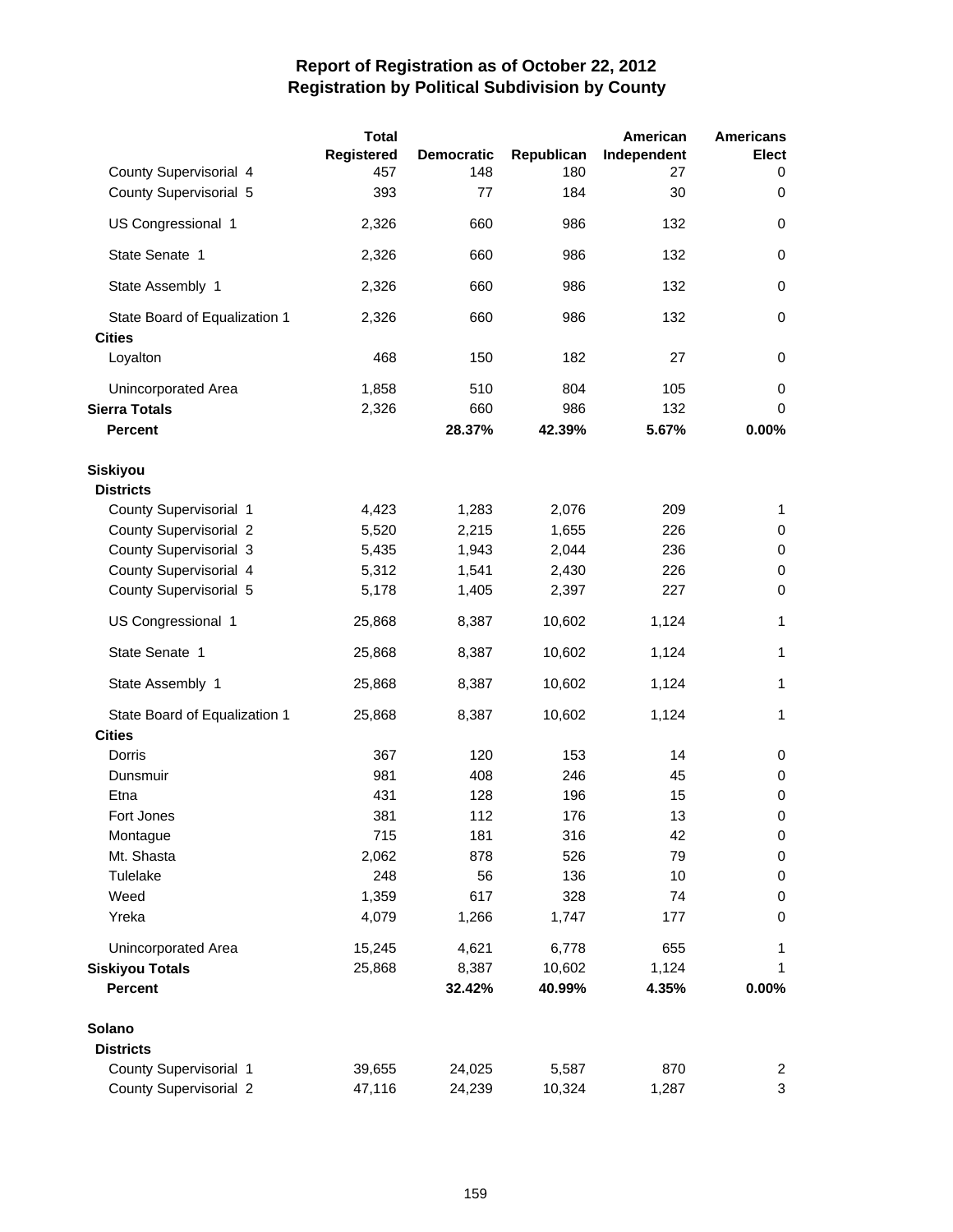|                               |                |                  | Peace and      |                | <b>No Party</b> |
|-------------------------------|----------------|------------------|----------------|----------------|-----------------|
|                               | Green          | Libertarian      | Freedom        | <b>Other</b>   | Preference      |
| County Supervisorial 4        | 2              | 4                | 0              | 9              | 87              |
| County Supervisorial 5        | $\overline{7}$ | $\overline{c}$   | 1              | 5              | 87              |
| US Congressional 1            | 25             | 31               | $\overline{4}$ | 42             | 446             |
| State Senate 1                | 25             | 31               | $\overline{4}$ | 42             | 446             |
| State Assembly 1              | 25             | 31               | 4              | 42             | 446             |
| State Board of Equalization 1 | 25             | 31               | 4              | 42             | 446             |
| <b>Cities</b>                 |                |                  |                |                |                 |
| Loyalton                      | 3              | 5                | 1              | 10             | 90              |
| Unincorporated Area           | 22             | 26               | 3              | 32             | 356             |
| <b>Sierra Totals</b>          | 25             | 31               | $\overline{4}$ | 42             | 446             |
| <b>Percent</b>                | 1.07%          | 1.33%            | 0.17%          | 1.81%          | 19.17%          |
| <b>Siskiyou</b>               |                |                  |                |                |                 |
| <b>Districts</b>              |                |                  |                |                |                 |
| County Supervisorial 1        | 16             | 35               | 12             | 4              | 787             |
| <b>County Supervisorial 2</b> | 76             | 59               | 28             | 18             | 1,243           |
| County Supervisorial 3        | 35             | 48               | 16             | 21             | 1,092           |
| County Supervisorial 4        | 24             | 38               | 15             | 5              | 1,033           |
| County Supervisorial 5        | 42             | 71               | 18             | $\overline{7}$ | 1,011           |
| US Congressional 1            | 193            | 251              | 89             | 55             | 5,166           |
| State Senate 1                | 193            | 251              | 89             | 55             | 5,166           |
| State Assembly 1              | 193            | 251              | 89             | 55             | 5,166           |
| State Board of Equalization 1 | 193            | 251              | 89             | 55             | 5,166           |
| <b>Cities</b>                 |                |                  |                |                |                 |
| Dorris                        | 0              | $\pmb{0}$        | 0              | 1              | 79              |
| Dunsmuir                      | 19             | 16               | 6              | 3              | 238             |
| Etna                          | 4              | 5                | 2              | 0              | 81              |
| Fort Jones                    | 1              | 6                | 0              | $\overline{c}$ | 71              |
| Montague                      | 0              | 5                | 3              | 1              | 167             |
| Mt. Shasta                    | 26             | 21               | 8              | 6              | 518             |
| Tulelake                      | $\pmb{0}$      | $\boldsymbol{0}$ | 1              | 0              | 45              |
| Weed                          | 14             | 15               | 4              | 3              | 304             |
| Yreka                         | 17             | 26               | 14             | $\overline{4}$ | 828             |
| Unincorporated Area           | 112            | 157              | 51             | 35             | 2,835           |
| <b>Siskiyou Totals</b>        | 193            | 251              | 89             | 55             | 5,166           |
| <b>Percent</b>                | 0.75%          | 0.97%            | 0.34%          | 0.21%          | 19.97%          |
| Solano                        |                |                  |                |                |                 |
| <b>Districts</b>              |                |                  |                |                |                 |
| County Supervisorial 1        | 189            | 143              | 129            | 150            | 8,560           |
| <b>County Supervisorial 2</b> | 266            | 277              | 105            | 232            | 10,383          |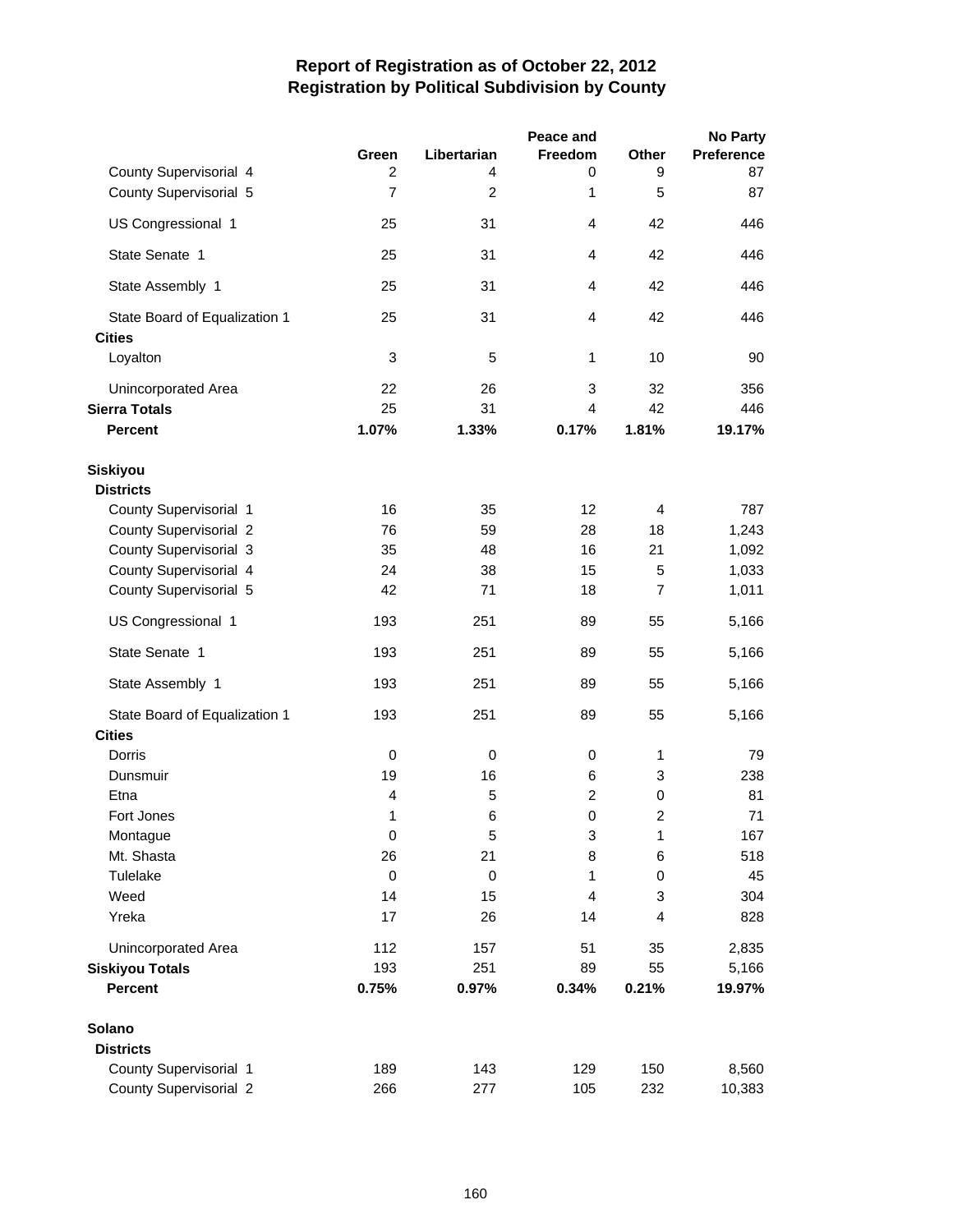|                               | <b>Total</b> |                   |            | American    | <b>Americans</b> |
|-------------------------------|--------------|-------------------|------------|-------------|------------------|
|                               | Registered   | <b>Democratic</b> | Republican | Independent | Elect            |
| County Supervisorial 3        | 38,502       | 19,210            | 9,147      | 1,030       | 2                |
| County Supervisorial 4        | 39,538       | 15,188            | 13,947     | 1,302       | $\overline{c}$   |
| County Supervisorial 5        | 44,673       | 19,153            | 13,772     | 1,398       | 3                |
| US Congressional 3            | 133,390      | 58,556            | 39,646     | 4,019       | 7                |
| US Congressional 5            | 76,094       | 43,259            | 13,131     | 1,868       | 5                |
| State Senate 3                | 209,484      | 101,815           | 52,777     | 5,887       | 12               |
| State Assembly 4              | 16,593       | 5,884             | 6,560      | 499         | $\mathbf{1}$     |
| State Assembly 11             | 116,725      | 52,635            | 33,065     | 3,518       | 6                |
| State Assembly 14             | 76,166       | 43,296            | 13,152     | 1,870       | 5                |
| State Board of Equalization 2 | 209,484      | 101,815           | 52,777     | 5,887       | 12               |
| <b>Cities</b>                 |              |                   |            |             |                  |
| Benicia                       | 18,430       | 8,700             | 4,674      | 568         | 0                |
| Dixon                         | 9,176        | 3,548             | 3,267      | 270         | $\mathbf{1}$     |
| Fairfield                     | 49,777       | 24,252            | 12,309     | 1,321       | $\overline{c}$   |
| Rio Vista                     | 5,140        | 2,208             | 1,735      | 201         | 1                |
| Suisun City                   | 13,654       | 7,190             | 2,781      | 370         | $\mathbf{1}$     |
| Vacaville                     | 46,017       | 18,275            | 15,341     | 1,572       | $\overline{c}$   |
| Vallejo                       | 56,313       | 33,753            | 8,242      | 1,267       | 5                |
| Unincorporated Area           | 10,977       | 3,889             | 4,428      | 318         | 0                |
| <b>Solano Totals</b>          | 209,484      | 101,815           | 52,777     | 5,887       | 12               |
| <b>Percent</b>                |              | 48.60%            | 25.19%     | 2.81%       | 0.01%            |
| Sonoma                        |              |                   |            |             |                  |
| <b>Districts</b>              |              |                   |            |             |                  |
| County Supervisorial 1        | 59,299       | 29,942            | 14,754     | 1,462       | 1                |
| County Supervisorial 2        | 54,129       | 27,622            | 11,636     | 1,421       | 1                |
| County Supervisorial 3        | 44,911       | 23,597            | 8,606      | 1,182       | 1                |
| County Supervisorial 4        | 51,121       | 24,807            | 13,236     | 1,316       | 0                |
| County Supervisorial 5        | 50,855       | 28,266            | 8,335      | 1,110       | 0                |
| US Congressional 2            | 109,930      | 56,983            | 23,654     | 2,627       | 0                |
| US Congressional 5            | 150,385      | 77,251            | 32,913     | 3,864       | 3                |
| State Senate 2                | 184,303      | 95,622            | 40,033     | 4,432       | 1                |
| State Senate 3                | 76,012       | 38,612            | 16,534     | 2,059       | 2                |
| State Assembly 2              | 112,579      | 57,056            | 26,537     | 2,691       | 0                |
| State Assembly 4              | 35,585       | 18,014            | 7,569      | 984         | 3                |
| State Assembly 10             | 112,151      | 59,164            | 22,461     | 2,816       | 0                |
| State Board of Equalization 2 | 260,315      | 134,234           | 56,567     | 6,491       | 3                |
| <b>Cities</b>                 |              |                   |            |             |                  |
| Cloverdale                    | 4,315        | 2,124             | 1,074      | 120         | 0                |
| Cotati                        | 4,009        | 2,115             | 731        | 125         | 0                |
| Healdsburg                    | 6,290        | 3,313             | 1,369      | 142         | 0                |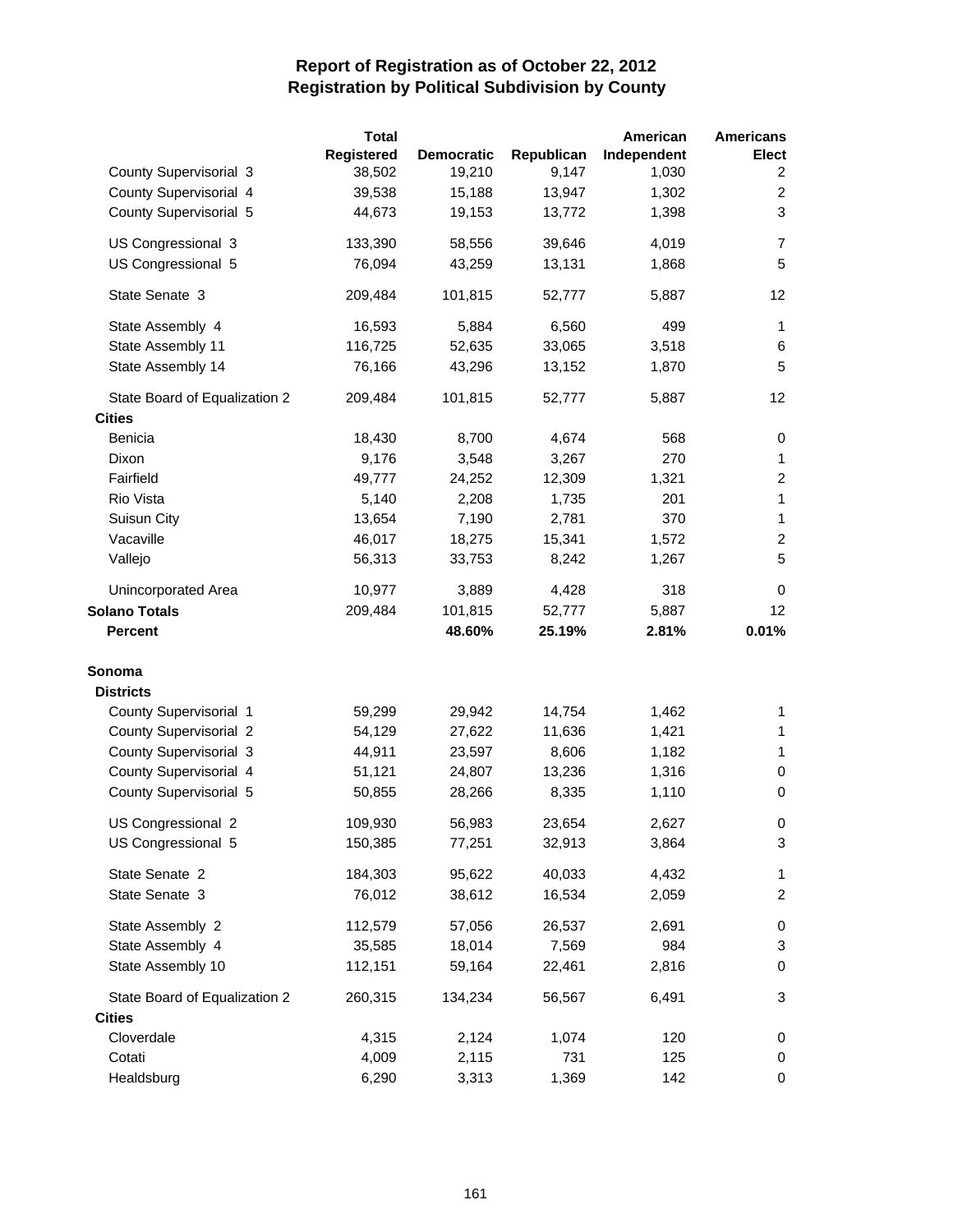|                               |       |             | Peace and |                | <b>No Party</b>   |
|-------------------------------|-------|-------------|-----------|----------------|-------------------|
|                               | Green | Libertarian | Freedom   | Other          | <b>Preference</b> |
| County Supervisorial 3        | 145   | 189         | 110       | 185            | 8,484             |
| County Supervisorial 4        | 148   | 232         | 106       | 154            | 8,459             |
| County Supervisorial 5        | 130   | 243         | 88        | 191            | 9,695             |
| US Congressional 3            | 453   | 727         | 328       | 575            | 29,079            |
| US Congressional 5            | 425   | 357         | 210       | 337            | 16,502            |
| State Senate 3                | 878   | 1,084       | 538       | 912            | 45,581            |
| State Assembly 4              | 58    | 105         | 36        | 72             | 3,378             |
| State Assembly 11             | 395   | 622         | 292       | 503            | 25,689            |
| State Assembly 14             | 425   | 357         | 210       | 337            | 16,514            |
| State Board of Equalization 2 | 878   | 1,084       | 538       | 912            | 45,581            |
| <b>Cities</b>                 |       |             |           |                |                   |
| Benicia                       | 136   | 123         | 39        | 107            | 4,083             |
| Dixon                         | 26    | 54          | 25        | 35             | 1,950             |
| Fairfield                     | 156   | 239         | 126       | 222            | 11,150            |
| Rio Vista                     | 18    | 18          | 11        | 17             | 931               |
| Suisun City                   | 48    | 64          | 35        | 54             | 3,111             |
| Vacaville                     | 156   | 281         | 112       | 191            | 10,087            |
| Vallejo                       | 275   | 223         | 167       | 224            | 12,157            |
| Unincorporated Area           | 63    | 82          | 23        | 62             | 2,112             |
| <b>Solano Totals</b>          | 878   | 1,084       | 538       | 912            | 45,581            |
| <b>Percent</b>                | 0.42% | 0.52%       | 0.26%     | 0.44%          | 21.76%            |
| Sonoma                        |       |             |           |                |                   |
| <b>Districts</b>              |       |             |           |                |                   |
| County Supervisorial 1        | 727   | 356         | 136       | 175            | 11,746            |
| <b>County Supervisorial 2</b> | 992   | 360         | 124       | 209            | 11,764            |
| County Supervisorial 3        | 774   | 361         | 147       | 155            | 10,088            |
| County Supervisorial 4        | 598   | 359         | 126       | 162            | 10,517            |
| County Supervisorial 5        | 1,508 | 349         | 204       | 188            | 10,895            |
| US Congressional 2            | 2,356 | 749         | 317       | 394            | 22,850            |
| US Congressional 5            | 2,243 | 1,036       | 420       | 495            | 32,160            |
| State Senate 2                | 3,410 | 1,286       | 566       | 609            | 38,344            |
| State Senate 3                | 1,189 | 499         | 171       | 280            | 16,666            |
| State Assembly 2              | 1,895 | 770         | 291       | 368            | 22,971            |
| State Assembly 4              | 547   | 253         | 108       | 132            | 7,975             |
| State Assembly 10             | 2,157 | 762         | 338       | 389            | 24,064            |
| State Board of Equalization 2 | 4,599 | 1,785       | 737       | 889            | 55,010            |
| <b>Cities</b>                 |       |             |           |                |                   |
| Cloverdale                    | 59    | 24          | 12        | $\overline{4}$ | 898               |
| Cotati                        | 105   | 24          | 9         | 17             | 883               |
| Healdsburg                    | 99    | 43          | 21        | 19             | 1,284             |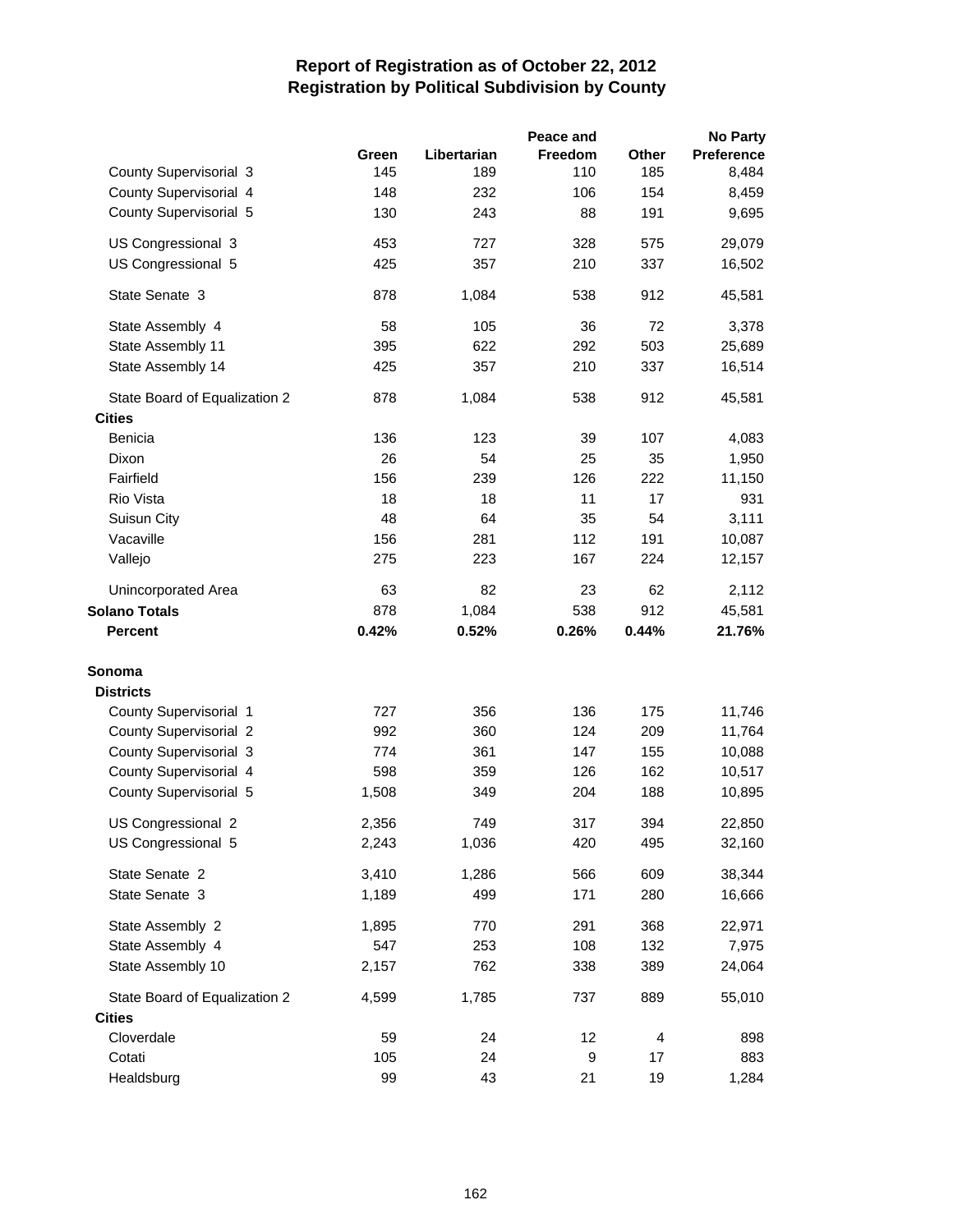|                               | <b>Total</b> |                   |            | American    | <b>Americans</b> |
|-------------------------------|--------------|-------------------|------------|-------------|------------------|
|                               | Registered   | <b>Democratic</b> | Republican | Independent | <b>Elect</b>     |
| Petaluma                      | 32,858       | 17,184            | 6,769      | 820         | 0                |
| <b>Rohnert Park</b>           | 20,308       | 10,084            | 4,357      | 590         | 1                |
| Santa Rosa                    | 83,404       | 43,457            | 17,996     | 2,056       | 0                |
| Sebastopol                    | 5,134        | 3,141             | 595        | 104         | $\pmb{0}$        |
| Sonoma                        | 6,746        | 3,456             | 1,547      | 193         | $\pmb{0}$        |
| Windsor                       | 14,160       | 6,609             | 3,915      | 369         | 0                |
| Unincorporated Area           | 83,091       | 42,751            | 18,214     | 1,972       | $\overline{c}$   |
| <b>Sonoma Totals</b>          | 260,315      | 134,234           | 56,567     | 6,491       | 3                |
| <b>Percent</b>                |              | 51.57%            | 21.73%     | 2.49%       | 0.00%            |
| <b>Stanislaus</b>             |              |                   |            |             |                  |
| <b>Districts</b>              |              |                   |            |             |                  |
| County Supervisorial 1        | 49,345       | 17,466            | 21,129     | 1,449       | 3                |
| <b>County Supervisorial 2</b> | 45,903       | 16,743            | 19,351     | 1,243       | 0                |
| County Supervisorial 3        | 44,701       | 19,219            | 16,289     | 1,203       | $\overline{c}$   |
| County Supervisorial 4        | 53,866       | 21,629            | 21,276     | 1,475       | 4                |
| County Supervisorial 5        | 39,094       | 18,291            | 12,693     | 1,014       | 3                |
| US Congressional 10           | 232,909      | 93,348            | 90,738     | 6,384       | 12               |
| State Senate 5                | 113,148      | 45,719            | 43,722     | 3,151       | $\overline{7}$   |
| State Senate 8                | 67,269       | 23,126            | 29,547     | 1,923       | 1                |
| State Senate 12               | 52,492       | 24,503            | 17,469     | 1,310       | 4                |
| State Assembly 12             | 148,663      | 55,207            | 61,429     | 4,162       | 7                |
| State Assembly 21             | 84,246       | 38,141            | 29,309     | 2,222       | 5                |
| State Board of Equalization 1 | 232,909      | 93,348            | 90,738     | 6,384       | 12               |
| <b>Cities</b>                 |              |                   |            |             |                  |
| Ceres                         | 19,098       | 8,883             | 6,324      | 493         | 1                |
| Hughson                       | 3,271        | 1,060             | 1,470      | 105         | 0                |
| Modesto                       | 98,883       | 41,501            | 37,206     | 2,683       | 5                |
| Newman                        | 3,719        | 1,593             | 1,252      | 114         | $\overline{c}$   |
| Oakdale                       | 9,844        | 3,063             | 4,445      | 352         | $\mathbf 0$      |
| Patterson                     | 7,725        | 3,832             | 2,015      | 238         | 0                |
| Riverbank                     | 9,299        | 3,716             | 3,423      | 265         | 1                |
| Turlock                       | 30,489       | 11,689            | 12,079     | 790         | 0                |
| Waterford                     | 3,480        | 1,101             | 1,465      | 119         | 1                |
| Unincorporated Area           | 47,101       | 16,910            | 21,059     | 1,225       | $\overline{c}$   |
| <b>Stanislaus Totals</b>      | 232,909      | 93,348            | 90,738     | 6,384       | 12               |
| <b>Percent</b>                |              | 40.08%            | 38.96%     | 2.74%       | 0.01%            |
| <b>Sutter</b>                 |              |                   |            |             |                  |
| <b>Districts</b>              |              |                   |            |             |                  |
| County Supervisorial 1        | 8,253        | 2,897             | 3,542      | 241         | 0                |
| County Supervisorial 2        | 5,997        | 2,072             | 2,375      | 246         | 0                |
| County Supervisorial 3        | 10,294       | 2,870             | 5,370      | 303         | 0                |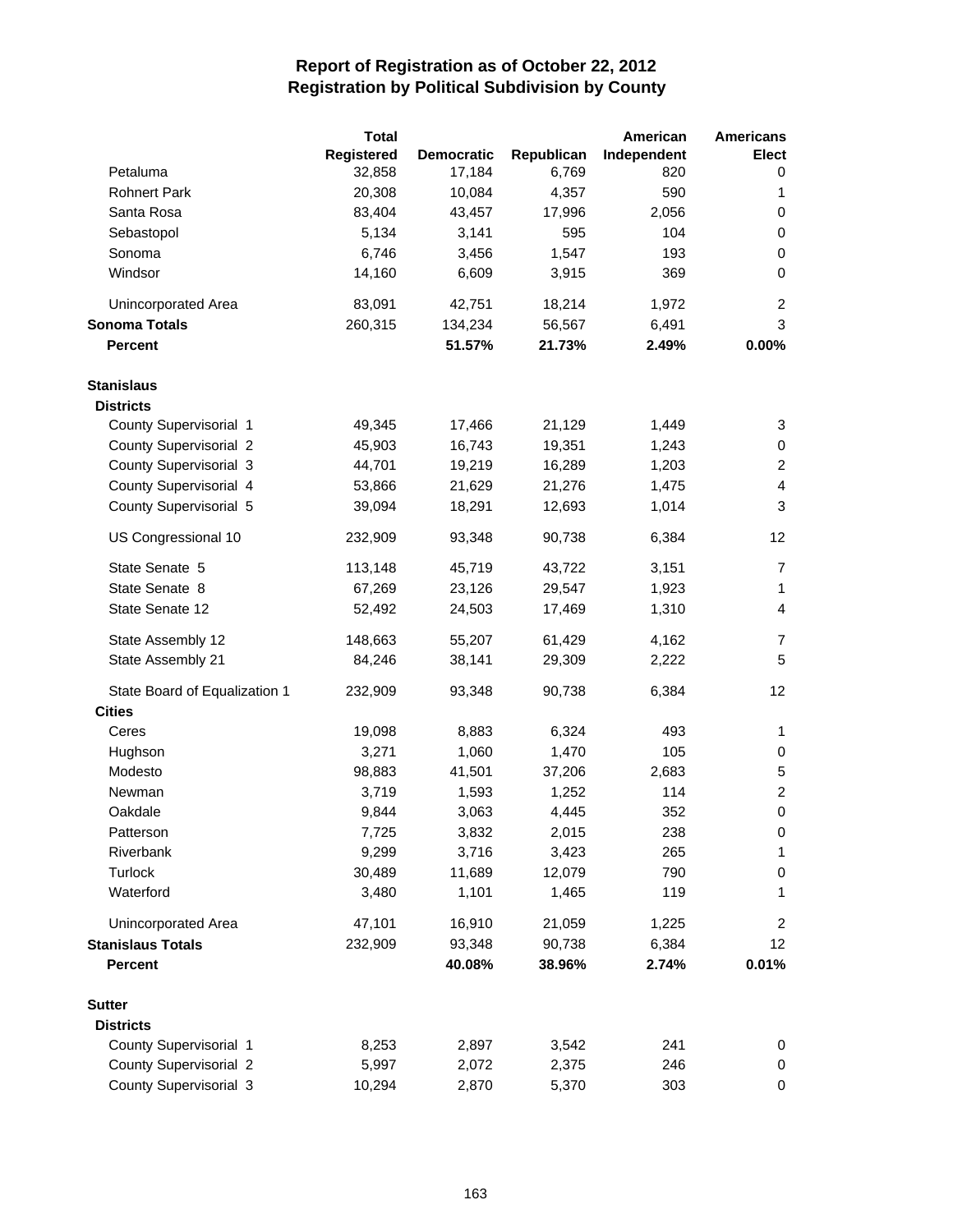|                               |       |             | Peace and |       | <b>No Party</b>   |
|-------------------------------|-------|-------------|-----------|-------|-------------------|
|                               | Green | Libertarian | Freedom   | Other | <b>Preference</b> |
| Petaluma                      | 498   | 213         | 64        | 128   | 7,182             |
| <b>Rohnert Park</b>           | 308   | 144         | 59        | 85    | 4,680             |
| Santa Rosa                    | 1,157 | 573         | 228       | 259   | 17,678            |
| Sebastopol                    | 225   | 25          | 24        | 16    | 1,004             |
| Sonoma                        | 93    | 32          | 10        | 16    | 1,399             |
| Windsor                       | 126   | 104         | 29        | 49    | 2,959             |
| Unincorporated Area           | 1,929 | 603         | 281       | 296   | 17,043            |
| <b>Sonoma Totals</b>          | 4,599 | 1,785       | 737       | 889   | 55,010            |
| <b>Percent</b>                | 1.77% | 0.69%       | 0.28%     | 0.34% | 21.13%            |
| <b>Stanislaus</b>             |       |             |           |       |                   |
| <b>Districts</b>              |       |             |           |       |                   |
| County Supervisorial 1        | 139   | 241         | 142       | 535   | 8,241             |
| <b>County Supervisorial 2</b> | 164   | 222         | 107       | 505   | 7,568             |
| County Supervisorial 3        | 116   | 201         | 142       | 465   | 7,064             |
| County Supervisorial 4        | 200   | 269         | 147       | 611   | 8,255             |
| County Supervisorial 5        | 98    | 181         | 154       | 312   | 6,348             |
| US Congressional 10           | 717   | 1,114       | 692       | 2,428 | 37,476            |
| State Senate 5                | 336   | 544         | 316       | 1,246 | 18,107            |
| State Senate 8                | 235   | 344         | 162       | 764   | 11,167            |
| State Senate 12               | 146   | 226         | 214       | 418   | 8,202             |
| State Assembly 12             | 450   | 717         | 381       | 1,677 | 24,633            |
| State Assembly 21             | 267   | 397         | 311       | 751   | 12,843            |
| State Board of Equalization 1 | 717   | 1,114       | 692       | 2,428 | 37,476            |
| <b>Cities</b>                 |       |             |           |       |                   |
| Ceres                         | 51    | 75          | 70        | 155   | 3,046             |
| Hughson                       | 6     | 13          | 9         | 37    | 571               |
| Modesto                       | 298   | 486         | 298       | 1,070 | 15,336            |
| Newman                        | 10    | 23          | 19        | 29    | 677               |
| Oakdale                       | 31    | 69          | 26        | 134   | 1,724             |
| Patterson                     | 21    | 31          | 29        | 72    | 1,487             |
| Riverbank                     | 19    | 41          | 35        | 85    | 1,714             |
| Turlock                       | 123   | 156         | 73        | 359   | 5,220             |
| Waterford                     | 14    | 12          | 10        | 30    | 728               |
| Unincorporated Area           | 144   | 208         | 123       | 457   | 6,973             |
| <b>Stanislaus Totals</b>      | 717   | 1,114       | 692       | 2,428 | 37,476            |
| <b>Percent</b>                | 0.31% | 0.48%       | 0.30%     | 1.04% | 16.09%            |
| <b>Sutter</b>                 |       |             |           |       |                   |
| <b>Districts</b>              |       |             |           |       |                   |
| County Supervisorial 1        | 20    | 36          | 28        | 108   | 1,381             |
| <b>County Supervisorial 2</b> | 28    | 46          | 23        | 79    | 1,128             |
| County Supervisorial 3        | 27    | 45          | 16        | 115   | 1,548             |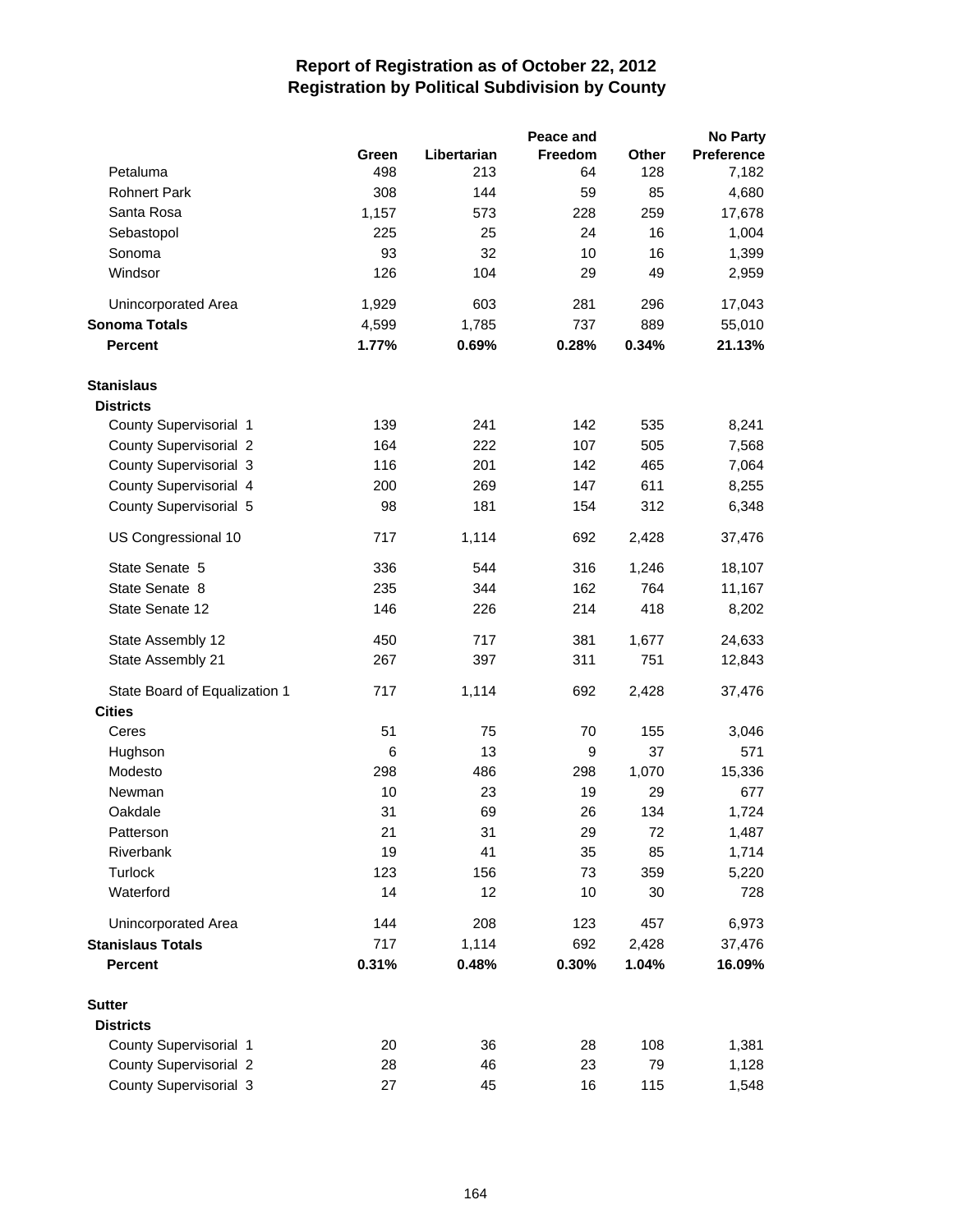|                               | <b>Total</b> |                   |            | American    | <b>Americans</b> |
|-------------------------------|--------------|-------------------|------------|-------------|------------------|
|                               | Registered   | <b>Democratic</b> | Republican | Independent | Elect            |
| County Supervisorial 4        | 8,822        | 3,287             | 3,331      | 273         | 0                |
| County Supervisorial 5        | 8,828        | 2,600             | 4,272      | 274         | 0                |
| US Congressional 3            | 42,194       | 13,726            | 18,890     | 1,337       | 0                |
| State Senate 4                | 42,194       | 13,726            | 18,890     | 1,337       | $\pmb{0}$        |
| State Assembly 3              | 42,194       | 13,726            | 18,890     | 1,337       | 0                |
| State Board of Equalization 1 | 42,194       | 13,726            | 18,890     | 1,337       | 0                |
| <b>Cities</b>                 |              |                   |            |             |                  |
| Live Oak                      | 2,957        | 1,316             | 892        | 87          | 0                |
| Yuba City                     | 27,565       | 9,459             | 11,488     | 912         | $\mathbf 0$      |
| Unincorporated Area           | 11,672       | 2,951             | 6,510      | 338         | 0                |
| <b>Sutter Totals</b>          | 42,194       | 13,726            | 18,890     | 1,337       | 0                |
| <b>Percent</b>                |              | 32.53%            | 44.77%     | 3.17%       | 0.00%            |
| Tehama                        |              |                   |            |             |                  |
| <b>Districts</b>              |              |                   |            |             |                  |
| County Supervisorial 1        | 7,122        | 1,966             | 3,412      | 346         | 0                |
| <b>County Supervisorial 2</b> | 6,199        | 1,956             | 2,581      | 333         | 0                |
| County Supervisorial 3        | 6,777        | 1,931             | 3,204      | 325         | 0                |
| County Supervisorial 4        | 5,391        | 1,722             | 2,234      | 302         | 0                |
| County Supervisorial 5        | 5,685        | 1,860             | 2,371      | 242         | 0                |
| US Congressional 1            | 31,174       | 9,435             | 13,802     | 1,548       | 0                |
| State Senate 4                | 31,174       | 9,435             | 13,802     | 1,548       | 0                |
| State Assembly 3              | 31,174       | 9,435             | 13,802     | 1,548       | 0                |
| State Board of Equalization 2 | 31,174       | 9,435             | 13,802     | 1,548       | 0                |
| <b>Cities</b>                 |              |                   |            |             |                  |
| Corning                       | 2,648        | 942               | 924        | 130         | 0                |
| <b>Red Bluff</b>              | 6,107        | 2,059             | 2,258      | 330         | 0                |
| Tehama                        | 217          | 74                | 88         | 17          | 0                |
| Unincorporated Area           | 22,202       | 6,360             | 10,532     | 1,071       | 0                |
| <b>Tehama Totals</b>          | 31,174       | 9,435             | 13,802     | 1,548       | 0                |
| <b>Percent</b>                |              | 30.27%            | 44.27%     | 4.97%       | 0.00%            |
| <b>Trinity</b>                |              |                   |            |             |                  |
| <b>Districts</b>              |              |                   |            |             |                  |
| County Supervisorial 1        | 1,711        | 581               | 650        | 92          | 0                |
| <b>County Supervisorial 2</b> | 1,710        | 495               | 627        | 76          | 0                |
| County Supervisorial 3        | 1,624        | 568               | 506        | 82          | 0                |
| County Supervisorial 4        | 1,589        | 580               | 528        | 69          | 0                |
| County Supervisorial 5        | 1,412        | 478               | 459        | 62          | 0                |
| US Congressional 2            | 8,046        | 2,702             | 2,770      | 381         | 0                |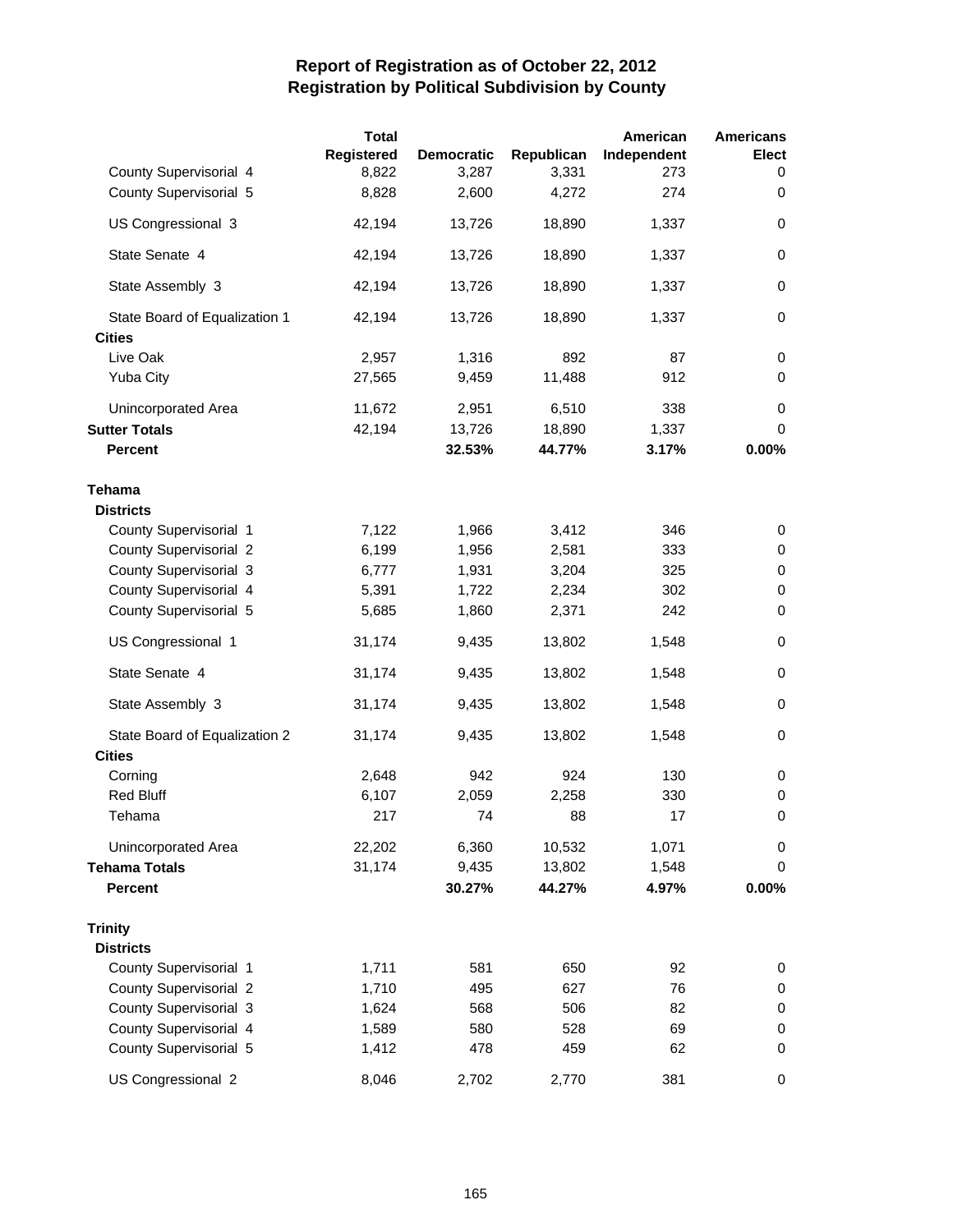|                               |                |             | Peace and      |             | <b>No Party</b>   |
|-------------------------------|----------------|-------------|----------------|-------------|-------------------|
|                               | Green          | Libertarian | <b>Freedom</b> | Other       | <b>Preference</b> |
| County Supervisorial 4        | 21             | 42          | 29             | 98          | 1,741             |
| County Supervisorial 5        | 23             | 45          | 24             | 125         | 1,465             |
| US Congressional 3            | 119            | 214         | 120            | 525         | 7,263             |
| State Senate 4                | 119            | 214         | 120            | 525         | 7,263             |
| State Assembly 3              | 119            | 214         | 120            | 525         | 7,263             |
| State Board of Equalization 1 | 119            | 214         | 120            | 525         | 7,263             |
| <b>Cities</b>                 |                |             |                |             |                   |
| Live Oak                      | 9              | 14          | 14             | 53          | 572               |
| Yuba City                     | 74             | 138         | 86             | 364         | 5,044             |
| Unincorporated Area           | 36             | 62          | 20             | 108         | 1,647             |
| <b>Sutter Totals</b>          | 119            | 214         | 120            | 525         | 7,263             |
| <b>Percent</b>                | 0.28%          | 0.51%       | 0.28%          | 1.24%       | 17.21%            |
| Tehama                        |                |             |                |             |                   |
| <b>Districts</b>              |                |             |                |             |                   |
| County Supervisorial 1        | 35             | 48          | 17             | 17          | 1,281             |
| <b>County Supervisorial 2</b> | 17             | 53          | 25             | 24          | 1,210             |
| County Supervisorial 3        | 22             | 46          | 17             | 27          | 1,205             |
| County Supervisorial 4        | 22             | 37          | 19             | 18          | 1,037             |
| County Supervisorial 5        | 30             | 54          | 20             | 24          | 1,084             |
| US Congressional 1            | 126            | 238         | 98             | 110         | 5,817             |
| State Senate 4                | 126            | 238         | 98             | 110         | 5,817             |
| State Assembly 3              | 126            | 238         | 98             | 110         | 5,817             |
| State Board of Equalization 2 | 126            | 238         | 98             | 110         | 5,817             |
| <b>Cities</b>                 |                |             |                |             |                   |
| Corning                       | $\overline{7}$ | 23          | 16             | 10          | 596               |
| <b>Red Bluff</b>              | 34             | 54          | 28             | 20          | 1,324             |
| Tehama                        | $\overline{2}$ | $\pmb{0}$   | 0              | $\mathbf 0$ | 36                |
| <b>Unincorporated Area</b>    | 83             | 161         | 54             | 80          | 3,861             |
| <b>Tehama Totals</b>          | 126            | 238         | 98             | 110         | 5,817             |
| <b>Percent</b>                | 0.40%          | 0.76%       | 0.31%          | 0.35%       | 18.66%            |
| <b>Trinity</b>                |                |             |                |             |                   |
| <b>Districts</b>              |                |             |                |             |                   |
| County Supervisorial 1        | 13             | 14          | 7              | 25          | 329               |
| <b>County Supervisorial 2</b> | 20             | 20          | $\overline{7}$ | 8           | 457               |
| County Supervisorial 3        | 36             | 25          | 8              | 19          | 380               |
| County Supervisorial 4        | 27             | 9           | 7              | 26          | 343               |
| County Supervisorial 5        | 28             | 27          | $\overline{4}$ | 23          | 331               |
| US Congressional 2            | 124            | 95          | 33             | 101         | 1,840             |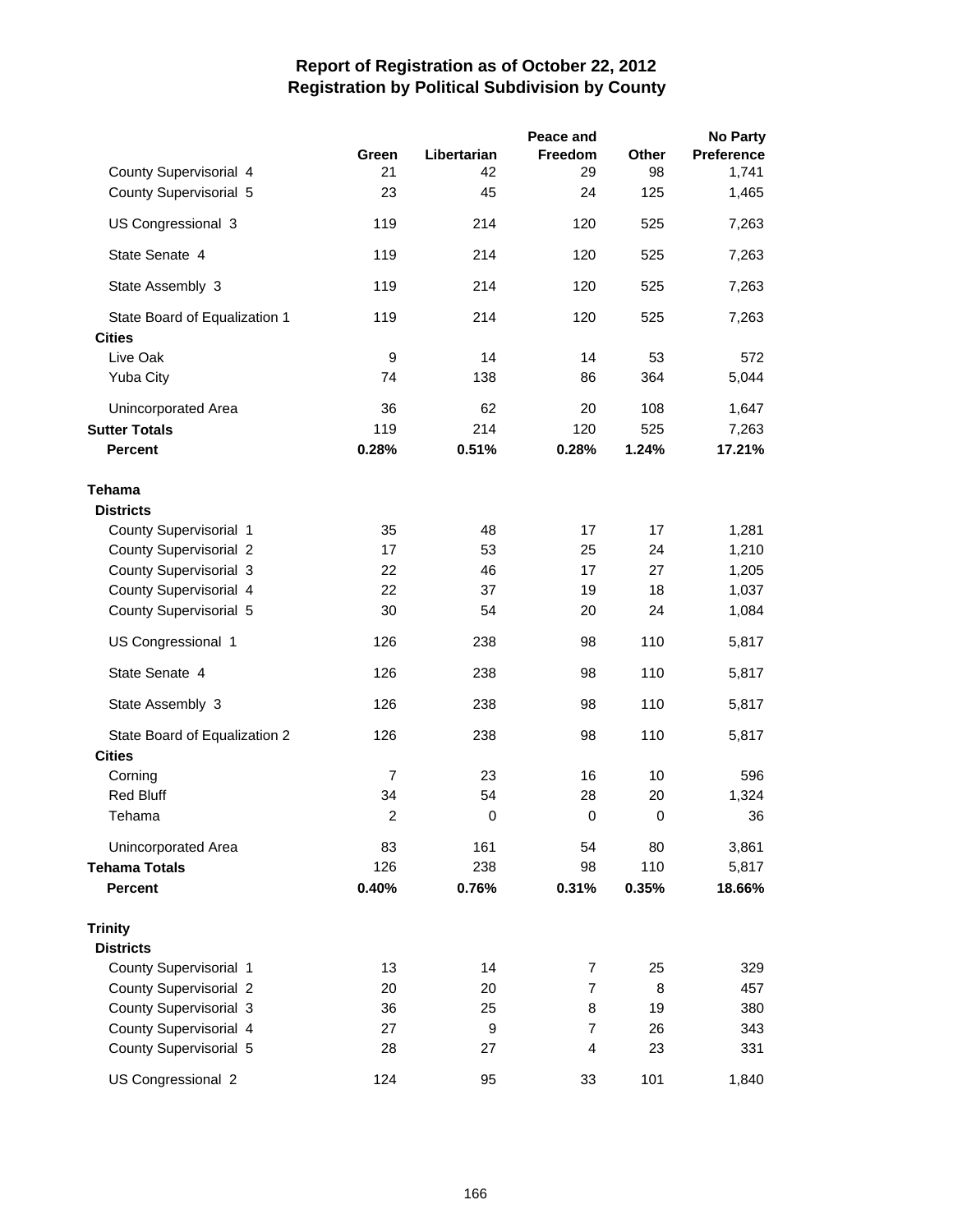|                               | <b>Total</b> |                   |            | American    | <b>Americans</b> |
|-------------------------------|--------------|-------------------|------------|-------------|------------------|
|                               | Registered   | <b>Democratic</b> | Republican | Independent | Elect            |
| State Senate 2                | 8,046        | 2,702             | 2,770      | 381         | 0                |
| State Assembly 2              | 8,046        | 2,702             | 2,770      | 381         | 0                |
| State Board of Equalization 2 | 8,046        | 2,702             | 2,770      | 381         | $\pmb{0}$        |
| <b>Cities</b>                 |              |                   |            |             |                  |
| Unincorporated Area           | 8,046        | 2,702             | 2,770      | 381         | 0                |
| <b>Trinity Totals</b>         | 8,046        | 2,702             | 2,770      | 381         | 0                |
| <b>Percent</b>                |              | 33.58%            | 34.43%     | 4.74%       | 0.00%            |
| <b>Tulare</b>                 |              |                   |            |             |                  |
| <b>Districts</b>              |              |                   |            |             |                  |
| County Supervisorial 1        | 30,627       | 9,942             | 13,476     | 1,146       | 4                |
| <b>County Supervisorial 2</b> | 27,305       | 9,811             | 11,544     | 869         | $\overline{c}$   |
| County Supervisorial 3        | 37,218       | 11,192            | 17,968     | 1,293       | 5                |
| County Supervisorial 4        | 24,354       | 9,304             | 9,859      | 626         | 0                |
| County Supervisorial 5        | 25,844       | 8,902             | 10,962     | 924         | 1                |
| US Congressional 21           | 6,192        | 2,722             | 2,128      | 174         | 1                |
| US Congressional 22           | 109,145      | 36,531            | 48,486     | 3,599       | 10               |
| US Congressional 23           | 30,011       | 9,898             | 13,195     | 1,085       | 1                |
| State Senate 8                | 2,508        | 775               | 1,153      | 100         | 0                |
| State Senate 14               | 54,701       | 21,176            | 20,906     | 1,682       | 3                |
| State Senate 16               | 88,139       | 27,200            | 41,750     | 3,076       | 9                |
| State Assembly 23             | 3,401        | 989               | 1,644      | 133         | 0                |
| State Assembly 26             | 141,947      | 48,162            | 62,165     | 4,725       | 12               |
| State Board of Equalization 1 | 145,348      | 49,151            | 63,809     | 4,858       | 12               |
| <b>Cities</b>                 |              |                   |            |             |                  |
| Dinuba                        | 6,394        | 2,807             | 2,305      | 140         | 0                |
| Exeter                        | 4,094        | 1,091             | 2,073      | 173         | 0                |
| Farmersville                  | 2,316        | 1,081             | 575        | 89          | 0                |
| Lindsay                       | 2,417        | 1,129             | 579        | 70          | 1                |
| Porterville                   | 15,764       | 5,715             | 6,218      | 579         | 0                |
| Tulare                        | 20,595       | 7,313             | 8,704      | 678         | 1                |
| Visalia                       | 51,573       | 16,011            | 24,032     | 1,854       | $\overline{7}$   |
| Woodlake                      | 1,601        | 846               | 334        | 47          | $\pmb{0}$        |
| Unincorporated Area           | 40,594       | 13,158            | 18,989     | 1,228       | 3                |
| <b>Tulare Totals</b>          | 145,348      | 49,151            | 63,809     | 4,858       | 12 <sup>2</sup>  |
| <b>Percent</b>                |              | 33.82%            | 43.90%     | 3.34%       | 0.01%            |
| <b>Tuolumne</b>               |              |                   |            |             |                  |
| <b>Districts</b>              |              |                   |            |             |                  |
| County Supervisorial 1        | 6,208        | 2,227             | 2,396      | 242         | 1                |
| <b>County Supervisorial 2</b> | 6,355        | 1,940             | 2,765      | 244         | 0                |
| County Supervisorial 3        | 6,312        | 2,029             | 2,726      | 256         | 0                |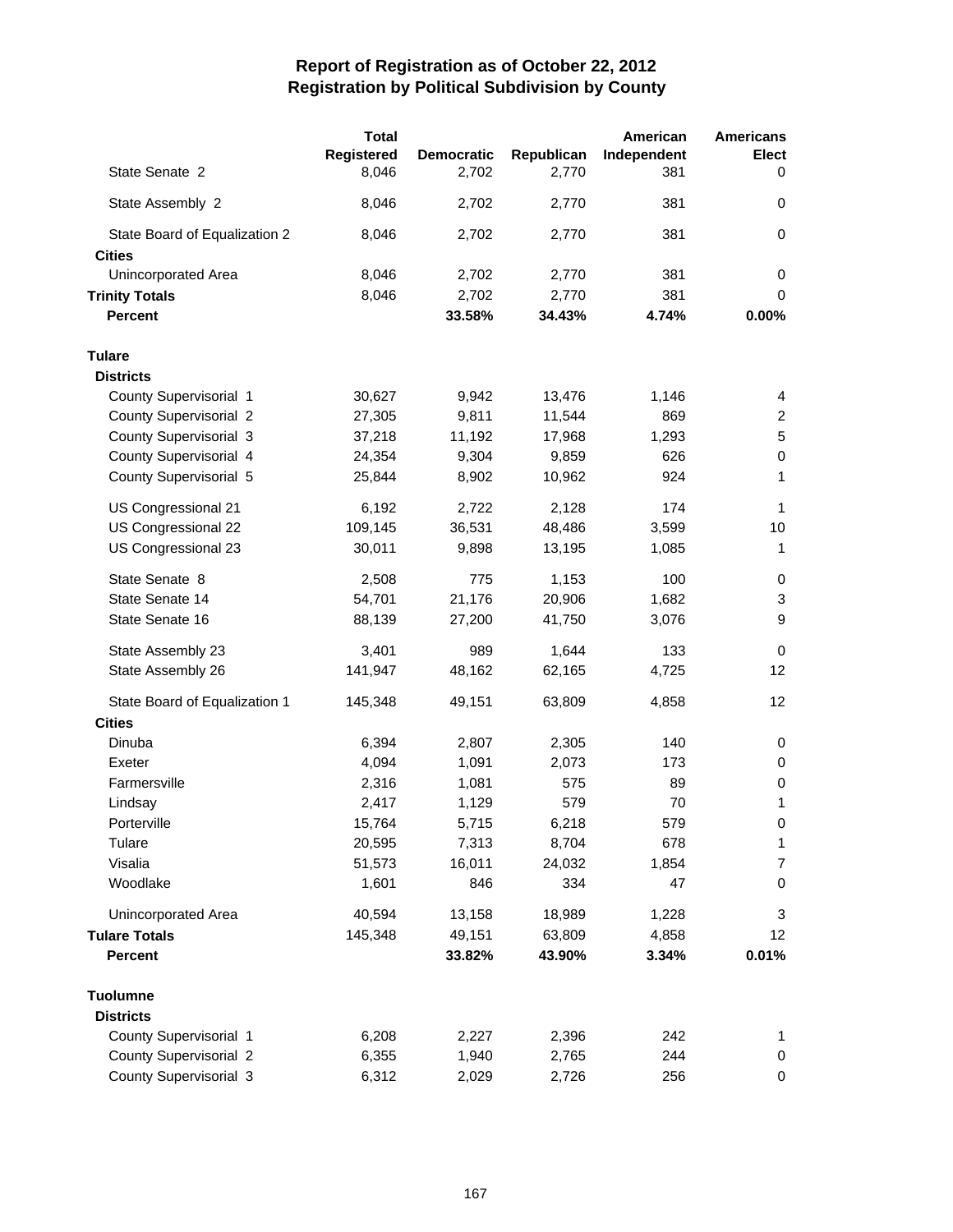|                               |                |                | Peace and      |       | <b>No Party</b> |
|-------------------------------|----------------|----------------|----------------|-------|-----------------|
|                               | Green          | Libertarian    | Freedom        | Other | Preference      |
| State Senate 2                | 124            | 95             | 33             | 101   | 1,840           |
| State Assembly 2              | 124            | 95             | 33             | 101   | 1,840           |
| State Board of Equalization 2 | 124            | 95             | 33             | 101   | 1,840           |
| <b>Cities</b>                 |                |                |                |       |                 |
| Unincorporated Area           | 124            | 95             | 33             | 101   | 1,840           |
| <b>Trinity Totals</b>         | 124            | 95             | 33             | 101   | 1,840           |
| <b>Percent</b>                | 1.54%          | 1.18%          | 0.41%          | 1.26% | 22.87%          |
| <b>Tulare</b>                 |                |                |                |       |                 |
| <b>Districts</b>              |                |                |                |       |                 |
| County Supervisorial 1        | 101            | 194            | 98             | 54    | 5,612           |
| <b>County Supervisorial 2</b> | 70             | 110            | 73             | 48    | 4,778           |
| County Supervisorial 3        | 168            | 187            | 95             | 61    | 6,249           |
| County Supervisorial 4        | 45             | 102            | 98             | 35    | 4,285           |
| County Supervisorial 5        | 91             | 125            | 100            | 64    | 4,675           |
| US Congressional 21           | 10             | 27             | 22             | 10    | 1,098           |
| US Congressional 22           | 352            | 535            | 323            | 175   | 19,134          |
| US Congressional 23           | 113            | 156            | 119            | 77    | 5,367           |
| State Senate 8                | 18             | 17             | 15             | 11    | 419             |
| State Senate 14               | 132            | 244            | 226            | 101   | 10,231          |
| State Senate 16               | 325            | 457            | 223            | 150   | 14,949          |
| State Assembly 23             | 20             | 26             | 15             | 12    | 562             |
| State Assembly 26             | 455            | 692            | 449            | 250   | 25,037          |
| State Board of Equalization 1 | 475            | 718            | 464            | 262   | 25,599          |
| <b>Cities</b>                 |                |                |                |       |                 |
| Dinuba                        | 9              | 16             | 30             | 11    | 1,076           |
| Exeter                        | 17             | 27             | 12             | 7     | 694             |
| Farmersville                  | 3              | $\overline{7}$ | $\overline{7}$ | 4     | 550             |
| Lindsay                       | $\overline{7}$ | 19             | 19             | 3     | 590             |
| Porterville                   | 47             | 71             | 69             | 41    | 3,024           |
| Tulare                        | 56             | 88             | 55             | 36    | 3,664           |
| Visalia                       | 217            | 272            | 135            | 85    | 8,960           |
| Woodlake                      | 4              | 10             | 9              | 4     | 347             |
| Unincorporated Area           | 115            | 208            | 128            | 71    | 6,694           |
| <b>Tulare Totals</b>          | 475            | 718            | 464            | 262   | 25,599          |
| <b>Percent</b>                | 0.33%          | 0.49%          | 0.32%          | 0.18% | 17.61%          |
| <b>Tuolumne</b>               |                |                |                |       |                 |
| <b>Districts</b>              |                |                |                |       |                 |
| County Supervisorial 1        | 59             | 42             | 26             | 13    | 1,202           |
| County Supervisorial 2        | 41             | 61             | 23             | 15    | 1,266           |
| County Supervisorial 3        | 38             | 47             | 17             | 17    | 1,182           |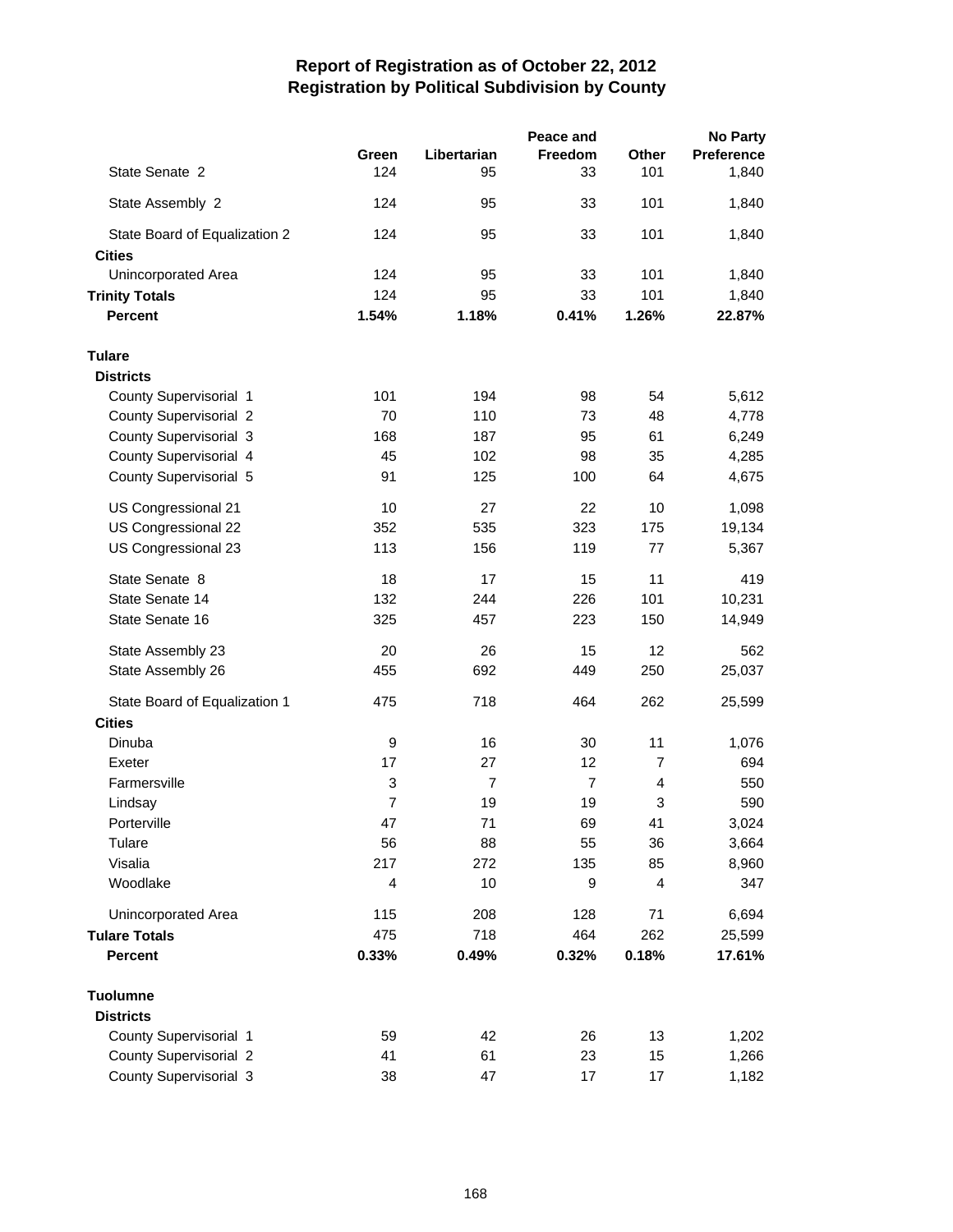|                               | <b>Total</b> |                   |            | American    | <b>Americans</b>          |
|-------------------------------|--------------|-------------------|------------|-------------|---------------------------|
|                               | Registered   | <b>Democratic</b> | Republican | Independent | <b>Elect</b>              |
| County Supervisorial 4        | 6,485        | 1,957             | 2,887      | 275         | 0                         |
| County Supervisorial 5        | 6,409        | 2,096             | 2,708      | 256         | 0                         |
| US Congressional 4            | 31,769       | 10,249            | 13,482     | 1,273       | 1                         |
| State Senate 8                | 31,769       | 10,249            | 13,482     | 1,273       | $\mathbf{1}$              |
| State Assembly 5              | 31,769       | 10,249            | 13,482     | 1,273       | 1                         |
| State Board of Equalization 1 | 31,769       | 10,249            | 13,482     | 1,273       | 1                         |
| <b>Cities</b>                 |              |                   |            |             |                           |
| Sonora                        | 2,661        | 1,019             | 870        | 106         | 0                         |
| Unincorporated Area           | 29,108       | 9,230             | 12,612     | 1,167       | 1                         |
| <b>Tuolumne Totals</b>        | 31,769       | 10,249            | 13,482     | 1,273       | 1                         |
| <b>Percent</b>                |              | 32.26%            | 42.44%     | 4.01%       | 0.00%                     |
| Ventura                       |              |                   |            |             |                           |
| <b>Districts</b>              |              |                   |            |             |                           |
| County Supervisorial 1        | 93,409       | 40,203            | 29,431     | 2,405       | $\mathbf{1}$              |
| <b>County Supervisorial 2</b> | 99,795       | 32,277            | 41,805     | 2,523       | 4                         |
| County Supervisorial 3        | 80,601       | 32,329            | 29,017     | 2,035       | $\overline{c}$            |
| County Supervisorial 4        | 93,042       | 28,821            | 41,094     | 2,481       | $\overline{4}$            |
| County Supervisorial 5        | 60,101       | 30,962            | 13,965     | 1,247       | $\overline{c}$            |
| US Congressional 24           | 5,901        | 2,575             | 1,559      | 178         | 0                         |
| US Congressional 25           | 67,457       | 20,242            | 30,554     | 1,798       | 3                         |
| US Congressional 26           | 352,242      | 141,288           | 122,681    | 8,691       | 10                        |
| US Congressional 30           | 1,348        | 487               | 518        | 24          | 0                         |
| State Senate 19               | 237,371      | 104,601           | 73,764     | 5,777       | 6                         |
| State Senate 27               | 189,577      | 59,991            | 81,548     | 4,914       | $\overline{7}$            |
| State Assembly 37             | 129,972      | 56,769            | 40,743     | 3,312       | 4                         |
| State Assembly 38             | 72,281       | 21,860            | 32,479     | 1,942       | 3                         |
| State Assembly 44             | 223,347      | 85,476            | 81,572     | 5,413       | 6                         |
| State Assembly 45             | 1,348        | 487               | 518        | 24          | 0                         |
| State Board of Equalization 3 | 426,948      | 164,592           | 155,312    | 10,691      | 13                        |
| <b>Cities</b>                 |              |                   |            |             |                           |
| Camarillo                     | 40,340       | 13,384            | 17,565     | 1,074       | 1                         |
| Fillmore                      | 6,265        | 2,932             | 1,755      | 169         | 0                         |
| Moorpark                      | 19,747       | 6,623             | 8,152      | 516         | 1                         |
| Ojai                          | 4,910        | 2,269             | 1,348      | 117         | 0                         |
| Oxnard                        | 69,796       | 35,898            | 16,088     | 1,429       | 3                         |
| Port Hueneme                  | 8,681        | 4,095             | 2,241      | 219         | $\,0\,$                   |
| San Buenaventura              | 63,728       | 27,120            | 20,768     | 1,650       | 0                         |
| Santa Paula                   | 11,538       | 6,145             | 2,778      | 253         | 0                         |
| Simi Valley                   | 70,287       | 21,237            | 31,651     | 1,887       | $\ensuremath{\mathsf{3}}$ |
| <b>Thousand Oaks</b>          | 77,877       | 24,821            | 32,806     | 1,983       | $\overline{a}$            |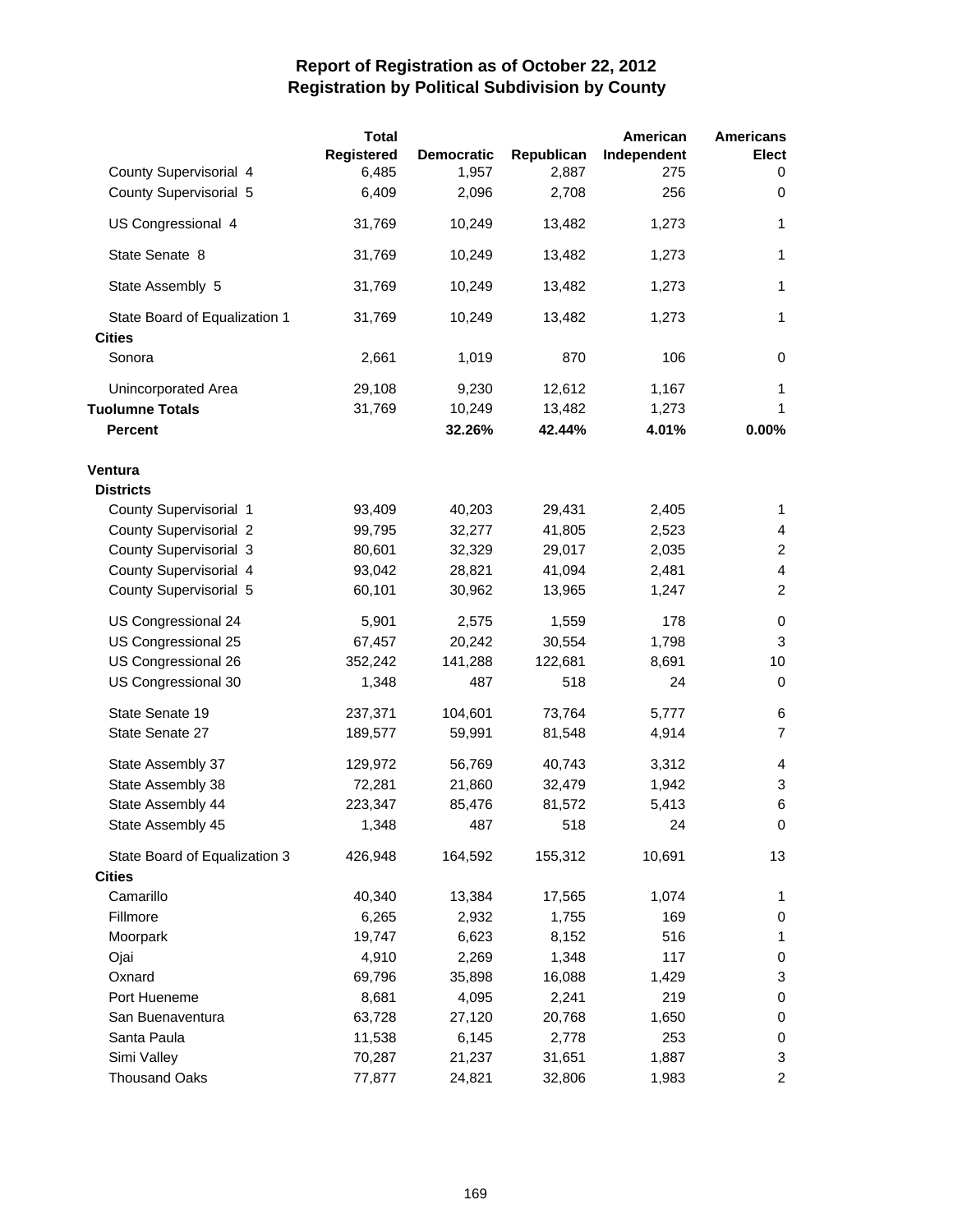|                               |       |             | Peace and      |                | <b>No Party</b>   |
|-------------------------------|-------|-------------|----------------|----------------|-------------------|
|                               | Green | Libertarian | <b>Freedom</b> | Other          | <b>Preference</b> |
| County Supervisorial 4        | 51    | 43          | 8              | 13             | 1,251             |
| County Supervisorial 5        | 59    | 49          | 24             | 8              | 1,209             |
| US Congressional 4            | 248   | 242         | 98             | 66             | 6,110             |
| State Senate 8                | 248   | 242         | 98             | 66             | 6,110             |
| State Assembly 5              | 248   | 242         | 98             | 66             | 6,110             |
| State Board of Equalization 1 | 248   | 242         | 98             | 66             | 6,110             |
| <b>Cities</b>                 |       |             |                |                |                   |
| Sonora                        | 32    | 19          | 18             | $\overline{c}$ | 595               |
| Unincorporated Area           | 216   | 223         | 80             | 64             | 5,515             |
| <b>Tuolumne Totals</b>        | 248   | 242         | 98             | 66             | 6,110             |
| <b>Percent</b>                | 0.78% | 0.76%       | 0.31%          | 0.21%          | 19.23%            |
| Ventura                       |       |             |                |                |                   |
| <b>Districts</b>              |       |             |                |                |                   |
| County Supervisorial 1        | 899   | 623         | 213            | 1,394          | 18,240            |
| County Supervisorial 2        | 453   | 626         | 138            | 1,444          | 20,525            |
| County Supervisorial 3        | 326   | 415         | 181            | 986            | 15,310            |
| County Supervisorial 4        | 377   | 649         | 171            | 1,189          | 18,256            |
| County Supervisorial 5        | 265   | 295         | 226            | 618            | 12,521            |
|                               |       |             |                |                |                   |
| US Congressional 24           | 83    | 55          | 19             | 112            | 1,320             |
| US Congressional 25           | 282   | 488         | 117            | 868            | 13,105            |
| US Congressional 26           | 1,952 | 2,059       | 789            | 4,636          | 70,136            |
| US Congressional 30           | 3     | 6           | 4              | 15             | 291               |
| State Senate 19               | 1,521 | 1,348       | 629            | 3,056          | 46,669            |
| State Senate 27               | 799   | 1,260       | 300            | 2,575          | 38,183            |
| State Assembly 37             | 1,089 | 811         | 307            | 1,830          | 25,107            |
| State Assembly 38             | 301   | 520         | 131            | 944            | 14,101            |
| State Assembly 44             | 927   | 1,271       | 487            | 2,842          | 45,353            |
| State Assembly 45             | 3     | 6           | 4              | 15             | 291               |
| State Board of Equalization 3 | 2,320 | 2,608       | 929            | 5,631          | 84,852            |
| <b>Cities</b>                 |       |             |                |                |                   |
| Camarillo                     | 151   | 218         | 53             | 507            | 7,387             |
| Fillmore                      | 29    | 38          | 24             | 70             | 1,248             |
| Moorpark                      | 73    | 124         | 36             | 235            | 3,987             |
| Ojai                          | 84    | 33          | 11             | 74             | 974               |
| Oxnard                        | 283   | 326         | 278            | 730            | 14,761            |
| Port Hueneme                  | 41    | 55          | 26             | 129            | 1,875             |
| San Buenaventura              | 538   | 411         | 119            | 954            | 12,168            |
| Santa Paula                   | 50    | 37          | 34             | 123            | 2,118             |
| Simi Valley                   | 281   | 497         | 128            | 916            | 13,687            |
| <b>Thousand Oaks</b>          | 359   | 465         | 106            | 1,157          | 16,178            |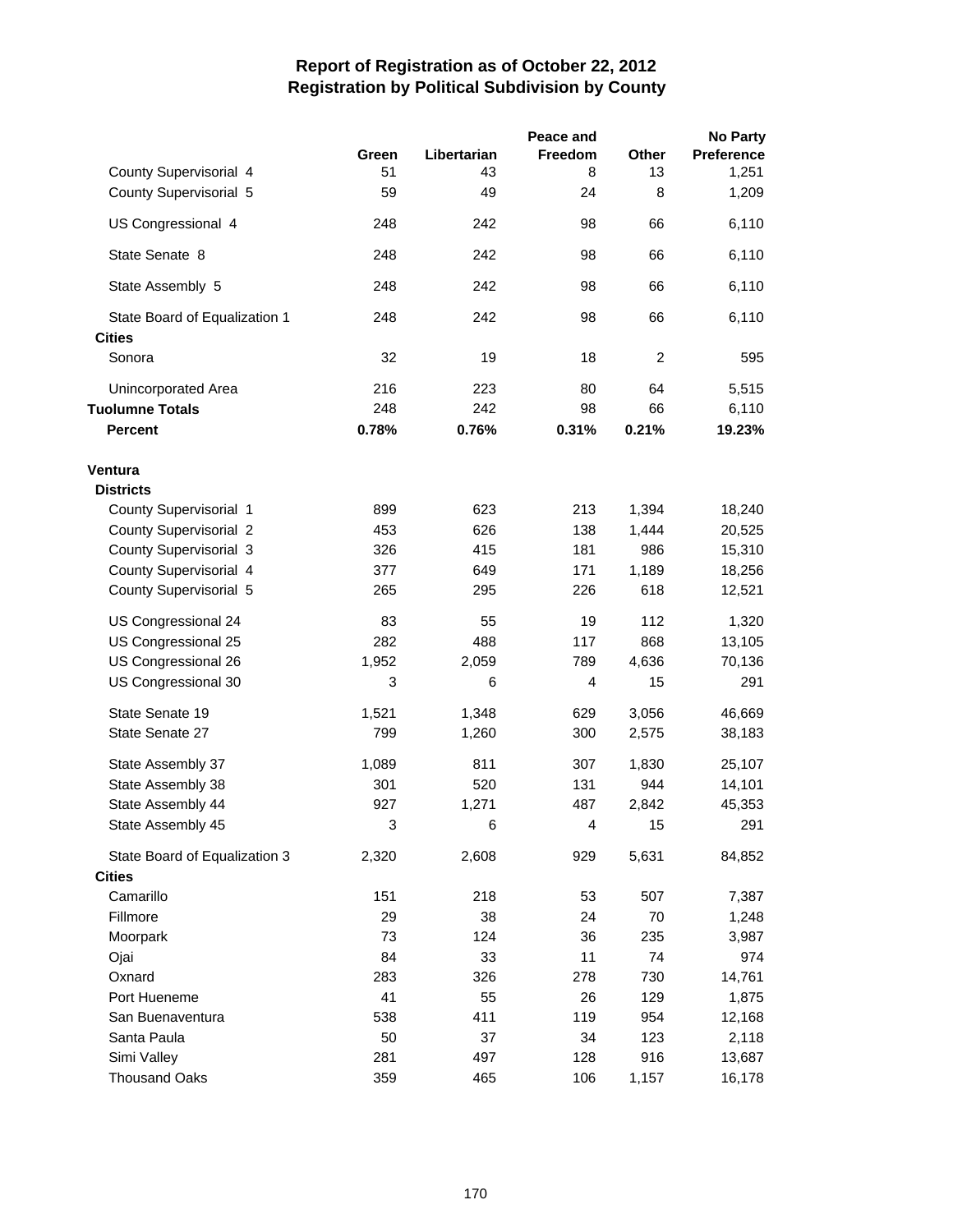|                               | <b>Total</b><br><b>Registered</b> | <b>Democratic</b> | Republican | American<br>Independent | <b>Americans</b><br>Elect |
|-------------------------------|-----------------------------------|-------------------|------------|-------------------------|---------------------------|
| Unincorporated Area           | 53,779                            | 20,068            | 20,160     | 1,394                   | 3                         |
| <b>Ventura Totals</b>         | 426,948                           | 164,592           | 155,312    | 10,691                  | 13                        |
| <b>Percent</b>                |                                   | 38.55%            | 36.38%     | 2.50%                   | 0.00%                     |
| Yolo                          |                                   |                   |            |                         |                           |
| <b>Districts</b>              |                                   |                   |            |                         |                           |
| County Supervisorial 1        | 20,359                            | 8,924             | 5,627      | 704                     | 0                         |
| <b>County Supervisorial 2</b> | 21,779                            | 11,426            | 3,430      | 502                     | 1                         |
| County Supervisorial 3        | 19,091                            | 7,858             | 6,366      | 591                     | 1                         |
| County Supervisorial 4        | 23,702                            | 12,435            | 4,100      | 487                     | 1                         |
| County Supervisorial 5        | 17,255                            | 7,614             | 5,094      | 521                     | $\pmb{0}$                 |
| US Congressional 3            | 79,018                            | 37,924            | 18,528     | 2,018                   | 3                         |
| US Congressional 6            | 23,168                            | 10,333            | 6,089      | 787                     | $\mathbf 0$               |
| State Senate 3                | 79,018                            | 37,924            | 18,528     | 2,018                   | 3                         |
| State Senate 6                | 23,168                            | 10,333            | 6,089      | 787                     | $\mathbf 0$               |
| State Assembly 4              | 79,018                            | 37,924            | 18,528     | 2,018                   | 3                         |
| State Assembly 7              | 23,168                            | 10,333            | 6,089      | 787                     | 0                         |
| State Board of Equalization 2 | 102,186                           | 48,257            | 24,617     | 2,805                   | 3                         |
| <b>Cities</b>                 |                                   |                   |            |                         |                           |
| Davis                         | 37,940                            | 20,518            | 5,634      | 802                     | $\overline{c}$            |
| <b>West Sacramento</b>        | 23,168                            | 10,333            | 6,089      | 787                     | $\pmb{0}$                 |
| Winters                       | 3,299                             | 1,478             | 921        | 86                      | 0                         |
| Woodland                      | 25,924                            | 11,325            | 7,926      | 798                     | 1                         |
| Unincorporated Area           | 11,855                            | 4,603             | 4,047      | 332                     | 0                         |
| <b>Yolo Totals</b>            | 102,186                           | 48,257            | 24,617     | 2,805                   | 3                         |
| <b>Percent</b>                |                                   | 47.22%            | 24.09%     | 2.74%                   | 0.00%                     |
| Yuba                          |                                   |                   |            |                         |                           |
| <b>Districts</b>              |                                   |                   |            |                         |                           |
| County Supervisorial 1        | 4,814                             | 1,656             | 1,563      | 257                     | 2                         |
| <b>County Supervisorial 2</b> | 5,907                             | 2,083             | 2,142      | 247                     | 0                         |
| County Supervisorial 3        | 5,333                             | 1,961             | 1,689      | 266                     | 0                         |
| County Supervisorial 4        | 5,739                             | 1,635             | 2,556      | 246                     | 0                         |
| County Supervisorial 5        | 8,322                             | 2,173             | 3,847      | 393                     | 0                         |
| US Congressional 3            | 30,115                            | 9,508             | 11,797     | 1,409                   | 2                         |
| State Senate 4                | 30,115                            | 9,508             | 11,797     | 1,409                   | 2                         |
| State Assembly 3              | 30,115                            | 9,508             | 11,797     | 1,409                   | 2                         |
| State Board of Equalization 1 | 30,115                            | 9,508             | 11,797     | 1,409                   | $\overline{a}$            |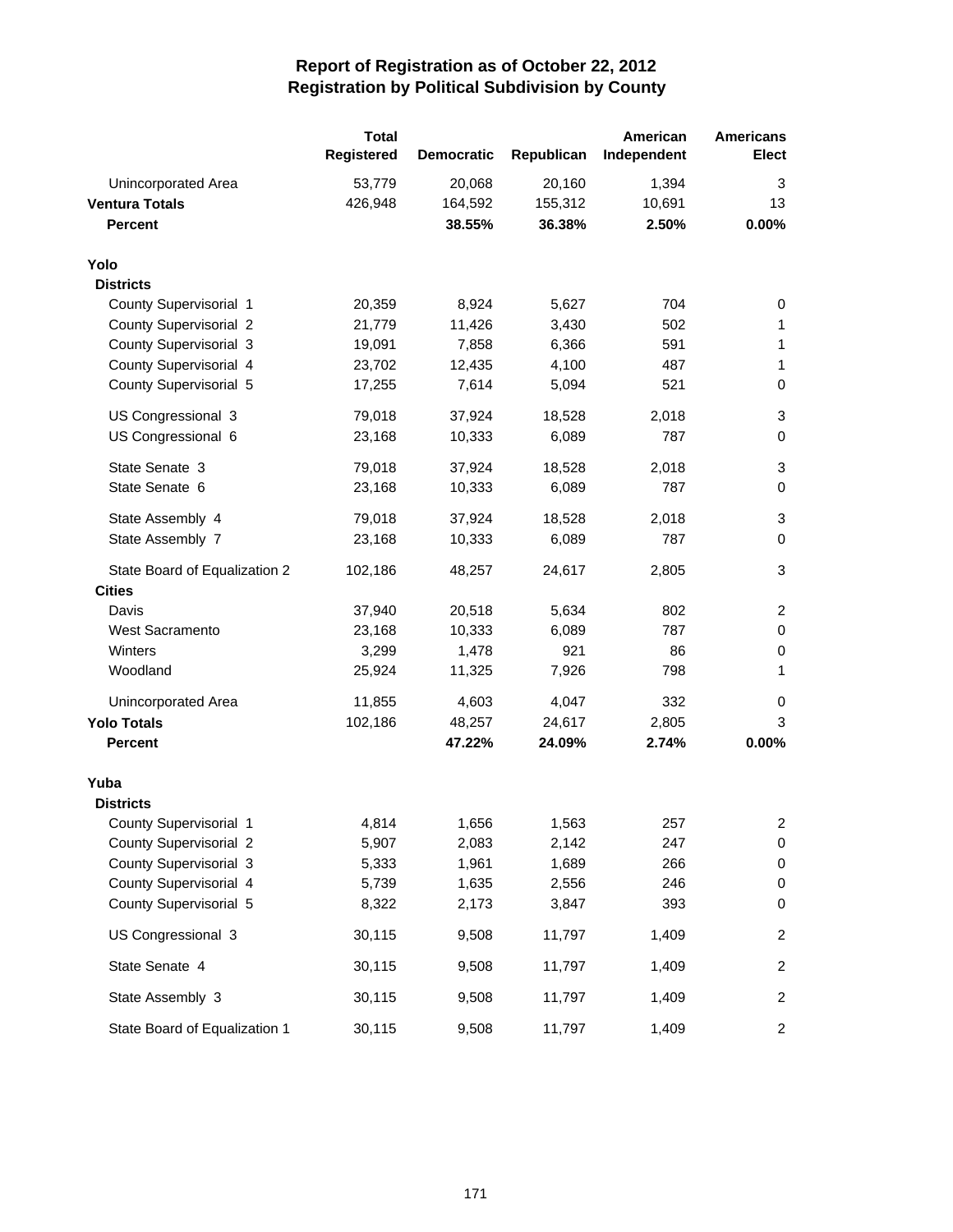|                               |       |             | <b>No Party</b> |       |                   |
|-------------------------------|-------|-------------|-----------------|-------|-------------------|
|                               | Green | Libertarian | Freedom         | Other | <b>Preference</b> |
| Unincorporated Area           | 431   | 404         | 114             | 736   | 10,469            |
| <b>Ventura Totals</b>         | 2,320 | 2,608       | 929             | 5,631 | 84,852            |
| <b>Percent</b>                | 0.54% | 0.61%       | 0.22%           | 1.32% | 19.87%            |
| Yolo                          |       |             |                 |       |                   |
| <b>Districts</b>              |       |             |                 |       |                   |
| County Supervisorial 1        | 127   | 110         | 114             | 95    | 4,658             |
| County Supervisorial 2        | 342   | 156         | 45              | 88    | 5,789             |
| County Supervisorial 3        | 112   | 106         | 88              | 90    | 3,879             |
| County Supervisorial 4        | 352   | 173         | 44              | 64    | 6,046             |
| County Supervisorial 5        | 121   | 100         | 84              | 71    | 3,650             |
| US Congressional 3            | 901   | 522         | 233             | 272   | 18,617            |
| US Congressional 6            | 153   | 123         | 142             | 136   | 5,405             |
| State Senate 3                | 901   | 522         | 233             | 272   | 18,617            |
| State Senate 6                | 153   | 123         | 142             | 136   | 5,405             |
| State Assembly 4              | 901   | 522         | 233             | 272   | 18,617            |
| State Assembly 7              | 153   | 123         | 142             | 136   | 5,405             |
| State Board of Equalization 2 | 1,054 | 645         | 375             | 408   | 24,022            |
| <b>Cities</b>                 |       |             |                 |       |                   |
| Davis                         | 619   | 275         | 78              | 116   | 9,896             |
| West Sacramento               | 153   | 123         | 142             | 136   | 5,405             |
| Winters                       | 32    | 14          | 6               | 15    | 747               |
| Woodland                      | 162   | 145         | 118             | 92    | 5,357             |
| Unincorporated Area           | 88    | 88          | 31              | 49    | 2,617             |
| <b>Yolo Totals</b>            | 1,054 | 645         | 375             | 408   | 24,022            |
| <b>Percent</b>                | 1.03% | 0.63%       | 0.37%           | 0.40% | 23.51%            |
| Yuba                          |       |             |                 |       |                   |
| <b>Districts</b>              |       |             |                 |       |                   |
| County Supervisorial 1        | 13    | 34          | 27              | 61    | 1,201             |
| County Supervisorial 2        | 23    | 50          | 36              | 51    | 1,275             |
| County Supervisorial 3        | 22    | 31          | 28              | 59    | 1,277             |
| County Supervisorial 4        | 15    | 46          | 9               | 70    | 1,162             |
| County Supervisorial 5        | 72    | 62          | 21              | 70    | 1,684             |
| US Congressional 3            | 145   | 223         | 121             | 311   | 6,599             |
| State Senate 4                | 145   | 223         | 121             | 311   | 6,599             |
| State Assembly 3              | 145   | 223         | 121             | 311   | 6,599             |
| State Board of Equalization 1 | 145   | 223         | 121             | 311   | 6,599             |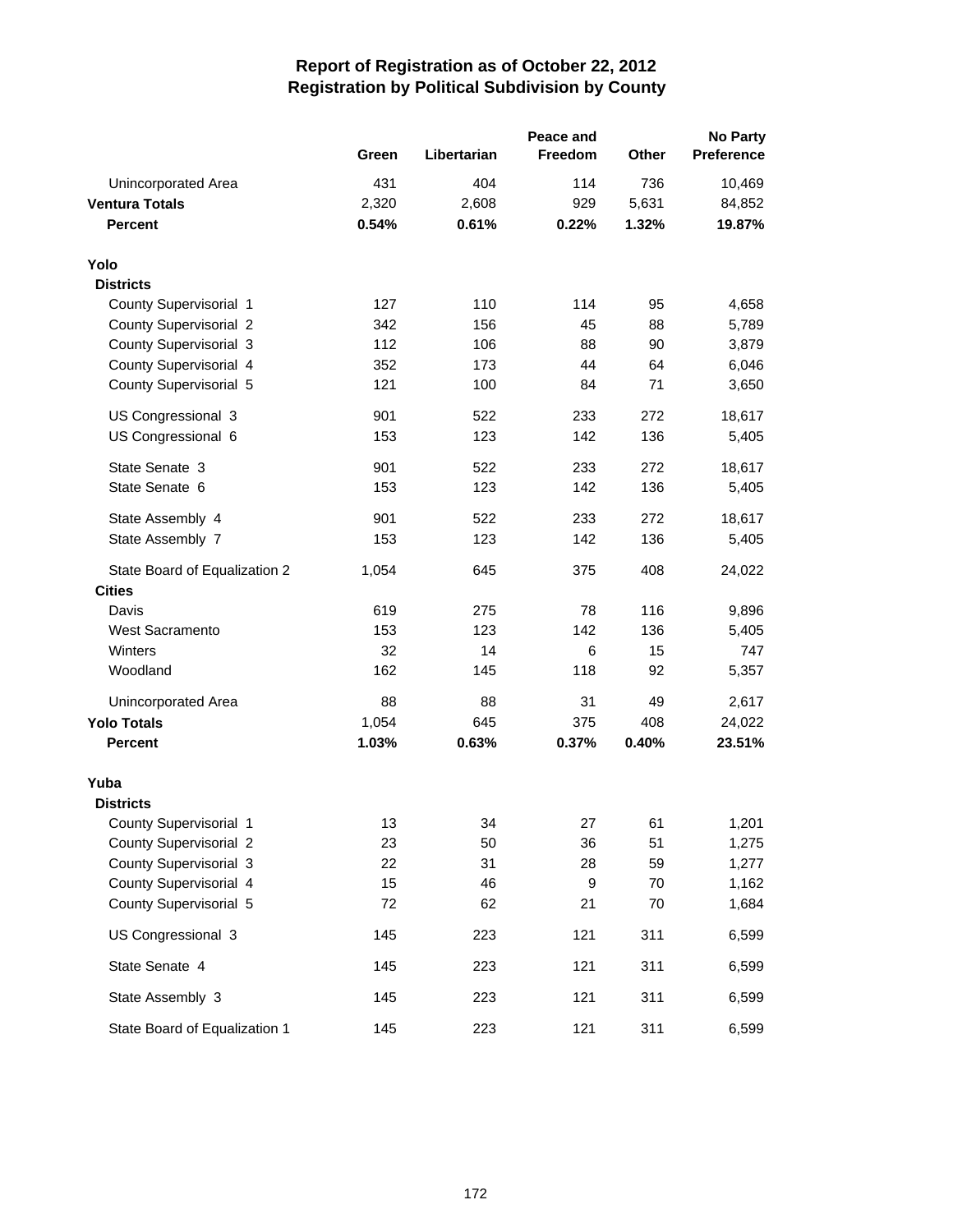|                             | Total<br><b>Registered</b> | <b>Democratic</b> | Republican | American<br>Independent | <b>Americans</b><br>Elect |
|-----------------------------|----------------------------|-------------------|------------|-------------------------|---------------------------|
| <b>Cities</b>               |                            |                   |            |                         |                           |
| Marysville                  | 5.141                      | 1.810             | 1.921      | 208                     | $\Omega$                  |
| Wheatland                   | 1,666                      | 422               | 803        | 83                      | $\Omega$                  |
| Unincorporated Area         | 23,308                     | 7.276             | 9,073      | 1,118                   | 2                         |
| <b>Yuba Totals</b>          | 30,115                     | 9,508             | 11,797     | 1.409                   | $\overline{2}$            |
| <b>Percent</b>              |                            | 31.57%            | 39.17%     | 4.68%                   | 0.01%                     |
| <b>Incorporated Total</b>   | 14,543,882                 | 6,462,503         | 4,141,813  | 372,093                 | 3,034                     |
| <b>Unincorporated Total</b> | 3,201,981                  | 1,225,569         | 1,171,061  | 96,139                  | 261                       |
| <b>State Total</b>          | 18,245,970                 | 7,966,422         | 5,356,608  | 477.129                 | 3.313                     |